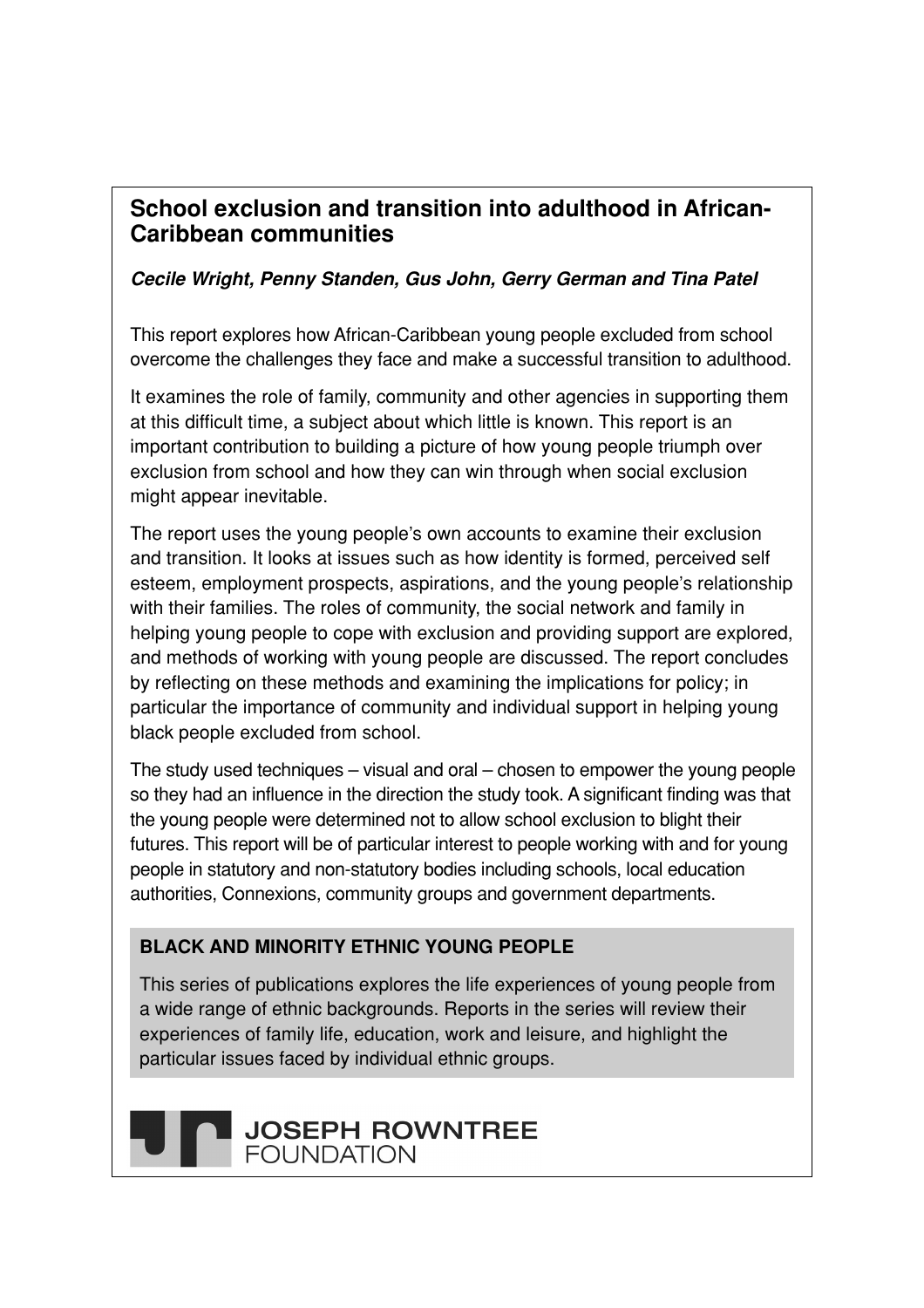## **Also in this series**

**Young Turks and Kurds: A set of 'invisible' disadvantaged groups** Pinar Enneli, Tariq Modood and Harriet Bradley

**Young Bangladeshi people's experience of transition to adulthood** Mairtin Mac an Ghaill and Chris Haywood

**Life after care: The experiences of young people from different ethnic groups** Ravinder Barn, Linda Andrew and Nadia Mantovani



This publication can be provided in alternative formats, such as large print, Braille, audiotape and on disk. Please contact: Communications Department, Joseph Rowntree Foundation, The Homestead, 40 Water End, York YO30 6WP. Tel: 01904 615905. Email: info@jrf.org.uk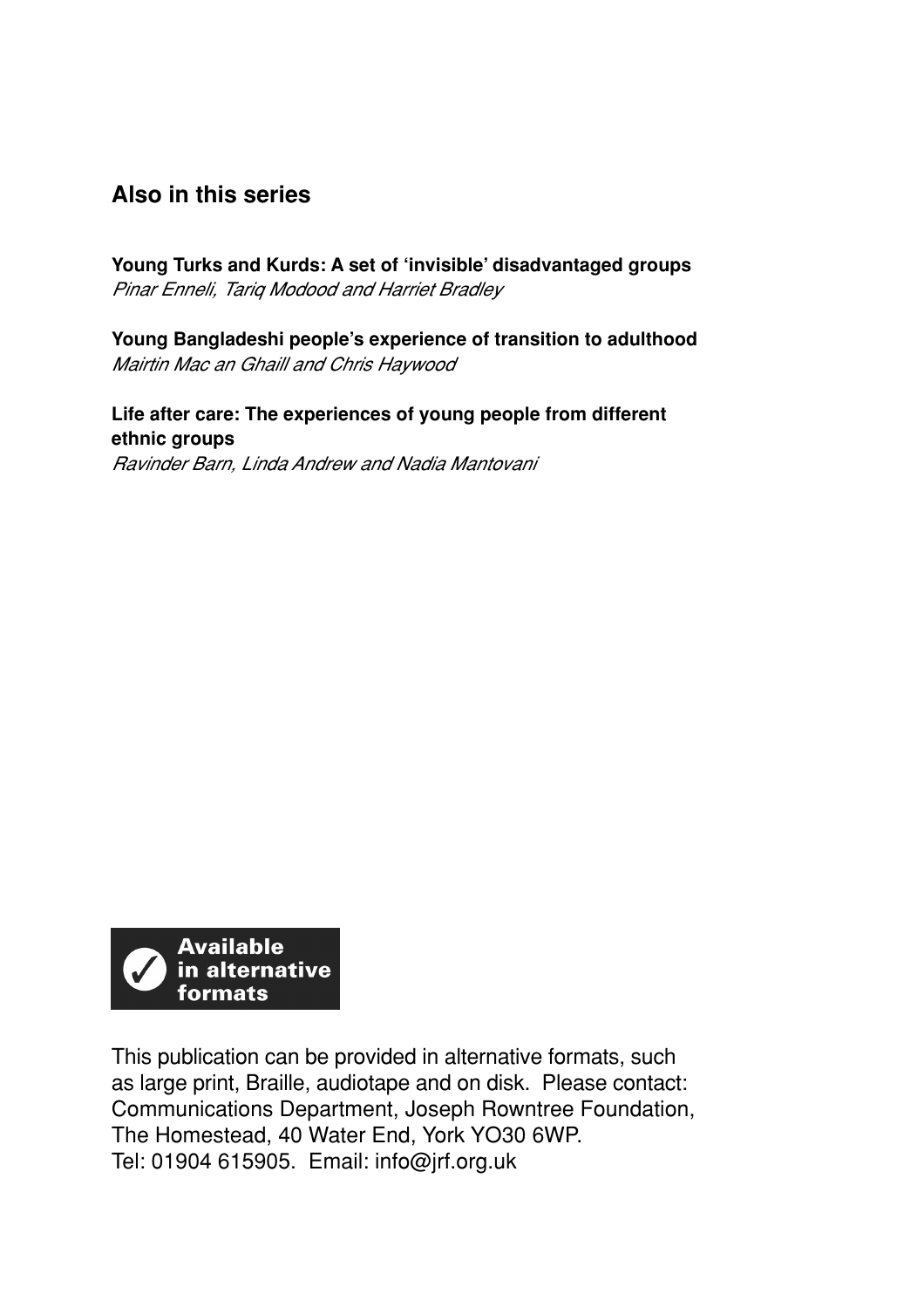# **School exclusion and transition into adulthood in African-Caribbean communities**

**Cecile Wright, Penny Standen, Gus John, Gerry German and Tina Patel**

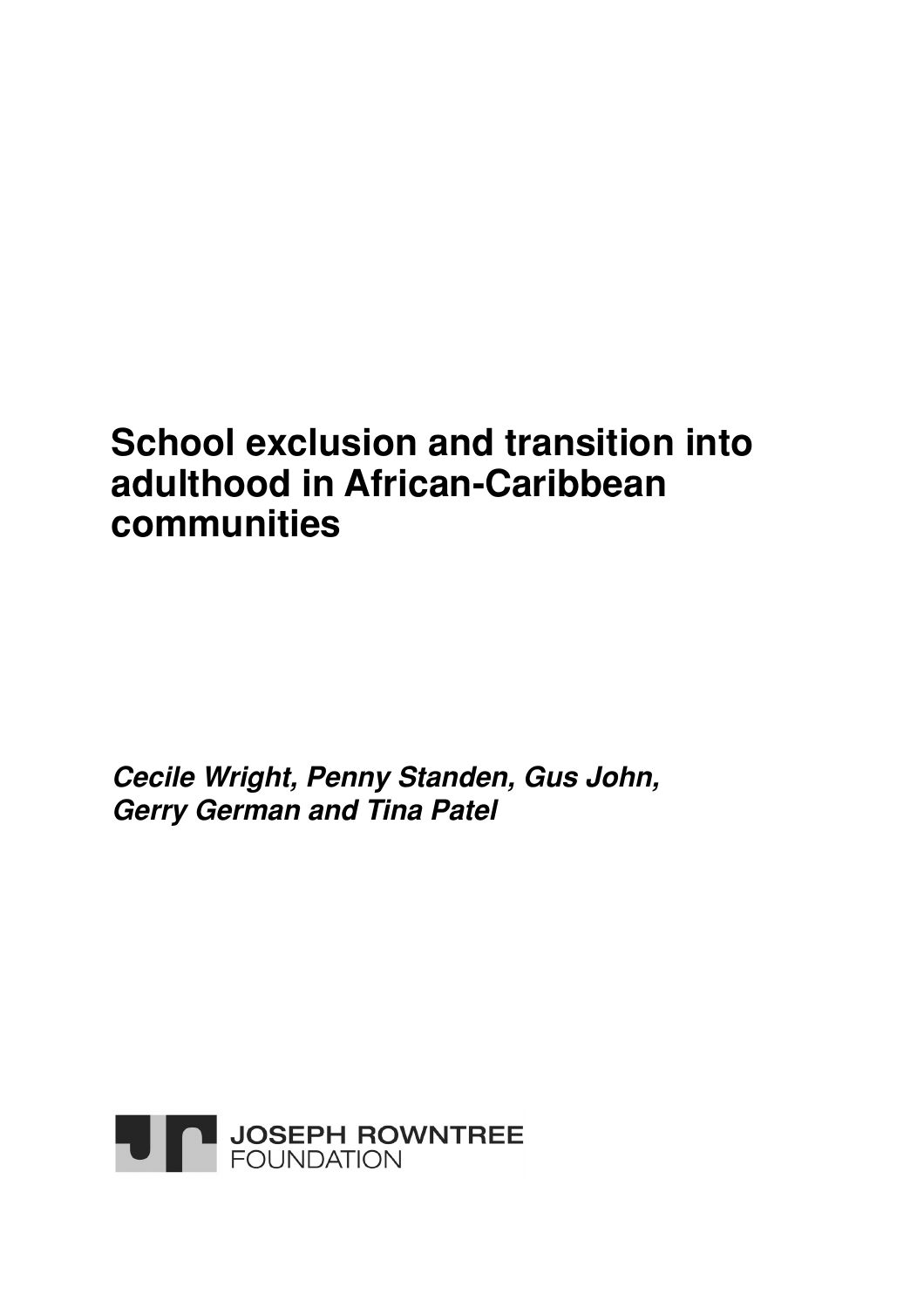The **Joseph Rowntree Foundation** has supported this project as part of its programme of research and innovative development projects, which it hopes will be of value to policy makers, practitioners and service users. The facts presented and views expressed in this report are, however, those of the authors and not necessarily those of the Foundation.

Joseph Rowntree Foundation The Homestead 40 Water End York YO30 6WP Website: www.jrf.org.uk

© Nottingham Trent University 2005

First published 2005 by the Joseph Rowntree Foundation

All rights reserved. Reproduction of this report by photocopying or electronic means for noncommercial purposes is permitted. Otherwise, no part of this report may be reproduced, adapted, stored in a retrieval system or transmitted by any means, electronic, mechanical, photocopying, or otherwise without the prior written permission of the Joseph Rowntree Foundation.

ISBN 1 85935 349 5 (paperback) ISBN 1 85935 350 9 (pdf: available at www.jrf.org.uk)

A CIP catalogue record for this report is available from the British Library.

Cover design by Adkins Design

Prepared and printed by: York Publishing Services Ltd 64 Hallfield Road Layerthorpe York YO31 7ZQ Tel: 01904 430033; Fax: 01904 430868; Website: www.yps-publishing.co.uk

Further copies of this report, or any other JRF publication, can be obtained either from the JRF website (www.jrf.org.uk/bookshop/) or from our distributor, York Publishing Services Ltd, at the above address.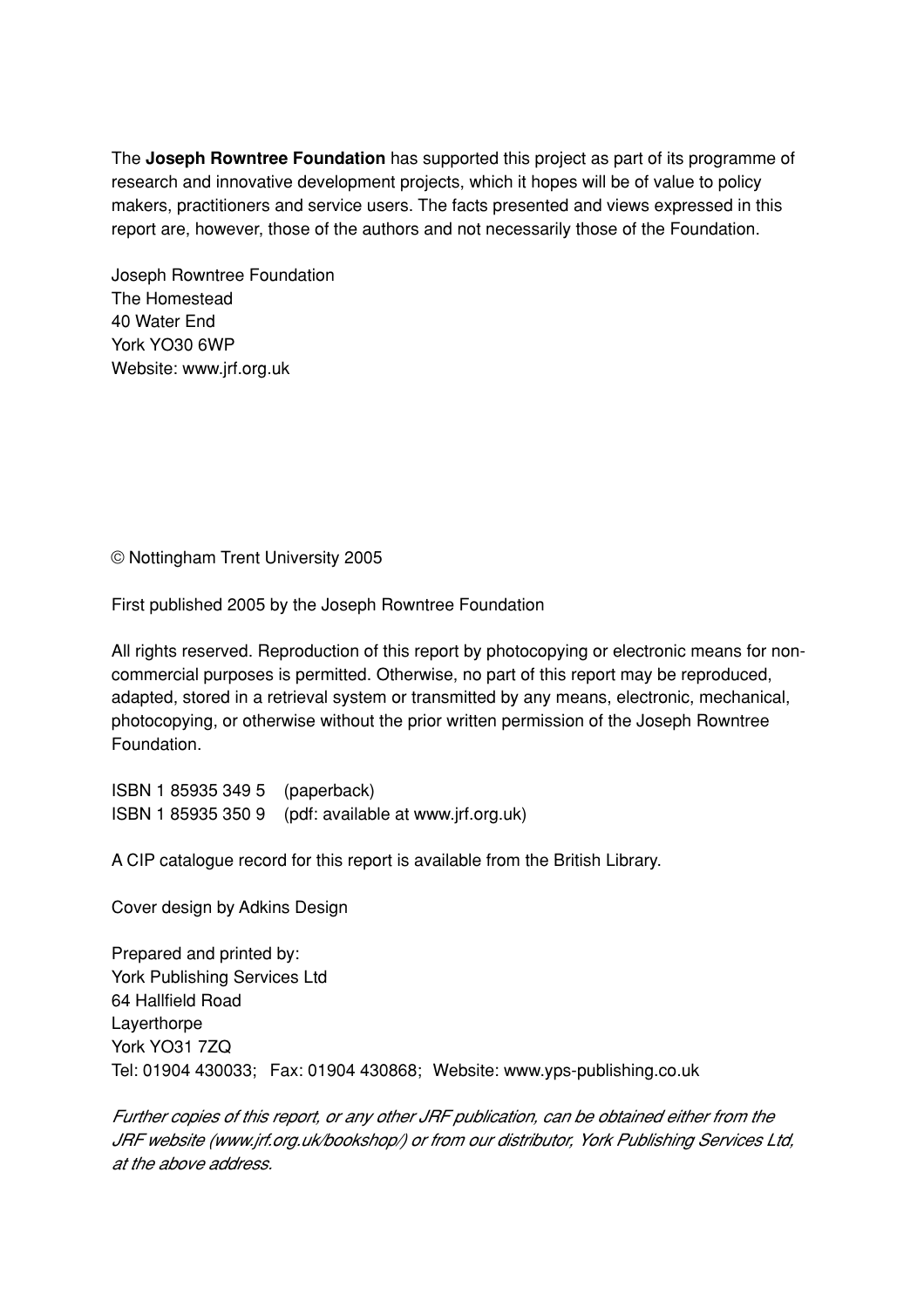# **Contents**

| <b>Acknowledgements</b><br><b>Executive summary</b><br>viii |                                                                                                                                                                                                                                                                                                                                                                                                                                                                                                                                                |                                                                      |
|-------------------------------------------------------------|------------------------------------------------------------------------------------------------------------------------------------------------------------------------------------------------------------------------------------------------------------------------------------------------------------------------------------------------------------------------------------------------------------------------------------------------------------------------------------------------------------------------------------------------|----------------------------------------------------------------------|
|                                                             |                                                                                                                                                                                                                                                                                                                                                                                                                                                                                                                                                |                                                                      |
| $\mathbf{2}$                                                | Young people's accounts of exclusion and transition<br>Introduction<br>Perceptions of the reasons for the exclusion<br>The aftermath of the exclusion and its influence on life at school<br>Effects of being excluded on self-esteem and identity formation<br>School exclusion as a reflection of processes likely to be experienced in<br>wider society<br>Prospects for employment<br>Relationships with others<br>Exclusion as a critical moment<br>Destinations and aspirations<br>Factors involved in successful transitions<br>Summary | 10<br>10<br>11<br>14<br>16<br>18<br>19<br>20<br>21<br>22<br>23<br>29 |
| 3                                                           | The role of family members in transitions<br>Introduction<br>Views about school, education and the young person before the exclusion<br>A state of educational limbo<br>Views on education after the exclusion<br>The effects of the school exclusion<br>Coping with the aftermath of the exclusion<br>Accepting the young person's interpretation<br>Providing support<br>Sources of support<br>Resisting the stereotypes<br>Summary                                                                                                          | 31<br>31<br>31<br>32<br>33<br>34<br>35<br>37<br>39<br>40<br>43<br>44 |
| 4                                                           | Social capital, community organisations, social networks and<br>transitions<br>Introduction<br>The effects of the school exclusion<br>Providing help that was unavailable elsewhere                                                                                                                                                                                                                                                                                                                                                            | 45<br>45<br>47<br>49                                                 |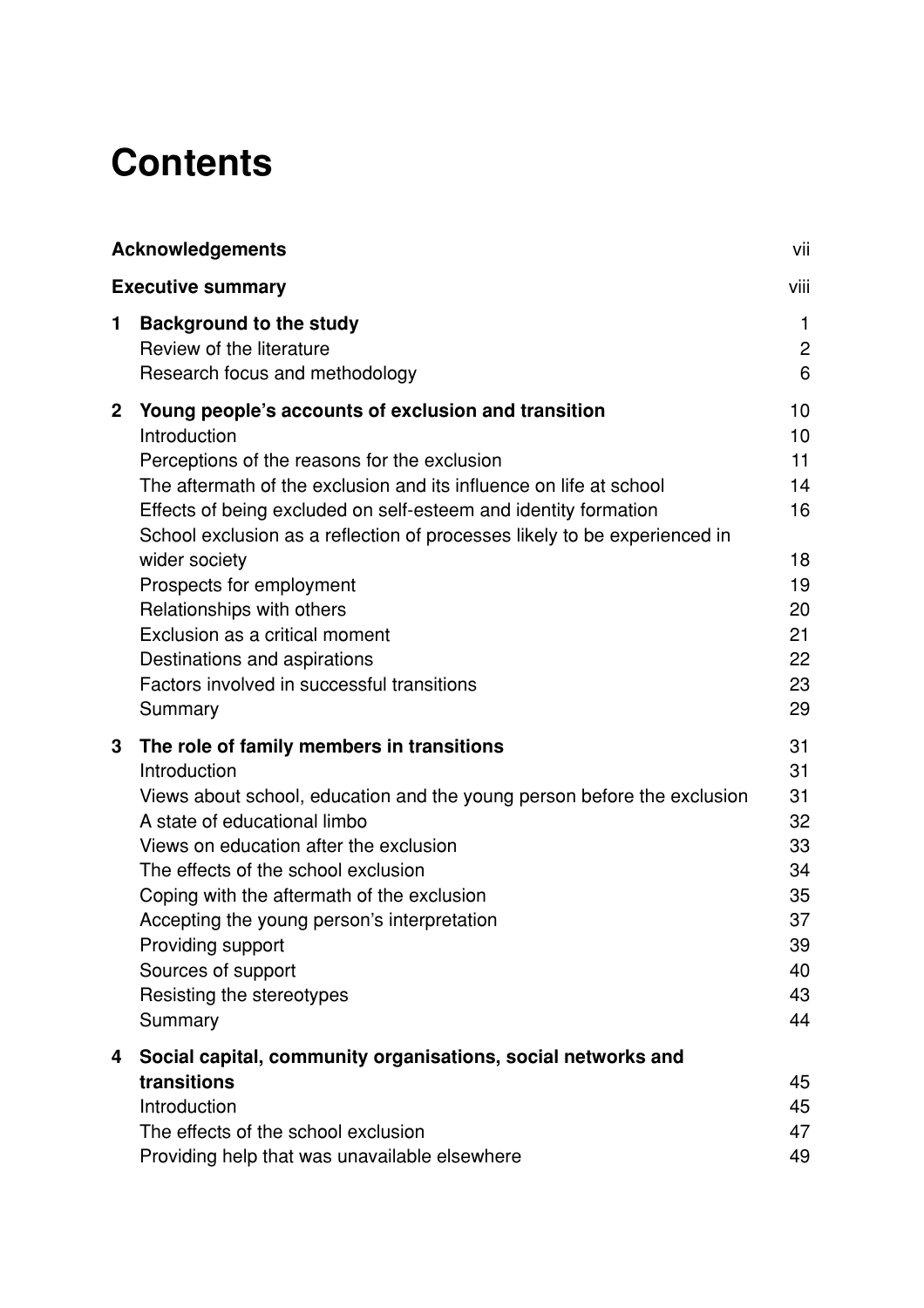|                                                                   | Shared experiences<br>The community as an important learning site<br>Methods of working with young people and their families<br>Improving and utilising family relations<br>Enabling empowerment and assisting positive identity formation<br>Reintegration into education and enhancing employability<br>Summary | 50<br>52<br>55<br>57<br>58<br>59<br>60 |
|-------------------------------------------------------------------|-------------------------------------------------------------------------------------------------------------------------------------------------------------------------------------------------------------------------------------------------------------------------------------------------------------------|----------------------------------------|
| 5                                                                 | Key issues and policy recommendations<br>Introduction<br>Reflection on the methods employed in the study<br>Exclusion, reintegration and transitions<br>Support, networks and resourcing<br>Policy recommendations                                                                                                | 61<br>61<br>61<br>62<br>65<br>66       |
|                                                                   | <b>Notes</b>                                                                                                                                                                                                                                                                                                      |                                        |
| <b>Bibliography</b>                                               |                                                                                                                                                                                                                                                                                                                   | 71                                     |
| Appendix 1: Details of the young people interviewed for the study |                                                                                                                                                                                                                                                                                                                   | 78                                     |
| Appendix 2: Details of the interviews completed for the study     |                                                                                                                                                                                                                                                                                                                   | 80                                     |
|                                                                   | Appendix 3: The young people's destinations                                                                                                                                                                                                                                                                       |                                        |
|                                                                   | Appendix 4: Qualifications obtained at time of interview                                                                                                                                                                                                                                                          | 82                                     |
|                                                                   | <b>Appendix 5: Family members interviewed</b>                                                                                                                                                                                                                                                                     |                                        |
|                                                                   | Appendix 6: National and local policy, programmes and support<br>networks for young people                                                                                                                                                                                                                        | 84                                     |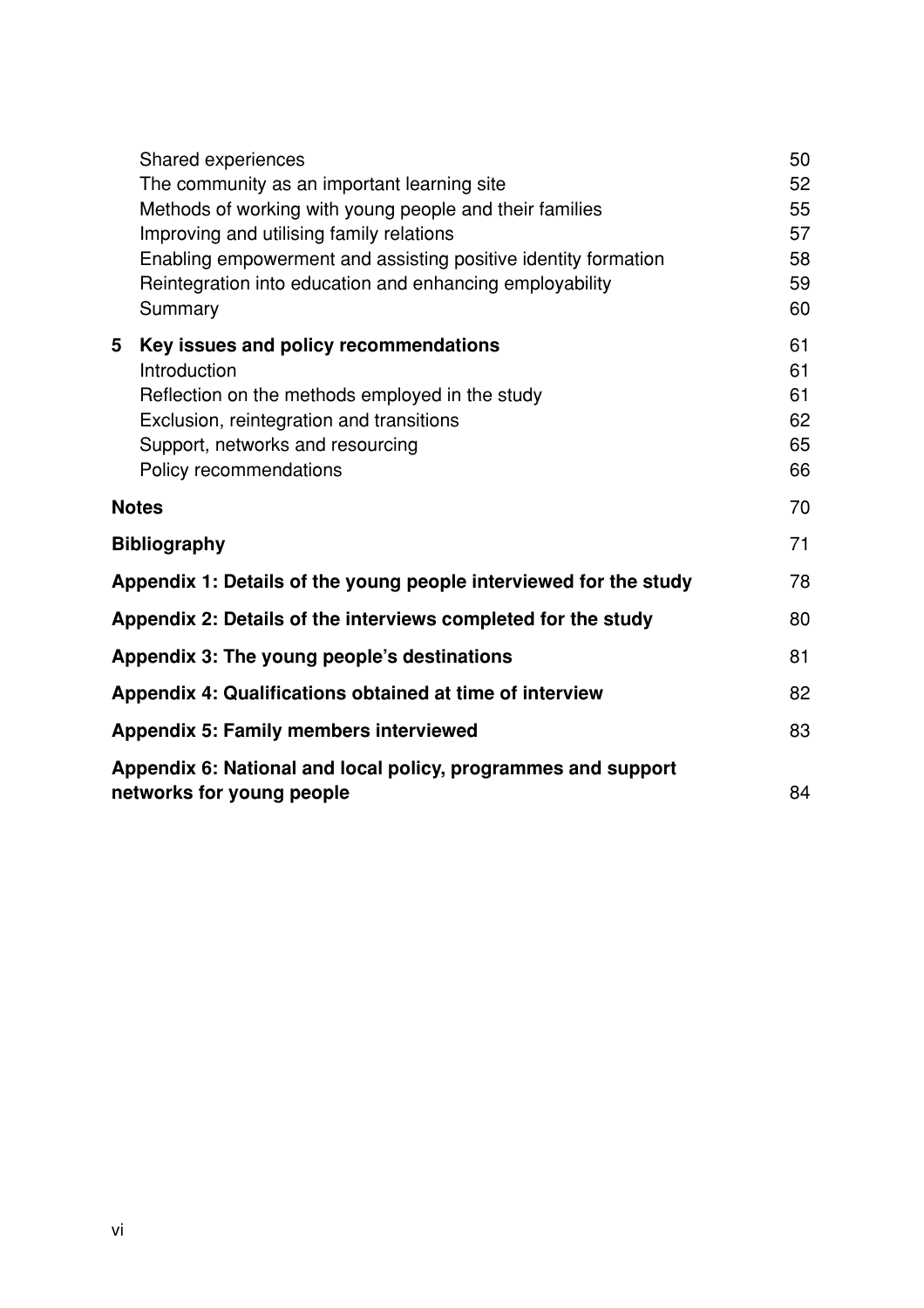# **Acknowledgements**

The research reported was funded by Joseph Rowntree Foundation (JRF).

We wish to thank the researchers who have been involved in this study: Dr Caroline Howarth, Sonia Davis, Dr Annecka Marshall, George Fisher and Levi Heban. We would like to thank Dr Christine Callender, Sonia Thompson, Vanessa Augusta, P.C. Gilbert, Tony Graham, Paul Grant, Anne Downie, Councillor Des Wilson, Courtney Rose, Philip Hayes, Linda Wright, Steve Small, Kevin Brown (formerly of Build), Michael Henry, Steve Philips, Cleveland Thompson, Kevin Brown (Senior Youth Worker), Lee Jasper, Lee Parker, Rev. Hughie La Rose, Sue Wheeldon, Yvonne Aubrey, Kate Dickson and Declan Gaffney for their support. Thanks to all the members of the Advisory Panel: Diane Abbott, MP, Dr Maud Blair, Professor Ann Phoenix, Veronica Price-Job, Hazel Simpson and Balbir Chatrik who provided the authors with excellent support and advice during the research process. We also thank Sandra Odell for providing vital administrative support throughout the period of the project.

Thanks, too, must go to the young people and their families and carers, and the many agencies that have worked with the young people following school exclusion. Without their willingness to give so generously of their time and information this study would not have been possible. All names have been changed to protect the young people's anonymity.

And last but not least we would like to thank the staff at JRF: Marguerite Owen and Charlie Lloyd, Principal Research Manager, for excellent inputs, suggestions, thoughtfulness, encouragement and considerable support throughout the project.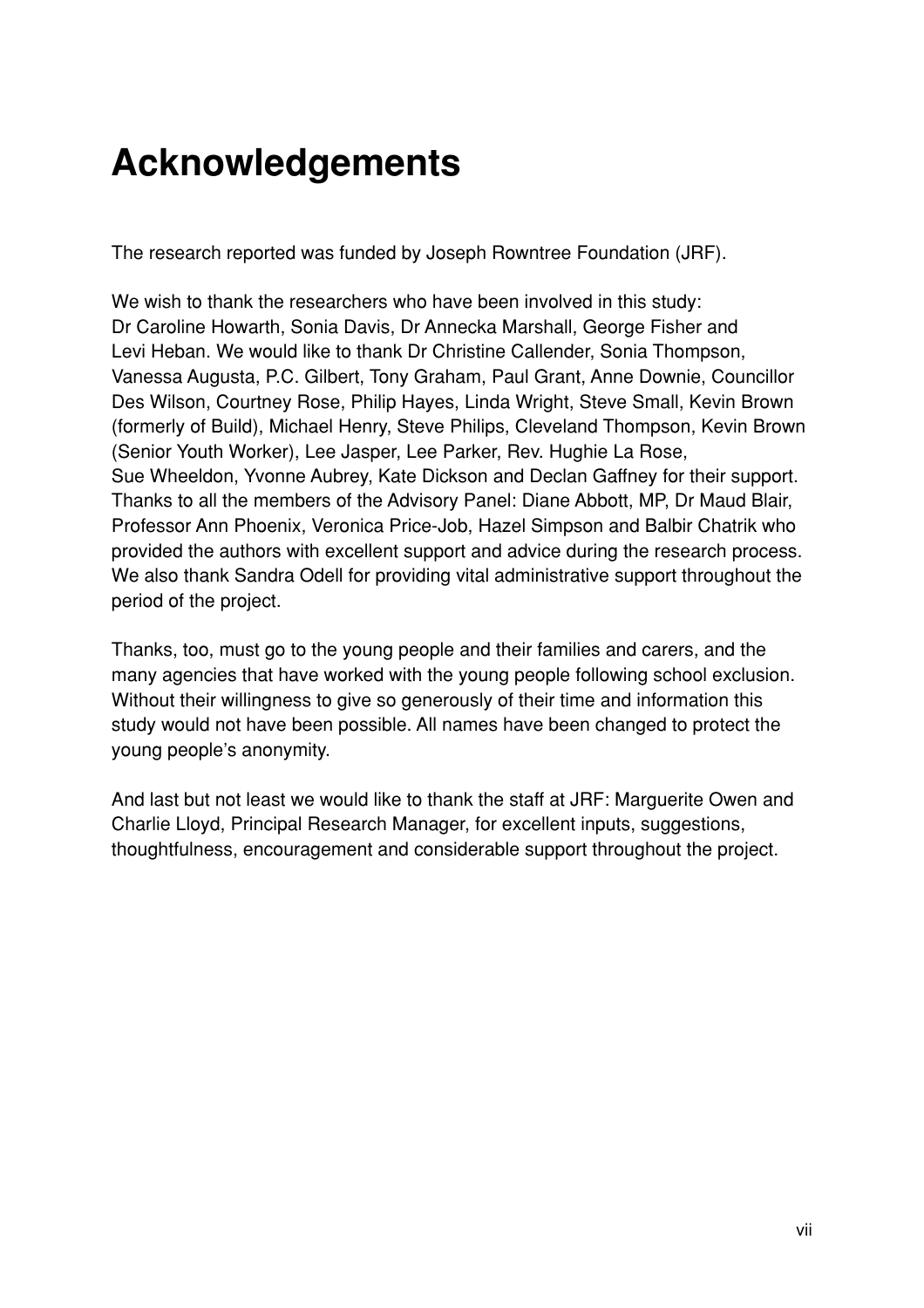# **Executive summary**

- $\blacksquare$  In spite of a recent improvement in exclusion statistics for African-Caribbean children they are still over-represented in school exclusions. With only 15 per cent of permanently excluded young people reintegrated into mainstream school, successful transition into adulthood, employment and independence for most of these young people is unlikely.
- Given the importance of education in achieving successful transitions and social inclusion, the research set out to examine the strategies developed by African-Caribbean young people excluded from school who achieve successful transitions and to discover how support from family, community and other agencies can lead to successful transitions for excluded young people.
- Thirty-three young people from Nottingham and London took part in the study. They were between the ages of 14 and 19, born in the UK, with at least one parent of African-Caribbean descent and had experienced permanent exclusion or two fixed-term exclusions between the ages of 14 and 16. They were recruited from a wide range of community-based agencies.
- Data were generated from over 100 interviews, which were carried out with the young people on a maximum of three occasions. Eighteen of these interviews were with family members, 12 from voluntary organisations (representing 19 organisations) and seven (representing four organisations) from the statutory sector.
- Interviews with the young people revealed an inevitable suspicion of the reasons given for their exclusion and a sense of unfairness. Although they recognised that, in some cases, their behaviour did not conform to that expected in the traditional structured process of education and schooling, they believed that pressures on the school to meet performance targets had resulted in an inappropriate response. The contrast between the punishment allocated to their white counterparts for the same or even worse behaviour exacerbated their sense of unfairness.
- For many, the exclusion had been a traumatic experience, which had led to a loss of dignity and self-respect and, for those in care, being excluded had been particular distressing. However, this loss of self-worth was an immediate and temporary reaction. In the vast majority of cases, it was followed by the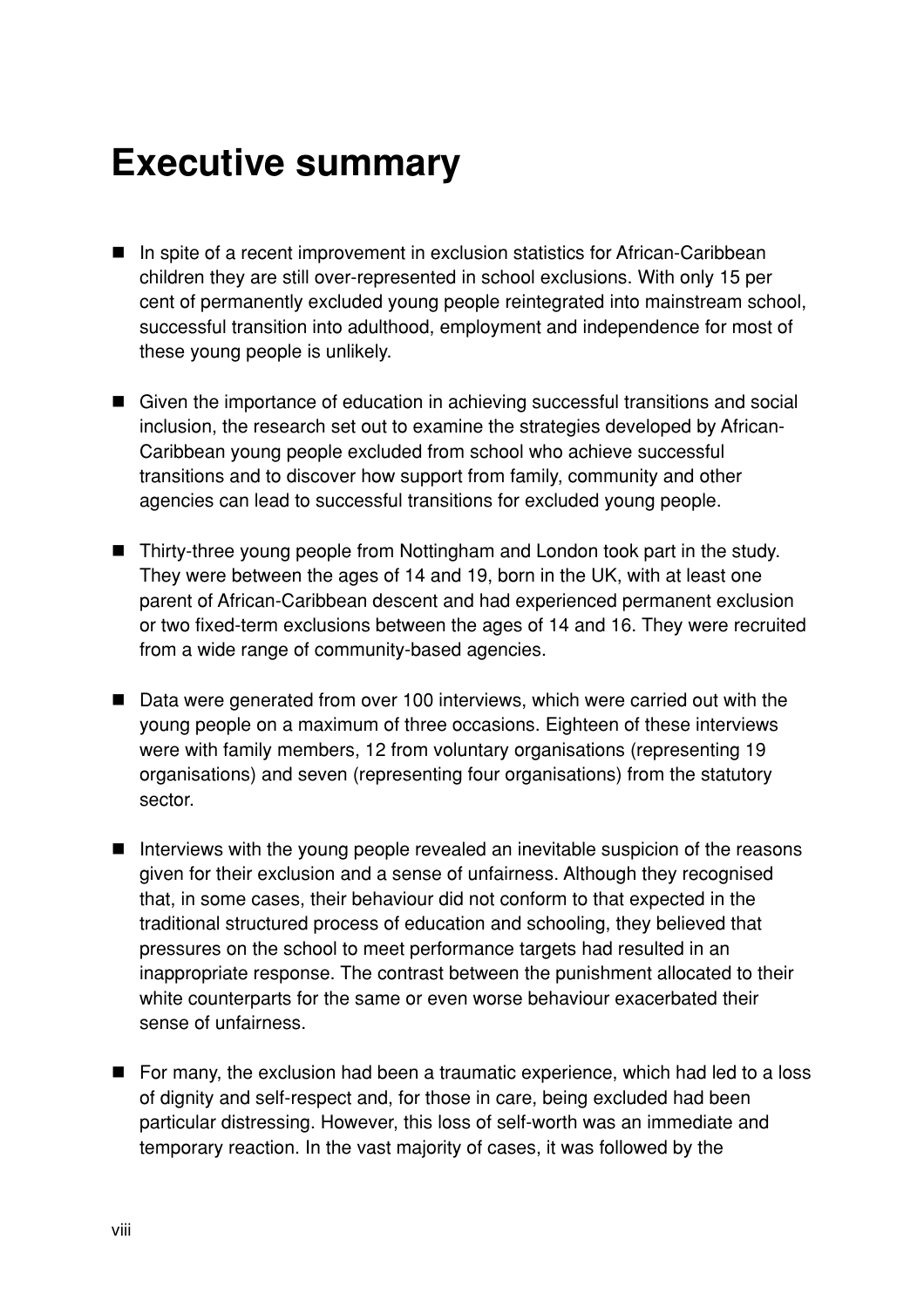development of a resilient sense of self, aided by adopting a black identity that motivated them to disprove official expectations of them and instead seek to create their own aspirations informed by the positiveness of their identity. In spite of their experiences, they remained committed to gaining an education.

- In some cases, the experience had a damaging effect on the young person's relationships with family members but, on the whole, they reported that their families believed in and emotionally supported them. Support was also found in relationships with friends and from sympathetic teachers, social workers, voluntary groups, the church and black community.
- $\blacksquare$  A key theme was the exclusion representing a critical moment in the young person's life, which had created a change and awareness in their attitudes to issues around exclusion, racism and empowerment. This critical moment also led to a determination by the young people to change their behaviour in order to succeed in the attainment of educational qualifications and hence prove their worth.
- Over a third of interviewees moved to another school following their exclusion, although this may have been after a period without alternative educational provision. In spite of this, almost half had gained some qualifications, and at the time of interview, two-thirds were in further education and only three were unemployed.
- Factors identified by the young people as having been instrumental in facilitating successful transitions were the support of family and friends, emotional capital, social and cultural capital, access to resources and provision, class and economic capital, determination to overcome the exclusion label and educational opportunities.
- For the families of the young people, the experience of exclusion was as painful as it was for the young people themselves.
- On the whole, the family members interviewed expressed positive views about the young person's school before the exclusion. After the experience of appeals and panel meetings, although the young people's families had continued to believe in the value of education, they had developed negative views of it. However, in response to the state of educational limbo in which their relative was left, they sought to empower themselves through seeking help from voluntary community organisations, through the process of appeals against the exclusion and by demanding educational rights for the young people.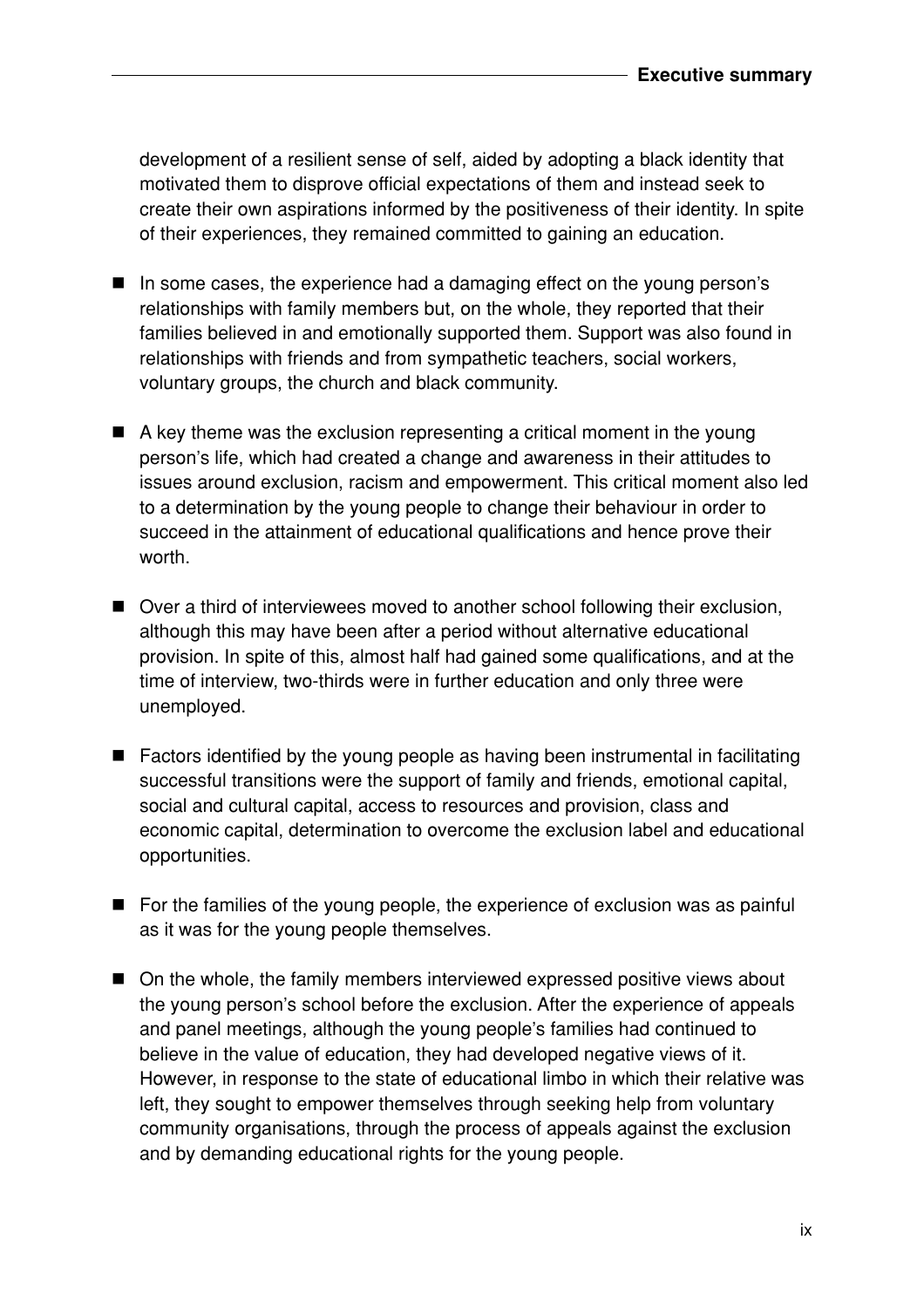- Families had largely believed the young person's version of events leading up to the exclusion and expressed their support by helping them with learning and accessing and using resources, acting as advocates, providing positive emotional support and expressing their belief in the young person.
- $\blacksquare$  For some of the families, teachers were helpful but, for the majority, they had been unhelpful and hostile. On the whole, they found the support from statutory resources to be inadequate while support from voluntary organisations had been viewed as particularly beneficial. These not only provided emotional support and advice for both the young person and the relative, but also helped with appeal meetings. Extended family members have also been found to be a valuable source of help, assistance and guidance.
- $\blacksquare$  None of the agencies whose representatives were interviewed was set up specifically to help young people who had been excluded from school. Most had only short-term funding and workers, some of whom had themselves been excluded from school, were extremely dedicated to their jobs, often working long hours.
- $\blacksquare$  The types of support offered by the representatives of the agencies interviewed included practical help, such as: providing an alternative learning site; helping with reintegration into mainstream education; giving advice about careers and employment; and assisting with advocacy and representation. In addition, most of them provided emotional support and guidance, and aimed to help the young people with positive identity formation and improving family relationships.
- $\blacksquare$  They saw their work as filling a vacuum created by the shortcomings of statutory service provision and for the lack of support they provided for young people and families. A common theme was the importance of the community in providing an alternative educational site that would also help to redress the racism they encountered within the education system.
- $\blacksquare$  In making recommendations for future policy, it is recognised that the study sample was limited in that it was obtained through agencies that had been supporting the young people and that many young people most at risk after school exclusion are those who receive no support. However, our focus was on the strategies that enable young people to make successful transitions following school exclusion. A strength of the study was the collection of material from different sources using the young person as the starting point and asking them to nominate other people we should interview.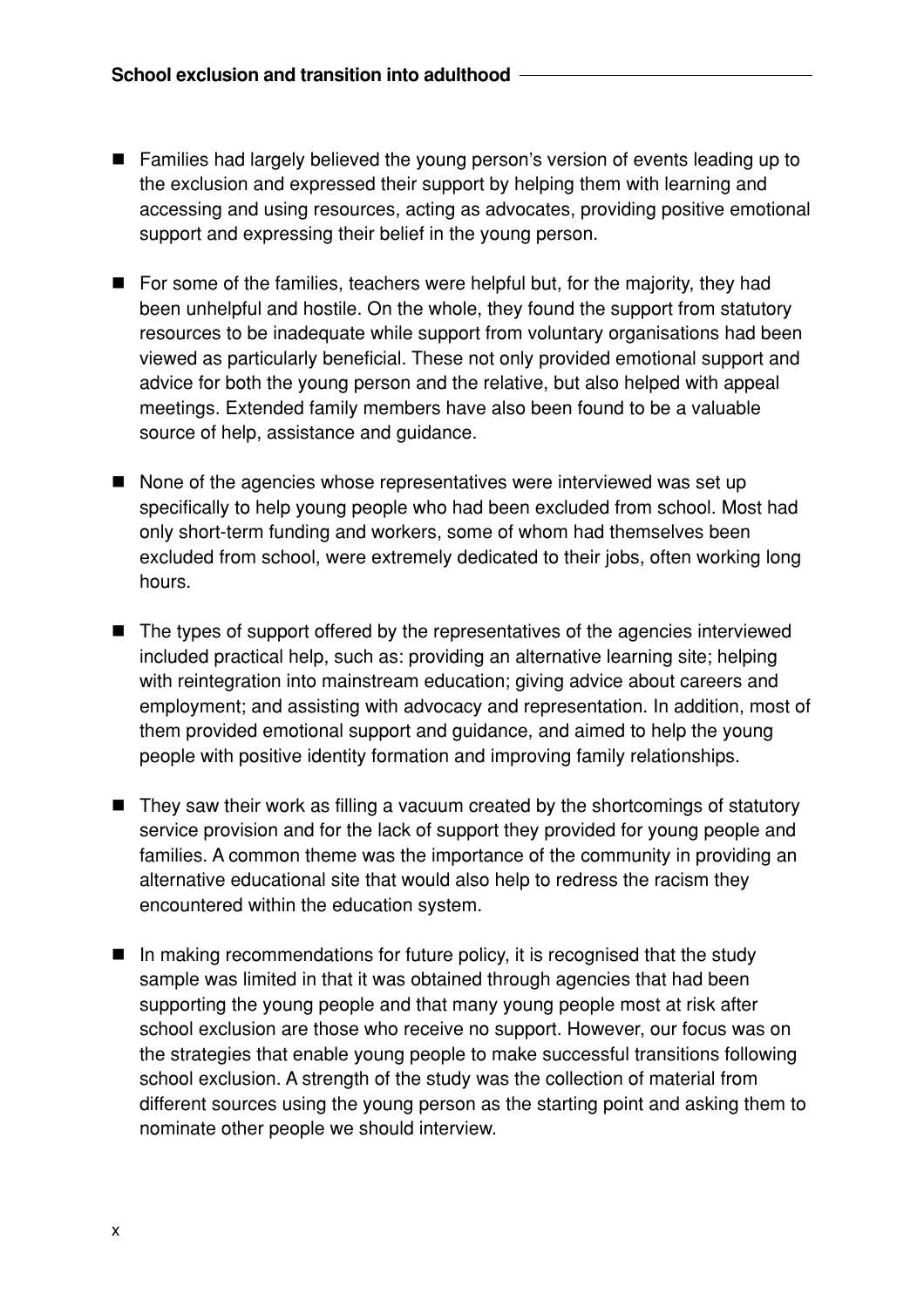■ Recommendations include: changing the ways in which education for 13 to 19 year olds is resourced and organised to facilitate the movement of young people between institutions in their search to find a method of education appropriate to their requirements; promoting partnership working between the education services and the youth service, and between the education services and the voluntary and community sectors, and between the education services and parents, ensuring that, when difficulties at school arise, intervention is initiated swiftly to avoid the escalation of the situation and long periods without educational provision, which would infringe the young person's rights.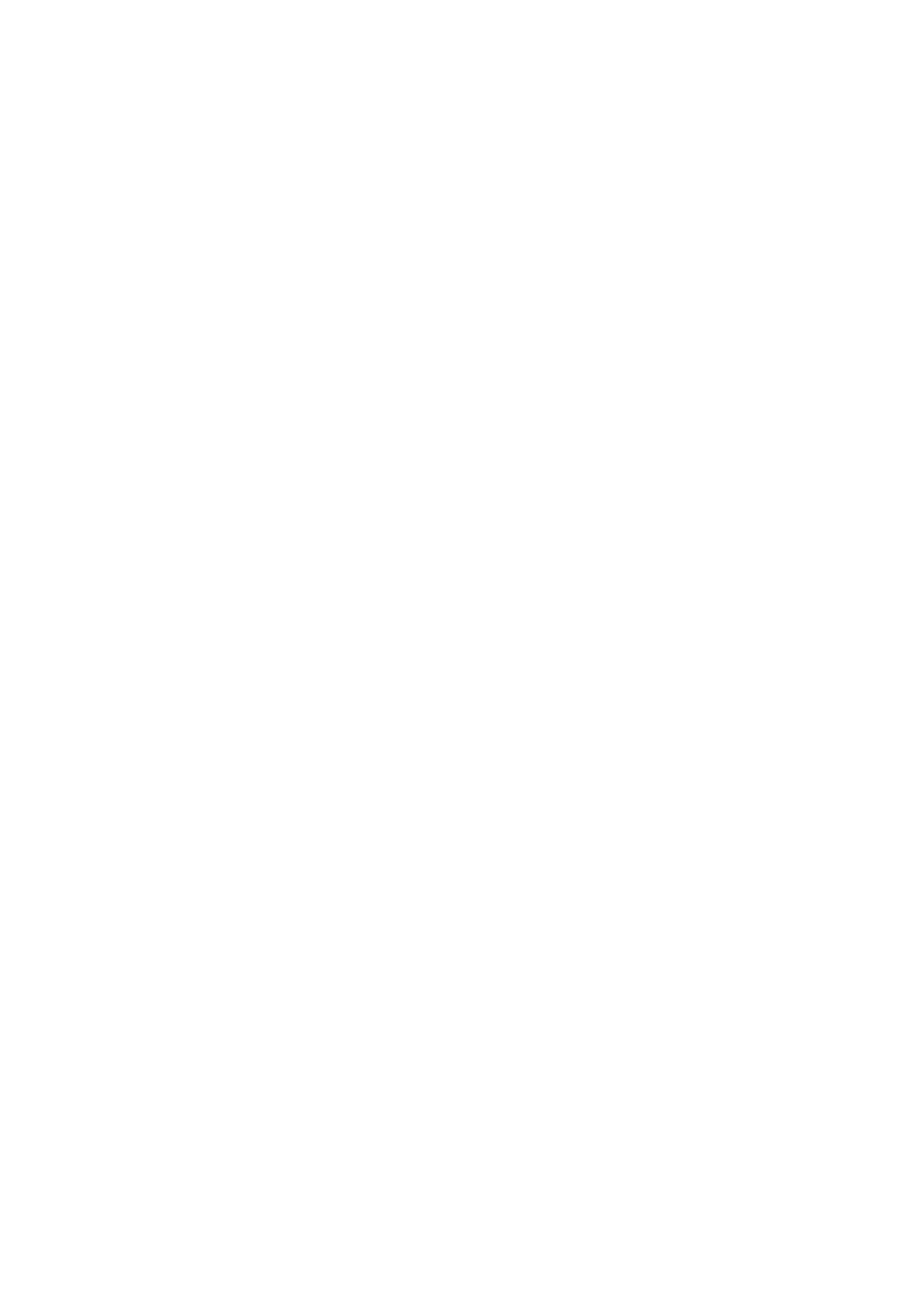# **1 Background to the study**

In spite of a recent improvement in exclusion statistics for African-Caribbean children, they are still over-represented in school exclusions. Given the importance of education in successful transition to adulthood and social inclusion, we need to know where current services fail to effectively meet the needs of this group and where adjustments can be made. This report aims to address this lack of information by examining the experiences of excluded young African-Caribbean people and specifically how they develop strategies that enable successful transitions following school exclusion.

The findings of the research reported here provide data, which can inform both central and local government policy on school exclusion as well as meet the requirement for local government to have information on the status of young African-Caribbean people in the local population. The findings are also useful to voluntary and community organisations assessing the effectiveness of local partnerships in reducing social exclusion and enabling inclusion.

To provide the context for the study, Chapter 1 provides a brief review of the literature on transition to adulthood and specifically how social class, gender and race and ethnicity are key factors influencing the nature of youth transitions. It also examines the role of education in successful transitions and the extent and significance of school exclusion for African-Caribbean people, along with the policy contexts and initiatives to promote inclusion and successful transition. Although the authors of this report favour the use of the term 'African-Caribbean' to refer to people of Caribbean heritage, the term 'black' is often used interchangeably, especially when reporting the work of others who have used this term. This chapter concludes with a description of how the study was carried out.

The remainder of the report has been structured to ensure that the research findings themselves constitute the central focus of the document, with each of the three main chapters focusing on specific aspects of the research. Wherever possible, we have used the narratives of the participants to illustrate the issues discussed.

Chapter 2 presents data obtained from interviews with the young people. Chapter 3 presents information from family and carers. Chapter 4 presents the perspective of voluntary and community organisations that have worked with the young person following school exclusion. A number of case studies are also presented focusing on the nature of the work with young people.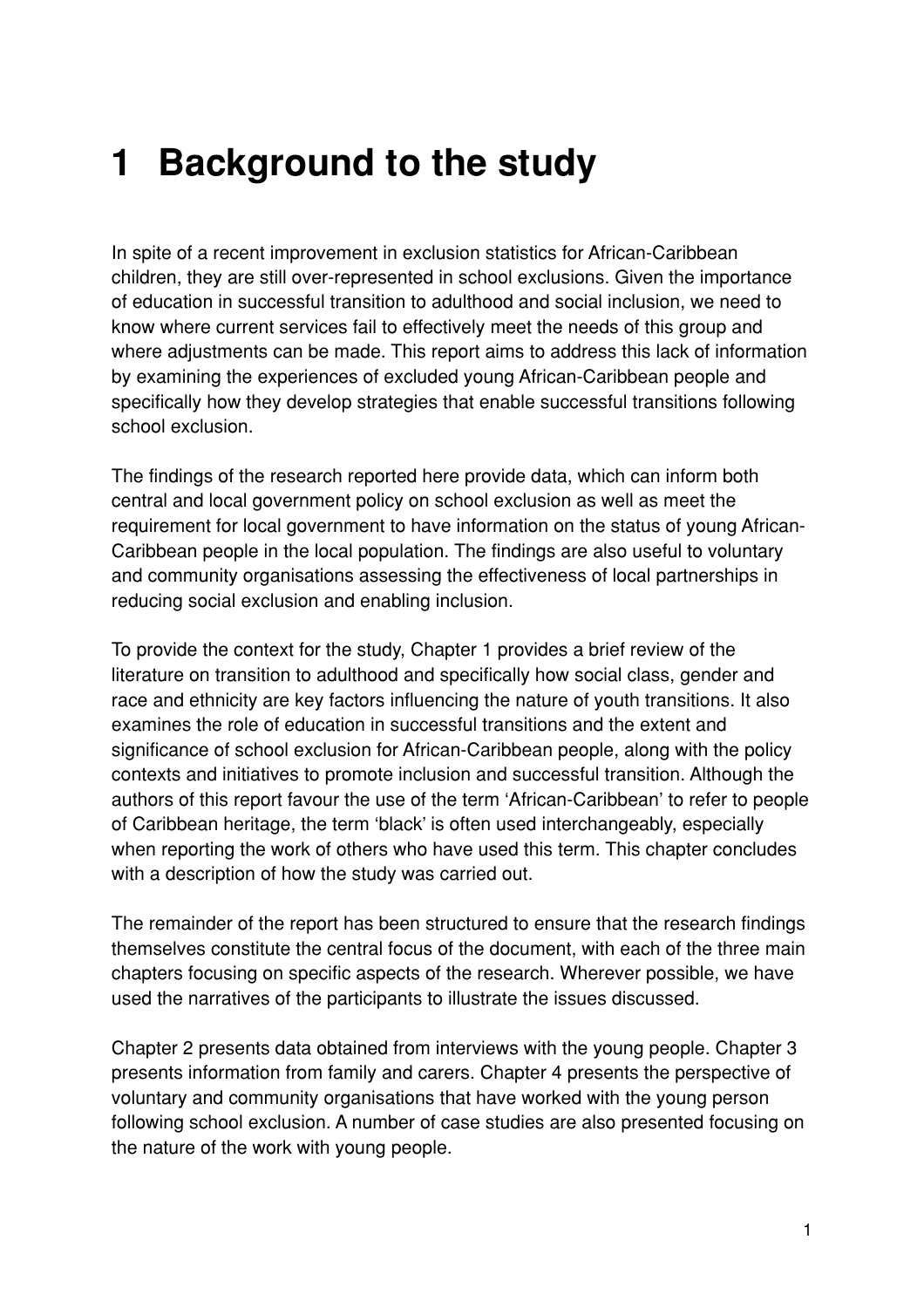In Chapter 5, the key research findings are considered. This chapter will make a number of recommendations for schools, local education authorities (LEAs), and central and local government for reducing the involvement of young people in school and social exclusionary processes and to acknowledge the crucial role that the black voluntary and community sector can play in this.

## **Review of the literature**

#### **Understanding transitions**

The nature of the influences affecting how young people make the transition to adulthood is multifaceted (e.g. Jones, 2002; Thomson et al., 2002). These transitions can consist of a single change or combination of changes that can involve any of the following: participation in the labour market, having an adult income, economic independence, secure housing, or being a partner, spouse or parent (e.g. Jones, 2002). However, one can be defined as an adult in one sense, e.g. being a parent, but not in another, e.g. still living with one's parents (Jones, 2002).

Since the 1990s, there has been a considerable change in the nature of youth transitions. There is now much more variation in youth transitions as a result of the change in the labour market (e.g. Ahier and Moore, 1999). In the 1970s, two-thirds of young people left school at age 16 and the vast majority fairly quickly gained full-time jobs. Changes to the economy have now meant that poorly qualified young people take unskilled jobs offering low pay, poor training and job insecurity, and qualified young people take the better-paid jobs with greater security (Green et al., 2001). These changes, along with the growth of higher education, have resulted in it becoming more difficult for young people to become independent (Bynner, 2001).

Young people now continue for longer in full-time education, realising that entry to the labour market is increasingly dependent on higher skills and qualifications. The staying-on rate is higher for African-Caribbean young people than for white young people, but participation in degree study is lower (DfES, 2003b). This disproportionately high staying on rate by minority ethnic groups involves a rather complex picture in that this group is less likely to be found in the more 'prestigious' universities. This group is also more likely to achieve lower classes of degrees on average than white young people. In turn, this adversely affects their progression into the labour market, as larger employers are found to be more likely to recruit individuals from the more 'prestigious' universities (DfES, 2003d).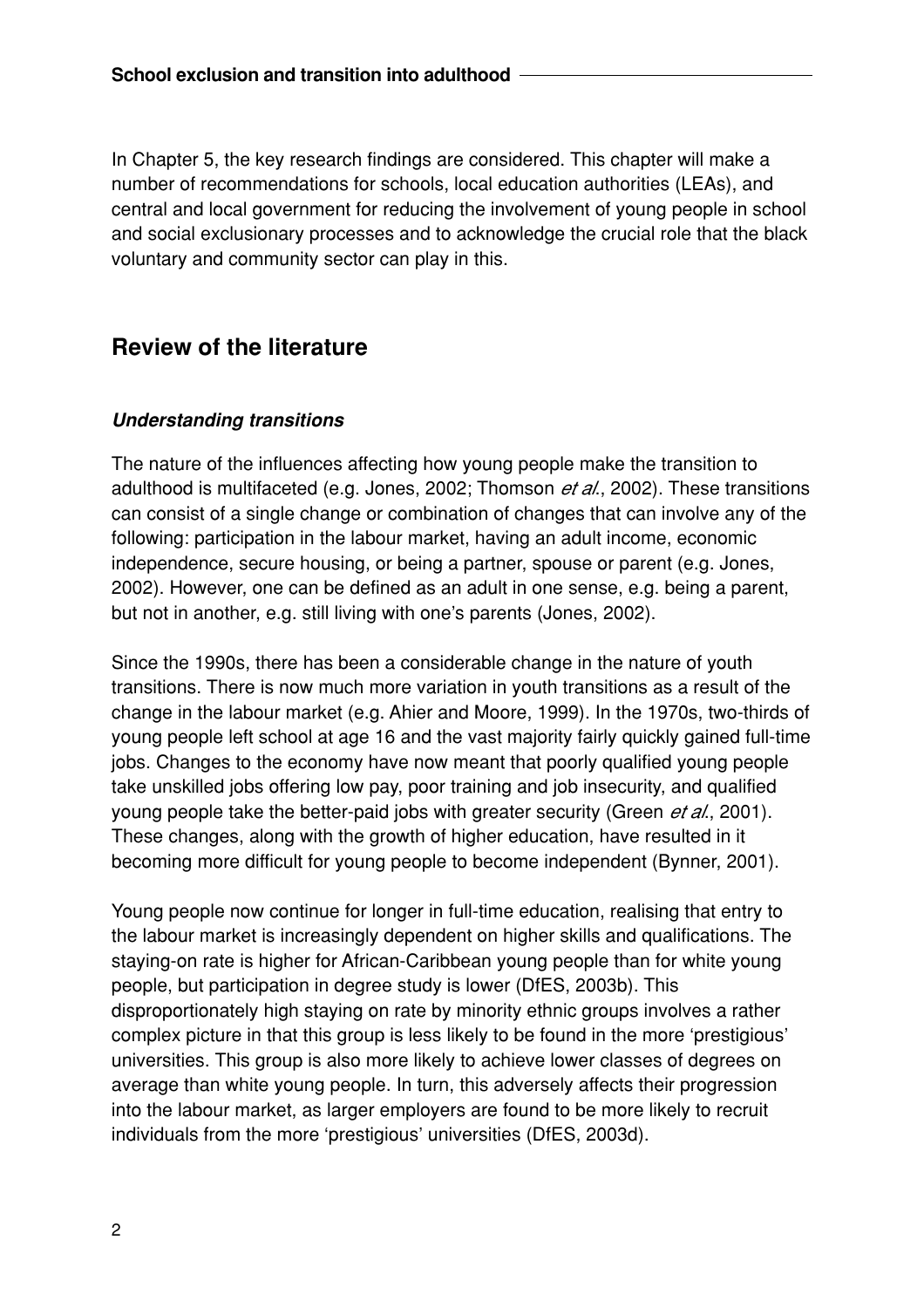#### **School exclusion, social exclusion and African-Caribbean people**

Official statistics on exclusion from school have tended to define school exclusion in terms of a fixed period with the pupil readmitted afterwards or a permanent exclusion where the pupil is removed from the school roll. However, it is recognised that official statistics on exclusion may omit a significant number of unofficial or unrecorded exclusions, both permanent and fixed-term (Osler et al., 2002). Additionally, it is not always clear whether figures refer to permanent or fixed-term exclusions. This must be borne in mind when reviewing the literature. However, there is general agreement when examining those groups considered to be vulnerable to exclusion, particularly permanent exclusions, that there is a disproportionately high rate of exclusion among young people of African-Caribbean background (Ofsted, 2001). This is particularly true for boys with African-Caribbean heritage who are between four and 15 times more likely to be excluded than white boys, depending on locality (Sewell, 1997; DfEE, 2000a). African-Caribbean girls are four times more likely to be permanently excluded than white girls (Osler et al., 2002).

Given the increasing importance of education to successful youth transitions, what is the impact of school exclusion on the experience of transition for these young people? In recent years, there has been an overall improvement in the relative position of African-Caribbean children in the exclusion statistics. In 1997, 0.78 per cent of African-Caribbean children were permanently excluded. Although, by 2001/ 02, the proportion had fallen to 0.4 per cent, the figure for white children was still much lower at 0.13 per cent and, by 2002/03, permanent exclusions for African-Caribbean children fell further to 0.25 compared to the proportionately lower figure of 0.12 for white children. Hence, despite the improvement, African-Caribbean children are still substantially more likely to be excluded (DfES, 2003b, 2004).

The disproportionate exclusion of African-Caribbean young people from schools has prompted Ofsted (2001) to comment that the reasons:

… are rarely clear cut, but many Black pupils who find themselves subject to disciplinary procedures perceive themselves to have been unfairly treated … Black pupils were more likely to be excluded for what was defined by schools as 'challenging behaviour'. The length of fixed term exclusions varied considerably in the same school between Black and white pupils for what are described as the same or similar incidents. (Ofsted, 2001, p. 20)1

A number of studies show that African-Caribbean young people excluded from school have not usually exhibited 'disruptive' behaviour prior to attending secondary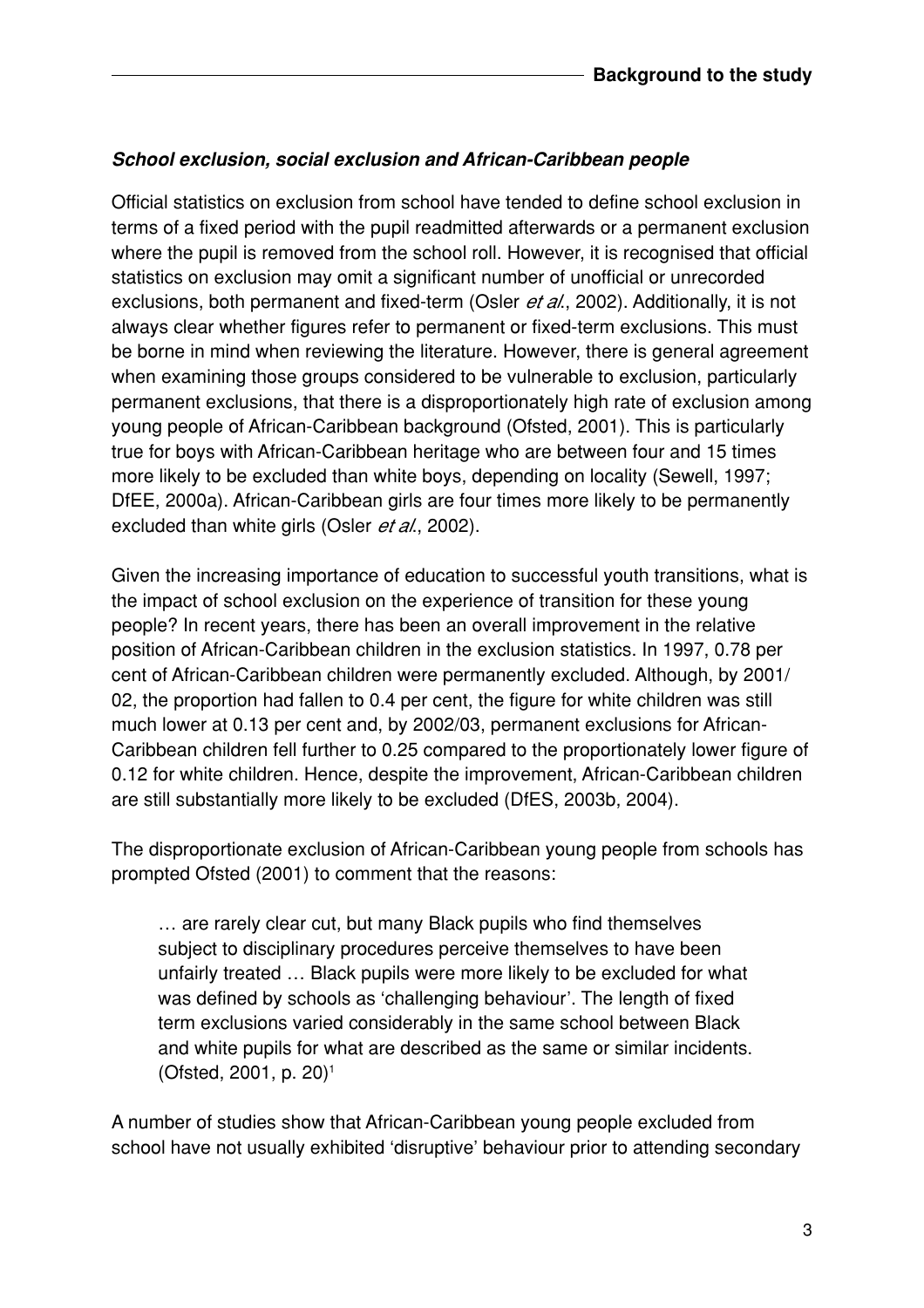school and are not usually disaffected with education (e.g. Gillborn and Gipps, 1996; Wright et al., 2000; Blair, 2001). At primary school, the achievement of African-Caribbean children is often higher at Key Stage 1 than other groups but attainment declines in relation to other groups so that, at Key Stage 4 (age 16), it is among the lowest (Osler and Hill, 1999). These changes mean that transition pathways for many African-Caribbean young people will be more severely constrained than for other groups.

Further, with only 15 per cent of permanently excluded young people being reintegrated into mainstream school (DfEE, 2000a), successful transition into adulthood, employment and independence for most of these young people is unlikely.

It has long been noted that there is a link between those who have been excluded from school and social exclusion in later life. For many excluded children, a transition into adulthood becomes a transition into social and psychological insecurity (Parsons and Castle, 1999). Permanent exclusion is often associated with long periods without education and underachievement, reduced employment opportunities, entry to crime, a greater likelihood of becoming a teenage parent and inaccessibility to social resources.2

#### **Family and community involvement in schooling and transitions**

There is a long tradition of self-help or community-led initiatives in shaping the transitional experience of young black people (Weekes and Wright, 1998; Rhamie and Hallam, 2002). These initiatives can be viewed as a response to an education system that is perceived by the black community as victimising and pathologising young black people and representing them as underachievers and anti-education. They reflect notions of self-help and empowerment. 'Social capital' is central to this strategy for empowering ordinary people. This is in the sense of social capital as consisting of networks of co-operation and reciprocity, civic engagement and strong community identity (Bourdieu, 1986; Putnam, 1995).

Initiatives such as supplementary schools and community mentoring programmes have historically embodied the application of black social and cultural capital within the context of education and transition. Supplementary schools are part-time voluntary schools occurring either after school or on a Saturday. They provide a black-dominated environment in which black children can learn (DfES, 2003c). They focus on the curriculum, reinforcing particular cultures, enhancing young people's self-respect, promoting self-discipline and inspiring young people to have high aspirations to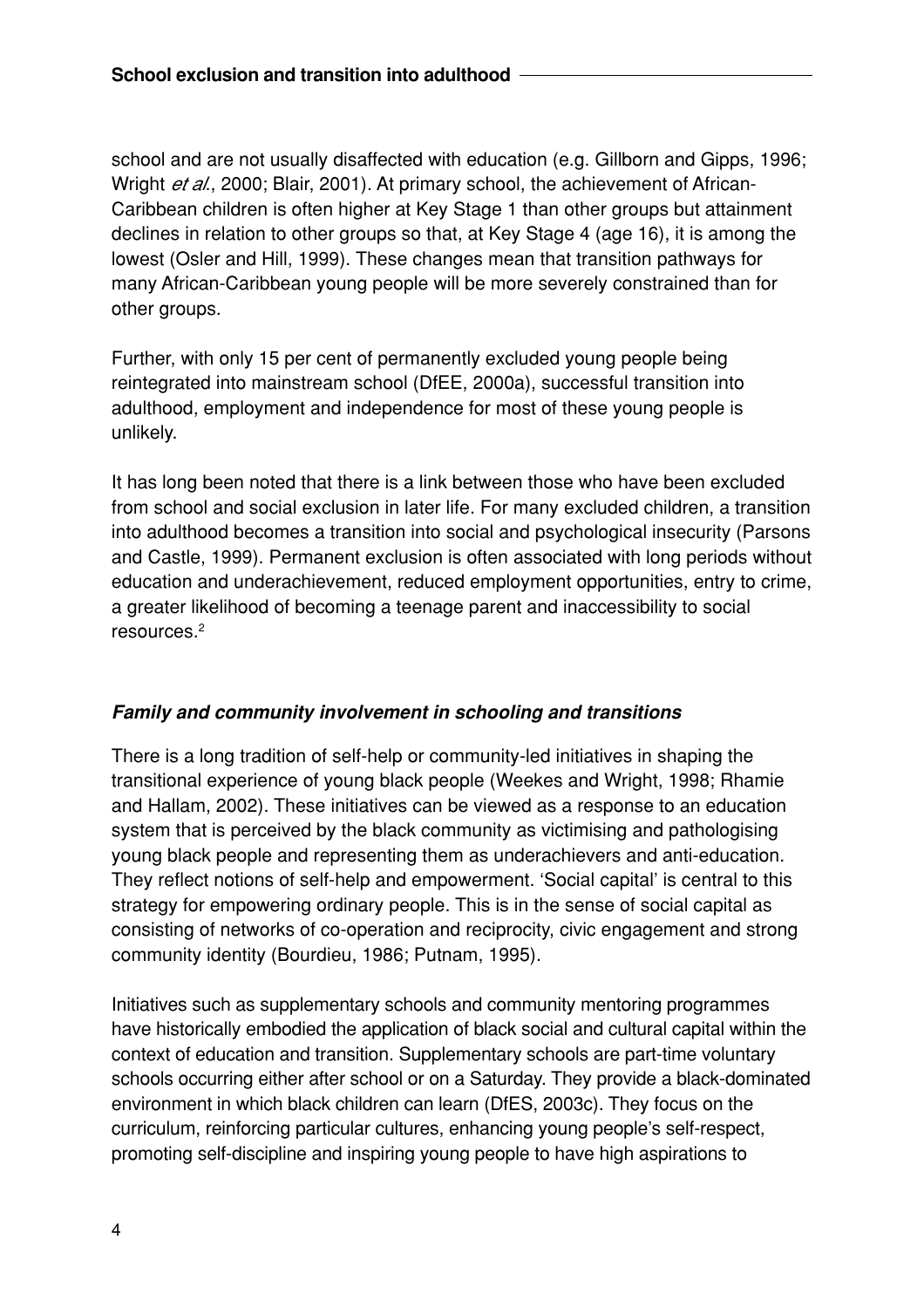succeed academically (Dove, 1993; Reay and Mirza, 1997). Community-run mentoring programmes, by and for the black community, aim to help young people build a confident self-identity and assist in the planning of educational and successful career goals. Schemes such as the black mentor schemes in Southwark, KWESI, AFWI and 100 Black Men in Birmingham and the Windsor Fellowship in London are nationally renowned (Weekes and Wright, 1998; Appiah, 2001).

In the literature on black parental involvement it is observed that mothers provide emotional support for children's academic success (Reay, 2000). It has been shown that mothers equip their children with strategies to assist them in overcoming institutional racism (Reay and Mirza, 1997; Reynolds, 2001). The literature further suggests that, for young black people, the alternative spheres of community networks, the voluntary sector and family relationships encourage a positive identity and sense of community in the face of enduring structures of race and class inequalities (Alleyne, 2002).

All the above illustrate the variety of attempts by families and community organisations to assist young black people to achieve successful transitions. Recently, social policy has recognised the importance of cultural resources in black communities as a means of building social cohesion and achieving inclusion. The Government is therefore recognising the values and skills in the community, and is attempting to engage the black and minority ethnic sector in efforts to address social exclusion (SEU, 1999; Home Office, 2002; DfES, 2003c).

#### **Policy context, response and national initiatives for young people**

A variety of policies and measures exist with the intention of increasing the proportion of young people who will take the education/training route after 16. These include Educational Maintenance Allowances, Excellence in Cities, Sure Start and the Learning Gateway, delivered via Connexions.3

In essence, in relation to youth transitions, government policy clearly prioritises education and training as the 'successful' route. The measures outlined above aim to keep young people in school as far as possible, in keeping with the overall strategy of social inclusion. Many young people still see the transition to adulthood as being primarily through work or employment and not via more education or training, and there is relatively little in policy initiatives that focuses on vocational training. Similarly, there are still significant policy gaps in relation to the needs of specific groups, e.g. school excludees who have now left school, those working-class young people with relatively little high-value social or cultural capital to enable successful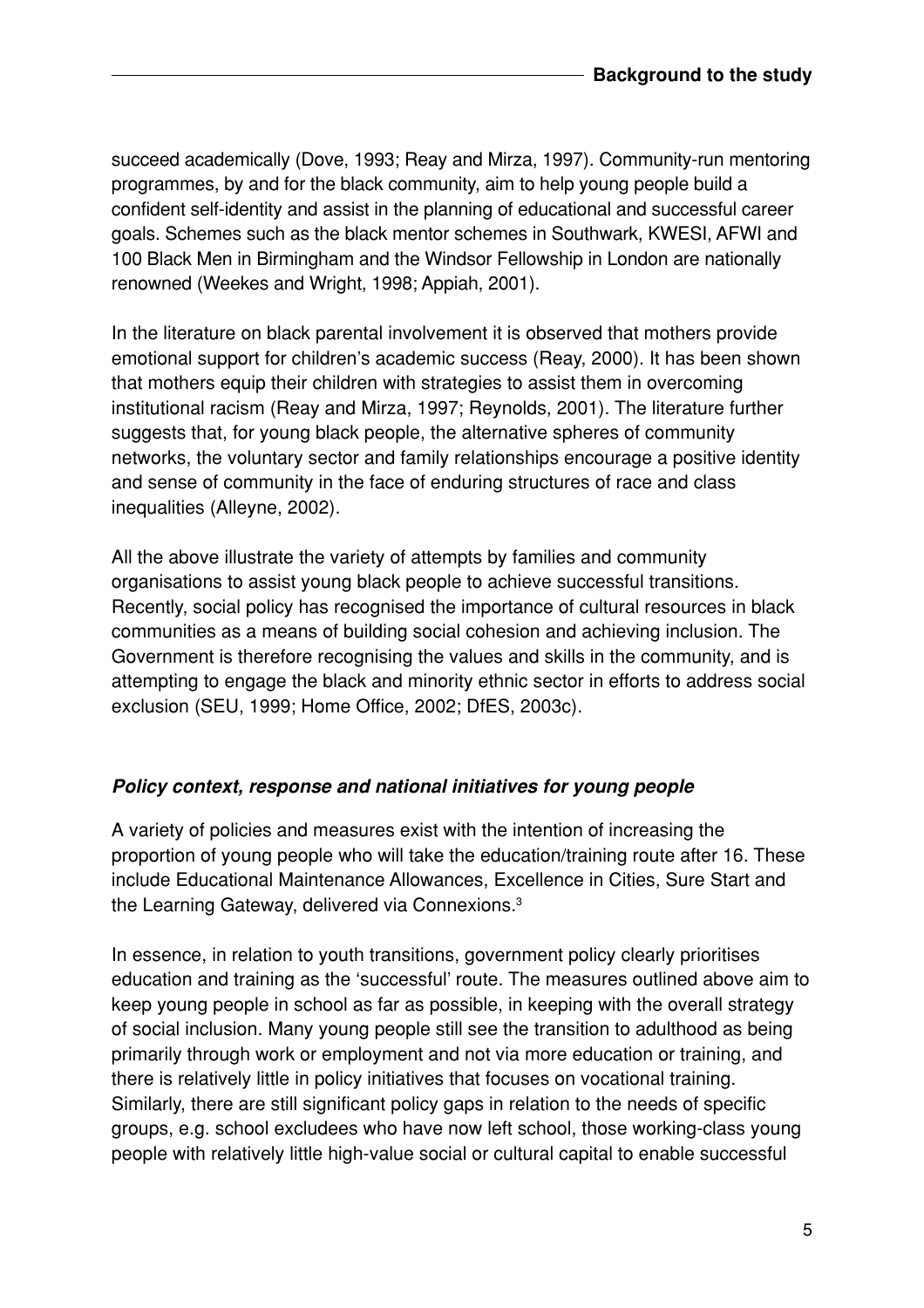transitions and, of course, in the context of this report, the needs of African-Caribbean young people and other ethnic groups.

This research aims to provide data on young African-Caribbean people who have been excluded from school. The impact of school exclusions on youth transitions for young people of African-Caribbean heritage has received little attention. Likewise, there is an absence of studies focusing on how young people develop strategies that enable successful transitions following school exclusion.

Systematic school-exclusion procedures have been in place for 18 years, yet exclusions still feature significantly in the experiences of schools, pupils and their families. Despite research reports, DfES initiatives and advice and guidance, exclusion is frequently used as a punitive measure rather than as a last resort.(Blair, 2001). Much depends on a school's access to essential resources, staff development and training to prevent exclusion.

## **Research focus and methodology**

#### **Aims**

- $\blacksquare$  To develop an understanding of what school exclusion might mean to those involved and how it might impact on the experience of youth transition of African-Caribbean people.
- Examine the strategies developed by African-Caribbean young people excluded from school who achieve successful transitions.
- Discover how support from family, community and other agencies can lead to successful transitions for excluded young people.
- **Provide a voice for excluded African-Caribbean young people and those who** support them.

#### **The research focus**

The research has focused on the perspectives of young people, families or carers and community organisations primarily to give them a voice in the debate about exclusion, inclusion and transitions. Adopting a multifocal approach, we wanted to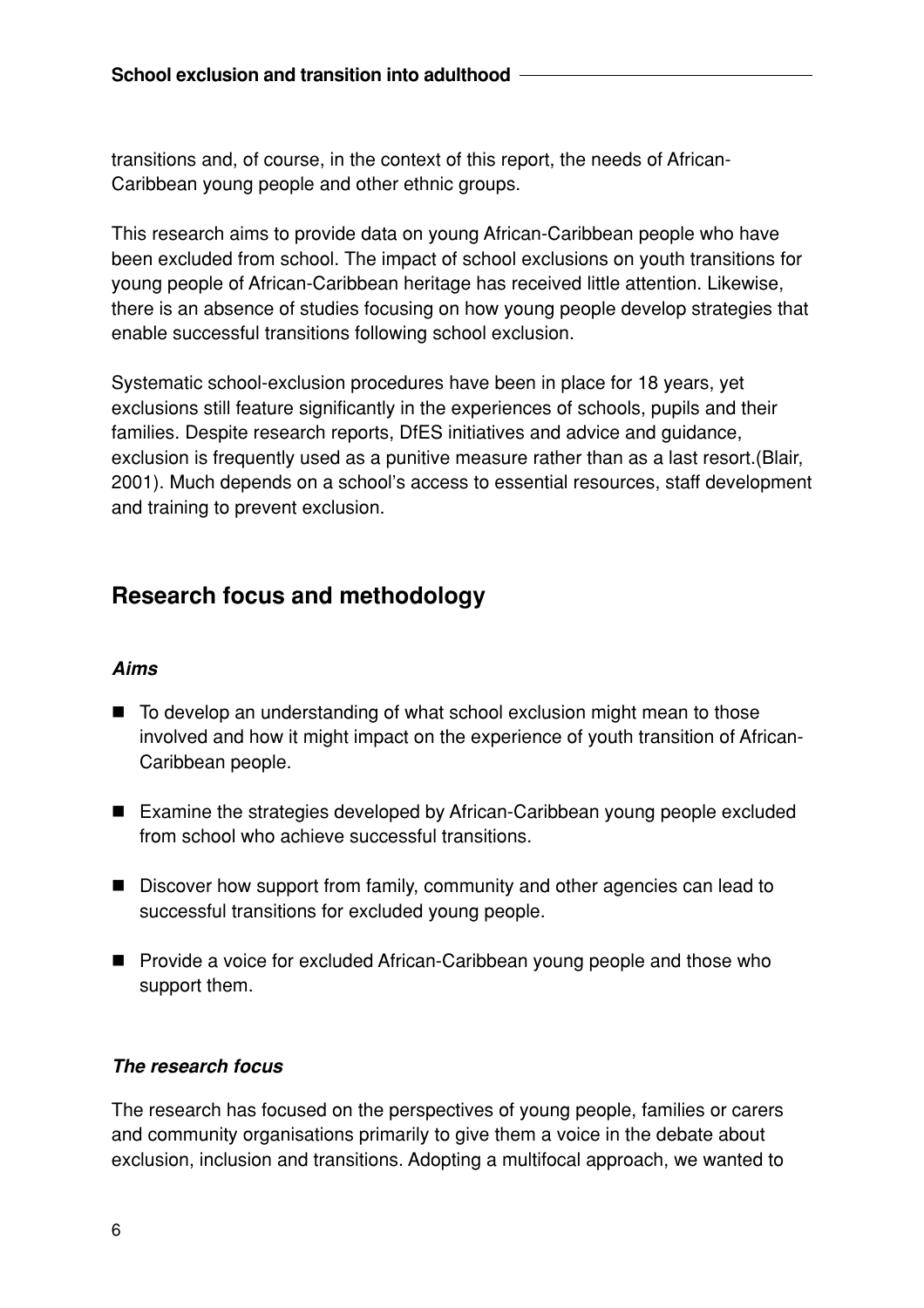know what the young people, their families and community organisations could tell us about what worked in reducing social exclusion and enabling inclusion, and what insights might be provided with respect to community and family strategies. According to the literature, these young people constituted a potentially difficult group to engage with the research process. Allen (2002) asserts that vulnerable young people have been under-represented in research owing to a number of methodological and ethical problems.

#### **Location of study**

The research was conducted in two cities: Nottingham and London.

#### Nottingham

The black population of the city of Nottingham has increased by 40 per cent since the 1991 census to 17,419 in 2001. This represents 6.5 per cent of the total population of the city. Nearly 40 per cent of the population of the city is under the age of 25. This is a much higher proportion than the national average. The level of underachievement among children of African-Caribbean background is high and so is the level of exclusion. However, figures available do not distinguish between permanent or fixed-term exclusions. In 2001/02, nearly 25 per cent of the black<sup>4</sup> (see the beginning of this chapter for a definition of 'black') pupils were excluded, compared with under 11 per cent of the non-black population. Black pupils were therefore more than twice as likely to be excluded. The corresponding figure for Asian pupils was just over 4 per cent; and, for white pupils, 16 per cent (Nottingham City Council Education Department, 2002).<sup>5</sup> There is a high unemployment and social disconnection among school leavers, with African-Caribbean men being particularly affected (findings from the cross-programme evaluation 2002/03, Radford and Hyson Green New Deal for Communities).

#### London

Between 1991 and 2001, the white population of London decreased while that for all major minority ethnic groups increased. The African-Caribbean population increased by 18 per cent in this period but this was less than any other major minority ethnic group. Forty-eight per cent of under 18s in London are non-white compared with 9 per cent for the UK as a whole. African-Caribbean under 18s form 15 per cent of all children in London. About half of these children live in income poverty (Howes,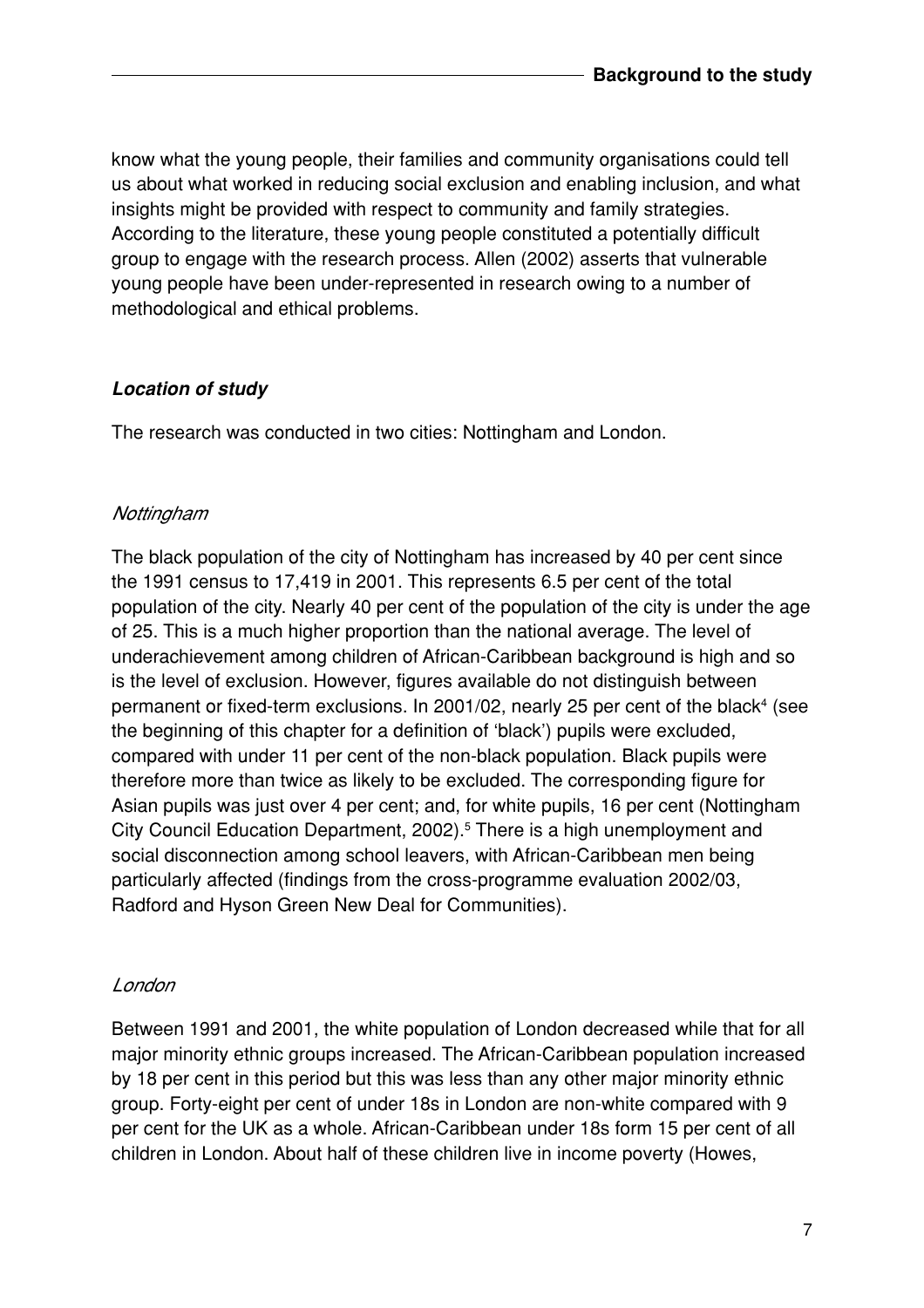2003). In 1999, only 37 per cent of black pupils (the statistics refer to young people of both Caribbean and African heritage) achieved five or more GCSEs at grades A\*–C compared with 50 per cent of white pupils and 62 per cent of Indian pupils. London has a high permanent exclusion rate – 0.16 per cent of pupils. The exclusion rate for white pupils is slightly more than the national average (0.15 per cent compared with 0.14 per cent); for Asians it is slightly less than the national average (0.06 per cent compared with 0.07 per cent). However, it is still the case that the exclusion rate for black pupils is much higher than the national average and higher than the other groups (0.27 per cent), compared with 0.15 per cent for whites and 0.06 per cent for Asians (DfES, 2003a).

#### **Participants**

A sample of 33 young people (21 male, 12 female) between the ages of 14 and 19 who had experienced permanent school exclusion were recruited to the study: 20 from London and 13 from Nottingham. In London, the young people were recruited through the Communities Empowerment Network (CEN) and the Intensive Supervision and Surveillance Programme (ISSP). In Nottingham, the young people were recruited from a wide range of agencies that primarily represented community-based projects for initiatives for working with young black people (see Appendix 6). These organisations were asked to contact young people who met the following criteria:

- aged between 14 and 19
- had experienced permanent exclusion or two fixed-term exclusions between the ages of 14 and 16
- $\blacksquare$  must have been born in the UK
- had at least one parent of African-Caribbean descent.

If, having been informed of the study, the young people were happy to be involved, their details were passed to the research team and a member of the team contacted them to arrange an introductory interview. The characteristics of the young people who took part are shown in Appendix 1.

#### **Data collected**

Data were to be collected through four activities.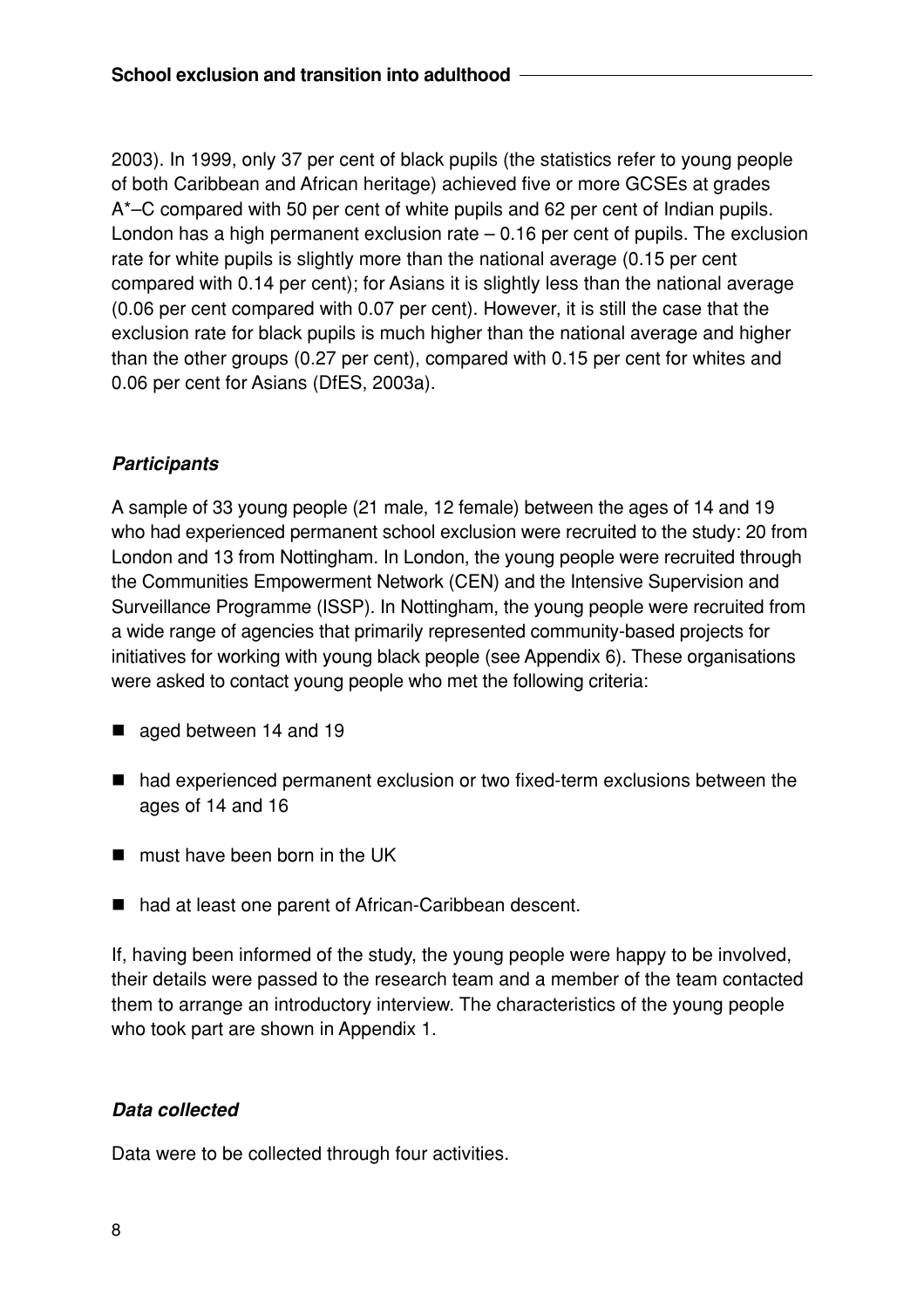- 1 An introductory interview with young people: to enable the construction of their story of school exclusion and transition, and the identification of family member(s)/significant other(s)/friend(s) who had supported them during the period of exclusion and beyond, and who could be approached to take part in the study. In the introductory meetings, young people were given disposable cameras to document how school exclusions had changed their lives. It was hoped that bringing the photographs to the second interview would enable the young people to discuss important issues raised in the photographs with the help of their friends (Clark and Moss, 2001).
- 2 A friendship group interview: those young people who had taken part in the first interview were contacted for a second interview once sufficient time had elapsed for them to take their photographs. They were offered the option of bringing along their own self-selected friendship group. Topics to be explored included systems of support, identity and resistance.
- 3 Final interview with young people: approximately ten months after the initial interview with the young person, a final interview would take place in order to elicit information about how they had changed in the intervening months and their aspiration for the future. It was also hoped that repeated contact with the young person would facilitate the articulation of their account.
- 4 Interviews with family members/carers and significant others: these focused primarily on how they supported the young person through the process of exclusion and their transition to maturity.

All interviews were recorded onto audiotape. For a variety of reasons it was not possible to complete all three interviews for each young person. However, 13 young people from Nottingham took part in at least one interview as did 20 young people from London. Details of the interview dataset collected are shown in Appendix 2.

#### **Analysis**

For reasons of accuracy, all the interviews were transcribed before being analysed according to guidelines suggested by Smith and Osbourn (2003). They advocate a systematic approach involving methodically working through a transcript in order to identify themes and categories. These are then progressively integrated until 'master themes' are established that capture the essence of the subject matter.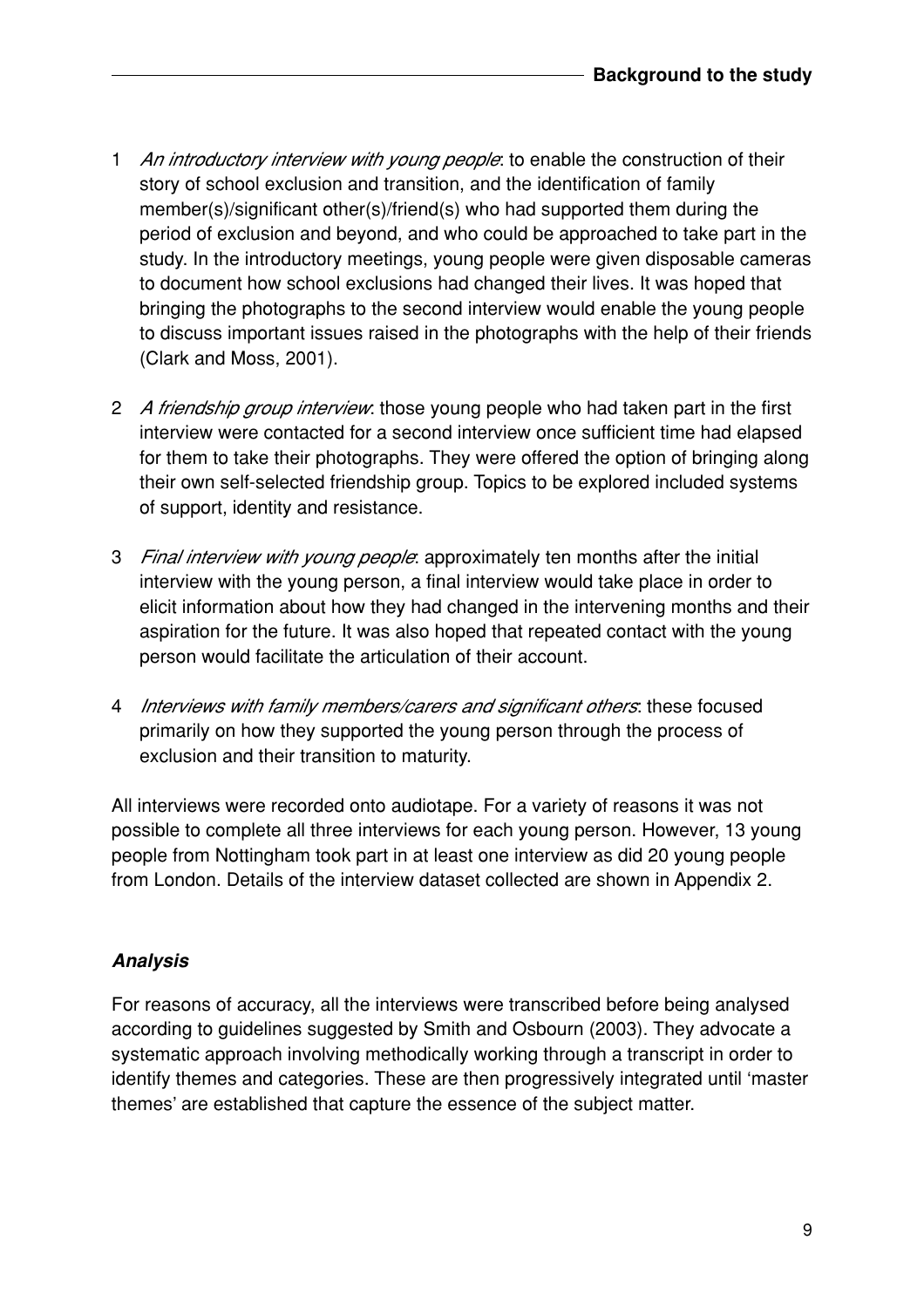# **2 Young people's accounts of exclusion and transition**

#### **Ray (18), Nottingham**

Ray is of mixed-heritage background and has been in residential care from the age of three. At the time of the study, he was living in a supported home and was in regular contact with his maternal grandfather. He has attended a number of special schools and has been excluded several times, the first of which was when he was in primary school. By the age of 14 he had experienced a number of fixed-term exclusions, which led ultimately to a permanent exclusion. The official reasons offered for his exclusions included disruptive behaviour, fighting and assaulting a teacher. Ray felt that officials, teachers and the school often ignored the bullying he was subjected to from other children because he was in care and it was the bullying that caused him to be involved in fights. He felt that teachers then unfairly blamed him for the incidents believing that, because he was in care, he was violent. The pattern of school exclusion had seriously disrupted his education, as he had been unable to study for GCSEs.

During the periods of exclusion from school, Ray received consistent support from his social worker, who advocated on his behalf and renegotiated his return to school and ultimately a place at the local college. He also received support from his foster family, grandfather, best friend and a local black voluntary organisation.

He is currently in full-time education studying basic literacy and numeracy and a course in drama at the local college.

### **Introduction**

This chapter presents the young people's retrospective accounts of their experiences of school exclusion and transitions into adulthood. It does so by identifying patterns and trends, but also what is idiosyncratic for the young people. The chapter explores the meaning and the effects of the exclusion, and how the exclusion experience and being labelled as troublesome plays a large role in the young person's perception of self. It also outlines their development of a strong positive self-definition in their attempt to overcome the exclusion reputation and to counteract the processes of racialisation that they are likely to face in wider society. Additional themes identified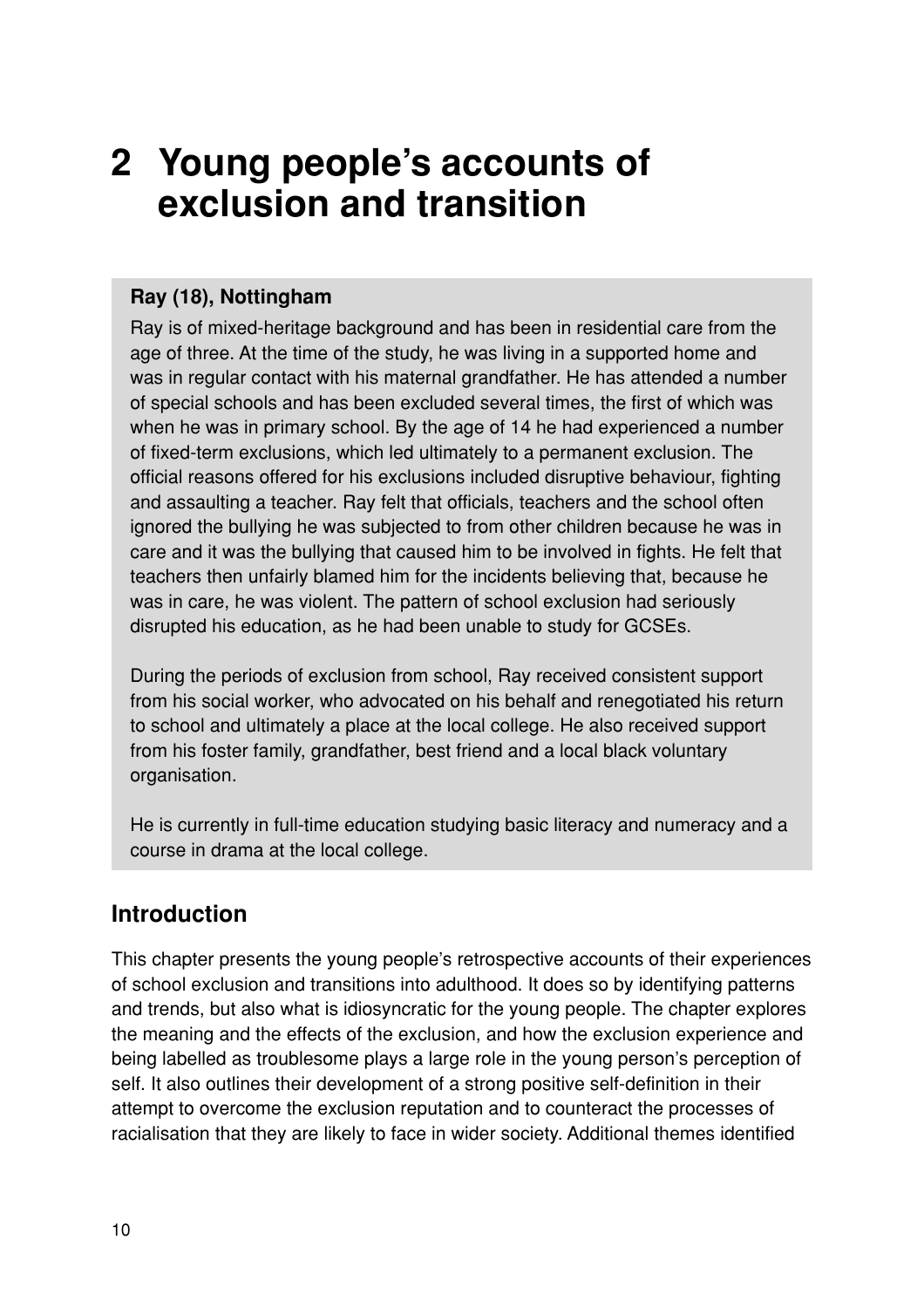by the young people include the exclusion from school as a critical moment in their lives and the value of family, friends and the African-Caribbean community as sources of support in creating positive outcomes.

### **Perceptions of the reasons for the exclusion**

Table 1 presents what the young people reported as the principal reason their school gave for the exclusion. In their view, the reasons they were given by their school focused on their own problematic nature, specifically their challenging behaviour. The reasons are listed in Table 1 together with the frequency with which they were reported.

However, 19 of the young people disagreed with the reason they felt the school had given them and suggested that what really lay behind their exclusion was: the increasing pressure on schools to gain a high position in exam-result league tables and reach government targets; the increasingly academic nature of the curriculum, which made it difficult for pupils who fell behind to catch up; insufficient support for pupils with behavioural difficulties; and tensions in teacher–pupil relationships:

I'm trying to make you understand the climate of the school. The exclusions were coming in fast and furious for anything … because Ofsted people were there. (Sirita, 16, London)

| Reason                                                                    | <b>Total</b> |  |
|---------------------------------------------------------------------------|--------------|--|
| Attitude problems                                                         | 4            |  |
| Behavioural problems, including disruptive behaviour                      | 6            |  |
| Stealing                                                                  |              |  |
| Graffiti                                                                  |              |  |
| Violent behaviour, including fighting, verbal abuse, aggressive behaviour | 11           |  |
| Truancy                                                                   |              |  |
| <b>Bullying</b>                                                           |              |  |
| Smoking cannabis                                                          |              |  |
| Forgery                                                                   |              |  |
| Unknown                                                                   | 6            |  |
| Total                                                                     | 33           |  |

#### **Table 1 Young people's perceptions of the reasons for the exclusion**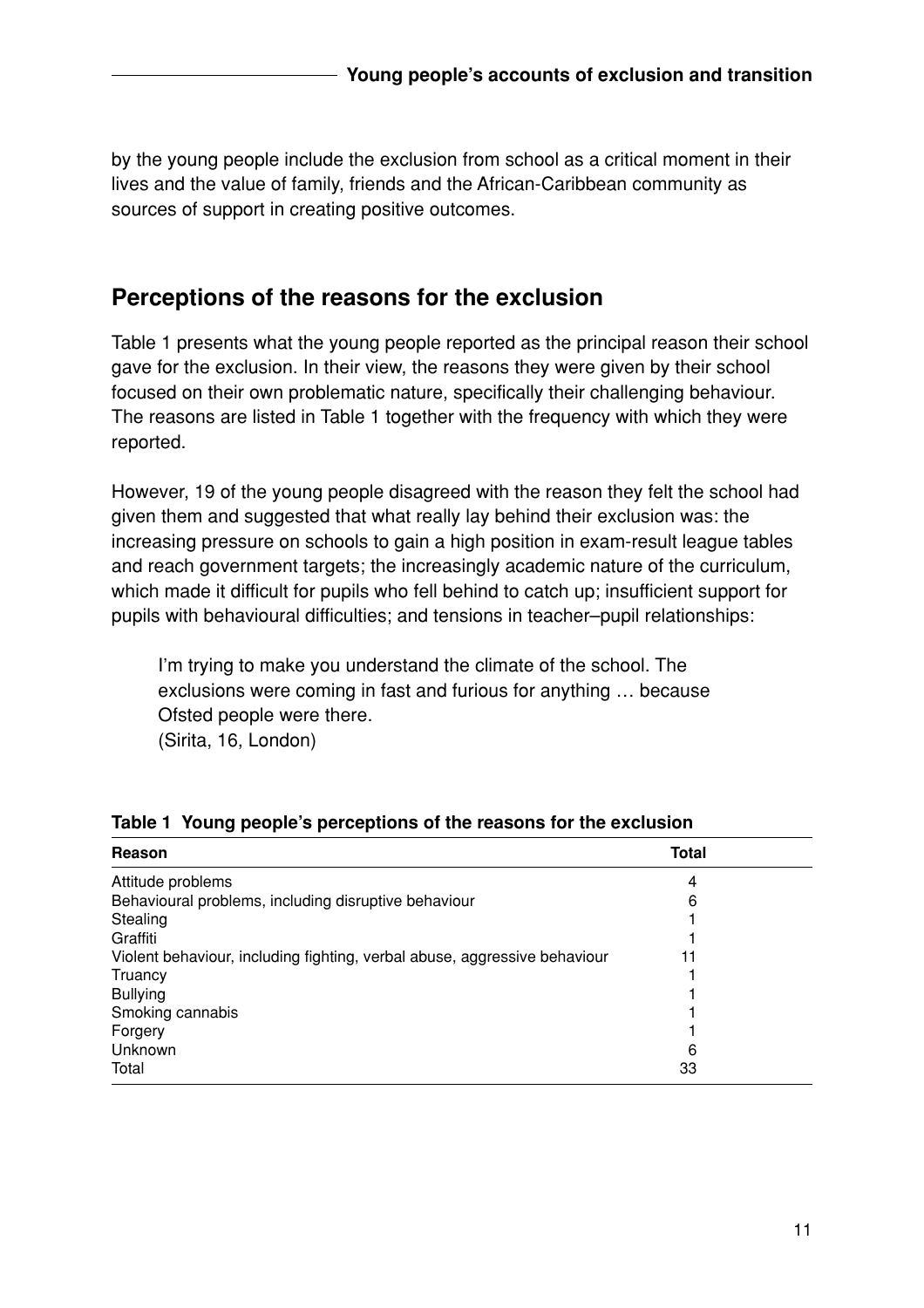Similarly, Lee had said:

... before all this happened yeah when he *[headmaster]* come in the first year he said he wants to get rid of all like the people I hang around with so at the end of the year yeah he suspended like all of my friends and said it's early study leave yeah, but everyone else is at school apart from my friends so they knew they were suspended but he tried saying it's study leave so parents were phoning in complaining. (Lee, 16, London)

This had meant that some young people viewed their exclusion as unjust or as a punishment for something that they were innocent of:

I wasn't actually there at the time, but instantly I'm the culprit … I thought it was kind of funny that the teacher tried to accuse me when it was a white guy in a red coat and I'm black in a blue coat! In that kind of sense it was amusing but it wasn't really because they were trying to get me for it. (David, 17, Nottingham)

Similarly Latisha had reported:

I got accused of bullying … no one saw me do anything … I just got excluded. (Latisha, 18, Nottingham)

Many of the interviewees recognised that their exclusion may have resulted from their failure to conform to the traditional structured process of education and schooling but, even for those young people who admit a wrongdoing, there is still a sense of unfairness in being labelled inaccurately:

I weren't the only person … I admit yeah, I might have been talking … but it's not like if the room was silent and I was talking. Everybody was talking and I just got picked out. That's the way it seemed to me. I was the one what got caught yeah. (Antoine, 16, London)

The excluded young person's sense of unfairness at the exclusion was exacerbated when they compared what had happened to them with the punishment allocated to their white counterparts for the same, or similar, or even worse behaviour:

If I was white I might have got away with it possibly. (Richard, 18, Nottingham)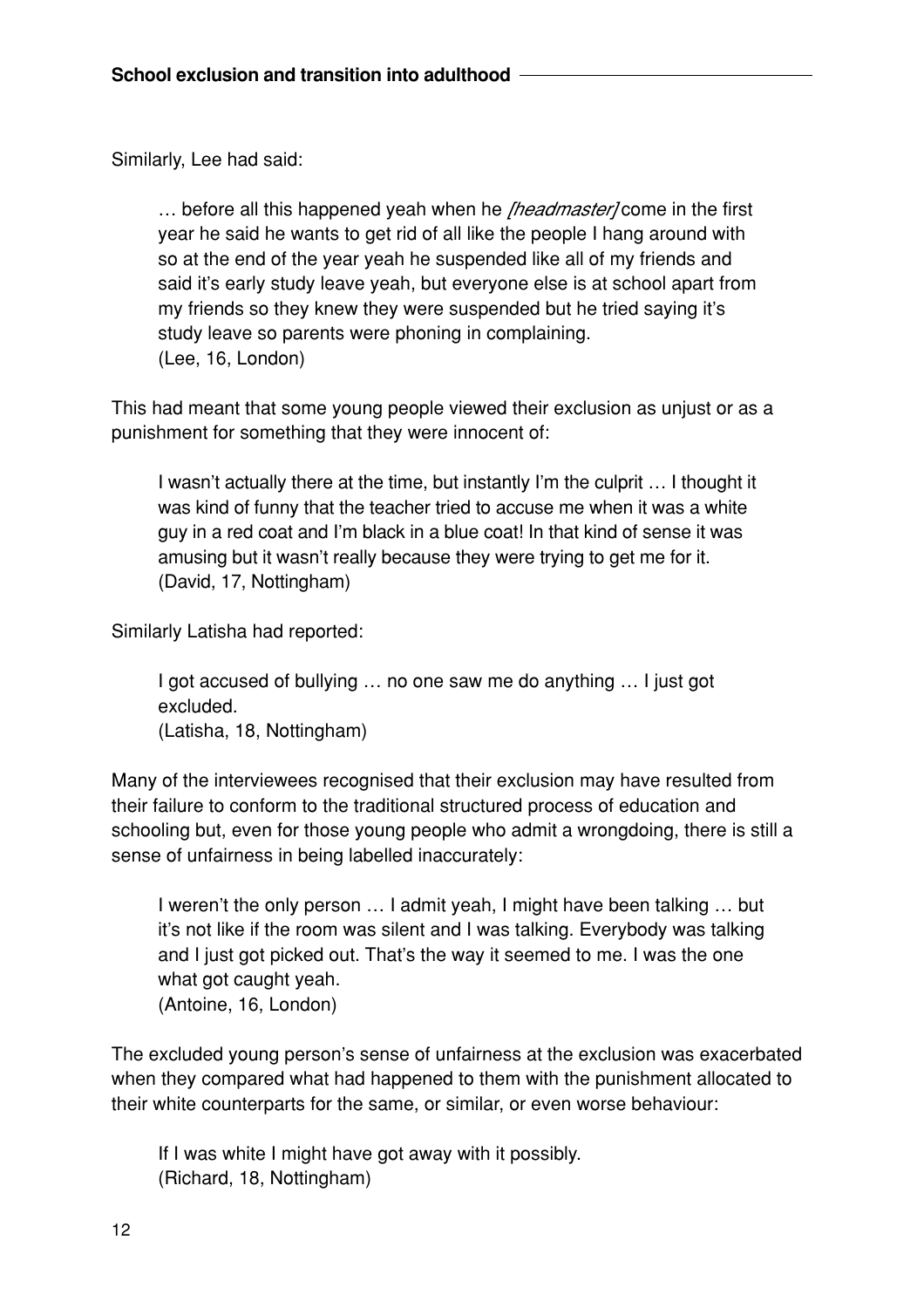Similarly, Lucinda had said:

I think it's because I'm black, especially how the other *[white]* girl was allowed back to school the next day. (Lucinda, 17, London)

Earl had specifically identified the ways in which the teachers' behaviour fostered racial divisions:

… they play the white kids against the black ones, being a white child or something, the black child gets in trouble for it and the white child gets away with it, you see them do it and the black child gets in trouble for it. (Earl, 18, Nottingham)

Stereotypical expectations of African-Caribbean young people as troublemakers, challenging and aggressive have been widely documented (Mirza, 1992; Gillborn and Gipps, 1996; Wright *et al.*, 1998). The young people in this study also felt trapped by the white teachers' and white pupils' low expectations and understanding of black culture, and their stereotypes of black students as aggressive, athletic and oversized. Ray and Melona reported experiences of such stigmatisation:

I felt that because of my size yes and because of my colour, because when they see a black person in their face they feel intimidated. (Ray, 18, Nottingham)

#### And:

… anything I do in school like they bang down on it that's how I see it because I'm black as well they just think that's just another black naughty kid … but because I got brains and I'm smarter than most students in my school year they can't do that … they just associated me as one of the black kids yeah not like she's a smart child she can do her work she's talented and this way or whatever and they never ever picked up on that they just thought that's a black child come down on it hard as they want it out basically, they tried their hardest but they couldn't get me out. (Melona, 16, London)

Having been previously temporarily excluded made this labelling more likely:

There was even one point that a teacher was like 'ah you're Lucinda, I've heard a lot about you', like things like that ... *[after that*/I felt demotivated. (Lucinda, 17, London)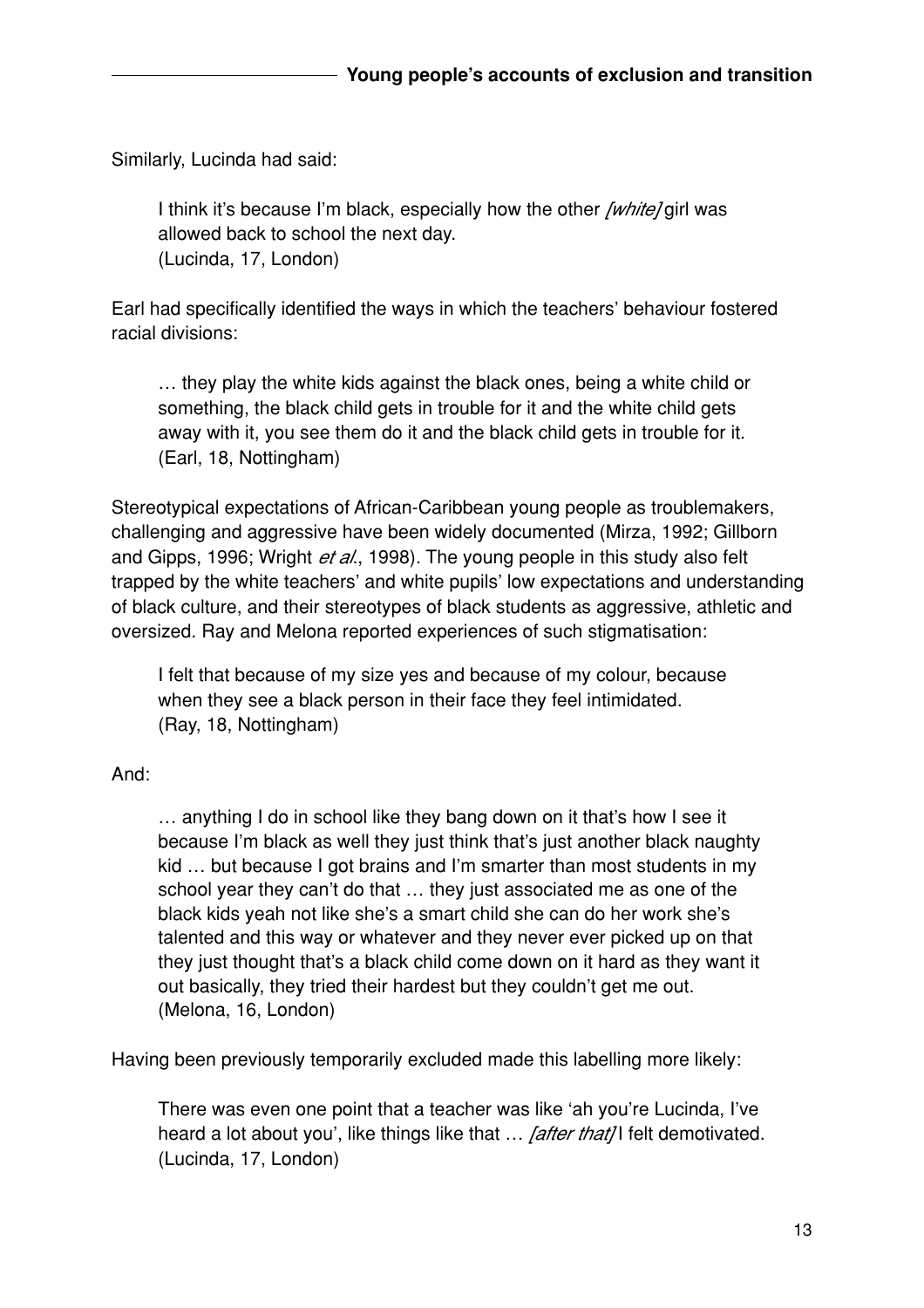And, once a label was acquired, it was difficult to shake it off:

... she *[teacher]* would automatically think it was me because it would usually be me, but on this particular time it wasn't me … but I think this one lesson I was actually being good and then I was wrongfully blamed … it's like I had made a name for myself and then it wasn't me … I remember one time a teacher did say they used to talk about me in the staffroom.

(David, 17, Nottingham)

Altogether, nearly half of the young people believed that racism or racial stereotyping had played a role in their exclusion from school. It should be noted that no differences were found between the reports of those with one white parent and those where both parents were black. Both groups were treated as 'black':

... it's just the way those people *[teachers]* see us, the young black males of today they *[the teachers]* see them with their trousers falling down, into the violence, us young girls having babies. So they think we haven't got much.

(Sirita, 16, London)

The young people also felt that they had been stereotyped in other ways; for example, one young man who had been in care reported:

If I had one fight with someone else they would blame me and saw me as the violent one … I don't know … the teachers just looked at me like this, 'oh he's in a children's home and he's got no family so he's out of control'. (Ray, 18, Nottingham)

### **The aftermath of the exclusion and its influence on life at school**

Being excluded from school labels the excludee as unteachable and undeserving of an education. This has a detrimental effect on the excludee who, despite having misgivings about the behaviour of teachers and the school's attitude, wants to return to school in order to continue their education or be with friends:

The worst part was the meetings that I had to go to because he *[teacher]* basically just said that I was lying and that I had to tell the truth or I was never going to come back and that I had to admit to hitting the teacher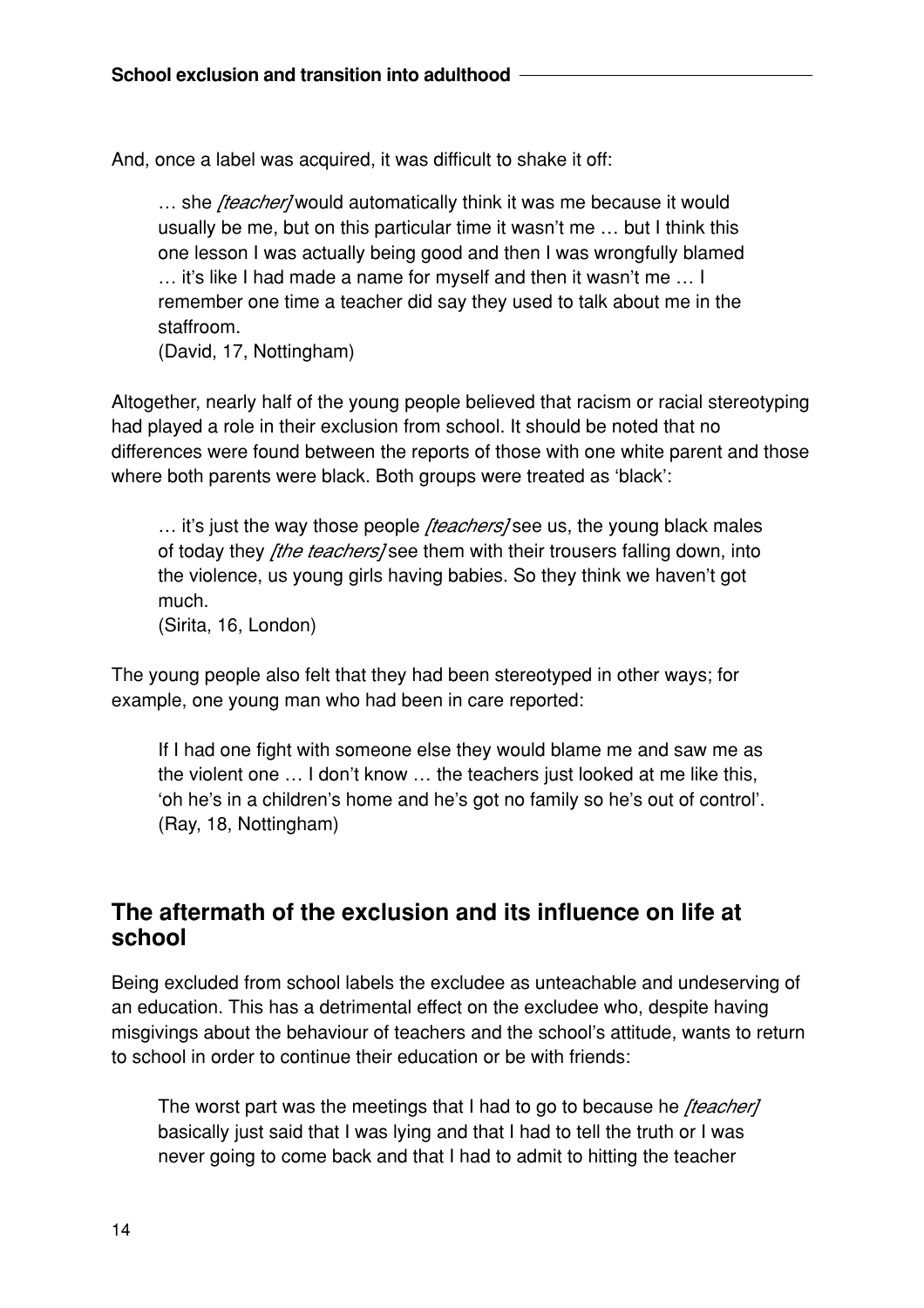and that I attacked and stuff like that. I can remember just crying and crying and crying and he's like you're not coming back until you apologise and I was like after two days of being excluded, two or three days of the exclusion and I had a meeting on Monday morning and he said 'well you're not coming back because you're not sorry enough'. I thought I was coming back to school as I was all dressed in my uniform, had my books and I was just shattered.

(Tamara, 15, London)

Even when reinstatement had been achieved, the difficulty of reintegration meant that the excludees were very rarely able to learn on a basis equal to other pupils. Despite their efforts to catch up, some did not find their reinstatement into the school that had excluded them successful:

… sometimes they would give me a piece of work and they would leave me with that for the whole day and nothing else. Then it came to the stage that it was breaktimes and I was not allowed to have breaktimes. When it came to lunchtimes, I had to come out of the premises, and they were treating it like a prison.

(Paul, 16, London)

Many interviewees explained that they were ostracised when they attempted to reintegrate in schools. They suffered from being ignored by both teachers and other students, who perceived them as troublemakers and liars. Some teachers were very reluctant to teach them and expressed open hostility:

... after *[the exclusion]* I felt I was labelled and picked on by teachers, especially the headmaster, for little incidents … when I got back yeah he would just stop me for anything. (Lee, 16, London)

Often the other pupils refused to speak to them:

I hated that school so much I was determined to leave because they turned the kids against me, 'oh stay away from Bernard'. (Bernard, 19, Nottingham)

Having no access to education left some with nothing to do and nowhere to go, which led to them getting caught up in committing offending behaviour when excluded: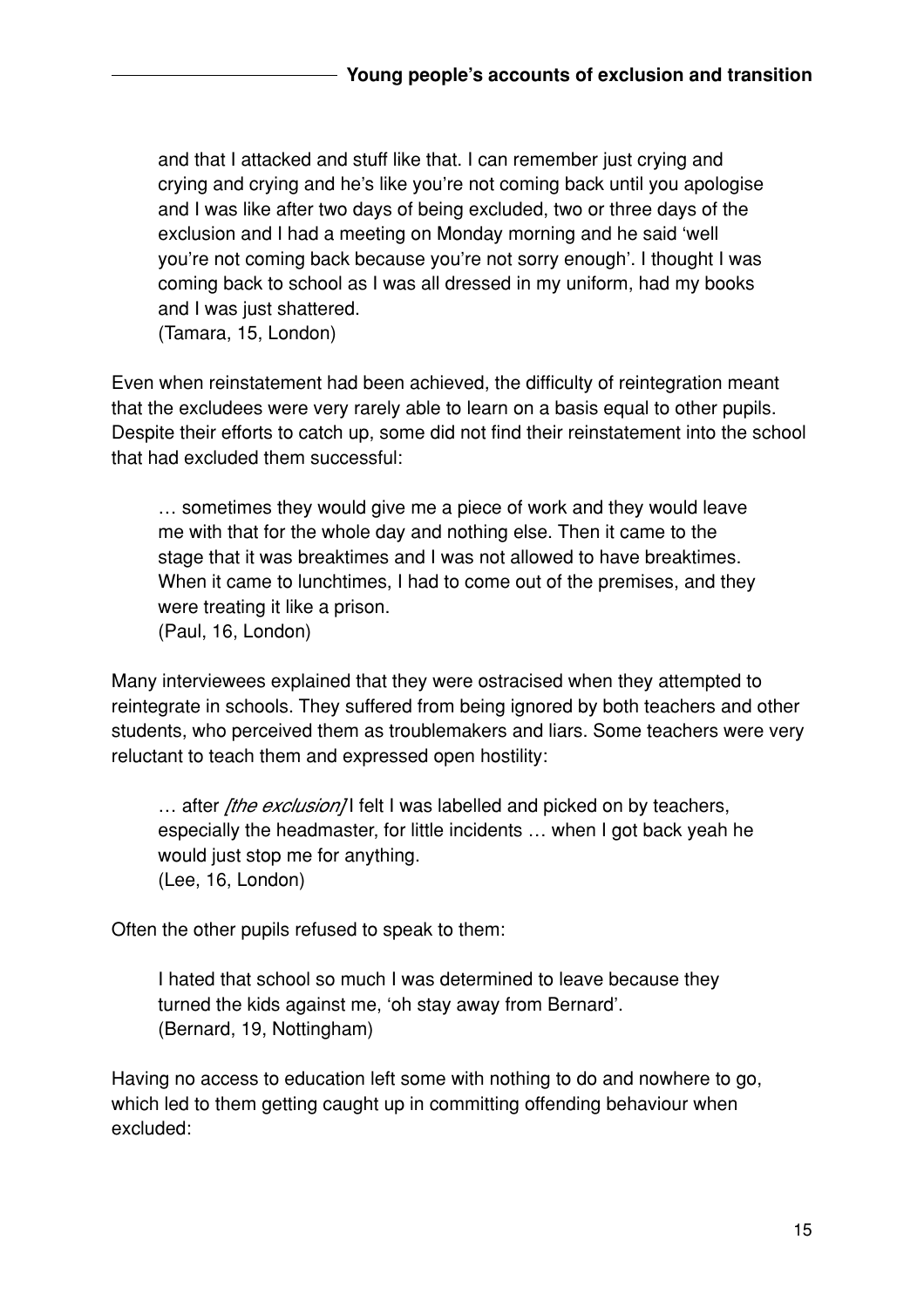… it's hard because being out of school leads to committing crime because you're out of school and ain't got nothing to do … and what I'm saying is that the kind of person I am, I am easily misled by friends … because I'm free … I don't live at home with my mum, I live in a children's home.

(Will, 15, London)

Just under half of the young people interviewed had been involved in offending behaviour: 15 of them reported having received either a conviction or a caution (see case study for Will below).

### **Will (London)**

Will is a 15-year-old young man who has been excluded from school for disruptive behaviour three times. When Will was 12 years old he was accused of making a sexual comment to a teacher and permanently excluded. Will describes the hardship of being labelled, forced out of the school for two years and trying to get an education. He maintains that the barriers to finding a tutor and going to a centre are extremely difficult. Will claims that having nothing constructive to do has led to his involvement in criminal activities. He is learning from his mistakes and staying out of trouble with the early intervention of the Intervention Supervision and Surveillance Programme (ISSP).

Will asserts that school exclusion led to family breakdown because his mother could not cope. Will's mother hit him, he ran away and has been living in children's homes. Will is not in contact with his family and does not pay much attention to the staff at the children's home. ISSP Youth Offenders' Team is helping him to realise his goal to go to a centre or to college and do GCSEs. Will states that it will be hard to catch up with his education and is aware of his reduced job prospects without GCSEs. He thinks that he has the commitment to overcome these obstacles and become self-employed.

### **Effects of being excluded on self-esteem and identity formation**

For many, exclusion from school was a traumatic experience, which they felt was a personal attack leading to a loss of dignity and respect. For example, Yolan had recalled:

I went through a phase where *[I was]* really depressed and I didn't want to go back … I just felt bad and I felt like I was unwanted sort of thing … like I was just a reject of the school. (Yolan, 15, London)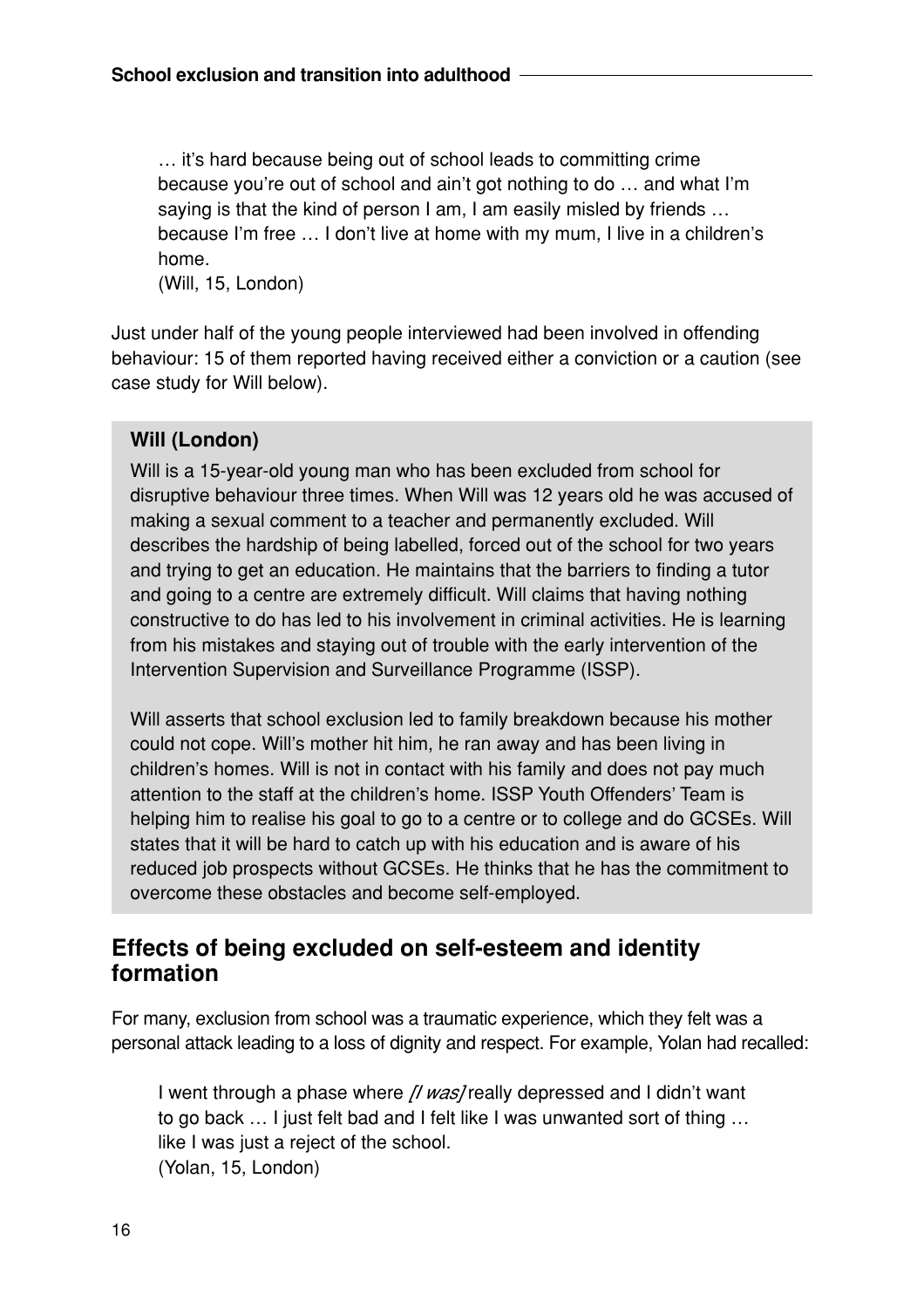These feelings were expressed by both male and female interviewees, and by those with both or only one African-Caribbean parent. However, for those in care, being excluded had been particularly distressing. For example, Ray had talked in depth about his feelings of growing up in a care home and his perception of how he thought others at the school had viewed him, in addition to the racial labels they had placed on him. This had clearly had an initial negative affect on his self-awareness:

... it's the way people look at me ... they *[teachers]* would blame my home … and when they see me they are like scared of me when I am talking to them, and it's like 'I can't talk to him, he's a black youth, I'm better moving away' kind of thing. (Ray, 18, Nottingham)

However, for most, this loss of self-worth is a temporary reaction. In the vast majority of cases, it was followed by the development of a resilient sense of self:

I think what I've been through has brought me to how I am now. I mean, if I didn't go through, what I've been through makes me who I am and I wouldn't be the way I am if I didn't go through what I went through. I think it taught me a lesson. I think I learnt quite a few lessons about myself … I was really, really bad, but my experiences helped me to change, made me who I am now.

(Matthew, 19, Nottingham)

Resistance to the experience was quite often driven by a desire to 'prove teachers wrong':

… my mum and dad just said, when I was excluded they just said … the main thing … was to turn the negative into a positive in the long run by what I did, what I achieved, my exam results, which was basically like spitting in the headteacher's face. (Roger, 15, London)

A consequence of the young people being judged negatively was that they turned this around to develop a positive sense of themselves. This maturity, independence and responsibility made the young people more focused on their studies and career prospects. For example, Leon had said:

I want a decent job … and anything that pays … then look for an office job when I get a bit older like and wear suit and tie and everything … it's not like I'm dumb … I got plans. I got ideas for the future. (Leon, 16, London)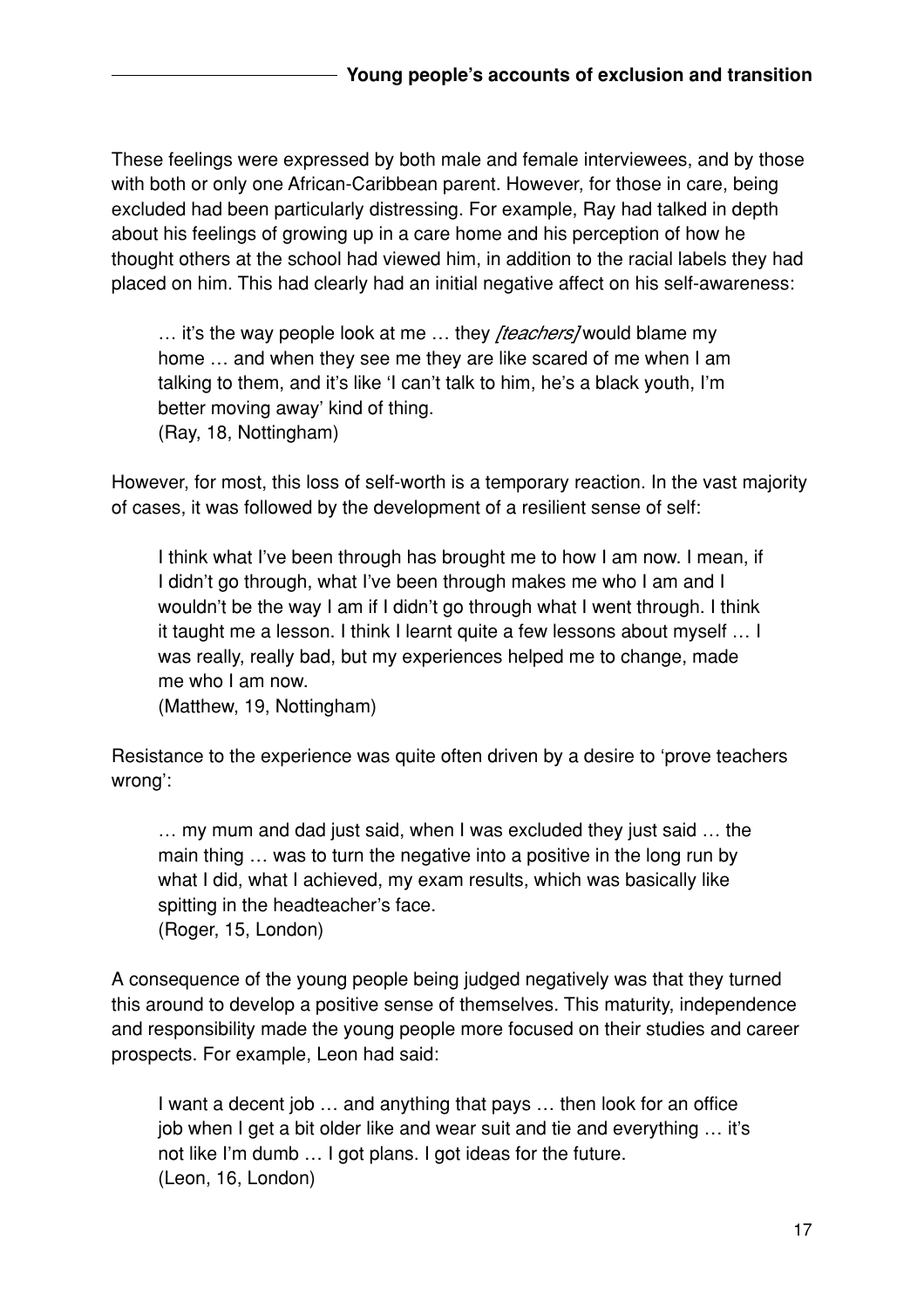## **School exclusion as a reflection of processes likely to be experienced in wider society**

Having confronted the negative way they had been portrayed through being excluded, the young people became aware that their experiences of school exclusion are more than likely to be mirrored in the world outside education. Thus this experience made them conscious of racialised practices that they will very likely experience in wider society (e.g. Gillborn and Mirza, 2000):

… it's a stereotype. I mean they will see us, they will see a group of black youths with fists up, they think that we're up to trouble straightaway. But sometimes it's not even like that, not up to trouble at all. But, because the colour of our skin because we've got hoods on and stuff, I mean they just stereotype us basically.

(Nelson, 16, London)

Trying to compensate for the prejudice of others was something they felt was especially unfair:

… if you want to go somewhere you have to dress normal, if you've got hoods and trainers on people think you are out to cause trouble. Sometimes when I go into town and I've got jeans on and an ordinary coat they don't follow me *[security quards in the shop]*. As soon as I go in with my hoods and trainers they come heavy. It's like that every time ... I don't want to wear normal clothes. I want to wear what I like, why should I change my appearance for other people … I have to be happy in my clothes.

(Keenan, 18, Nottingham)

This was particularly difficult for those who were also attempting to overcome a criminal past. For example, despite having dealt with and overcome the negative aspects of the school exclusion, Christopher reported continued victimisation by the police:

... they *[police]* said I was supposed to have robbed someone ... because I have been arrested for it before, they are saying that it's my description … but I know loads of people who can pass for the same description.

(Christopher, 17, Nottingham)

For some, this awareness of the stereotypes around black culture had led to a desire to contest and resist the labels of unworthiness, being problematic and unteachable: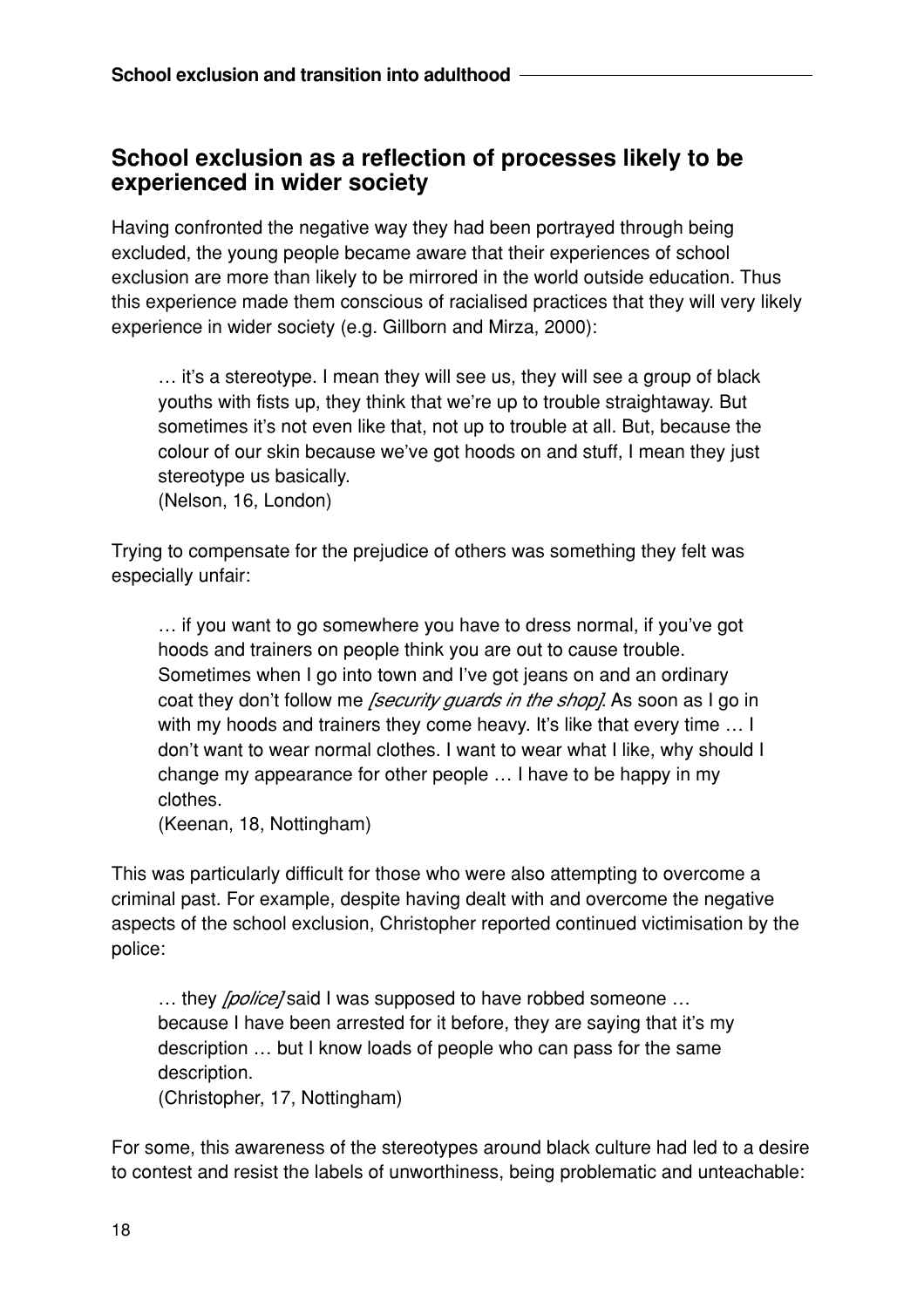I think that being black and that the reception that you get from other people sometimes it affects you and it can either make you weaker or stronger and I think in my case it has made me stronger … I just want to prove them wrong and I want to show them that they can stereotype as much as they like but that at the end of the day it's not necessarily true. (Tamara, 15, London)

However, despite their defiance of the stereotypical image of a school excludee, they acknowledged the possibility of continued exclusion by mainstream society in one form or another:

… sometimes I think they don't think much of me because it's sometimes the look that I get … I've had people follow me round the shop … it's like they think immediately that I'm gonna steal somethink and I really hate that … so I don't think I'm seen very highly by other people. (Tamara, 15, London)

## **Prospects for employment**

Exclusion from school has been found to hinder successful transitions into adulthood in the areas of employability and career development. According to Will:

… it's a downfall for a job. (Will, 15, London)

This is primarily because the lack of educational qualifications is seen as a barrier in the competitive nature of today's labour market. As a result, the excluded young people feel that they are limited in their ability to apply for certain jobs:

… obviously when you go for a job they always ask you what your school is and what qualification you have. If you ain't got none, or can't remember like your last school, that's bad. (Antoine, 16, London)

The interviewees recognised that entry to the labour market is increasingly dependent on higher skills and qualifications:

… go back to college, go to school and don't get kicked out. It's not good in the long run … it's hard to find a decent job without qualifications. (Keenan, 18, Nottingham)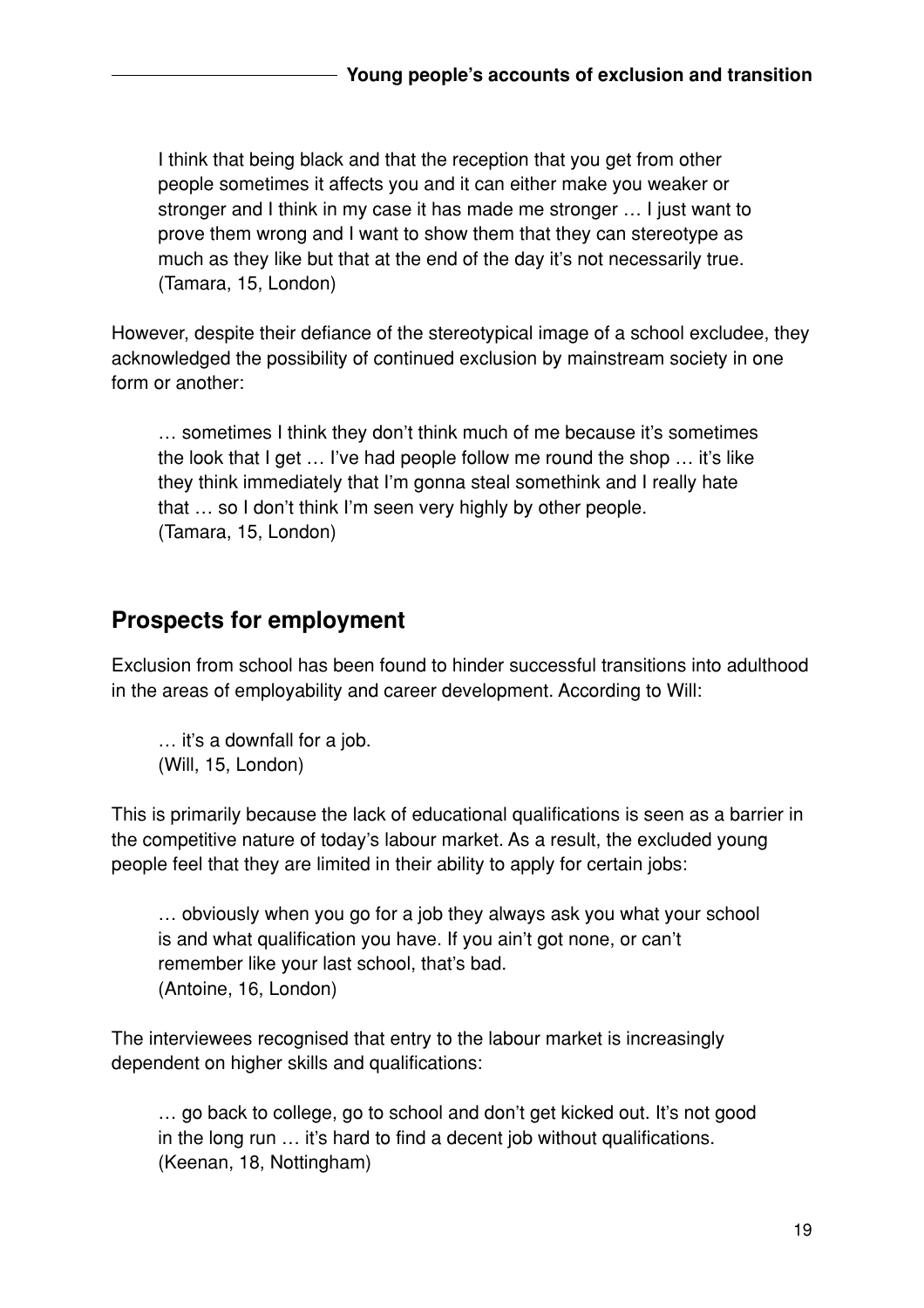However, excluded young people have been shown to continue to exhibit high levels of optimism in terms of finding work and achieving career aspirations, which in turn helps them to gain control over their transition into employment (Rudd and Evans, 1998). For example, Earl, who had discussed his NVQ in music technology and his plans to do a two-year music course at college, had said:

I am going to put my head down and get a career in music, and get a proper job. (Earl, 18, Nottingham)

This optimism was more likely to be realised by those whose families had the economic status through which the young person could access particular resources. For example, David, who had described himself as 'middle class', had recalled how his parents had been able to buy him a PC so that he could develop his music skills:

... well my mum and stepdad bought me a PC *[personal computer]* so I can like make music at home and that. So they are actually spending money to help me progress. (David, 17, Nottingham)

Whatever their economic status, most of the young people attempted to counteract any limitation in choice by using the available resources around them and their own self-determination to enhance their options. They primarily did this by going back into mainstream education, going into further or higher education, or taking part in specialist training courses. All these pathways are embarked on by the young people with the long-term view of their completion increasing the young person's employability and career development:

I've done my work experience and I'm doing business and finance now … I want to go to university and study a degree in business and finance. Then hopefully get a job like in financial services or an accountant or something in that area. (Lucinda, 17, London)

## **Relationships with others**

The experience of exclusion can also have serious effects on the young person's relationships with family members (Cohen and Hughes, 1994, quoted in Parsons, 1999), peers and school friends (Pomeroy, 2000). In extreme cases, it can even precipitate a breakdown in relationships between the young person and their family: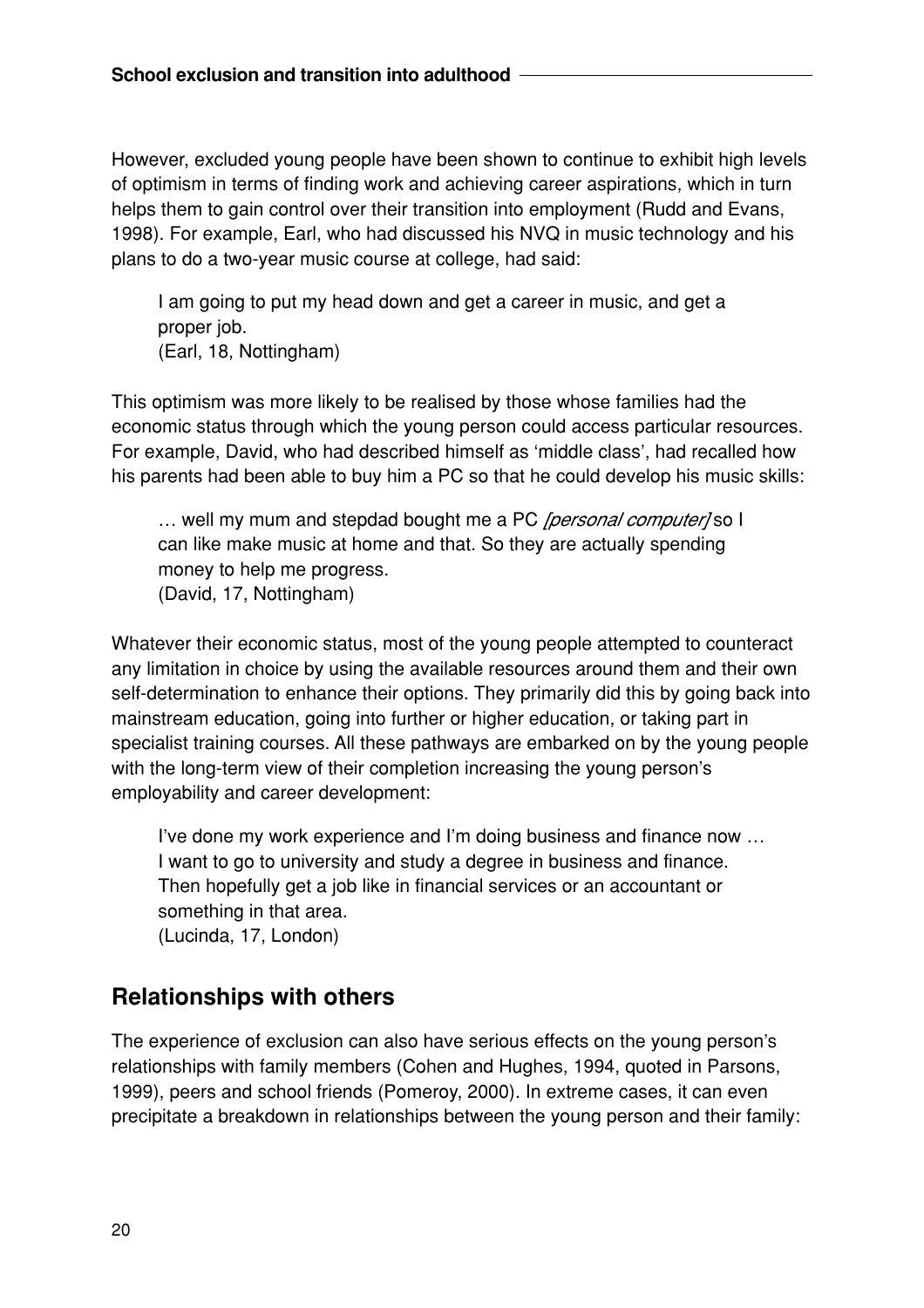I went to the exclusion meetings ... but she *[mother]* was just like 'it's not my fault, I don't know why he did this' … she was just making herself not to be a bad mother … after that I just put myself into care, I couldn't live with my mum.

(Anthony, 18, Nottingham)

However, such cases are few, with the vast majority of young people reporting that the exclusion experience and the family support later offered had led to an improvement in familial relationships:

... she [mother] believed me. I think it might have brought us closer together because she actually believed me and trusted me. (David, 17, Nottingham)

The excluded young people had found that they had received a huge amount of sympathy, understanding and support from their friends:

I felt kind of happy. I thought they *[friends]* were just going to sit back and see what happened like, but they come and helped me without me asking them to come. (Lee, 16, London)

However, for some, their relationships with peers had been under strain, particularly the ability to make and continue relationships:

I felt horrible because I was making friends and everything and then you have to leave all your friends behind, because I've never been able to make friends because I leave schools. (Ray, 18, Nottingham)

# **Exclusion as a critical moment**

Individual circumstances and life events, or what Thomson  $et$  a. (2002) term 'critical moments', are significant in how particular young people follow a specific transition pathway. The exclusion as a critical moment had been experienced in very similar ways and had similar meanings for the young people, regardless of their class or African-Caribbean backgrounds. For a few young people, the exclusion had been viewed as a welcome break from the confines of the education system, their particular school or their victimisation by teachers and peers: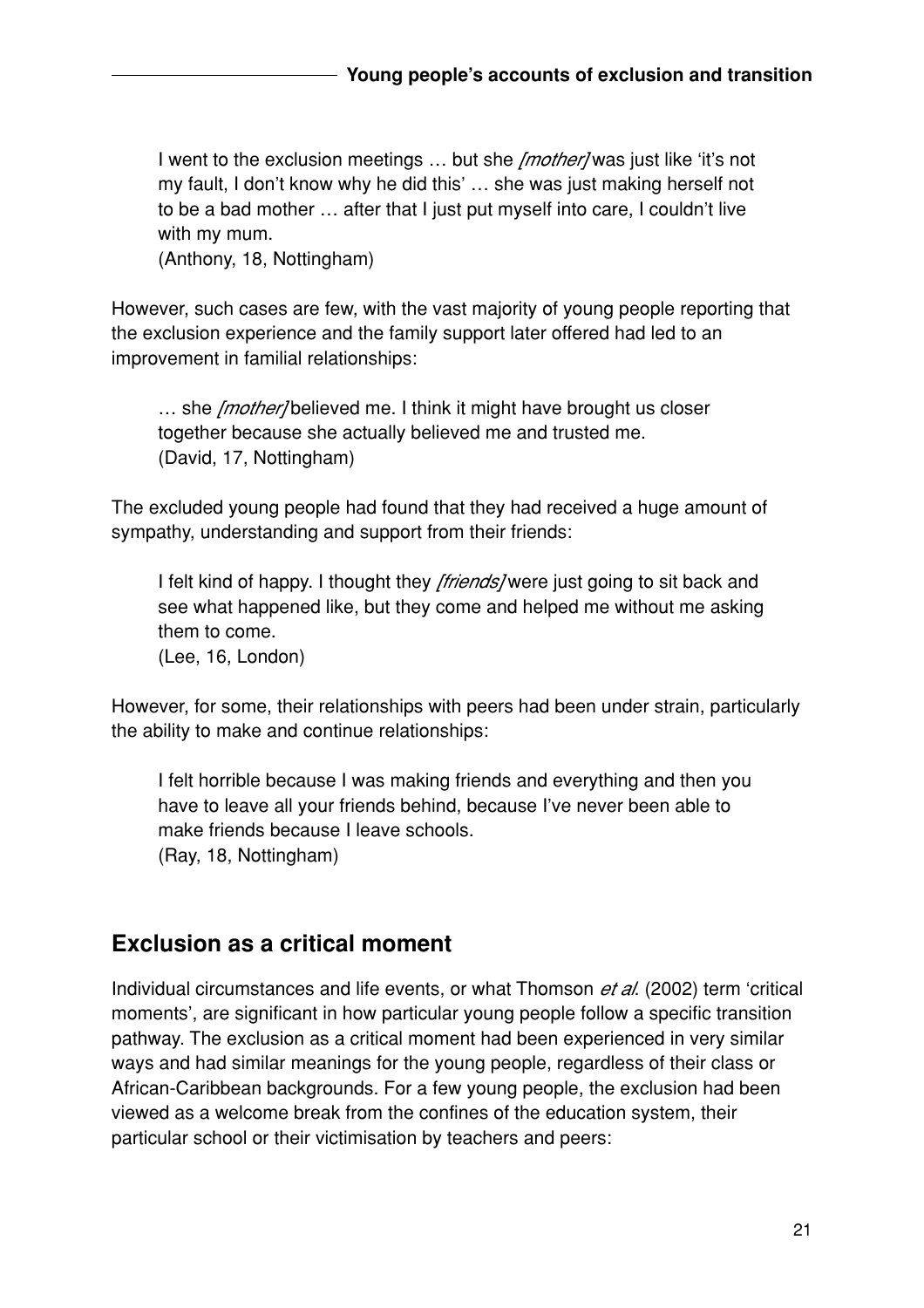... it was a terrible school ... it was rubbish ... *[when excluded*] loved it … I didn't like that school, I didn't want to go back. (Kelly, 19, Nottingham)

For some, the exclusion represented a critical moment in their life, which had created a change and awareness in their attitudes to issues around exclusion, racism and empowerment:

I think that, because I'm black, I have to try extra harder than my white counterparts especially and because of what happened to me within school as well, people can refer back to that and say 'yes' and use that as a justification for labelling me in the future … so I have to work that bit extra to avoid it.

(Roger, 15, London)

They also developed a more responsible and mature attitude in terms of their outlook on their own life. In doing so they gain control of the direction of their transition into adulthood:

I would say I'm more mature and I would not do some of the things that I have done in the past ... I do want to succeed ... I'm more focused now … in what I want to achieve. That's how I survived the exclusion. (Richard, 18, Nottingham)

The critical moment of the exclusion also led to changes in the young people's behaviour. Being excluded from school led to a determination by the young people to change their behaviour in order to succeed in the attainment of educational qualifications and hence prove their worth:

I proved them wrong … because they weren't expecting me to get one, and I got nine GCSEs … so they were shocked. Even the teachers said to me 'well done', I was shocked … I feel like I've challenged them. (Lucinda, 17, London)

## **Destinations and aspirations**

Over a third of the interviewees moved to another school following their exclusion and two-thirds were in further education at the time of being interviewed (see Appendix 3). Almost half had gained some qualification at the time of being interviewed (see Appendix 4).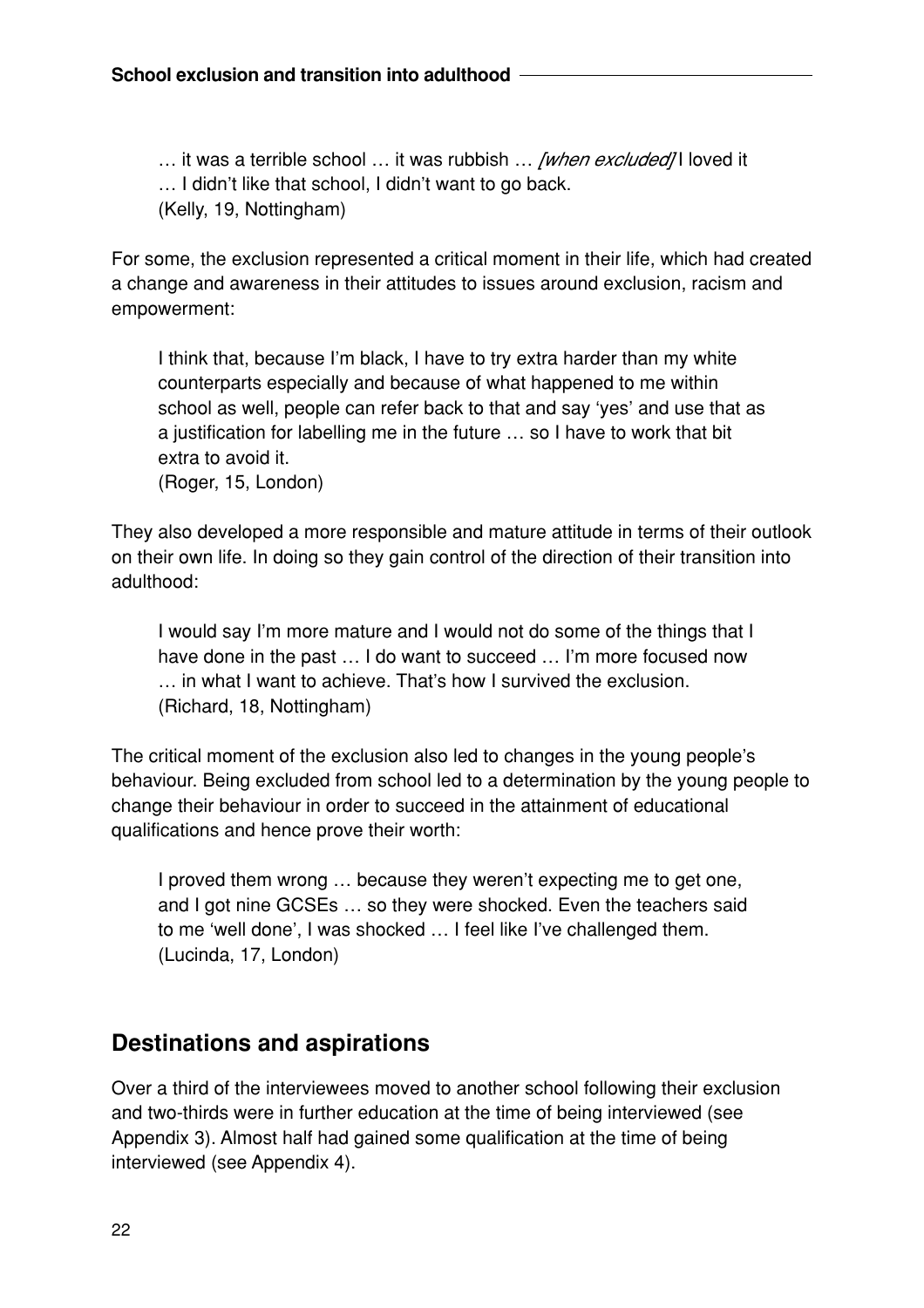Some young people felt that they had a talent, which they did not want to waste. Hence, despite the lack of educational qualifications obtained at age 16 years (see Appendix 4), many sought to return to education or to gain permanent employment. In describing the driving force behind his decision to return to education, Anthony had said:

I've got a brain up there right and I want to use it and I don't want it like wasting away. (Anthony, 18, Nottingham)

Commenting on the importance of completing education, Leon had poignantly said:

I think no one should be excluded from school … everyone deserves an education. (Leon, 16, London)

Some of the young people were aware of how difficult it was outside education. For example, after having talked about his plans to return to college and his music group, and his desire to succeed and have the 'bling-bling', Calvin had said:

I would say stick in school, because there is nothing out there on the street.

(Calvin, 16, Nottingham)

## **Factors involved in successful transitions**

#### **Social and cultural capital**

The young African-Caribbean interviewees in this study mentioned several resources that provided the social and cultural capital to support them: family and friends, their local community, sympathetic teachers, social workers, agency workers and mentors, religious groups and alternative sites of education and schooling. These resources transcended gender and social class and whether they had one or two African-Caribbean parents or whether they had been raised in care.

The young people report that having the support and encouragement from family members and friends significantly enhances their route to a successful transition. The most positive and productive support included: practical advice and guidance; help with accessing information; emotional support and reassurance; a belief in the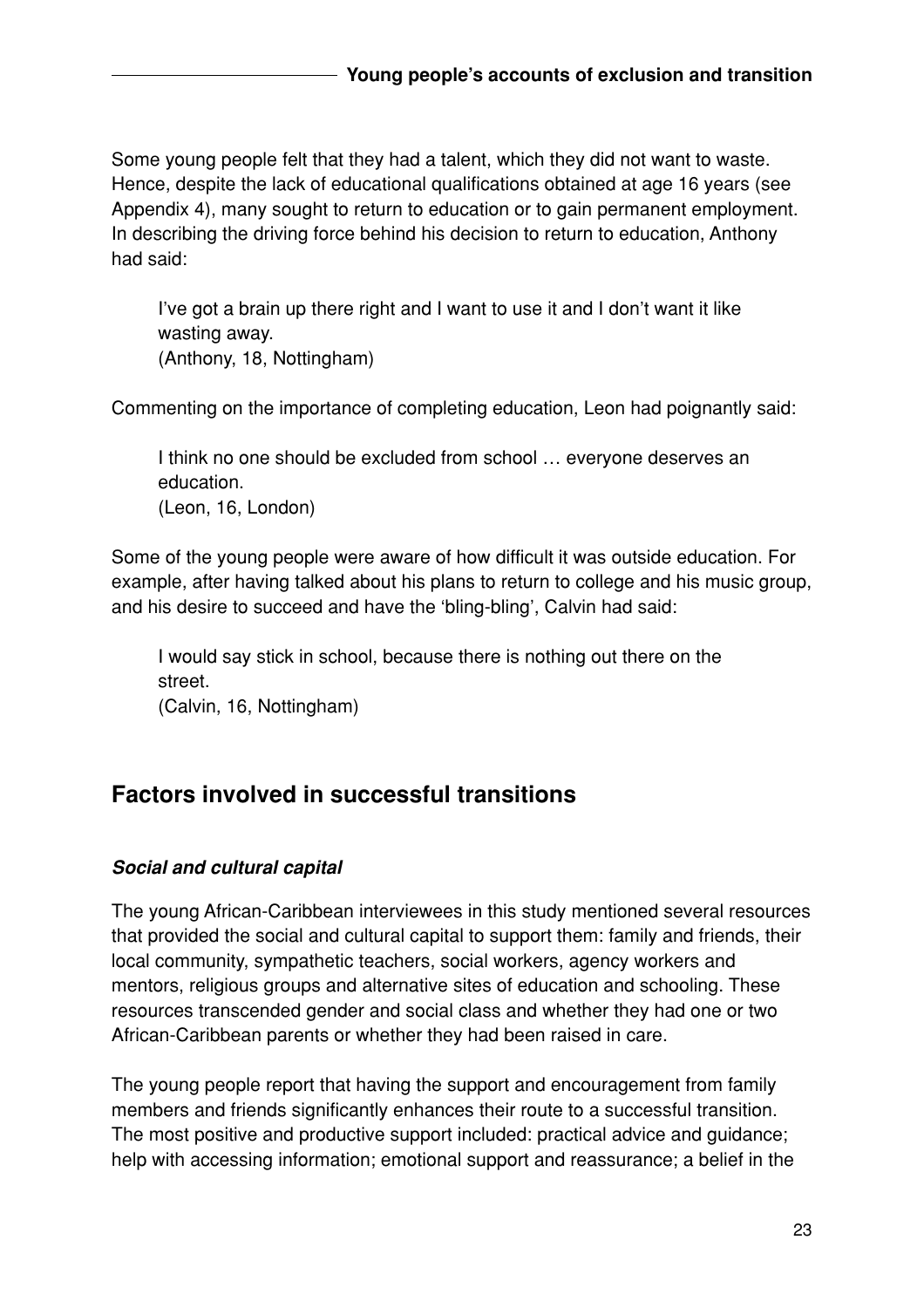young person's account of events; and a shared sense of understanding the young person's experiences:

I'm getting help from my teachers and school, my mum, grandparents, brother and sisters, friends and so on. They are all very supportive. They'll go onto the internet and find stuff like colleges, application forms or work placements and so they are supportive in that aspect. (Sirita, 16, London)

In addition to providing support, family members also acted as role models for the young people, demonstrating the realistic achievability of positive goals:

I would say the person that made a lot of impact for me was my sister, going to university and living the lifestyle, going away. I admired that in certain ways … I thought if she can do it, I can do this then … I can't make her *[sister]* pass and then I fail ... because that's going to spoil the pattern … so I had to keep the pattern going. (Roger, 15, London)

Friends were also an important source of support, as a shared sense of lifestyle, attitudes and experiences drew them into a group, which gave them a comforting sense of togetherness, especially if they too had experienced problems at school. They offered the excluded young person non-judgemental advice (but only when sought by the excludee themselves), sympathy, understanding and a means of escape from the exclusion label for the young person:

... they are just there, if I wanted to talk to them, I would talk to them. (Keenan, 18, Nottingham)

The social and cultural capital available to the young person was illustrated by Nelson who talked about the help he had been offered by members of his community:

I just know they're there ... it's most of them from round here, they all ask me if I'm OK and help me … they say to my mum 'if he wants this and that I can help'. It's nice really cos they're on my side. (Nelson, 16, London)

For some this was also available from their church community: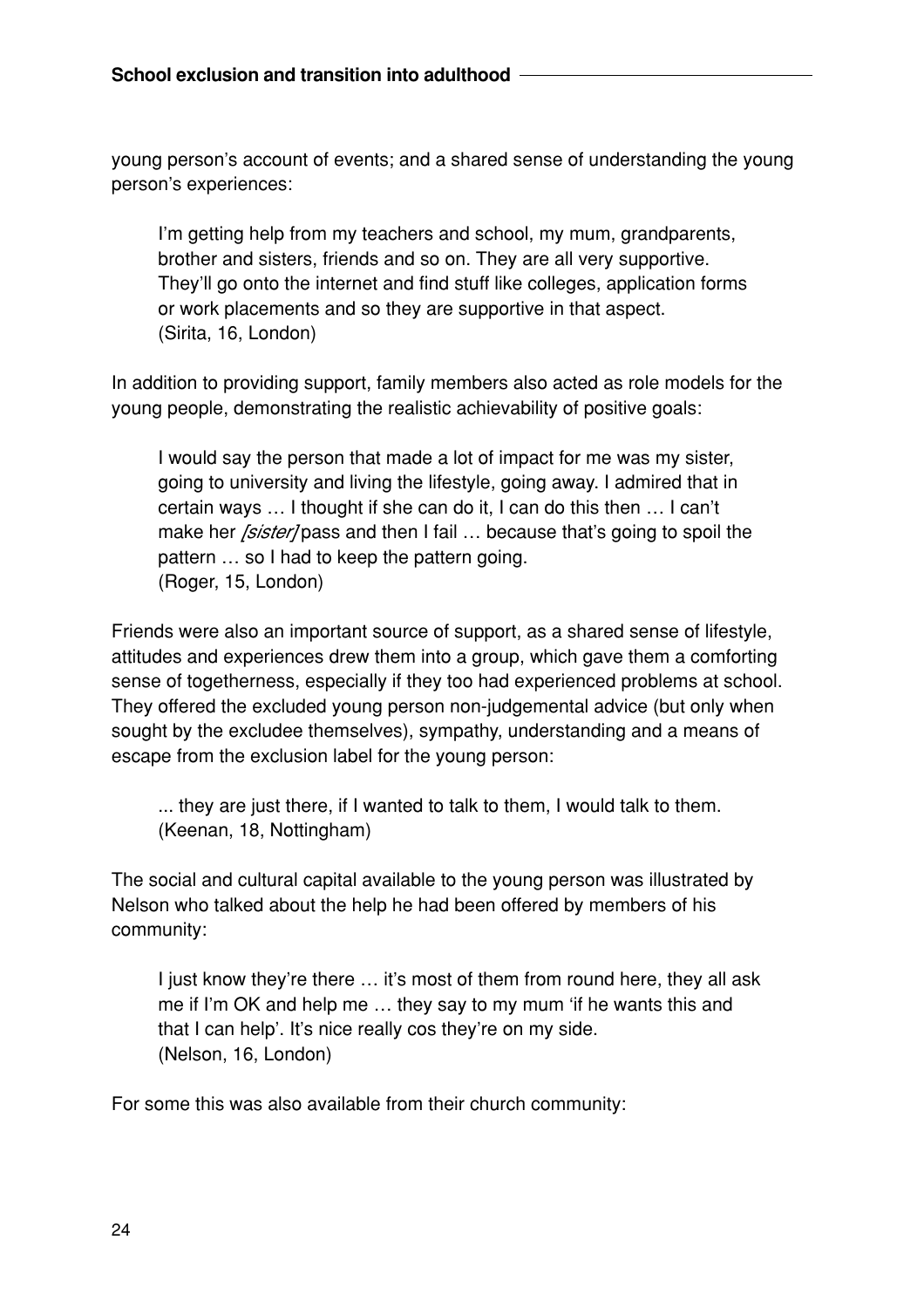… when I go to the church like, because there like the bishop knows like I told him what happened, they were praying for me like and like it feel like there's people that care like about me. (Lee, 16, London)

A small number of the excluded young people had mentioned that they had received support from sympathetic teachers from their excluding school. For example, Tamara had said:

… she sent me work to do … she's one of the teachers that has always been there for me. (Tamara, 15, London)

However, despite all good intentions of the teacher, pressures from the excluding school had meant that such support was usually short-lived.

Some of the young people had been raised in care. This had meant that they had been allocated at least one social worker, who many saw as a substitute for a parental figure:

… the social worker's like your parent basically. (Ray, 18, Nottingham)

These social workers had provided the young person with the emotional support and advice:

I don't know, it just upset me when I had to leave *[care home]* ... they all liked me. I don't know, I do miss them … they supported me really in everything. If I'd be upset she'd talk to me. (Rachael, 19, Nottingham)

Initiatives set up and run specifically by the black community, and designed to cater for the needs of young African-Caribbean people have also been beneficial to the positive self-identification of excludees and their successful transition into adulthood. This was the most popular type of support mentioned by these young people, with 28 referring to it:

I just woke up one day and thought, what should I do? So I went to *[community organisation]*, I needed to speak to somebody. I feel like I needed to speak to someone. He *[agency worker]* goes 'Oh yes,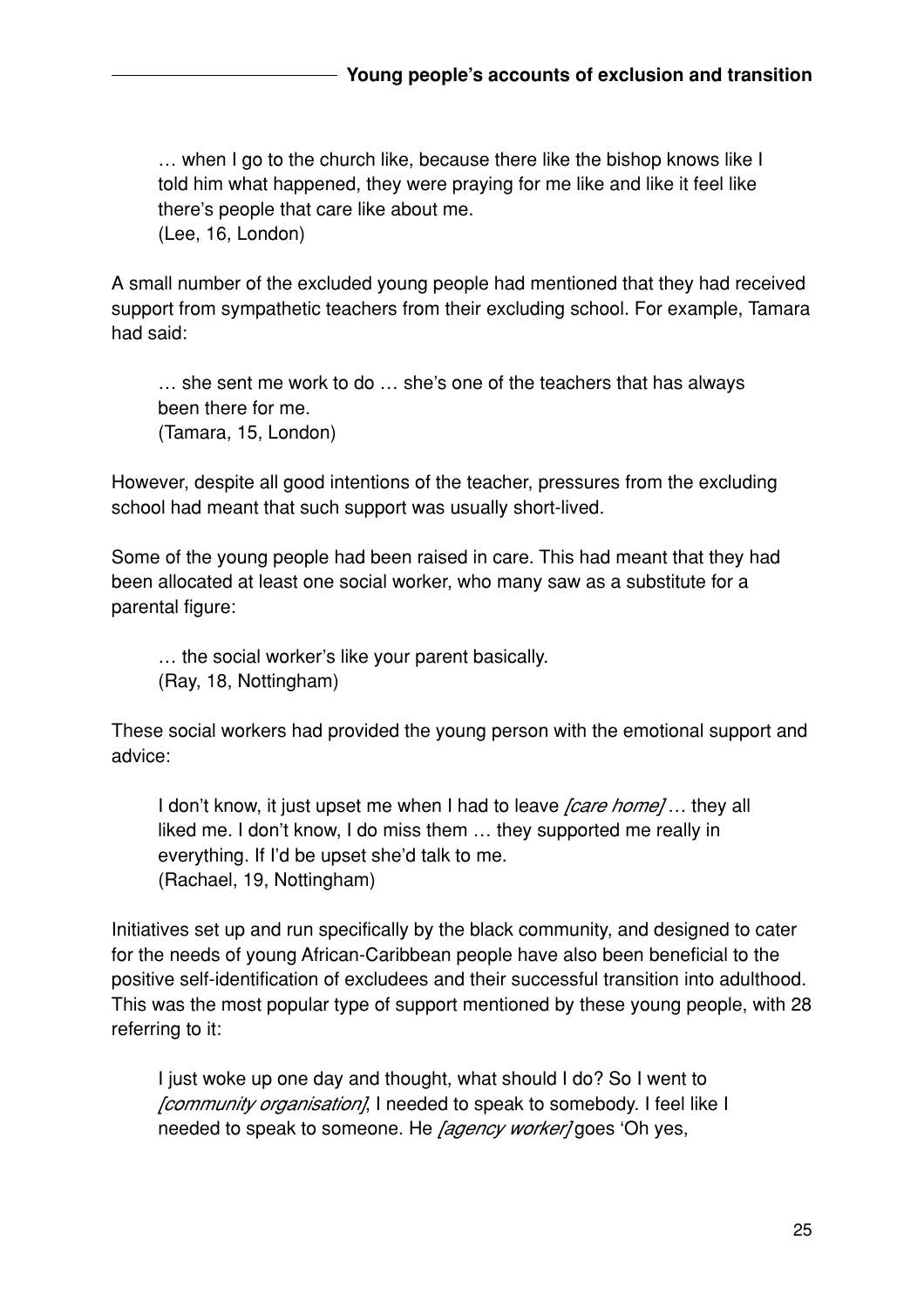whatever'. So I sorted it out, we met three different times. I spoke about everything. He was telling me about my relationship with my mother. Made me feel a lot better. (Bernard, 19, Nottingham)

And:

... he *[mentor]* was like one of us, like the students ... not the same age, but he knew what it was like. (Calvin, 16, Nottingham)

In emphasising the value of the community organisations, Sirita relayed the message she had taken away from the one that had helped her:

… don't let no one put you down and just have supportive people around you.

(Sirita, 16, London)

#### **Access to resources and alternative provision**

Many of the young people had aimed to pursue educational goals by finding more suitable alternatives to schooling. These included home tuition and enrolling on courses that the young people found more stimulating, such as music and drama courses. The young people had spent an enormous amount of time, energy and effort when on these courses, seeking not only to gain a qualification but also to develop it into a career:

... at the end of this *[performing arts]* course I'm going to start going to the studio, to do my singing … I performed on the carnival stage and like someone spotted me from there, and said they wanted to manage me … I want to keep learning and learning, and at the moment I'm doing this course so I can get used to being on stage, for my confidence. (Latisha, 18, Nottingham)

Other studies have found that a significant factor in the shaping of the young person's transition is the availability and take-up of information and resources designed to help those excluded from school (Thomson et al., 2003). In this study, the young people found that such resources were initially difficult to access. The primary reason given was not knowing where to start looking. All young people in the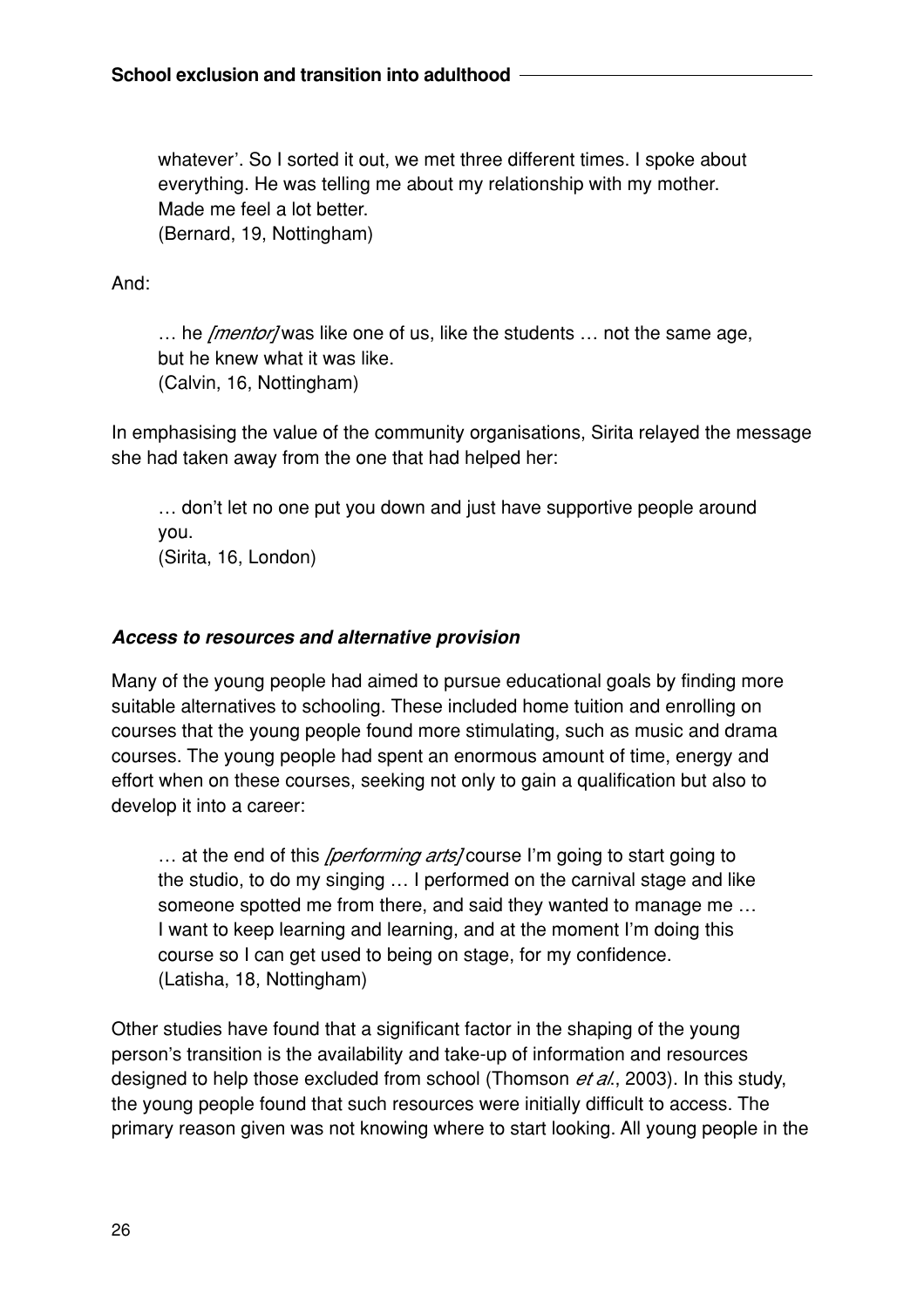study had access to resources and used them to one degree or another. For the majority of those people, the access they had was from the non-statutory sector:

... [the Director of the Community Empowerment Network (CEN)] helped, he gave me comfort, yeah comfort and lots and lots of advice ... *[the* Director of CEN/ is good, really good. (Lucinda, 17, London)

However, those living in care had found access to statutory help more readily available and commented on its value:

… the ISSP, they giving me help as well … they like keeping me off the streets like … like more constructive things to do like more positive things on my mind. (Leon, 16, London)

Similarly, on being referred to post-exclusion units and centres, young people had found an increase in their access to information and resources:

I can go and talk to them whenever … they just listen and give me advice and help, or say what I can do. (Leon, 16, London)

### **Class and economic capital**

The economic capital available to the young people was an important determinant on the availability and take-up of resources. As expected, those from a more economically advantaged position (i.e. those of middle-class background) were much more able to draw on resources to aid transition. This is best illustrated by David whose parents immediately sought legal advice following the exclusion from school:

... cos he *[stepfather]* cared and wanted to help me out of the situation. (David, 17, Nottingham)

However, this was not possible for most of the interviewees. Their lack of access and availability to funds to assist reintegration into mainstream education and management of social exclusion was a recurring theme in the interviewees' accounts: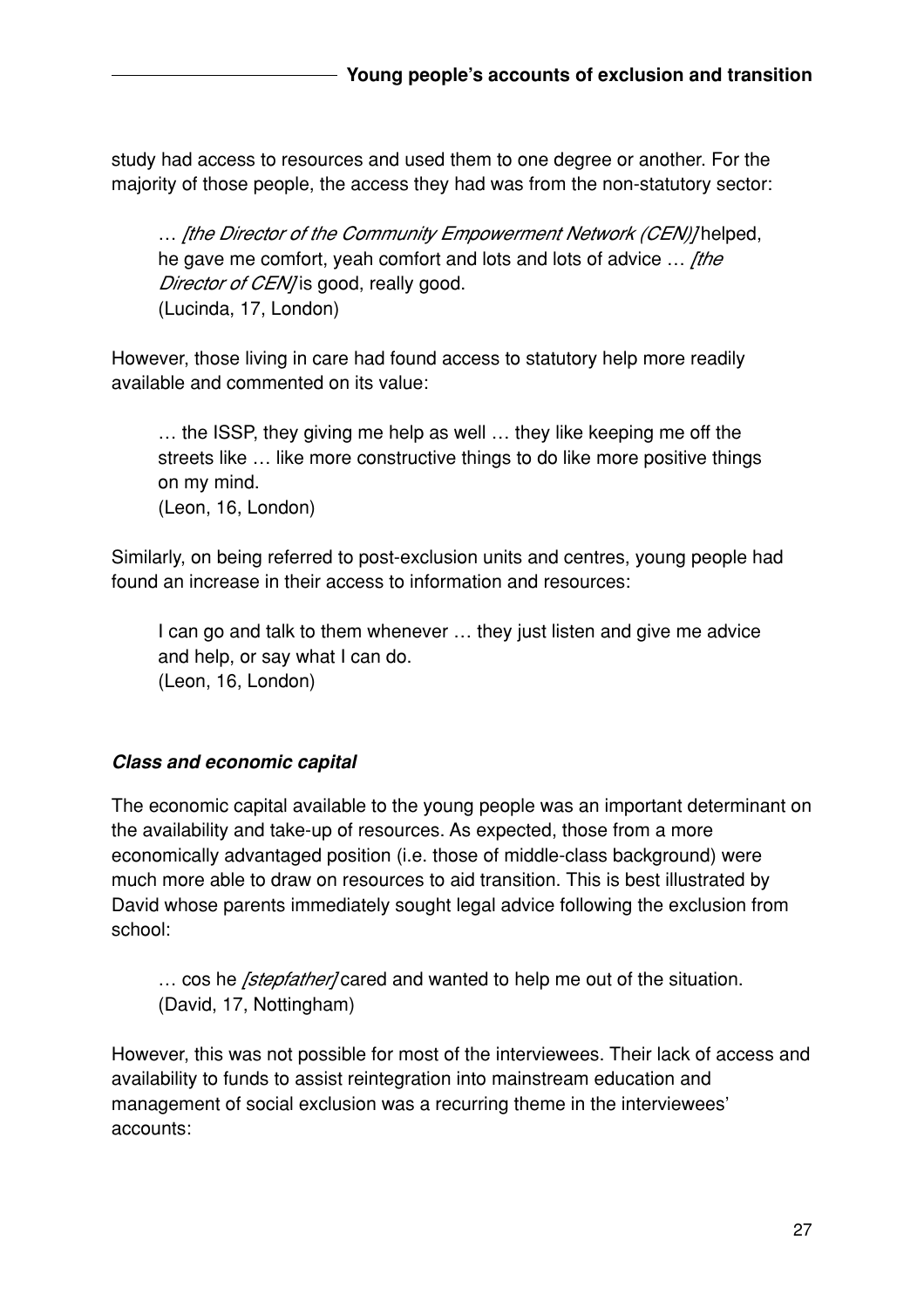I wouldn't be at college because at the end of the day I'm not going to college to find I didn't have any money to get there. I'd rather not go … No resources to go to college ... She *[mother]* paid my auntie £30 a week to look after me. Out of that £30, I didn't get nothing for college … I'd say as soon as you're 16 grab it while you can because you know when you're 16 to 19 you've got every opportunity … grab all the courses. That's because at that stage you get a grant. When you are turning up on time you get a grant. But when you turn 19 it sort of stops. (Bernard, 19, Nottingham)

#### **Focus, ambition and being determined to overcome the exclusion label**

The educational ambitions of the young people excluded from school acted as an important factor in their transition pathway. Although they had very bad experiences of school and had been seriously let down by mainstream education, many still acknowledged the importance of education:

... when I was at home *[after exclusion]* and I didn't have nothing to do, I was just thinking right I'm not going to get any GCSEs and so I can't get a job and stuff, so then I just started thinking and then while I was out of school I just done work at home and then when I got into a centre I just like knew everything I should have done, so I was good. (Miranda, 16, London)

They had sought to return to education to either retake GCSEs or go to college to study what they viewed as more interesting, stimulating and useful courses. For many of the young people, in particular the males, this was an interest in music. Talking about his NVQ in music technology and plans to study music at college, Earl had said:

I want a career in music and I'm going to achieve it. (Earl, 18, Nottingham)

The young people's self-perception also acts as a significant factor in the success of their transitional pathways. The sense of injustice they felt drives their determination to overcome the exclusion label and to succeed. One way of doing this is by rejecting the stigmatising representations of themselves and developing more affirming representations of their community and culture, and hence a more positive version of self: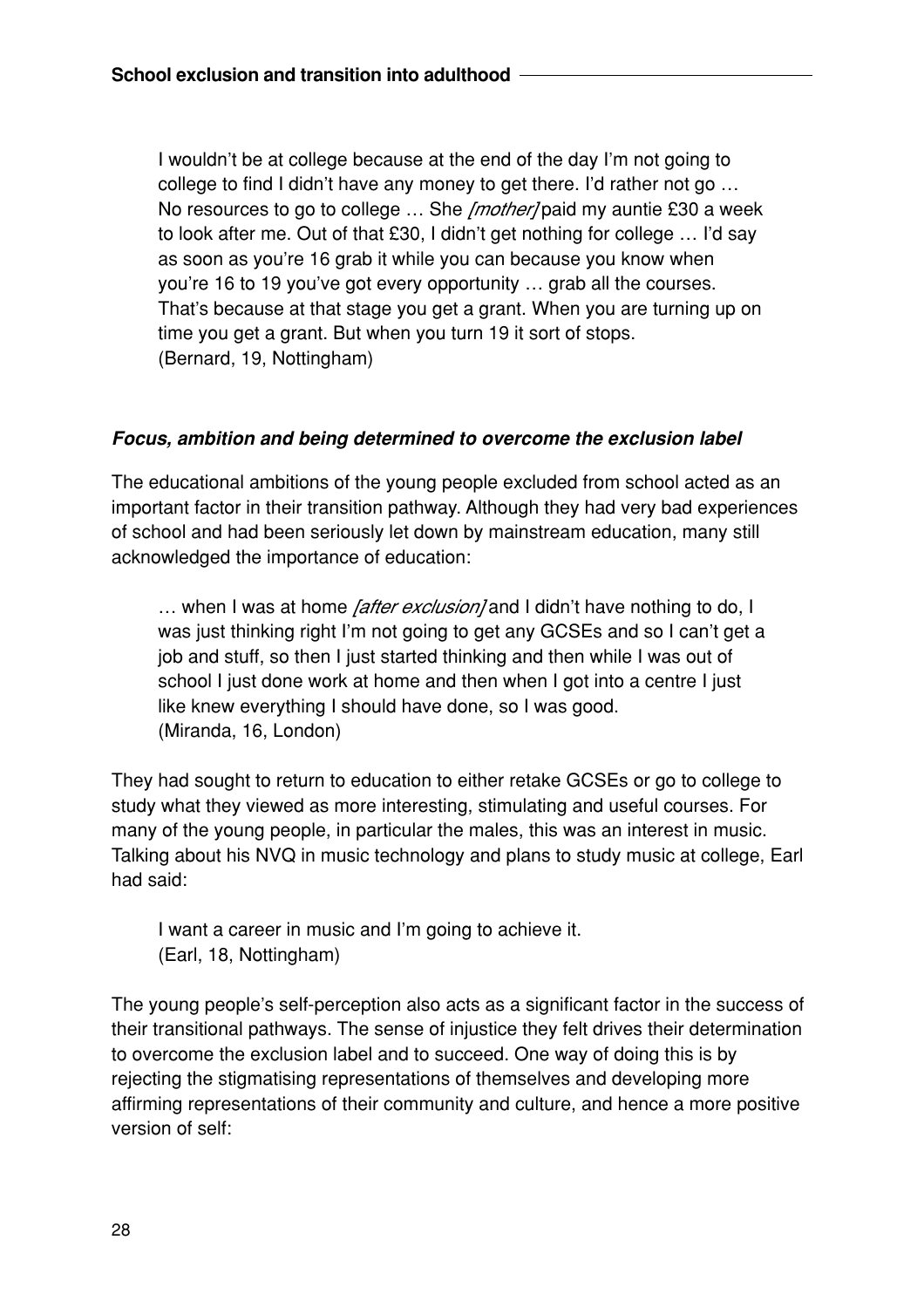I think in a way it's kind of opened my eyes a bit more … like I've got to face problems in my life but sometimes it's not going to be an easy way for me to get out of it, I'll have to face it like head on and deal with it … I suppose in a way it's kind of made me stronger like because I'm less afraid to put my opinions across and stronger in the way that I cried about it but now I don't think I would again.

(Tamara, 15, London)

For some, a spiritual dimension was instrumental in increasing their self-awareness, self-respect and resilience:

… and God as well, because, at the same time I was going through that patch, I used to read the Bible a lot, my mum told me to read certain Psalms, she used to say before I go to school I read certain Psalms and when I come home I read it as well … after that incident I made sure that it was done every single day I read the Bible … it made me feel stronger, like, cos in the Bible that I read it's got certain titles like what it would be like if you're worried or angry and what to do with that certain mood. It makes you feel a lot better, so I'm like I can just do anything. (Lucinda, 17, London)

## **Summary**

Even if they acknowledged that something they had done had led to their exclusion, the young people expressed an overwhelming sense of injustice, which was exacerbated by the belief that punishment was more severe for black pupils than it was for white pupils. Being excluded led to a loss of dignity, respect and self-worth. However, these responses are temporary, as many young people were determined to resist official expectation of them. They still found it a struggle to overcome the negative aspects of school exclusion and tended to see it as illustrative of their likely social exclusion in wider society and as an impediment to gaining meaningful employment. For some, it had led to involvement in criminal activities.

Many observed that exclusion acted as a 'critical moment' for them, making them reassess what they had been doing and refocus their energy, leading to a sense of maturity and attempts to gain control over the direction of their transition into adulthood. In spite of acknowledging the detrimental effects of exclusion, they still aspired to continue their education and had high levels of optimism of finding work.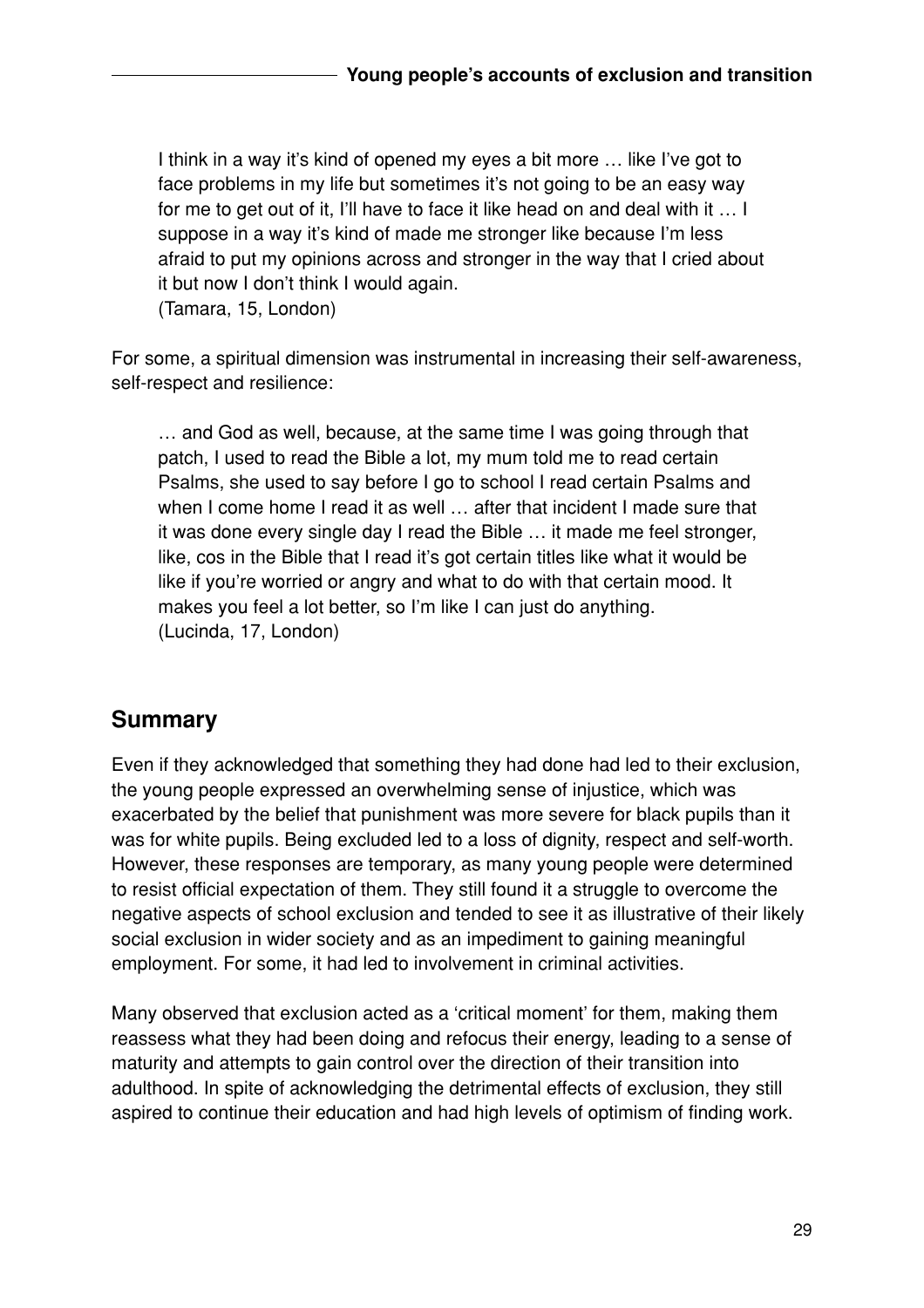Unanimously, the interviewees identified the availability of social and cultural capital as essential for surviving. Family, friends, community, sympathetic teachers, social workers, mentors, religious groups and alternative sites of education all combined to provide the resources for the majority of young people in the study to have made successful transitions.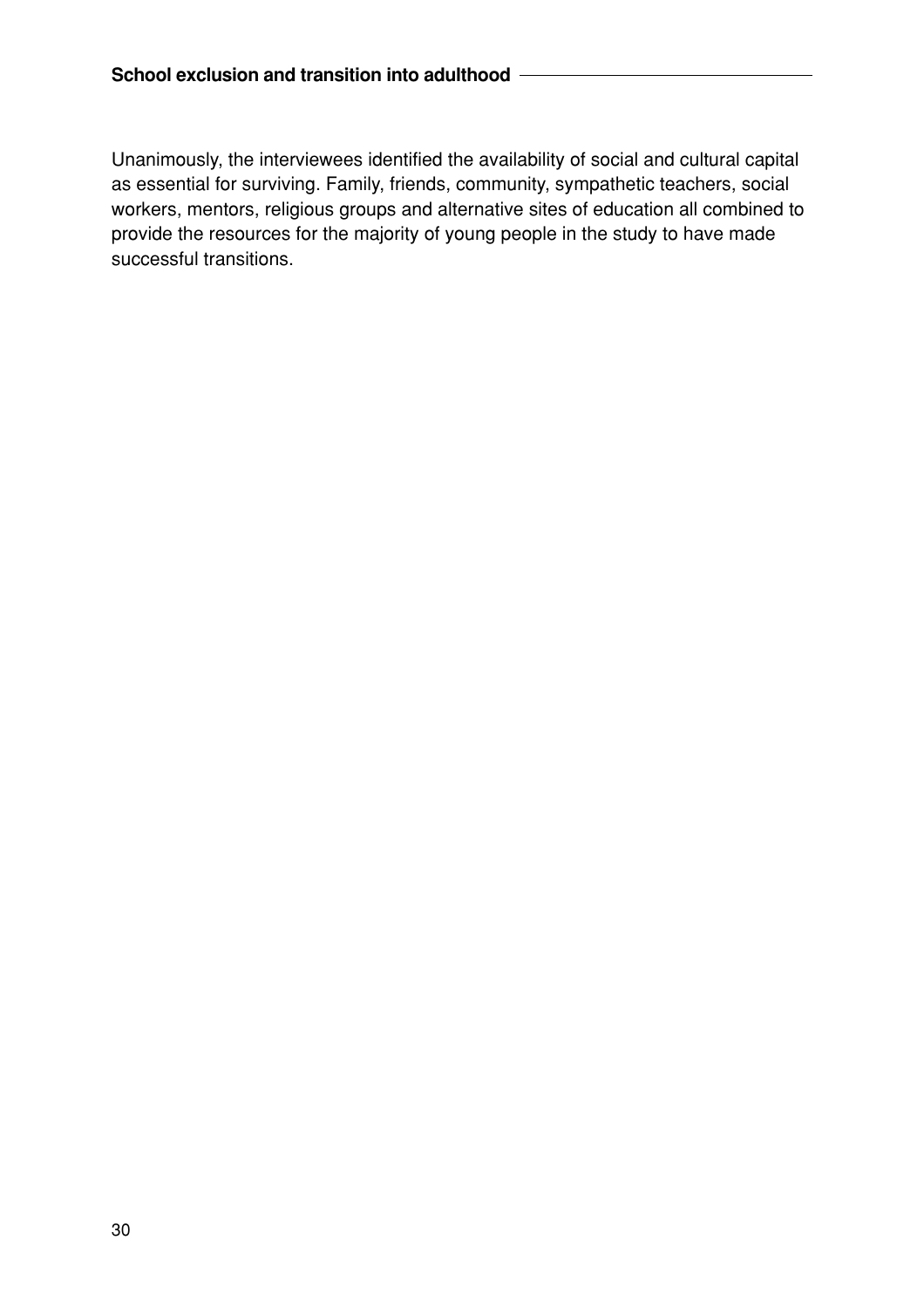# **3 The role of family members in transitions**

### **Lucinda (London)**

Lucinda is a 17-year-old young woman who had experienced two fixed-term and one permanent exclusion by the age of 13. The official reason for the exclusion is anger and violence. Lucinda strongly objects to being labelled as 'aggressive, intimidating, loose and wild', and says that teachers neglected her special educational needs because they saw her as a problem child. The support of family, friends, Saturday school and community projects enabled her to overcome the bad reputation she had gained at school. After two years of struggling, Lucinda recently returned to school, entering year 11. She is not enthusiastic about her new school and doubts that it will compensate for the education that she missed because she is not studying for GCSEs. Lucinda believes that overcoming school exclusion has given her the stamina, communication skills and independence to deal with difficult situations and ultimately to go to college. Her goal is to study computing or childcare. Stressing that her true potential is being ignored, Lucinda is trying harder.

## **Introduction**

Although some of the young people had mentioned the significance of their friends in their transitions, they had primarily discussed the key roles played by family members. This chapter focuses on the role of the family in the young people's transitions. In doing so, it explores the significance of immediate and extended family members in the young person's management and further prevention of the exclusion label. Sixteen of the young people nominated a family member to be interviewed (see Appendix 5). For 13 of these this person was the mother, for one both mother and father were interviewed and the other two nominated a sister and grandfather.

### **Views about school, education and the young person before the exclusion**

Before the exclusion, most family members had no expectation that anything would go wrong:

… everything was smooth and nice, he'd never been in any trouble. (Mother of 16-year-old Lee, London)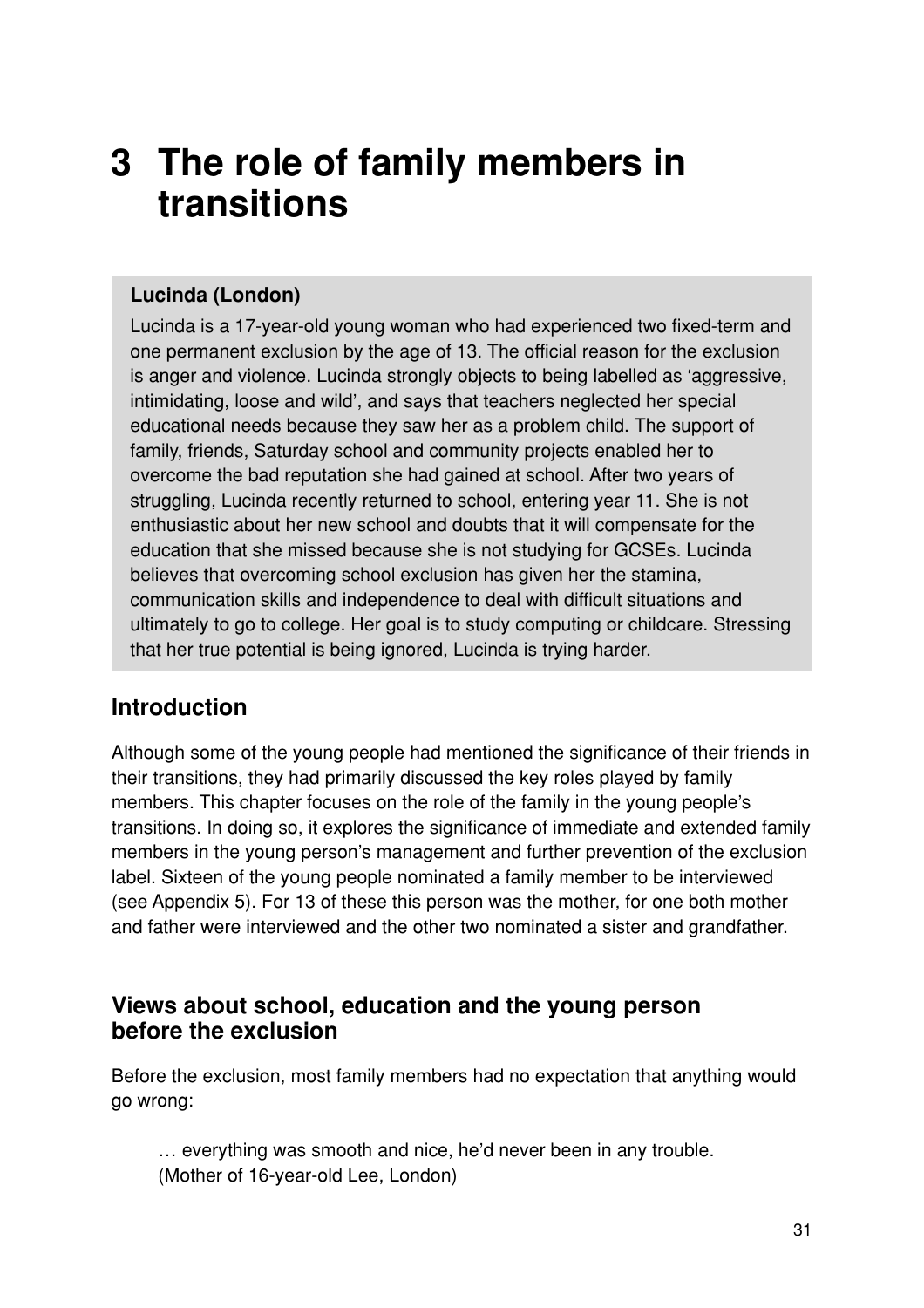These views were usually reinforced by positive reports about the young person from the school:

I always used to have good reports about her, she is quite bright. (Mother of 17-year-old Rose, Nottingham)

Although relatives outside the immediate family also expressed positive views about the young person's school before the exclusion incident, they had also had some cautionary feelings. For example, Richard's parents had expressed concern at the restrictions of the school curriculum:

… he is demotivated from the style of work they do. He's very good at art, yet he's failing in art at school because the system says draw this vase or whatever. He can't use his own creativity. A lot of black kids have so much creativity it is stifled in the school environment. Completely stifled. (Father of 18-year-old Richard, Nottingham)

Education is seen by black families as an important and valuable necessity (Mirza and Reay, 2000). It is not surprising therefore that young black people often find themselves immersed in a strong value system, which seeks to encourage them towards successful transitions via high educational attainment (Rhamie and Hallam, 2002). In the present study, the importance of education was often emphasised as a resource for struggling against racial bias:

Keenan doesn't realise that education is a must … as a black person in a white man's society, education is a must. (Mother of 18-year-old Keenan, Nottingham)

# **A state of educational limbo**

While some of the young people and their families had been lucky enough to be able to quickly access support and resources allowing them to get onto community projects and Pupil Referral Units, many had been seriously let down by the statutory provision that is supposed to advise and guide the young people and their families through the exclusion process. Some young people had been left at home with nothing to do, suspended in uncertain territory while waiting for a decision about their education. For example, Ray's grandfather had said:

… they stopped at home for months, not go to school. For weeks they don't go to school. (Grandfather of 18-year-old Ray, Nottingham)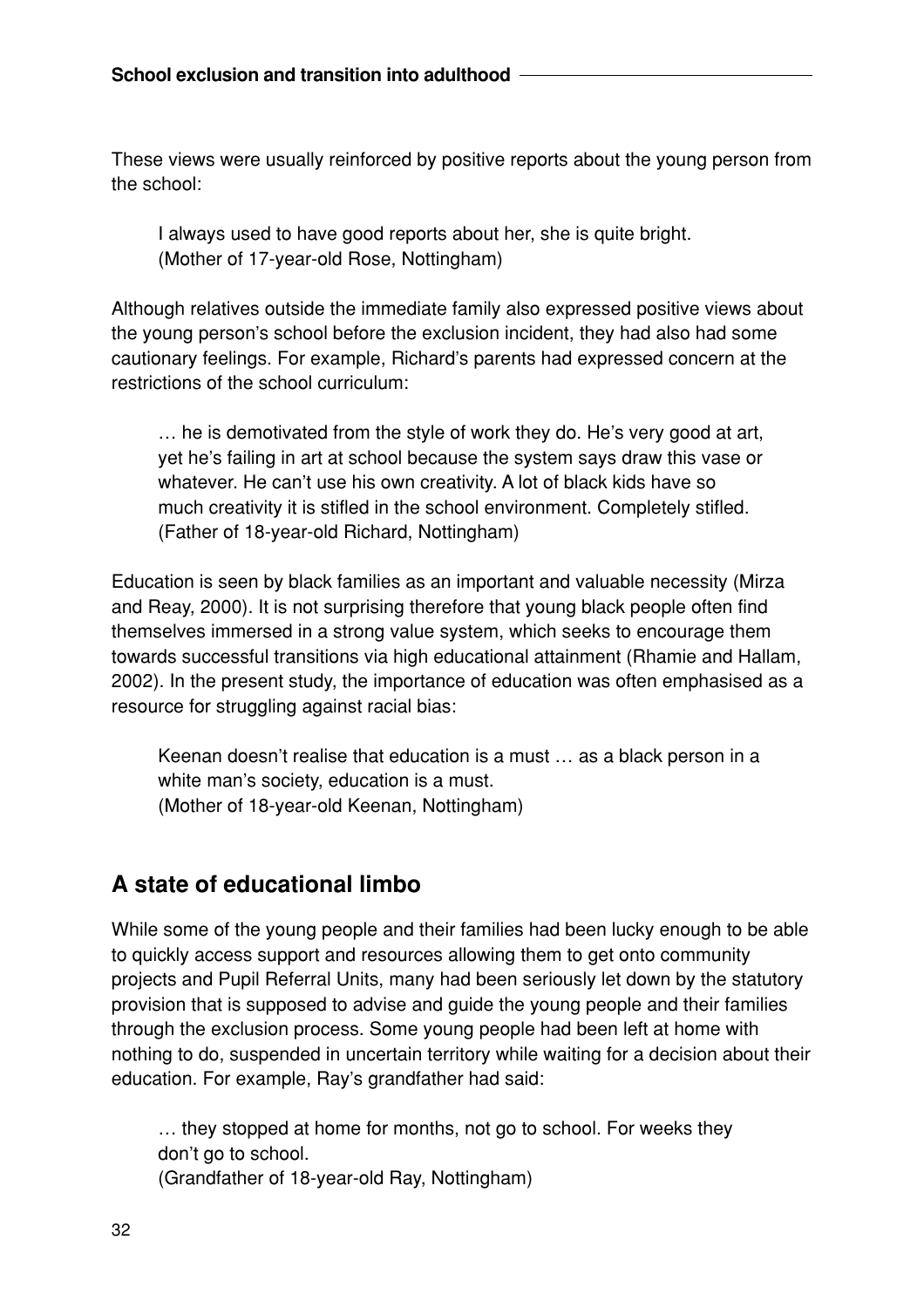Being excluded at a key stage in their education (i.e. around GCSE stage), being given inadequate support from statutory provision and being faced with such an indeterminate state had devastating effects on the young people's transitional process:

... no support *from the school*! They *[school]* sent some stupid homework, which was not really adequate, was not revision. Then he missed out on all his revision. (Mother of 16-year-old Lee, Nottingham)

## **Views on education after the exclusion**

After the exclusion and having gone through the experience of appeals and panel meetings, although the young people's families had continued to believe in the value of education, they had also developed negative views of the education process:

… the system has failed him, he's been demotivated completely. (Mother of 18-year-old Richard, Nottingham)

Such negative views were based partly on their feelings of having experienced racial discrimination:

… race does play a part because I just feel that the system, you know, that they fail the black children … they're being ignored and the teachers have low expectations of them. (Mother of 17-year-old Lucinda, London)

Similarly, Earl's mother had said:

… the majority of these schools, I'm sure they don't want to educate black children … I think it's racism. I really think so. The amount of black children I've heard have been excluded from school. (Mother of 18-year-old Earl, Nottingham)

Roger's mother had highlighted the class aspect in addition to the racial discrimination:

… the teaching and the teachers have a white middle-class view of the black child … which is fuelled by the media, and I don't really think some of our kids stand a chance.

(Mother of 15-year-old Roger, London)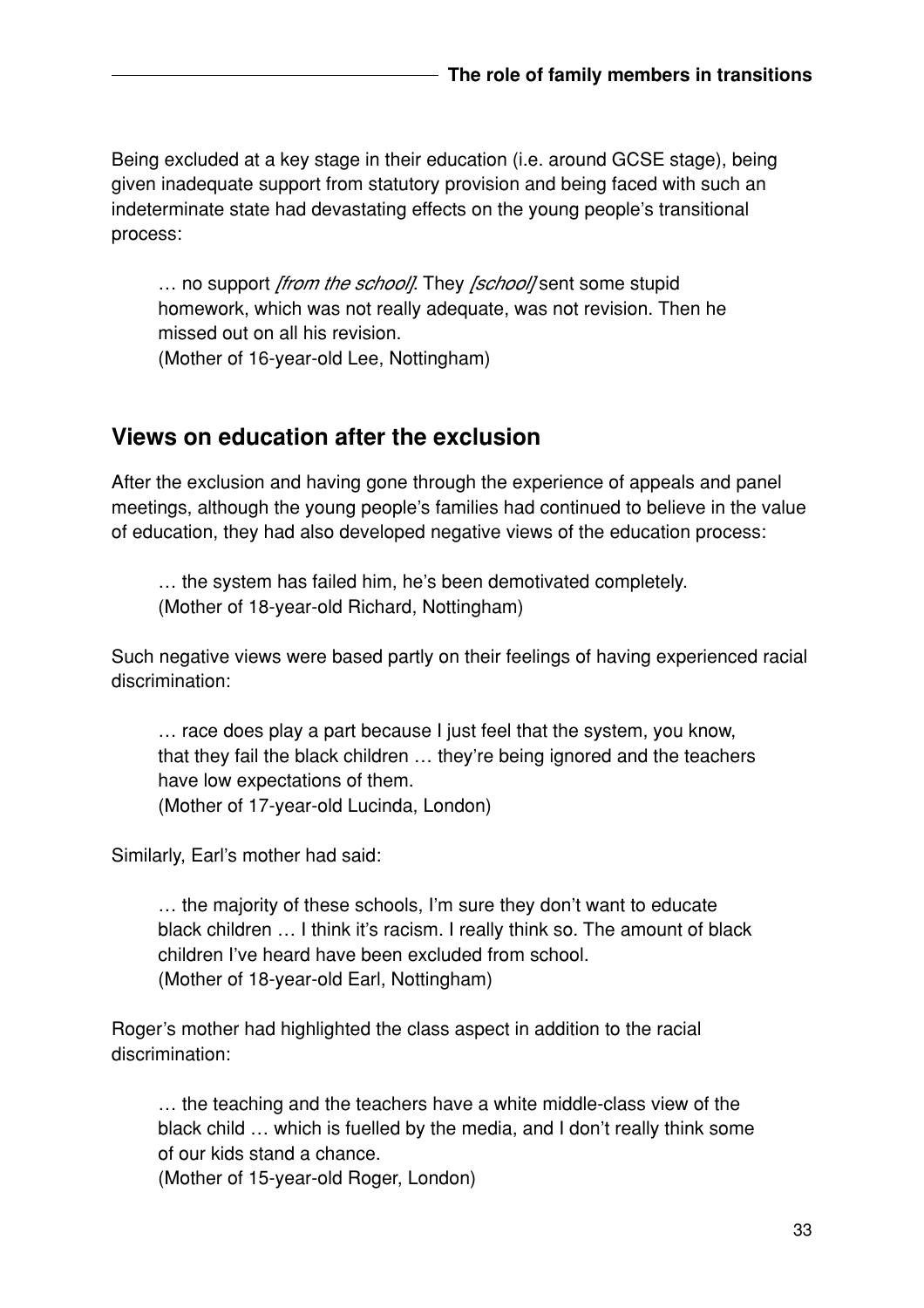It was felt that this type of discrimination was illustrative of practices in wider society:

... they *[black people]* can't get to the top because there is always people stopping them from getting up there … It is still hard for the black youths of today, one because they can't get a job, two the police think because they are walking around in gangs right they are up to something … it makes no difference what colour skin we are, we are all equal but we are not treated equally.

(Mother of 17-year-old Rose, Nottingham)

# **The effects of the school exclusion**

The exclusion of the young person from school has been found to also have serious detrimental effects on their families (Parsons et al., 1996; Pomeroy, 2000). It is not surprising that all the families had reported that the exclusion had affected their relationships with the young person. For all, the exclusion was a difficult and stressful time. For a few, this put the relationship under strain:

It was like she had PMT 24 hours a day. I'm telling you, you couldn't control her. She was out of control. It got to the point where I left home … and left her in the house on her own and let her survive … all I done was put electric in, gas and make sure she had food … I even got reported to the council that I left her in the house … basically it got to the point where I could not live with her.

(Mother of 17-year-old Rose, Nottingham)

For a small minority of the young people's immediate family members, their relationships with other members of the extended family had temporarily broken down:

They *[young person and siblings]* were fighting all the time. It got to the point where they were arguing and fighting, because of the problems and the situation ... it was unmanageable. Then she *[sibling]* left home. The other daughter, the eldest one, she left home as well and moved into a flat on her own.

(Mother of 17-year-old Rose, Nottingham)

However, for the majority, the relationship between the young person and the family strengthened: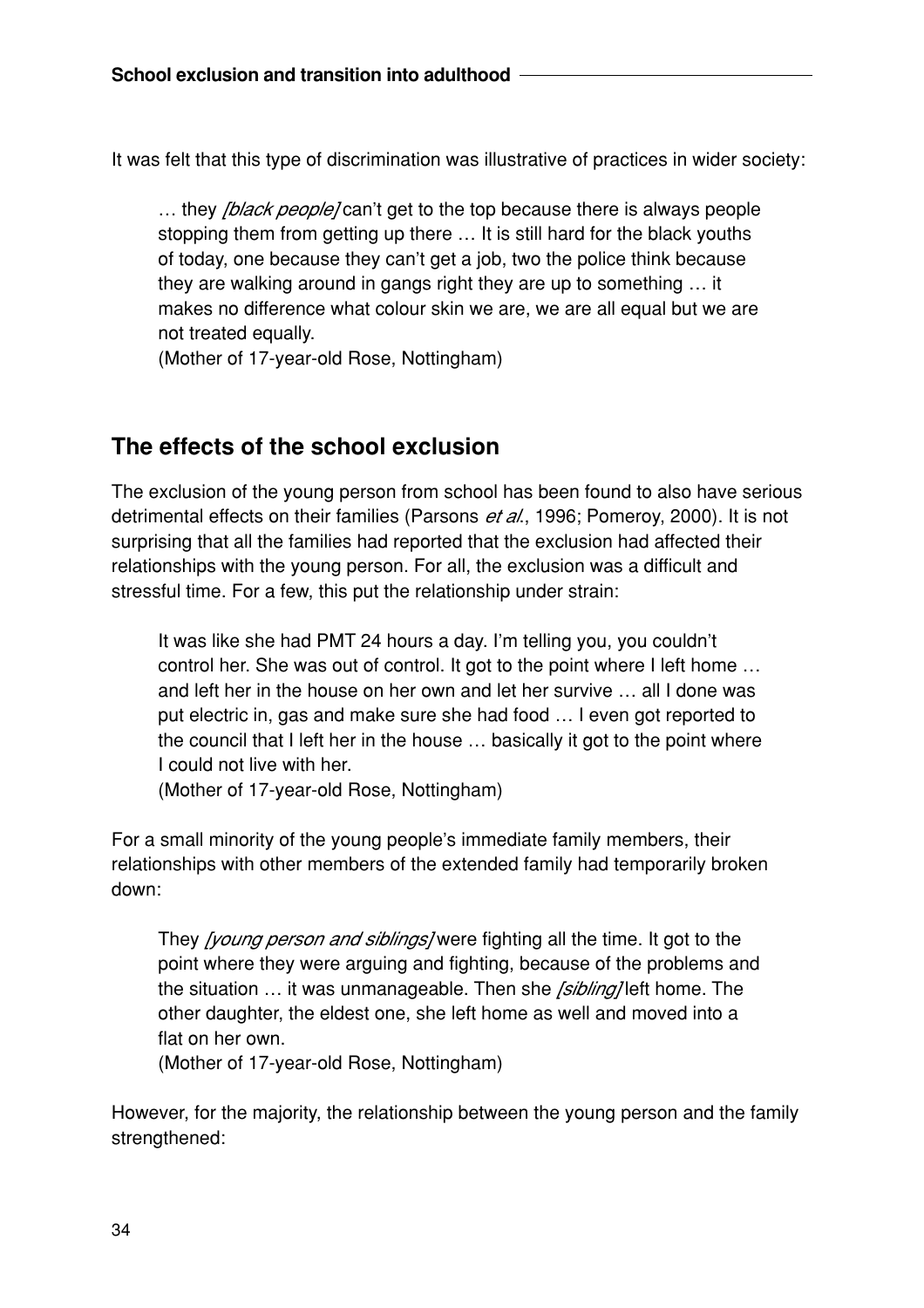… it made us closer … he was able to open up a lot more to me. (Mother of 15-year-old Gavin, London)

I've always been close to my daughter, but it's brought me a bit more closer. We've got a tight bond, we've got a very tight bond. (Mother of 17-year-old Lucinda, London)

Many black families are keenly aware of a culture of respectability that exists both within the black community and wider society (Dove, 1998). To develop and maintain a respectable status, the black family is required to disprove negative ideas about being dysfunctional, disrespectful and pathological. There is a sense of shame attached to exclusion, particularly within their immediate community. For example, Richard's mother said:

… it is difficult to describe how embarrassed you feel. You get angry with the child as well, it's just nature, it's natural to say 'why, you know better'. (Mother of 18-year-old Richard, Nottingham)

## **Coping with the aftermath of the exclusion**

The young people's families had reacted to being sidelined by mainstream education and the statutory provision by seeking to empower themselves. They did so by seeking help from voluntary community organisations, through the process of appeals against the exclusion and by demanding educational rights for the young people:

I think *[Gavin]* felt he was on trial, but it was down to his mum and *[the* Director of CEN/to plead for his innocence because at the end of it we weren't gonna let [Gavin] down.

(Mother of 15-year-old Gavin, London)

Like the young people, family members had viewed the exclusion as unfair. For example:

… it wasn't justified. At the end of the day it went through a court of law and he was found not guilty. What he was accused of he hadn't actually done ... *[but]* the *[school]* governors aren't going to side with the parents, they side with the headteacher.

(Father of 18-year-old Richard, Nottingham)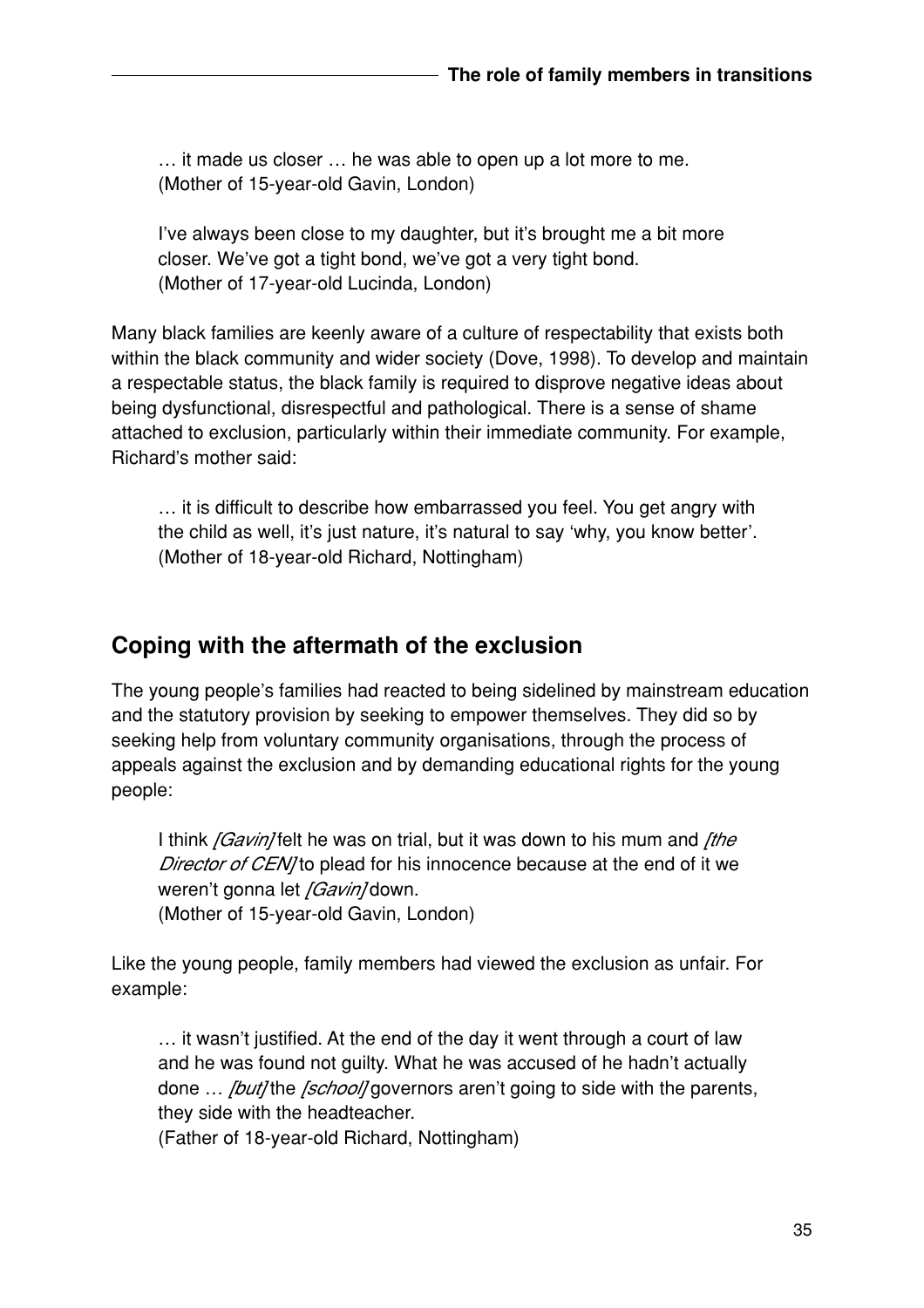Although these feelings of unfairness had angered family members and had been emotionally difficult for them, they had also been a key factor in their determination to clear the young person's name or help them overcome the exclusion:

I found it a terrible, terrible, terrible time, I found the whole thing really, really traumatic … I don't know it was the initial shock of him being excluded to begin with … it was very traumatic for me, I was nervous, I felt very nervous at the time … but I knew on the outward I had to be strong, I had to go about the right channels and look at the different means to help him with the appeal, but on my quieter moments I felt within myself like a wreck.

(Mother of 15-year-old Roger, London)

For many, additional stress was caused in families seeing the difficult time that the young person was experiencing:

… coming up to five weeks or so when he was off school. I thought 'no, enough is enough' … I could see Earl getting depressed at home because all his sisters were getting up and going to school … I started going up to the school and sometimes one of the teachers would bring homework here for him and I'd have to take it back up to the school. It started to stress me out as well. I just didn't have Earl to look after. I had three other children at home as well. It started to get me down, stresses, watching him going through all that stress as well. (Mother of 18-year-old Earl, Nottingham)

For some people though, coping had not been such an emotionally difficult experience:

... they *[appeal panel]* were very rude, they were unwelcoming as well, but I'm a strong-natured person, so I was able to cope with such people, you know, not be easily intimidated at all … I thought to myself, my daughter, she's a bright child, so I was more determined that no, I'm going to prove them wrong.

(Mother of 17-year-old Lucinda, London)

As well as being driven by a need to help the young person's self-esteem by resisting the exclusion label, families had also found their emotional strength in their desire to overcome negative stereotypes about the black family and the black culture: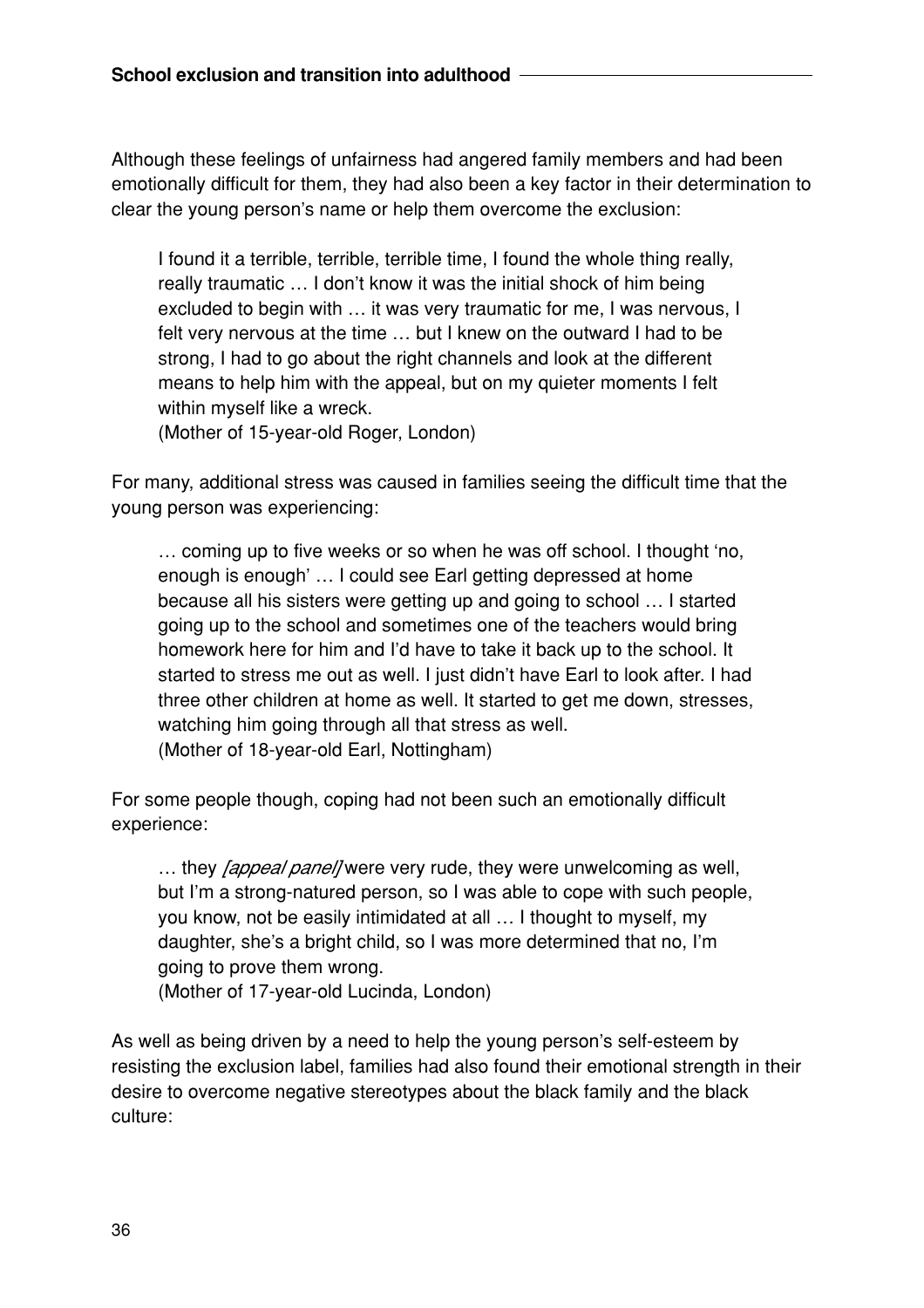… everyday I think, everyday I thought I couldn't deal with it … but I know I had to, Gavin was the one that kept me going because I could see the rapid deterioration in him … he weren't going to be another statistic because he's black and he's young, you know. (Mother of 15-year-old Gavin, London)

At times, perseverance was met with additional hostility and obstruction from the excluding school. This however, made the family member even more determined:

I went up the school one morning ... he *[headmaster]* saw me sitting there and I went at 8 o'clock in the morning. He was doing nothing, just standing up there. I saw him at 12 o'clock in the afternoon, he came out and he said to the receptionist 'tell Mrs Smith to make an appointment because I've got lots of things to do', so I turned round to him and said 'it's me who's Mrs Smith, so you can talk directly to me', he said 'oh, can you just make an appointment', so I said 'no, I'm waiting', I said 'it's my child, so I will wait' so he called me at 12 o'clock. (Mother of 16-year-old Lee, London)

## **Accepting the young person's interpretation**

For many, a belief in the young person's version of events and the blood ties that existed between the families and the young person had been a strong driving force behind their determination not to give up:

… because he's my child and I knew, with all my kids, they will tell me the truth ... it *[belief]* gave me strength because I was saying 'I can't fail my son in this'.

(Mother of 16-year-old Lee, London)

One of the reasons for believing the young person's version of events leading up to the exclusion was suspicion of the school's motives:

… basically they said she was excluded because of her behaviour in the classroom or a fight or something I can't remember what it was … but it was a bit stupid, because there was more than one child involved and what happened was they went back to the school. Why wasn't she able to go back to school? It could have been because the teachers cannot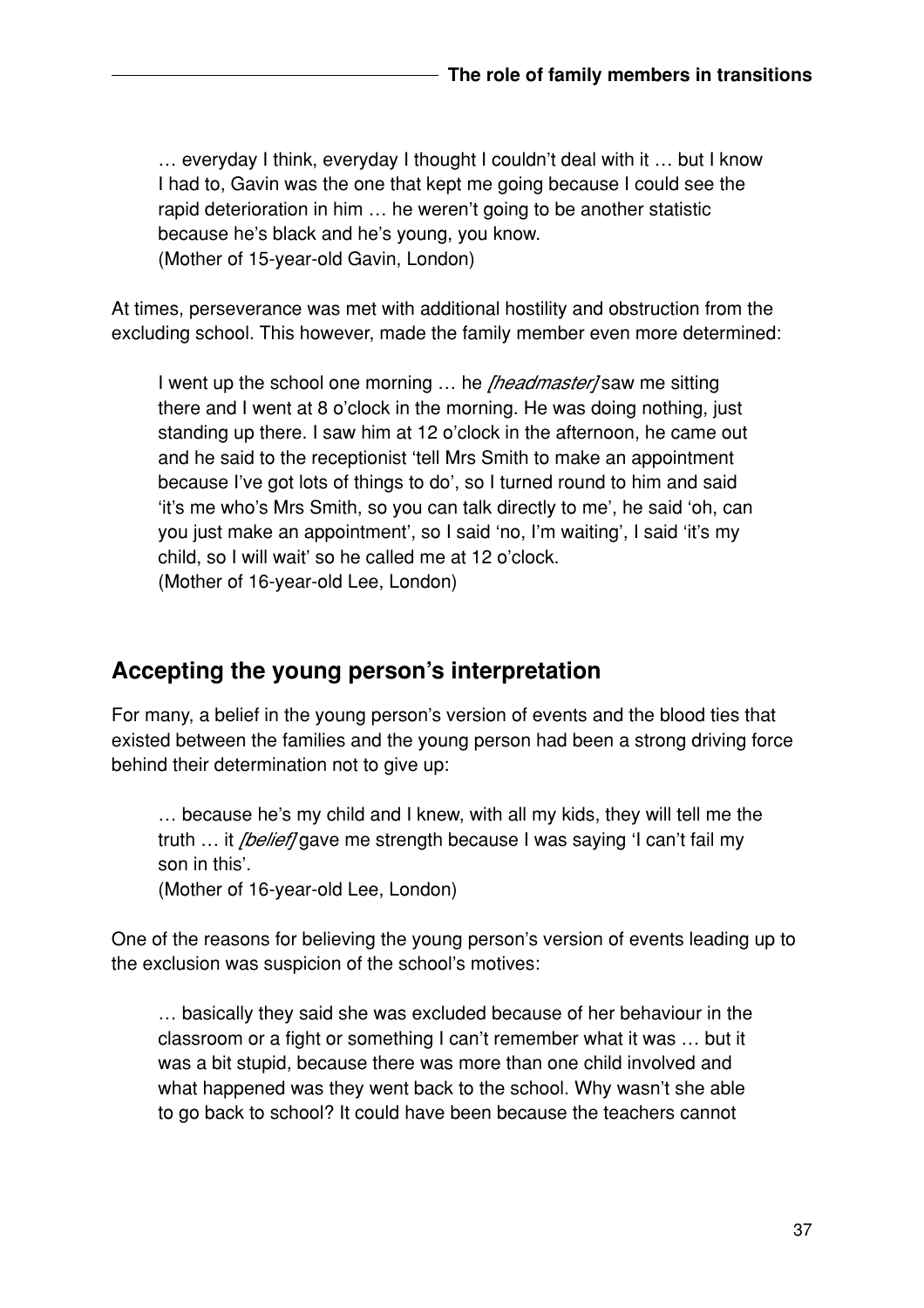control her and she was probably too much for them, or because of her colour, because she did get racial remarks from one of the teachers and I went up to the school and asked why did the teacher call my daughter a black so and so. And he goes 'oh it was just a slip of the tongue' and I said 'I don't think it should be a slip of the tongue. It's a teacher, he is not supposed to be abusive towards a child like that', so it could be because of that as well.

(Mother of 17-year-old Rose, London)

Others, too, had been aware of racial discrimination in the exclusion of the young person:

… she had a fight with a white girl, the white girl accused Lucinda of stealing her mobile phone, which evidently she didn't. The white girl, because she's white and she goes to one of the Catholic schools … the teachers, you know, they're racist, I have to say it plainly, they treat the black girls differently from how they treat the others … they excluded Lucinda and not her … to be honest I just said to them 'well, you know I believe my daughter, you believe your staff, I believe my child and the reason why you do this is because she's a black child, not any other reason' and that's me, I just come out frankly with my observation of the situation.

(Mother of 17-year-old Lucinda, London)

Some believed that the young person was incapable of carrying out the sort of behaviour that they had been accused of. For Anthony's mother in particular, this belief was later confirmed when he was cleared of the teacher's accusation that he had made a sexual comment to her:

... eventually they found out that she *[teacher]* lied and he had done three months in prison and got put on the Sex Offenders' List for nothing. (Mother of 18-year-old Anthony, Nottingham)

Some believed the young person because of the blood ties that existed between them. This was particularly so for mothers who demonstrated their clear love for and dedication to their child:

… nothing will crush my respect and my love for my children, nothing would, nothing.

(Mother of 15-year-old Tamara, London)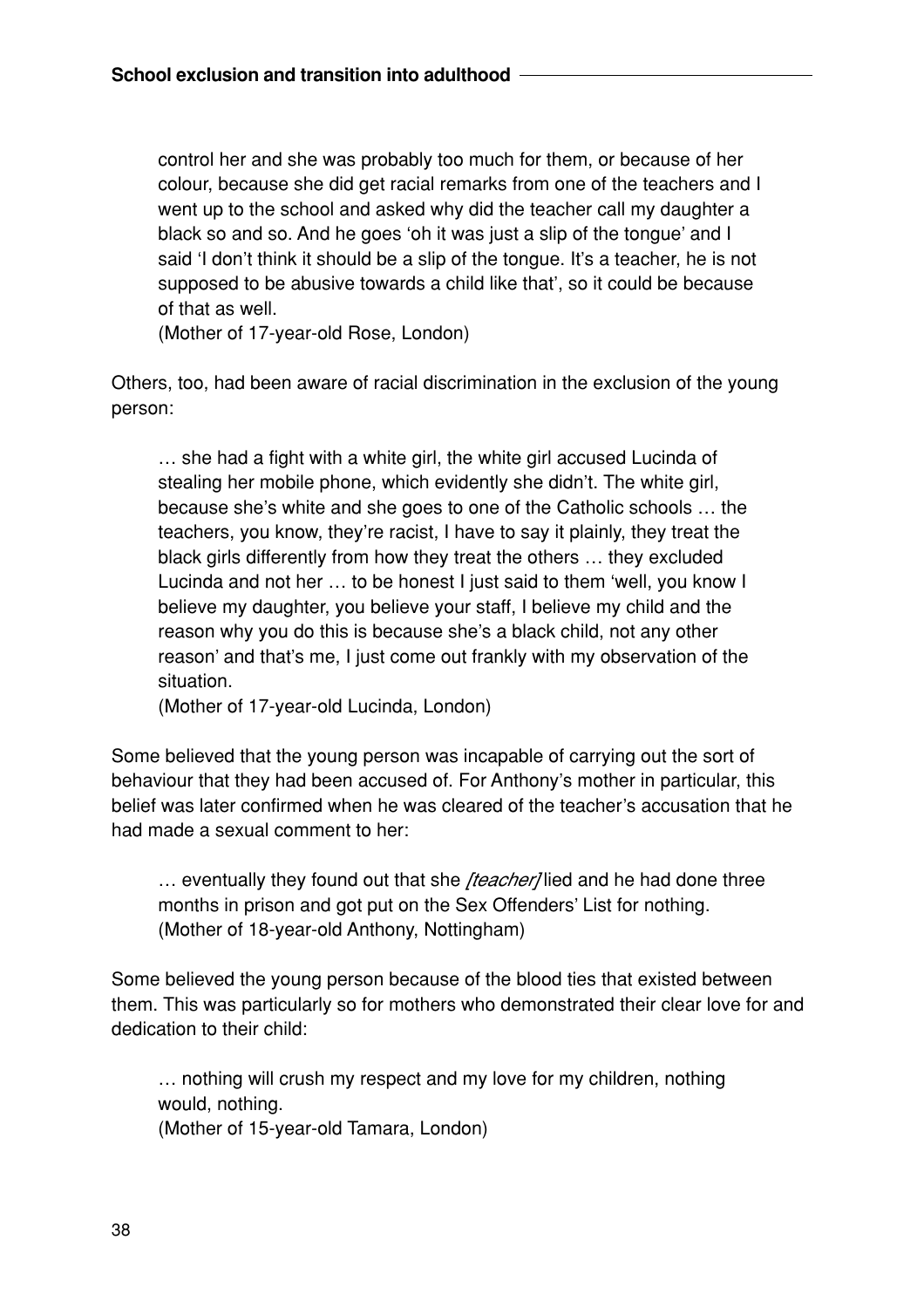However, such views about the importance of blood ties also came from extended family members. For example, Ray's grandfather had said:

I love them. I love them. That's what I'm here for. (Grandfather of 18-year-old Ray, Nottingham)

# **Providing support**

Practical support had been given by family members in a variety of ways. One way in which practical support was given was in terms of helping the excluded young person with learning and accessing and using resources:

I came into the school and I sat with him in the library and we studied those extra subjects, … and so I came in, and we did extra work. I went out and bought books, we went to the school library, you know … they wanted to expel him, they wanted him out of the school, and I said no, so that was the compromise, and my boss allowed me to work particular shifts so that I could go to the school on particular days, whatever lessons, whatever periods they were. So that's what I did … I mean, we had a good time because I learnt how funny my son was. (Mother of 17-year-old David, Nottingham)

Another way in which support was provided was by giving the young person advice:

I just said whenever he feels that they are winding him up, just to sit down and count to ten, just try and ignore them. (Mother of 18-year-old Earl, Nottingham)

Parents' views of the schools are often influenced by their own past negative experiences of schooling (Wright et al., 2000; Blair, 2001). These shared experiences help the family member understand and advise the excludee:

… like I said to him that there are two roads to take in life. I've done that road, you understand me? I've been down that bad road. (Mother of 18-year-old Keenan, Nottingham)

Such emotional support was underpinned by the families' desire to help the young person, not only with the exclusion, but also with the transitional process. This was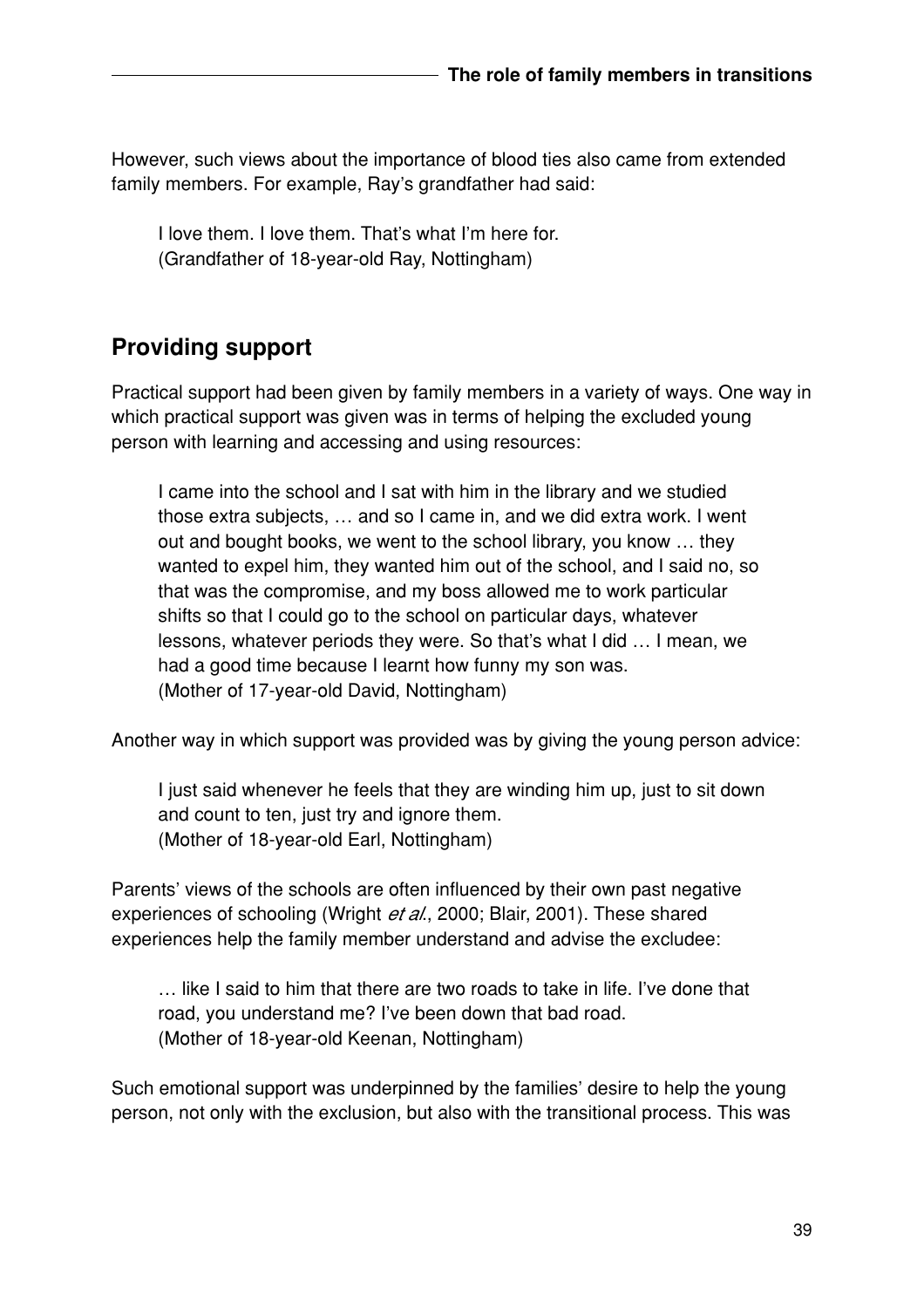particularly the case for matters relating to cultural identity. Here family members are seen as vital to culturally affirming the young person's identity and sense of self. Indeed, the role that Ray's grandfather had played in affirming Ray's cultural identity as a mixed-race individual, part Jamaican, was clearly significant in Ray's transitional process:

… our culture is different … so you need someone from their own culture to talk to them.

(Grandfather of 18-year-old Ray, Nottingham)

# **Sources of support**

The majority of interviewees mentioned the need for practical advice about the exclusion process and other education options. Most sought to cope by becoming better educated about the exclusion process, their rights as parents and their children's rights. For those interviewees who had managed to access the information by themselves, it was felt that doing so had helped them cope much better:

… every human being has rights … so I had to find out Tamara's rights in school, my rights as her parent, what I can do for her. So, once I knew those, I then know what route to go down. (Mother of 15-year-old Tamara, London)

However, for most of the families, support from others was required to cope with the exclusion and its aftermath. Family members had sought support from a variety of statutory and voluntary resources. Statutory resources included mentors that were attached to the school, social services and educational psychologists. For some, these statutory resources had been helpful:

… his social worker was a source of help. I don't know how he's been so lucky because she is still supporting him. I don't know how she does it and gets away with it. She has bent over backwards … I owe her so much.

(Mother of 18-year-old Anthony, Nottingham)

However, many had found the support from these statutory resources to be inadequate:

I even went to Social Services and asked Social Services for help and I'd been there three times, 'come back the next day and we will sort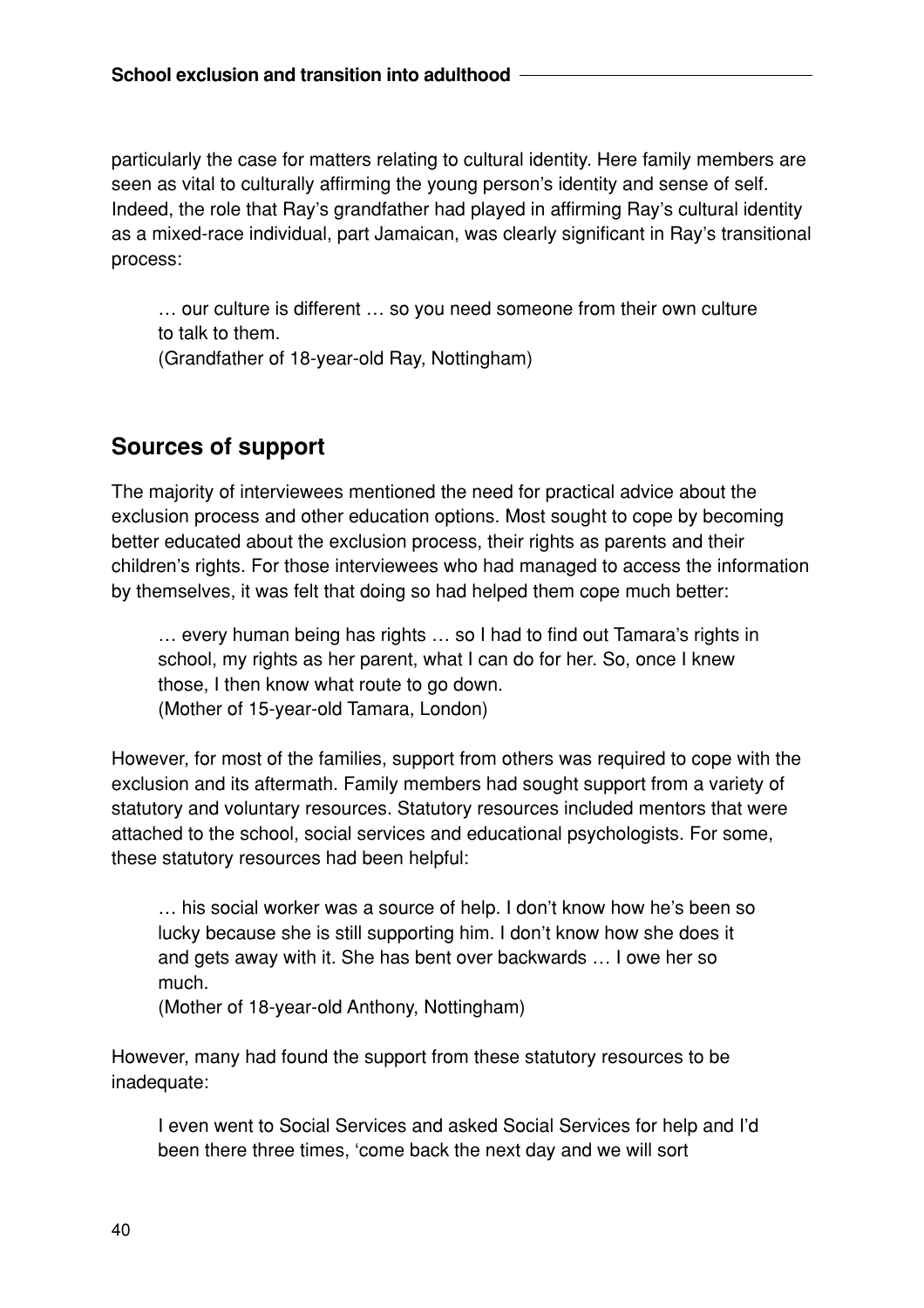something out', so I went back, was there for a couple of hours giving us the run around … then they said 'she's your child, you have to look after her yourself'.

(Mother of 15-year-old Rose, Nottingham)

Similarly, the families reported a variety of experiences of the treatment given to them by the excluding school's teachers. For some of the families, teachers were helpful:

... even when Earl was excluded, he *[teacher]* said to me that if I wanted he would come and give Earl extra tuition, for him to catch up with his work, which I thought was quite nice of him. (Mother of 18-year-old Earl, London)

Although it is the responsibility of the excluding school to send work home to the excluded young person or to make arrangements for the work to be collected, schools often fail to do so (Hayden and Dunne, 2001). This was found to be the case for many of the young people interviewed here. For example, although a few, such as Earl's mother (above), had reported teachers being helpful, for the majority, schoolteachers had been unhelpful and hostile:

I had to be phoning them up to send homework and sometimes they didn't send any … I phoned the school all about this, you know, I've been up the school and can't get in touch with the teachers, I can't do this. I've phoned the school 'oh yes we'll send the papers', nothing is sent. So they reckon he'll fail anyway.

(Mother of 16-year-old Lee, London)

On the other hand, the support from voluntary organisations had been viewed as particularly beneficial, not only with providing emotional support and advice for both the young person and the family member, but also in helping with appeal meetings:

(The Director of CEN/was very good, very supportive ... he went according to the DfES guidelines, he was very good, and he was able to point to certain points that they missed and things like that. (Mother of 17-year-old Lucinda, London)

Similarly, Tamara's mother had said:

[The Director of CEN] would give me advice on what to do, and I'd do it  $\ldots$  CEN is very helpful, you need an organisation like CEN  $\ldots$  *[the*]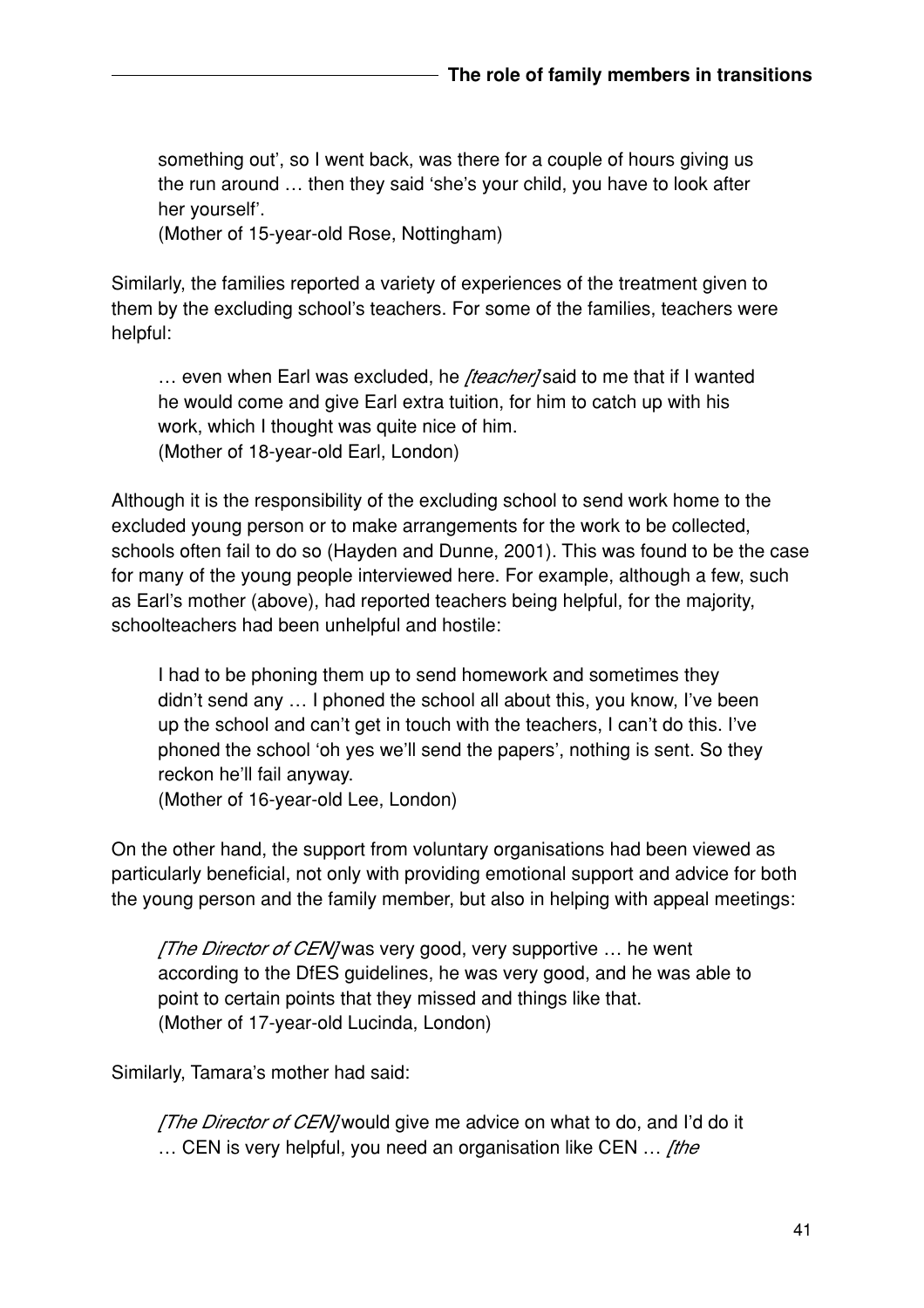Director of CEN/has more experience and more knowledge, so it's not something I could have really done on my own. (Mother of 15-year-old Tamara, London)

Those voluntary groups that specialised in working with black families were viewed as being of critical and valuable assistance, largely because they had a shared sense of understanding of what the excluded young person and their family were going through, and their experiences as black members of society:

So I spoke to *[the Senior Community Development Officer]* and she got me in contact with OUR, which was part of the black family group who helps black parents or people who have mixed-raced children where they are having problems at school … OUR is more helpful towards black issues of parents and people who have got problems as well … OUR was supportive.

(Mother of 17-year-old Rose, Nottingham)

The important role of the local church was also mentioned by some of the interviewed families:

… she's learning about black history there too. (Mother of 16-year-old Sirita, London)

Extended family members have also been found to be a valuable source of help, assistance and guidance (Dove, 1998). For example, Roger's mother had said:

... my parents helped, he *[young person]* has got extremely good and supportive grandparents. (Mother of 15-year-old Roger, London)

The available economic capital is also an important factor to the accessibility of support and resources. Indeed, many of the family members interviewed had found this to be the case. For some it even exacerbated the racial factor:

… the bottom line of it and I've realised, it's not so much about being black you know, it's about being poor … I went into the schools, what support that they actually give the poor children in the bottom band, on the bottom set, bottom group, compared to what they give the top, middle to top children, they've prepared them for this, that … it's not necessarily about being black, but because you are black and you are poor, it's even worse. They have no hope for you.

(Mother of 16-year-old Sirita, London)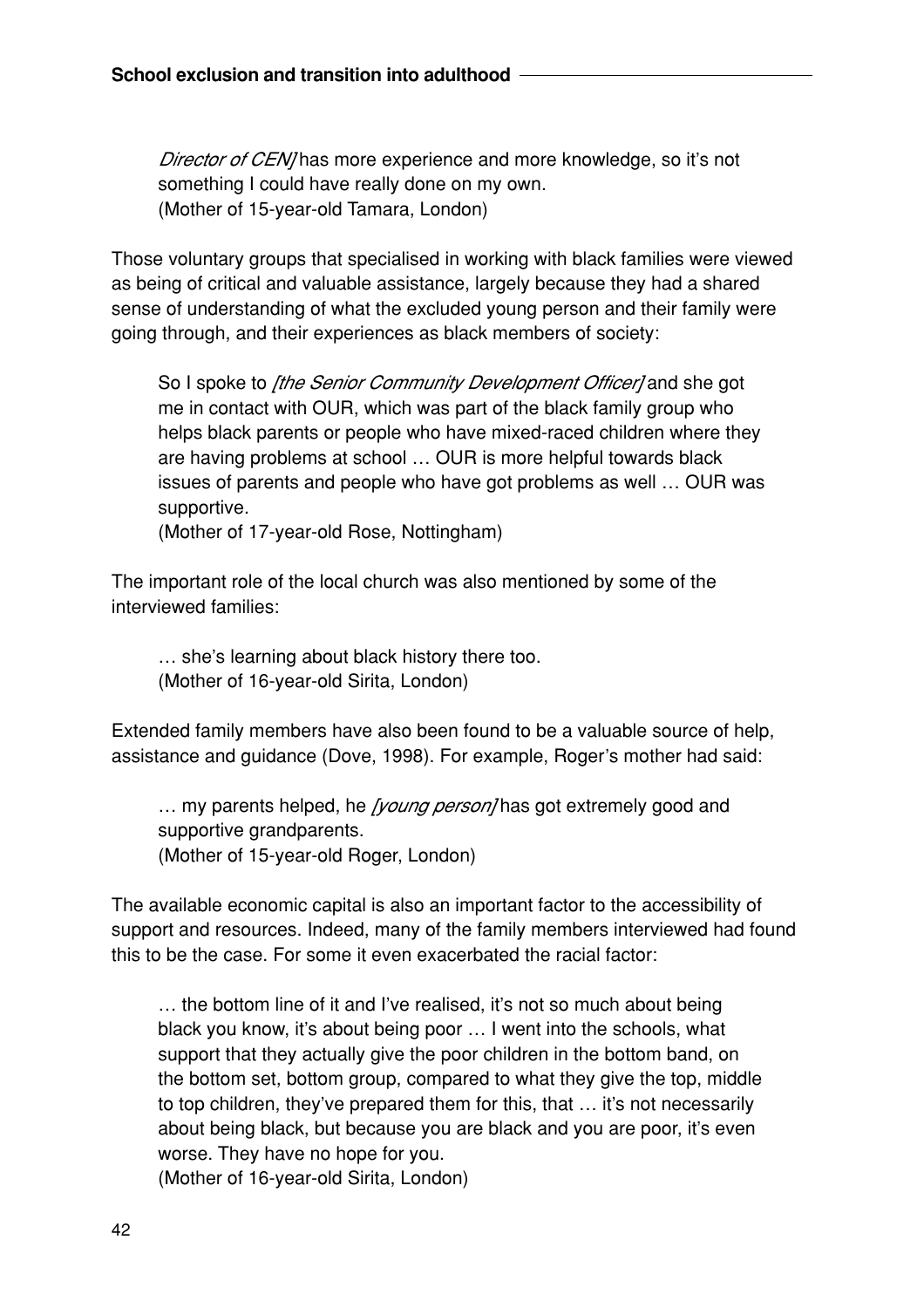# **Resisting the stereotypes**

The educational system's pigeon-holing of black pupils as underachievers, problematic and unteachable has been well documented (Gillborn and Gipps, 1996; Ofsted, 1996; Mirza and Reay, 2000; Reay, 2000; Blair, 2001; Rhamie and Hallam, 2002). The majority of the families interviewed had felt that the young person had been labelled in this way. For example, in talking about the way in which she had thought the school and appeal panel had viewed her son, Gavin's mother had said:

... they *[appeal panel]* saw Gavin as a stereotypical black youth, because he's very dark, he doesn't smile a lot, he can look very intimidating because of his colour and I just think they put him into a category before they even saw him … I do believe it is a race issue and I think when you're dealing with black youths and families they know nothing about our culture, they know nothing about us at all. (Mother of 15-year-old Gavin, London)

Some also felt that they had been stereotyped in the same way:

... they [school] said of me that I was a dysfunctional, abusive parent. (Mother of 16-year-old Sirita, London)

They then had to defend themselves as members of the black community and symbols of black culture in situations where they felt they were under attack, such as in panel meetings:

It's another thing when you go to school they always expect the black parents to go on badly … I never gave them that satisfaction, not once. (Mother of 14-year-old Yolan, London)

Many of the families felt that the value and importance of the black extended family unit needed to be appreciated more as a site of struggle against discrimination and oppression. As such, greater encouragement and support, as opposed to condemnation, needs to be given to black families:

... we *[black families]* need to come together and share ideas and experiences … that's how we learn and that's how we can get help and sort out our kids.

(Mother of 17-year-old Lucinda, London)

The families also commented that positive black role models needed to be found in society: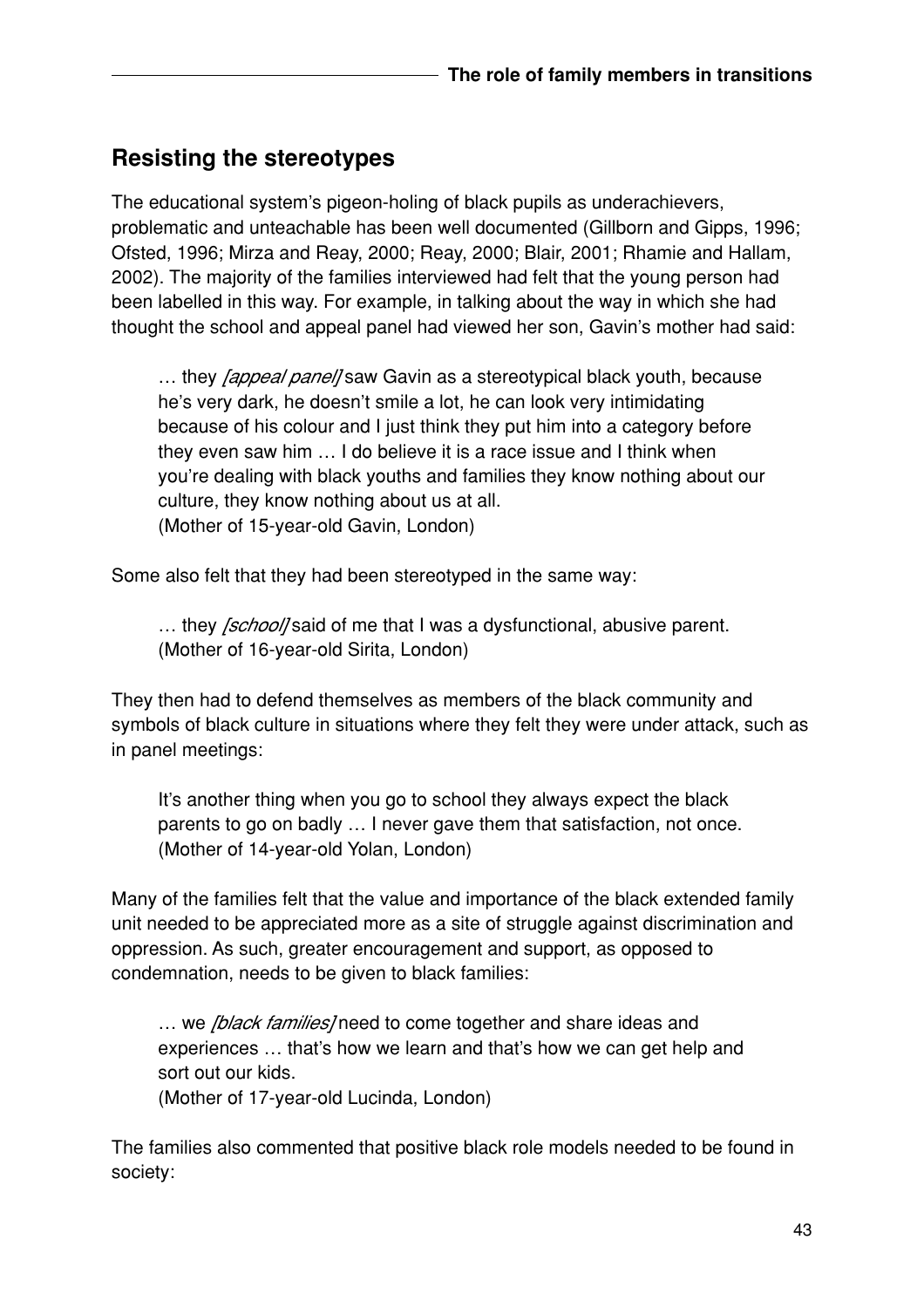Because all the black teachers in this school, like, they don't motivate the black children, to say 'oh this is your history, you can do this or that', whatever, like they have to prove something to the white teacher that they're not on the black children's side and this is the problem. They [children] have nobody to face as a role model who is like them. (Mother of 16-year-old Lee, London)

In talking specifically about the help and support that the young people and their families had received from voluntary organisations that specialised in working with black people, it was said:

I think that it is good, you know the black groups helping black people, and you find as well that there are some people who don't know about these organisations and what is going on, and also people who have got mixed-race kids as well they don't know where they can go for help. Because they are probably not getting help from school. We need more black teachers, we need more black politicians who are going to help and more black organisations.

(Mother of 17-year-old Rose, Nottingham)

## **Summary**

This chapter examined the experiences of and the effects on the family of the excludees. Family members were generally optimistic about education before the exclusion, so were devastated when the young person was left without any schooling provision at all. After exclusion, families still believed in the value of education but had negative views of the education system. The exclusion had a huge impact on the families and they coped with its aftermath by adopting an attitude of determination, and helped the young person to cope by being accepting and giving support. They referred to several external sources where they had been able to obtain support, advice and practical help. In spite of this, many believed they and their children had been negatively stereotyped, and felt keenly the importance of replacing the damaged image of black families and black culture by a more accurate and positive representation.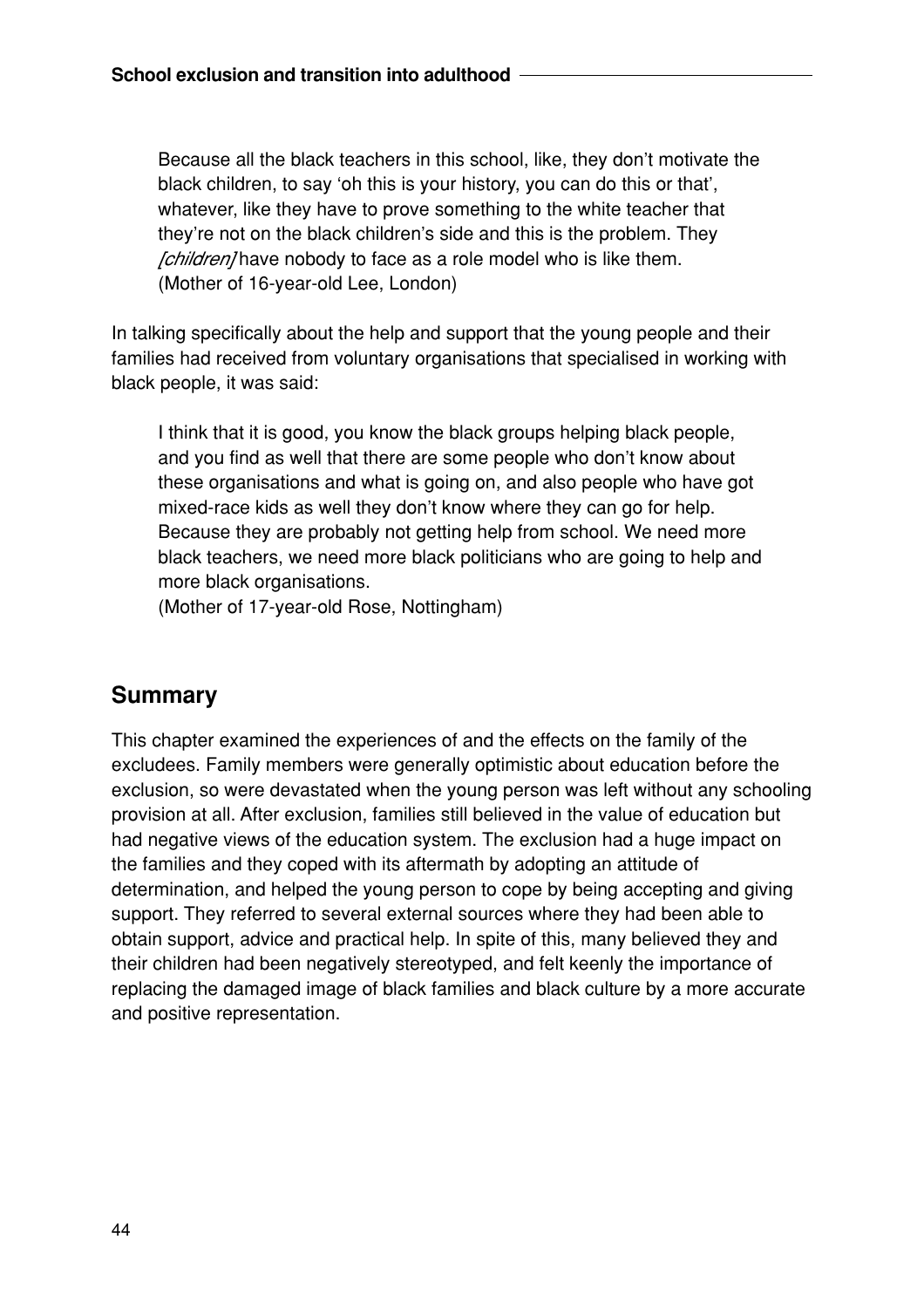# **4 Social capital, community organisations, social networks and transitions**

### **Sirita (16), London**

Sirita was excluded at age 14 for allegedly hitting a teacher. The Community Empowerment Network (CEN) was integral to helping win her appeal. Her family and friends encouraged her to deal with the upsetting experience. Sirita maintains that her family listening to, believing and caring for her keeps her focused on success. She enjoys school less now because she is weary of teachers making accusations about her disrupting lessons. She is highly critical of the stereotypes that she believes are held by white teachers of black pupils as failing and violent.

Sirita believes that coping with school exclusion has greatly contributed to strengthening her character. As a result, she believes that she is now more mature, determined and aware. She has learnt how to deal with painful problems because she developed confidence and communication skills during the appeal procedures. Sirita argues that she has the will-power to work hard and get good grades in her GCSEs. She plans to go to beauty college and own a beauty salon, and is optimistic that her future aims will disprove the predictions of her teachers.

## **Introduction**

While many of the young people mentioned family or friends as sources of support, nearly everyone, family members included, mentioned the importance of voluntary organisations.<sup>1</sup>

There were 15 community-based agencies and organisations across London and Nottingham mentioned by interviewees (see Appendix 6). In addition to having identified helpful organisations, the young people and their families had also highlighted particular individuals within the organisations who had played a key role in assisting them to overcome the exclusion. Although working as practitioners for voluntary and community organisations, these individuals represented unique and creative ways of working with the excludees and their families, which embodied a sense of social responsibility. This is because they have not only the in-depth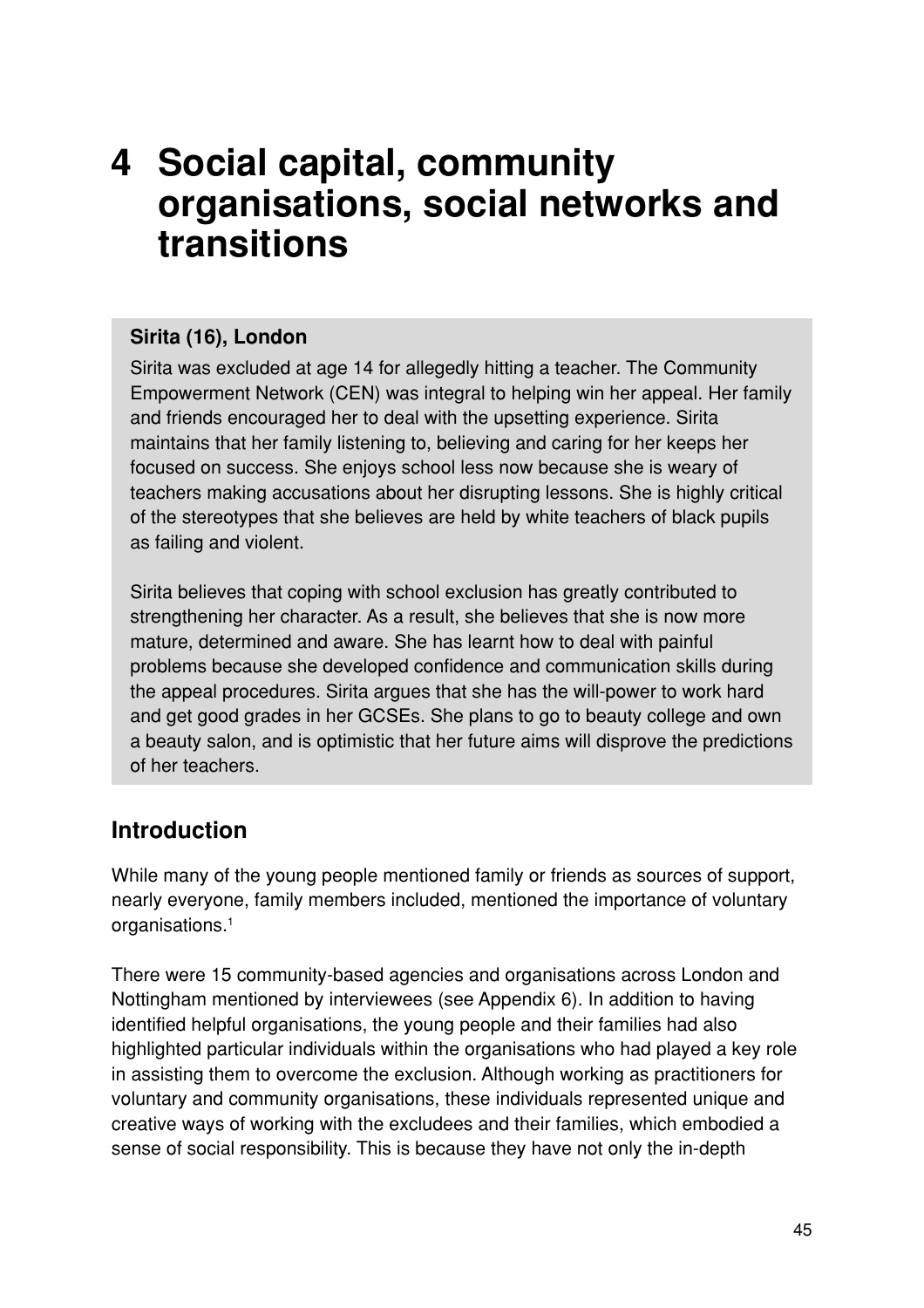knowledge about this area but also, in many cases, relevant first-hand experience. The representatives who were interviewed outlined the methods that these organisations used in working with the young people and their families, and how they empowered the young people and assisted them with their positive identity formation and reintegration into education and society. In particular, there is an emphasis on how some of these agencies were providing a service that they were not resourced to provide. They had felt a necessity to respond to an unmet need in the black community.

### **Community Empowerment Network (CEN)**

CEN, based in London, was established in 2000 with a grant from the National Lottery Charities Board in order to provide advice, counselling, support, representation and training for people experiencing mistreatment and disadvantage in education, especially exclusion from school. CEN intervenes on a partnership basis in support of students and their parents experiencing problems with institutions, local education authorities and the Department of Education and Skills. CEN offers advice and assistance to promote genuine home–school partnership to secure conditions for the best kind of teaching and learning, and to support people challenging bullying and harassment. As a registered charity, CEN relies on donations.

### **Take-one Music Studio**

Established in 1999, Take-one comprises a group of people who previously undertook their work under the umbrella of a community-based organisation. The staff at Take-one are a core group of young, committed, talented individuals who all share a passionate interest in music. The studio's primary aim is to provide a realistic environment and training for young, gifted artists and prepare them for careers within the music industry. It also aims to provide young people with alternative means of expressing themselves and to create a safe haven. As a result, it has grown into a drop-in facility for some excluded young people. It is funded through various short-term grants.

### **Positive Action Training and Recruitment Agency (PATRA)**

PATRA East Midlands was established in 1987. It is a voluntary organisation with charitable status covering the areas of Nottingham, Derby and Leicester, and plays an integral part in effecting changes in attitudes, styles and traditional employment practices. Its aim is not merely to improve minority ethnic employment statistically but more importantly to effect a change in culture

continued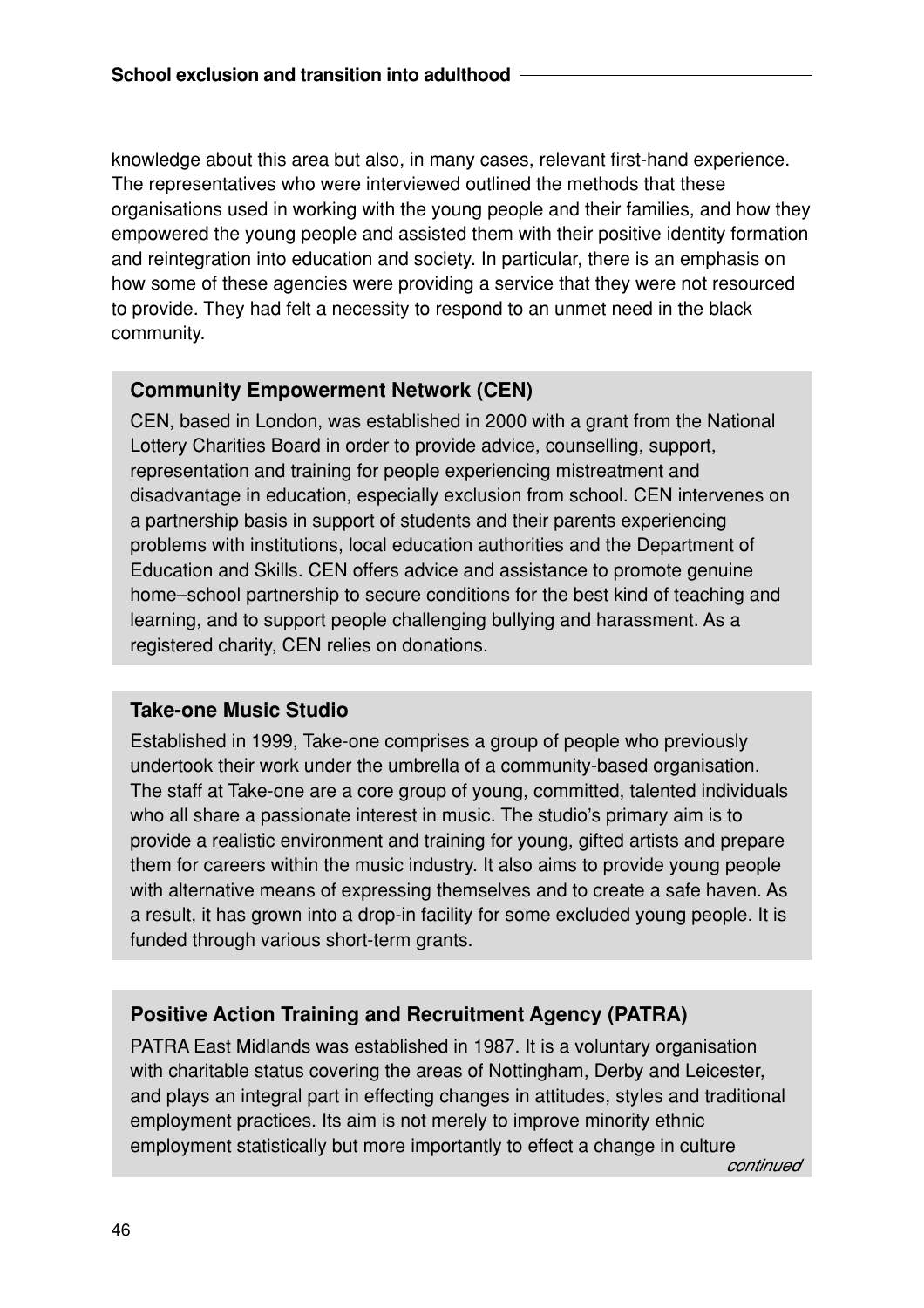whereby it becomes normal and acceptable to see black people in all positions in employing organisations. Although PATRA's original remit did not cover dealing with school excludees, the Chief Executive found that it had to be reorganised in order to assist young people who had been excluded from school. This is because PATRA found, in looking at the under-representation of black people in employment, that many young black people were coming from backgrounds where they had experienced serious school difficulties, i.e. exclusion. For young people who are excluded from school, PATRA offers a mentoring programme that provides support and guidance. It receives revenue funds from various sources, which vary from year to year. However, 70 per cent of its total funding comes from the employers who take on trainees and fund trainees' allowances and training programmes.

Although the agencies varied considerably in their remit, they were all very similar in the type of support they offered to black young people who had been excluded from school. This included practical help such as providing alternative learning sites, advocacy and representation, assistance with reintegration into mainstream education, careers advice and employment guidance, as well as emotional support to improve family relationships and help the development of a positive identity.

## **The effects of the school exclusion**

Because of their knowledge and experience, the organisations and workers recognised the immediate impact of the school exclusion was to make the young person feel alone:

… the big problem with exclusions is of course, by its very nature, by the way it works, you're made to feel that you are alone and an isolated case, there's nobody else like you. (Director, CEN, London)

For some, this isolation could result in more extensive feelings of exclusion:

They don't feel part of that community. They're not recognised in that community. They are looked on as the thorn in the side in the community. You need to embrace these young people to become the next generation of young people that are going to be mothers and fathers of tomorrow. (Youth Advocate Manager, ISSP, Nottingham)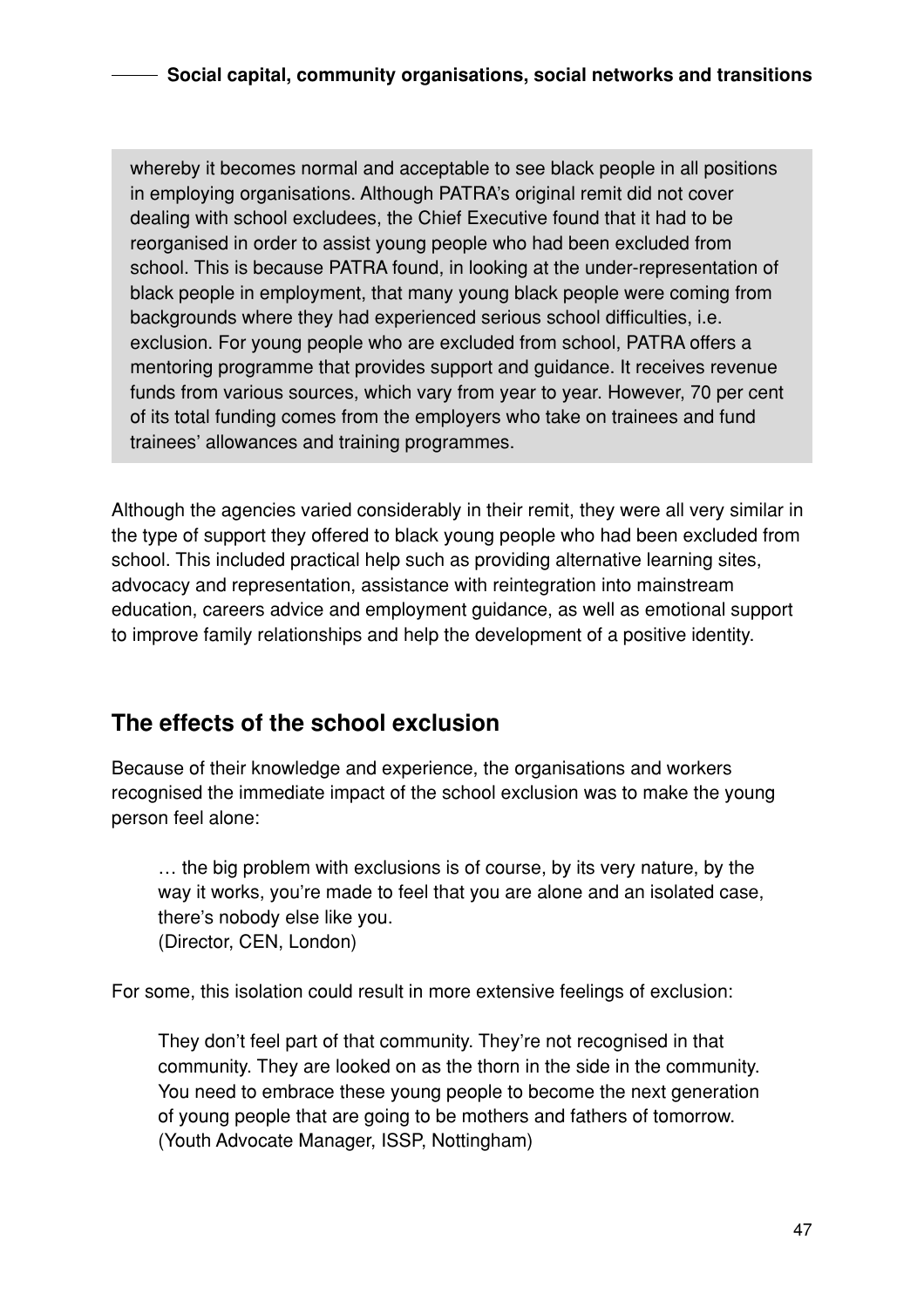The experience of exclusion had also impinged on the young people and their families' self-worth and identity development:

… what we observed was, in more cases than not, they'd been damaged academically. Their esteem had gone. Their confidence had gone. They didn't think they could achieve any more once they were excluded … so the ambition had gone, or had been taken from them if they were permanently excluded. (Senior Youth Worker, Team Libra, Nottingham)

They also observed the state of 'educational limbo' reported by the parents:

… many of those people excluded from school have been excluded from school a number of months, in some cases out of school a year or even maybe 18 months. They have many hours on their hands and they offend with other young people … so you have a lot of these young people at the time that no one has given them direction to do nothing. (Youth Advocate Manager, ISSP, Nottingham)

The Senior Youth Worker for Team Libra (Nottingham) had also talked about the links between exclusion and crime:

I think there is a link between exclusion, crime and drugs. Obviously once those students, their confidence has gone, their esteem has gone and they are not motivated any more so what are the options for them? They get into drugs … they have low self-esteem. Lacked motivation, lacked pride, lacked desire, lacked forward movement to get into college or to get a job. It was easier to run around the streets, perhaps sell drugs. (Senior Youth Worker, Team Libra, Nottingham)

Being excluded had also, for the young people in particular, been perceived as an alarming realisation of the racist and discriminatory processes that they are likely to experience in wider society:

… racism is within the education system, it's within the housing system, it's within the job market, it's everywhere. What I'm saying is that for these young people … is the recognition and ability to sort of logically think through this and things are just starting to drop into place. So these things could have been happening to them earlier, but, because they were more childlike, because they were more innocent if I can put it that way, maybe it didn't affect them so much. So for me part of the drop in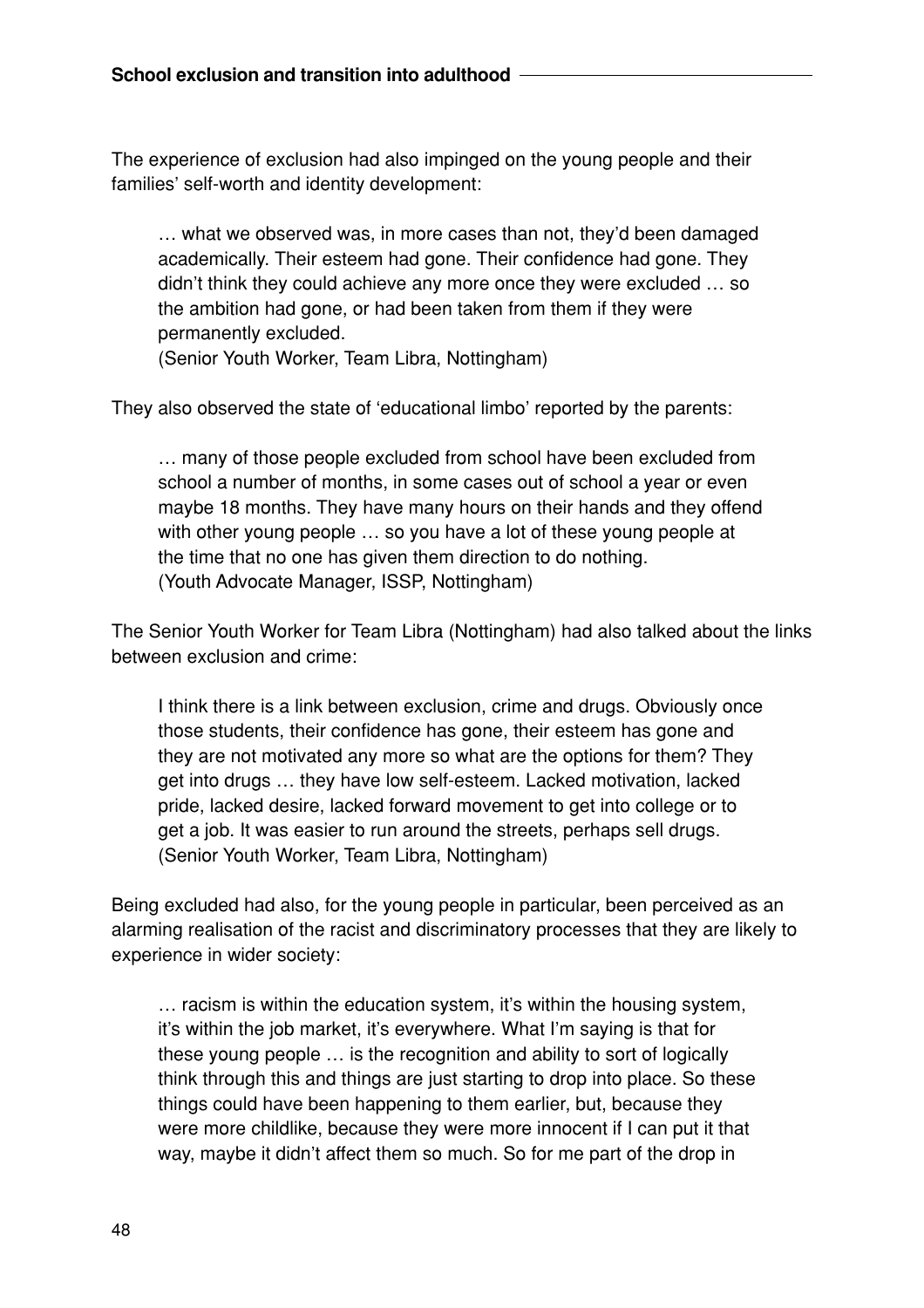their achievements and attainments is the fact that they are also beginning to feel the extra burdens of racism. (Team Manager, Team Libra, Nottingham)

### **Providing help that was unavailable elsewhere**

The work undertaken by the organisations was viewed by its workers as a response to a discriminatory education system:

The fact of the matter is the schools try and locate the problem, either inherently in the child because you can't do this or you can't do that, or you don't want to do this or that, or in the family, single-parent family … if you're black and a single-parent family. There's something really wrong altogether. And it's the stereotyping, it's learning only prejudice and bias and myth from history. (Director, CEN, London)

It was also seen as a response to the vacuum created by the shortcomings of statutory service provision and the lack of support they provided for young people and families:

Sometimes they phone you late at night because that's the time when they've managed to screw up enough courage to do so … what's happening in the mainstream, what's happening in the schools, what's happening in the local authority, because I find sometimes that the response that they get *[from them]* is quite arrogant, you know 'how dare you bother me, don't you know I'm busy?' whereas my response is 'we're never too busy'.

(Director, CEN, London)

Team Libra's (Nottingham) Team Manager had similarly highlighted the types of negative responses that parents of excluded children reported:

… parents will actually contact us and say 'I've had this letter from the school, I don't really understand what it's all about, I've tried to talk to the school, the school are just accusing me of being stroppy, obnoxious, sort of like blocking the way of progress and that's not really the case. Will you come down and support us in this thing?'

(Team Manager, Team Libra, Nottingham)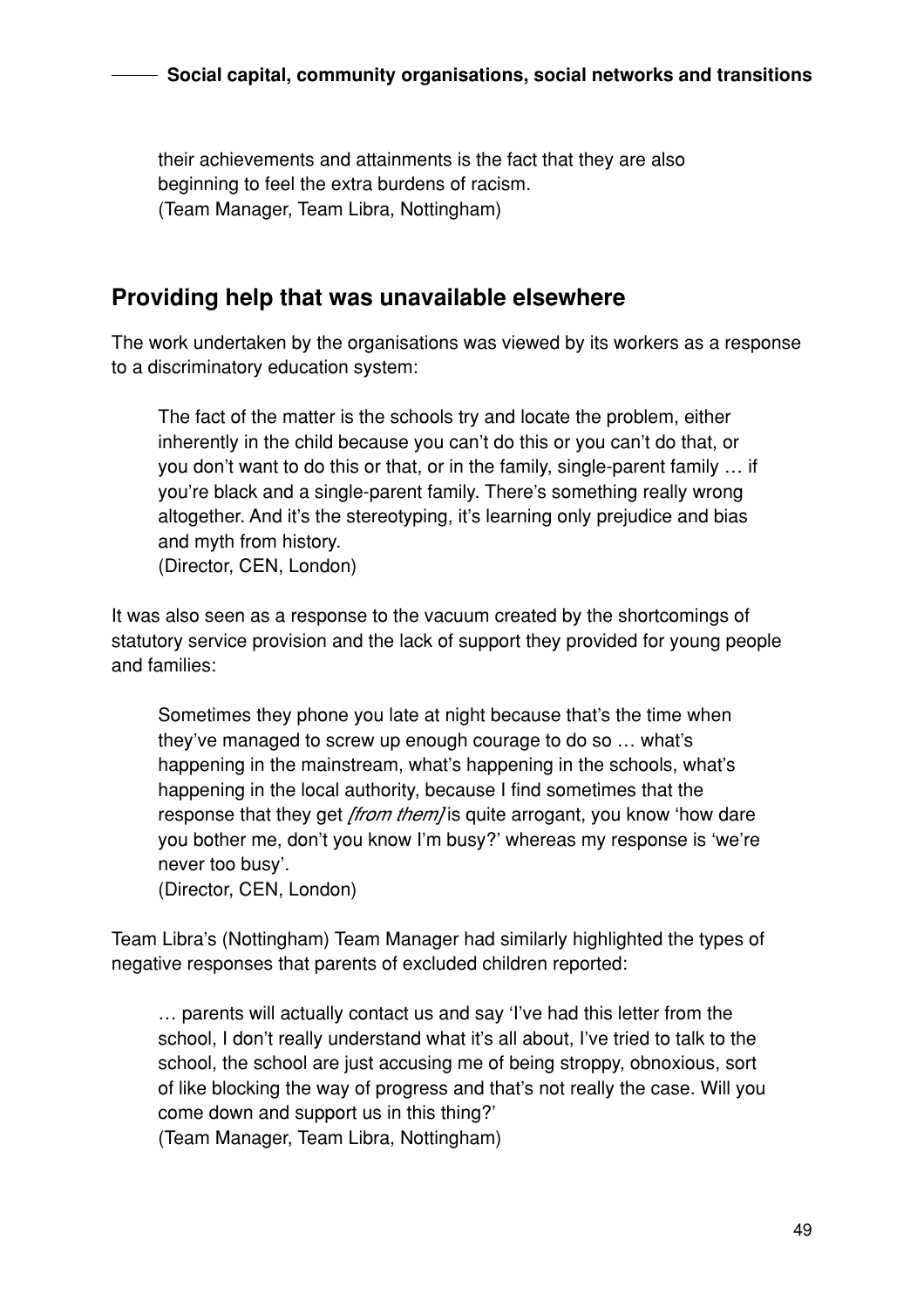Indeed, for some workers, such discriminatory treatment and gaps in provision caused additional anger because it was viewed as a 'conspiracy' against the whole black community:

… all we want is quality of life. I don't believe black people should do it for free. We done it free in the early days, slavery. Ain't doing shit for free. (Youth Advocate Manager, ISSP, London)

## **Shared experiences**

In addition to their training and knowledge, all the workers within organisations felt they understood the excludees' experience, in some cases because they themselves had been excluded:

It's kind of weird because Take-one came about from my kind of travels through getting back on the straight and narrow, are you with me? Cos, I was like unemployed and not at school, and left with no qualifications and all that type of stuff. So, basically, I started off in my music career. (Manager, Take-one, Nottingham)

Hence, their work was driven by genuine passion, a desire to assist and support the young people and their families, and a need to empower them as members of the black community:

I have a commitment to the work and desire to do it. I enjoy doing what I'm doing. the reason I enjoy doing what I'm doing is because it is about young black men, and young black women as well. (Youth Advocate Manager, ISSP, London)

The extent to which the workers felt such desire and dedication in assisting the young people was illustrated by the time that they spent working, often on a voluntary basis, on the exclusion cases:

… from say 9 o'clock in the morning until 10 to 11 o'clock at night. And that's five, six, seven days a week. (Youth Advocate Manager, ISSP, London)

Another indicator of dedication was their claimed success rates: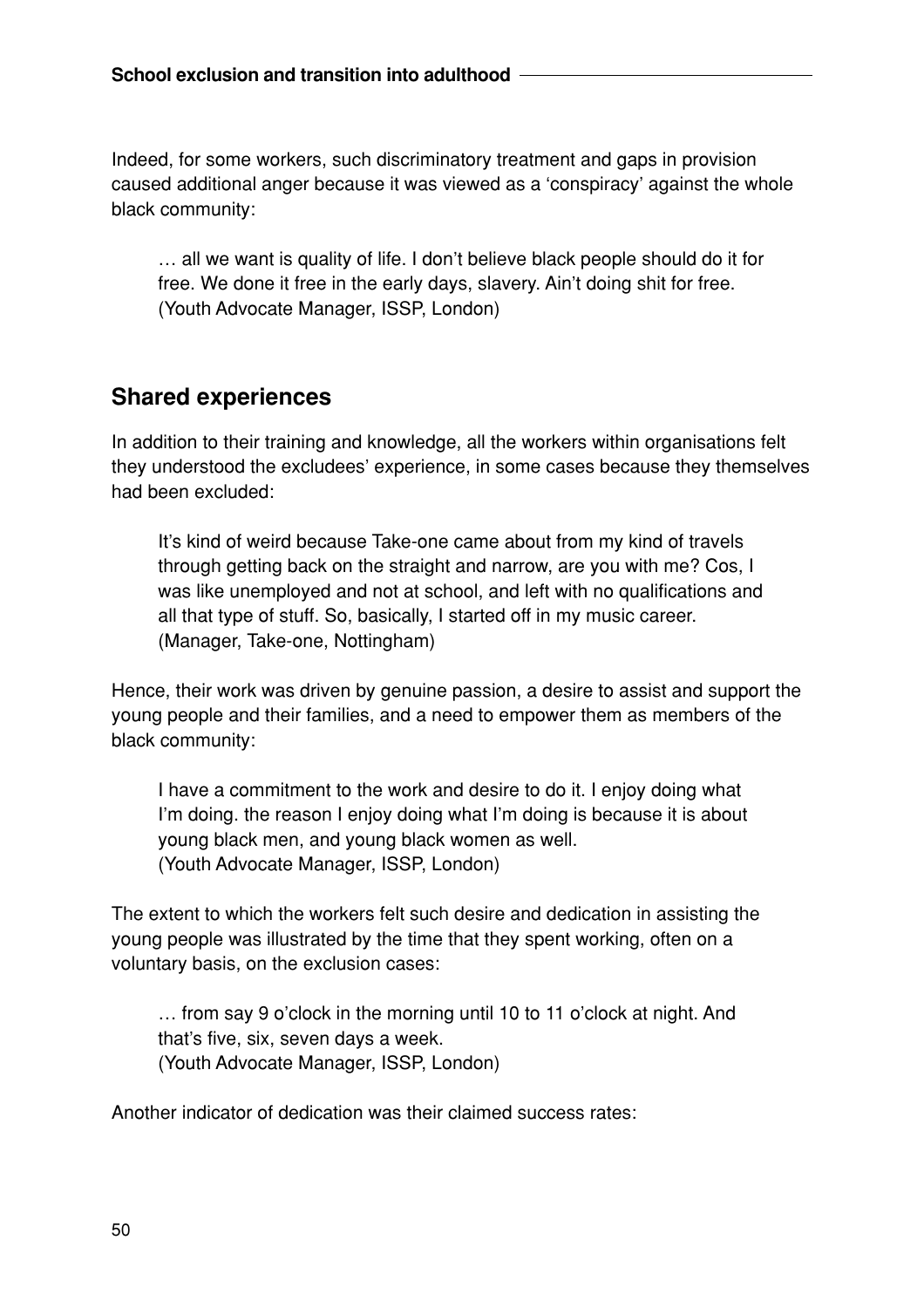CEN has a 100 per cent success rate in terms of reintegration, either at the excluding school or the new school where the young person finds admission.

(Director, CEN, London)

Indeed, some young people who had been successfully helped by the organisation in the past were returning with their shared experience and applying to assist the current intake of young people:

… the organisation has aged, in that we're seeing mentees becoming mentors, which is great. You get a call out of the blue, somebody saying 'I was helped by Build ten or 11 years ago and I'm now employed or studying at university and I'd like to give something back.' So we have had an impact.

(Chief Executive, Build, Nottingham)

However, workers were keen to emphasise that having a sense of shared experience with the young people did not mean that they were not fair or rigorous in dealing with cases:

The other thing is that we are not in any way sloppy about what we do. We're very rigorous in interrogating the situation, we want to know what happened and we want to know why is it escalated to this point, what did you do that escalated it or what could you have done that would have defused the situation? (Director, CEN, London)

Working for the empowerment of black individuals and successfully assisting the young people overcome their exclusion clearly gave the workers job satisfaction:

I would say too right, it is the most fulfilling, satisfying, challenging job I've done up to now, simply because I'm allowed to create something that's allowed to be innovative … I make contacts with all those relevant agencies but pull the strengths together with my support team to be able to support those young people.

(Youth Advocate Manager, ISSP, London)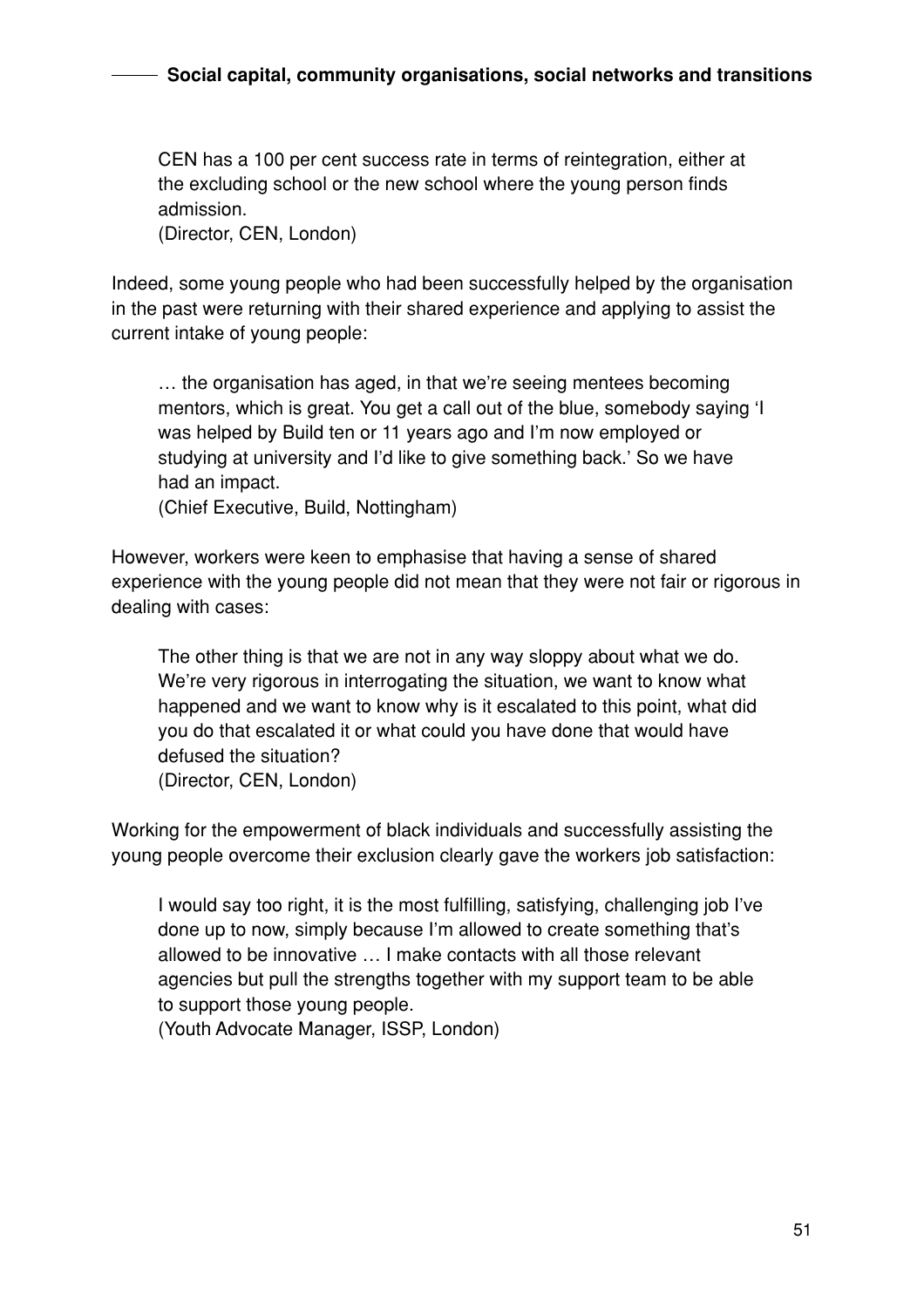### **The community as an important learning site**

There is an emerging body of research on community organisations as alternative 'learning sites' (Craig, 2002; DfES, 2003c). Studies indicate that black young people experiencing difficulties at school have often benefited greatly from learning out of school hours in community-run initiatives such as supplementary schools, mentoring projects and music-based projects (DfES, 2003c).

The Chief Executive of PATRA, Nottingham, explained:

… some of the children, because of their experiences within the classroom, do not want to go back into the school. (Chief Executive, PATRA, Nottingham)

The Development Worker from Black Families in Education Group, Nottingham had expanded on the reasons for this:

*[Excludees]* feel that the education system has let them down ... a lot of children think 'my education has finished, what's the next move?'. (Development Worker, Black Families in Education Group, Nottingham)

Following exclusion, many black young people had severe misgivings about returning to the school environment and it was felt that community-based provision often played a vital role in re-engaging the young people in the educational process:

… a lot of young people, because of their experience through instilled racism, are more comfortable in working with people from their own kind, within organisations that provide that service. (Chief Executive, PATRA, Nottingham)

For the interviewed workers and their organisations, the community appeared to offer an alternative learning site. This was provided in several ways. For some, it had offered supplementary schooling. In particular, such schooling focused on African-Caribbean history and culture:

So for instance *[name of club]*, which is an after-school study club, was started by workers from Team Libra. It's an independent entity but it deals with working with young people, teaching them skills like Swahili, French and giving them African history in particular. So they get to learn a little bit about their background and they understand that the African person does have a fulfilled sort of history within the overall aims of what this civilisation is. We also work with other groups to try and develop things …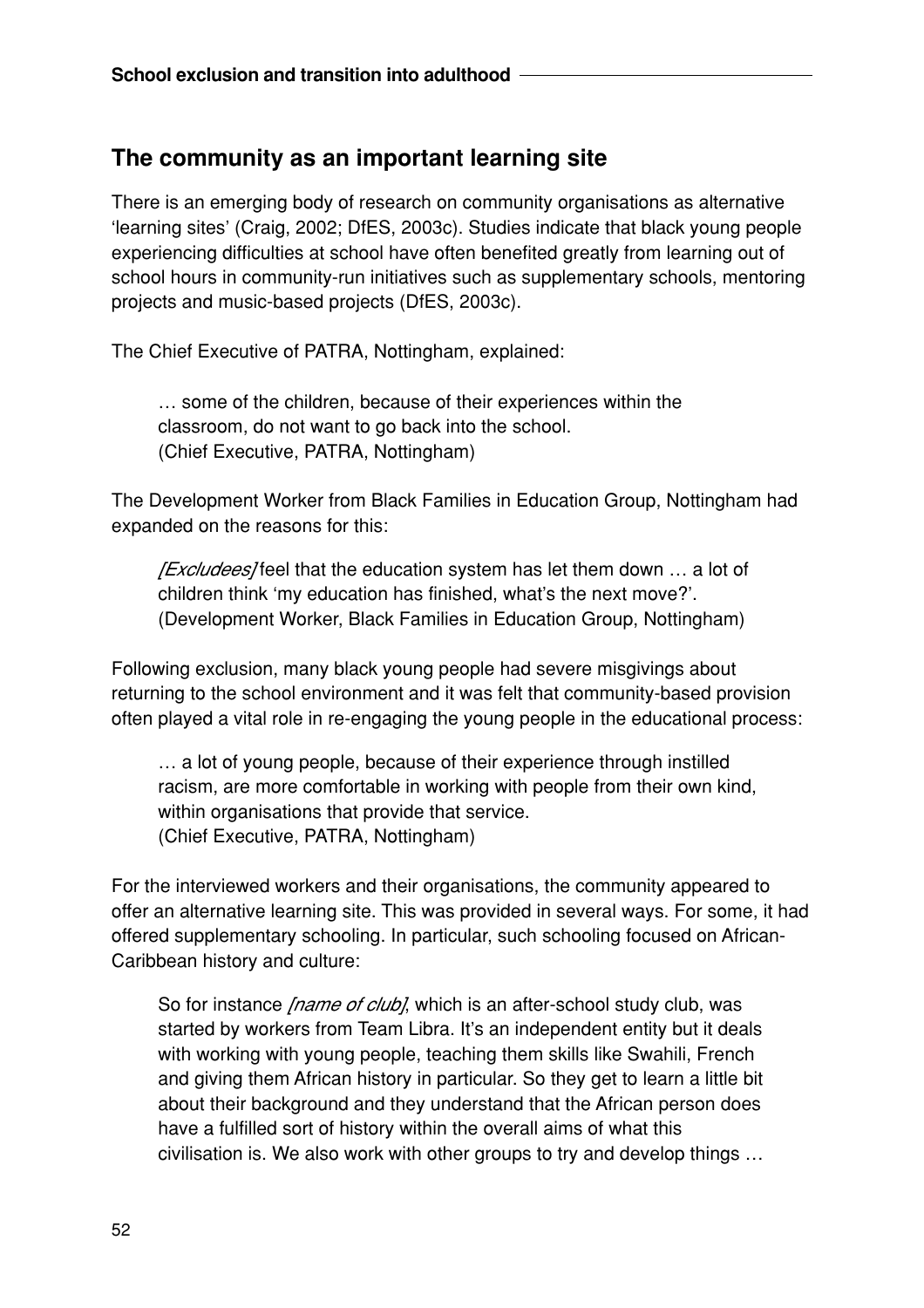We sort of like work in a wide area of schools under black African-Caribbean specified issues. (Team Manager, Team Libra, Nottingham)

Indeed, one worker had commented on the importance of assisting young African-Caribbeans in this way:

… because it's something that they want to do, they are actually quite focused.

(Youth Worker, Team Libra, Nottingham)

Similarly, another worker had explained the reasons for this:

… some boys couldn't wait to get out of school. They couldn't wait to go on an apprenticeship. They couldn't wait to be treated with a bit of respect, like young people. You know at college the lecturers show the students respect straightaway. (Senior Youth Worker, Team Libra, Nottingham)

Such support also helped to redress the perceived racist type of education that was largely being taught in mainstream education:

… it still is a monocultural education system, which is excluding some people.

(Team Manager, Team Libra, Nottingham)

On the same note, one worker had discussed how and why black communities had specifically helped redress this racism:

I think what the black communities are looking for is change, transformation, new opportunities because people share a vision and that is most important. What's our vision? You know legacies of loss, and what I've been trying to work out is what is it that our young people remember, sometimes vaguely, because I feel that the problem with formal education very often is it destroys your rootedness and your sense of belonging to your family, relationship with parents and siblings as well as a relationship history.

(Director, CEN, London)

Other types of alternative learning included more creative programmes, workshops and training courses that were designed around the young people's interests, for example, music, dance and drama: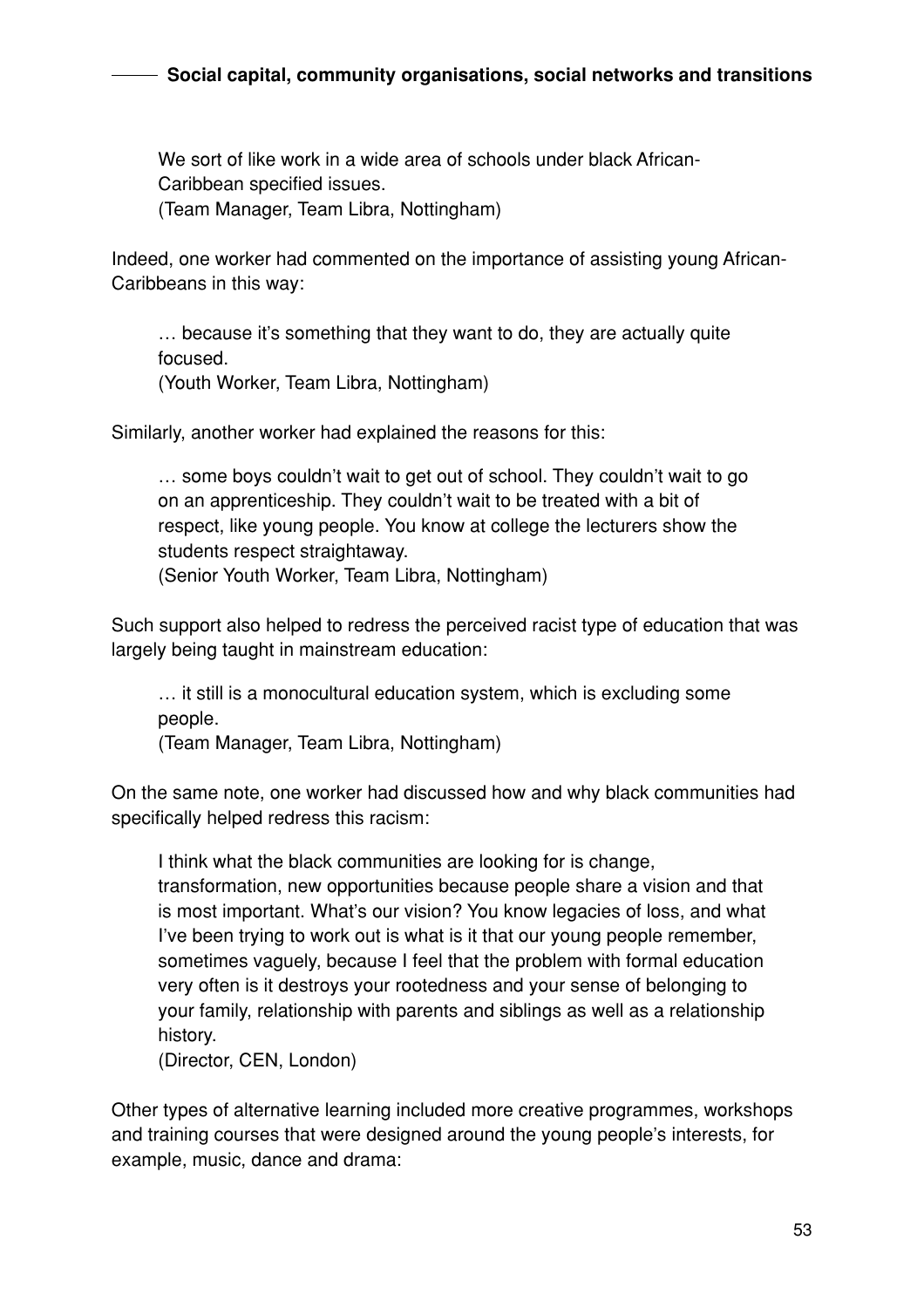… we also do other initiatives, which is like accreditation courses for young people, which is like the … weightlifting qualification, the pool lifeguard qualification, first-aid qualifications. We are also working on accreditation on music workshop, issues you know young people express interest in music. We have initiatives we are doing, barbering accreditation … hair and beauty … basically what we try and do really is just kind of look on what would be the norm for young people in an education context … what they view they would like to achieve and how do we qualify them to turn the system, to be able to get on. (Youth Advocate Manager, ISSP, London)

These special-interest programmes were designed not only to provide the young people with their own space and to stimulate them, but also to give them 'that push start' (Youth Worker, Team Libra, Nottingham) by enabling them to use their interests and skills to enhance their future prospects:

… the community studio is primarily like a drop-in space but it's there to use music as a tool, to develop young people's capacity to learn, to become professionals in their own right, to become leaders, to take responsibility.

(Community Development Officer, Take-one, Nottingham)

In addition to these roles, the organisations provided the young people with 'life education', in particular education about issues with which young black people are stereotypically associated, i.e. drugs, sexuality, sexual health and teenage parenthood:

Quite often it's mainly young males we are dealing with so we talk about issues around teenage pregnancy and the responsibilities that they as males should have to their partners, to their children if they go down that road … Also we do work around areas of sexual health and everything with young women as well, when it's necessary. Because it's not just a single-sex activity. We do quite a lot of work around drugs because our community is often given the title of the people that are, if you like, supplying the drugs to the whole of this country. I mean the fact that the country itself seems to be a drug-consuming nation is beyond me. It's not as if black people suddenly came into this country and started giving these things out left, right and centre.

(Team Manager, Team Libra, Nottingham)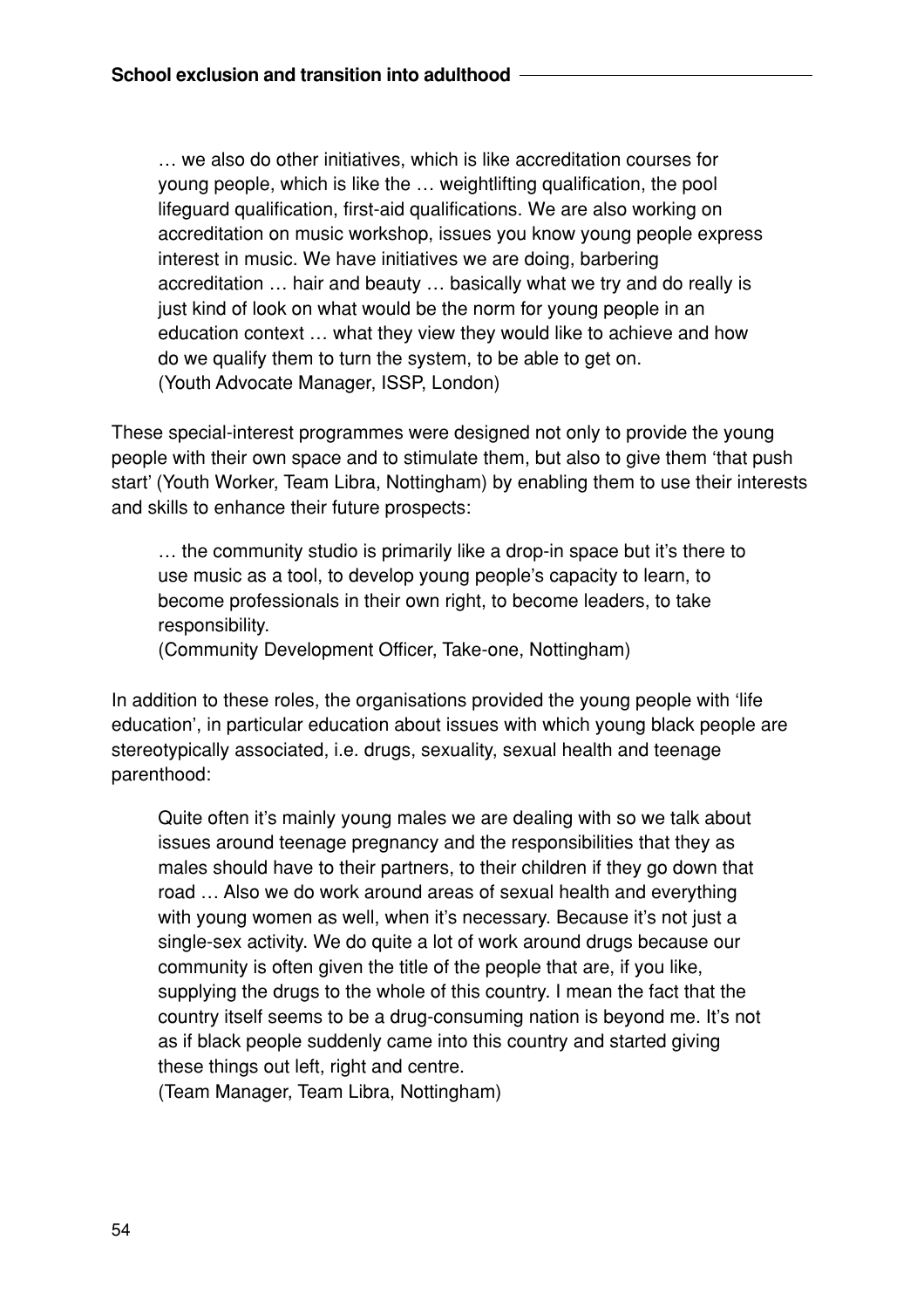## **Methods of working with young people and their families**

A variety of methods for working with the young people and their families had been adopted by the organisations and workers. These had depended on whether the organisation was an advocacy, mentoring or support group, for example. However, all the organisations had in their approaches provided a service that was based on mutual trust, respect and responsibility:

… young West Indian black kids excluded from school and all that type of stuff that they say, they was all coming down here because of the music and the studio. And I allowed them to have an input and showed them a level of respect and trust that they just basically felt comfortable with. (Manager, Take-one, Nottingham)

Similarly, one worker had emphasised the fairness of such an approach:

… we don't want to wrap our young black people up in cotton wool. When a young black person comes through our door and says 'I've been excluded' and this and that, we'll say 'OK. How might you have contributed to this?' (Chief Executive, Build, Nottingham)

The workers found that such respect, trust and encouragement had positive effects:

Once they realise that someone actually believes what they say and can see where they are being chastised unfairly, a lot of them do calm down and their anger goes. They turn into quite good people. (Senior Community Development Officer, Black Families in Education Group, Nottingham)

This had meant that the workers were able to communicate with the young people in a way that was open, honest and supportive. Similarly, although the young people often looked up to the workers, the relationship between the worker and the young person was often viewed as an equal one:

I know I've got a positive impact because, when I see them on the street, they are like 'oh are you all right?' … I'll ask them if they've done the lyrics for the track that they are supposed to be coming down to. I'll ask them if they are still playing football or things like that. Because I've done quite a lot of work with them, I know what kind of things they are into and it's just nice to see them out. When they see me it's like 'oh there's *[Youth*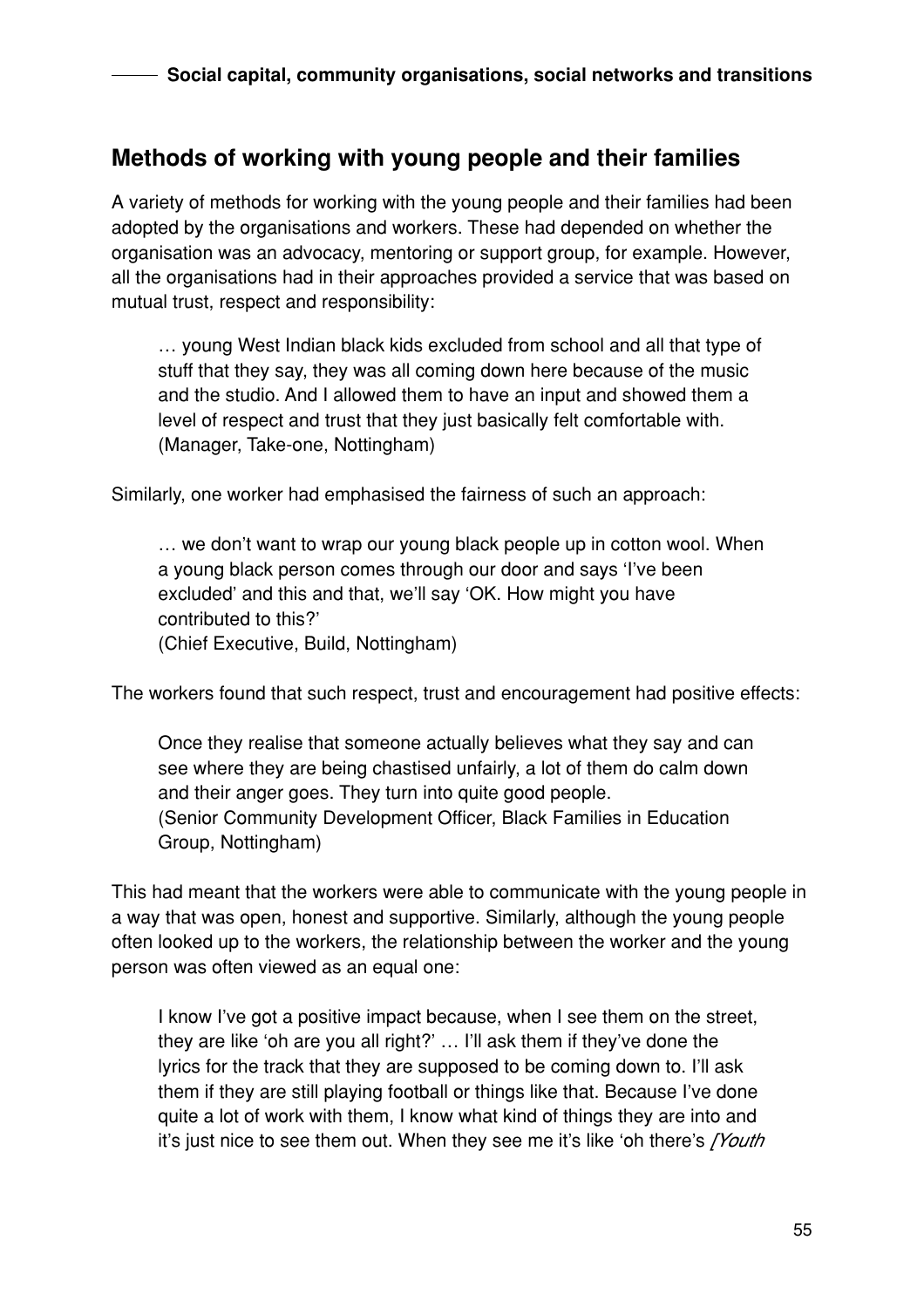Worker's name]. It just puts a smile on my face ... they know I'm easy to talk to. I mess about with them. I bully them a little, nice bullying, well I'm like 'you come here, what are you doing?' They are all right with me. It's nice.

(Youth Worker, Team Libra, Nottingham)

In enabling the young people to replace the threatening images held of them (Sewell, 1997), the organisations had encouraged them to take an active role:

… we've been asked to try and reduce offending by 5 per cent … we go about that by young people attending what we call 'life skills sessions' but we are calling the shots … which is young people turning up on Thursday afternoons as part of the skills of addressing offending behaviour and we do like workshops, we'll bring in visitors, we'll bring in guest speakers to try and actually address empowerment with those young people, and it's very powerful stuff because the young people are able to talk about where they are in their lives, why they offend, what do they get out of offending, what kind of factors have gone on in their family background, the education, why they feel they are not getting a fair education … by doing so, we don't actually talk at the young people, we get the young people to contribute.

(Youth Advocate Manager, ISSP, London)

The workers had also encouraged changes in the young people's behaviour:

… we try and keep their minds occupied so, when they do get back into school, they've got something to look forward to when they come out of school and they can go to youth clubs and things like that. We've tried to also help them with the alternative provision, direct them in the right place.

(Youth Worker, Team Libra, Nottingham)

The workers also encouraged the young people to improve their relationships with others, especially with authority figures:

We will actually then run a series of things where we will look at things like relationships of the young people. So the relations that we will explore with the young people are relationships between them and their parents. Relationships between them and perceived authority figures, like teachers or the police or anything else. Relationships between the young people and their peers, because we often have this sort of area where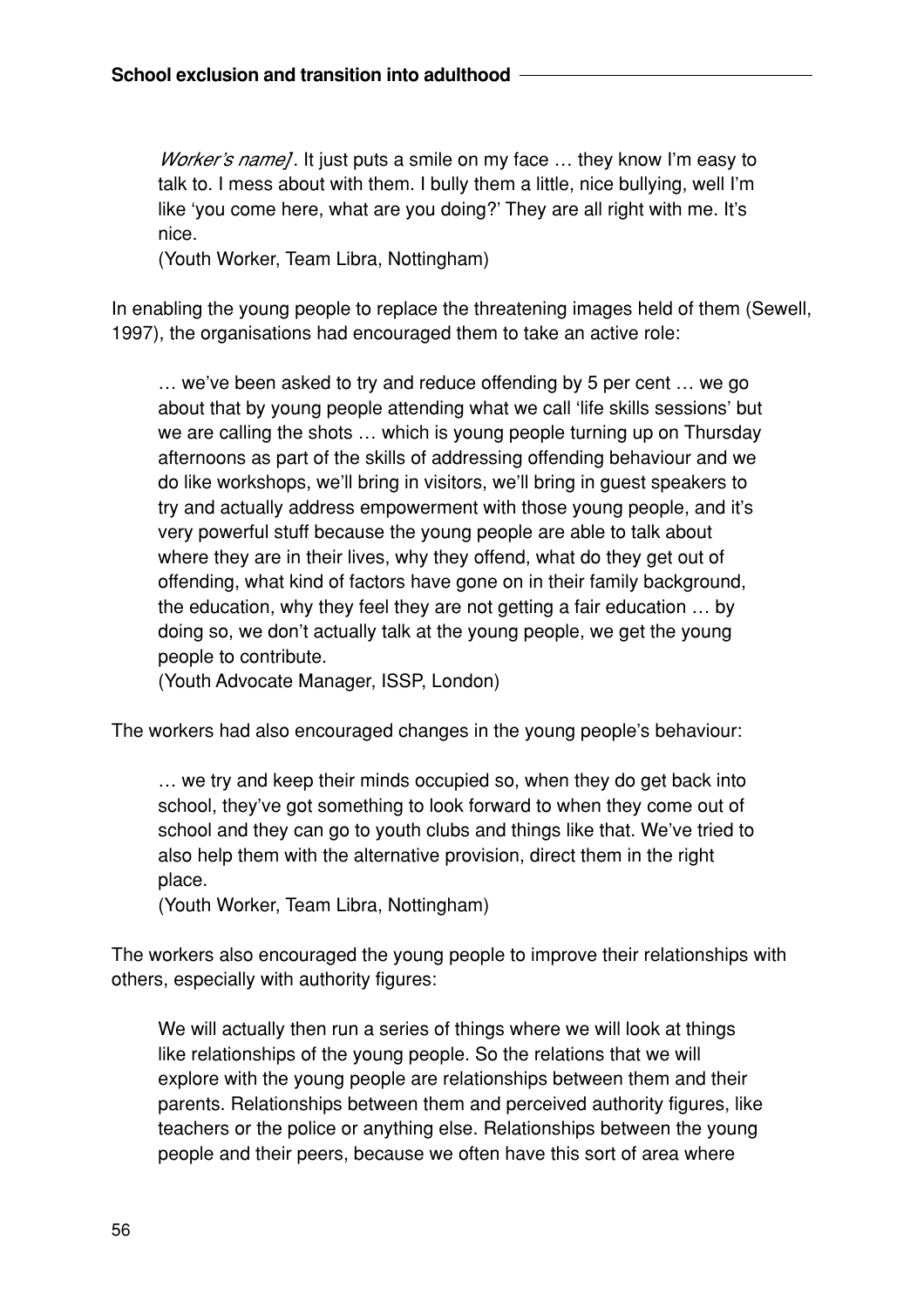some young people are doing things just to impress their peers and that can lead on to other things. (Team Manager, Team Libra, Nottingham)

## **Improving and utilising family relations**

The detrimental effects caused by exclusion from a school also extend to the excludee's family (Cohen and Hughes, 1994, quoted in Parsons, 1999; Parsons et al., 1996; Pomeroy, 2000). In talking about such damaging effects, in particular the feelings of powerlessness that many parents of excluded children often report, the Senior Community Development Officer of Black Families in Education Group, Nottingham, had said:

We work from a parent's perspective: where the parent feels in control of their own child. Because they will go to one meeting and Social Services tell them, we are working with the child that way, the police are doing it this way, schools doing it another way. But the parent had no say in the whole process. Just feel they are being carried along. So we decided to get something together where the parents have to be consulted and they have a right to say, 'this is how I want to participate with my child in whatever your organisations are doing'. Just to give parents back some control. (Senior Community Development Officer, Black Families in Education Group, Nottingham)

The excludee's family has largely been found to be a valuable support network in helping young people to overcome their exclusion (Pomeroy, 2000). The interviewed workers had recognised the important role that family members played in supporting their children with the exclusion process:

… because parents like to support each other in the community, they talk to each other and people tell them about what resources are available for them … so they can support their child.

(Development Worker, Black Families in Education Group, Nottingham)

Many of the organisations, especially the Black Families in Education Group, had sought to empower and inform parents:

It's about building parents as well. You need to give them awareness. Most people have two or three children. So if the eldest child is having problems at some point the younger one may experience. Just the fact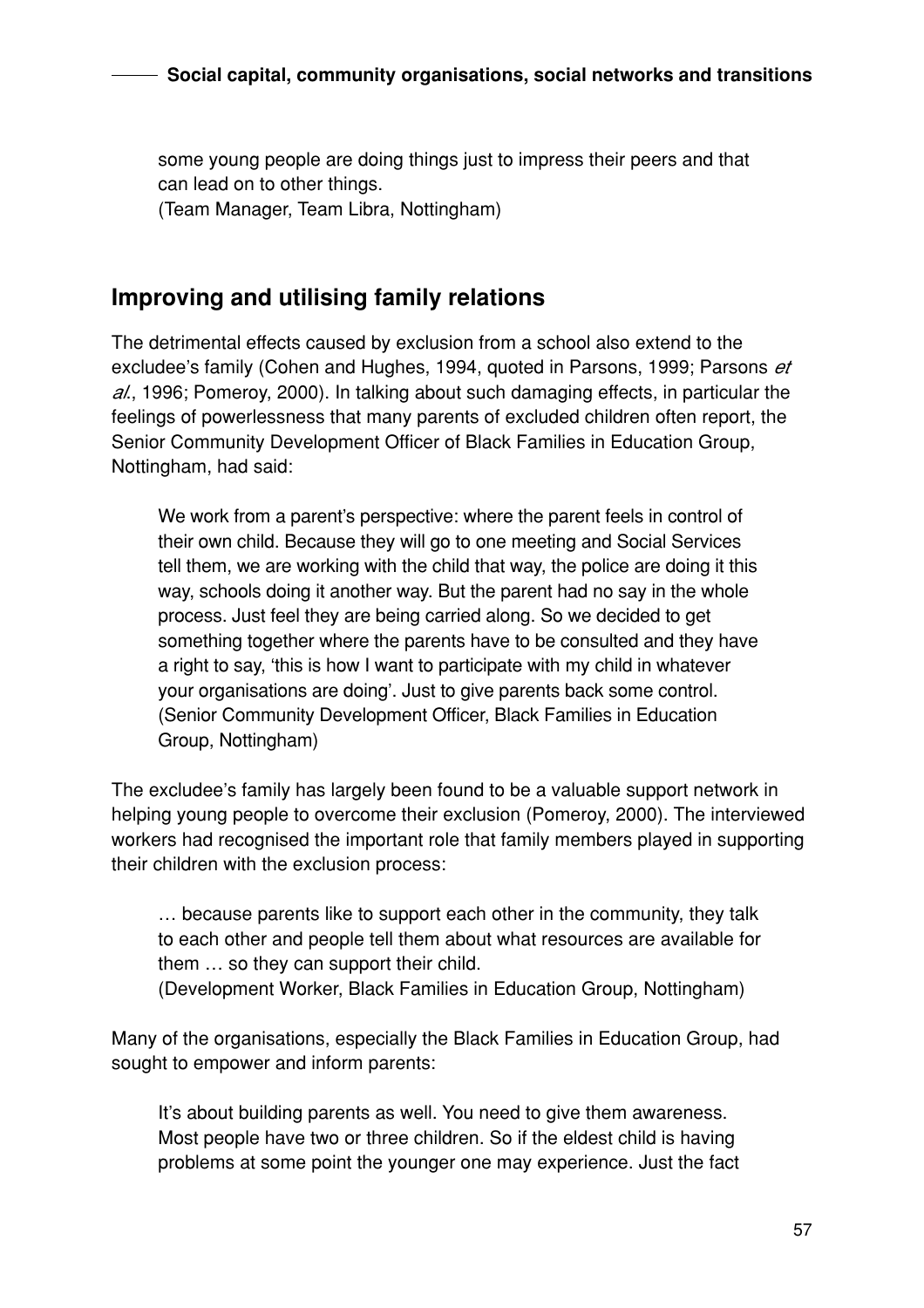they have the same family name, going through the same school. So if you can empower that parent to deal with the situation they can protect the second child and the third child … so we look at the situation and try to encourage parents.

(Senior Community Development Officer, Black Families in Education Group, Nottingham)

## **Enabling empowerment and assisting positive identity formation**

The young people, their parents and the workers had all appeared to be aware of the racist and discriminatory stereotypes held by teachers, and the damaging effects of these stereotypes on the young person's confidence, self-awareness, identity development and opportunity of a fair education:

… educationwise teachers need to be alert and, 'trained' is the wrong word, they need to know that different cultures mean that different people will behave differently. Just because a young black child may express himself with his hands or may be coming from a different culture totally doesn't mean that he's going to be aggressive. (Senior Co-ordinator, Build, Nottingham)

A large part of assisting the young people and their families to overcome the exclusion was through empowerment. The workers did this by attempting to provide the opportunities denied to them by mainstream education:

I just have a team that is trying to support the young people because of what they were supposed to get and have been denied, and try to do the best we can do within the parameters and move the boundaries and knock the door hard and move the doors off the hinges to make changes. (Youth Advocate Manager, ISSP, London)

Empowerment was also attempted via increasing the confidence and self-esteem of the young people:

I think that most of the work we do is really around boosting their confidence and self-esteem. (Chief Executive, Build, Nottingham)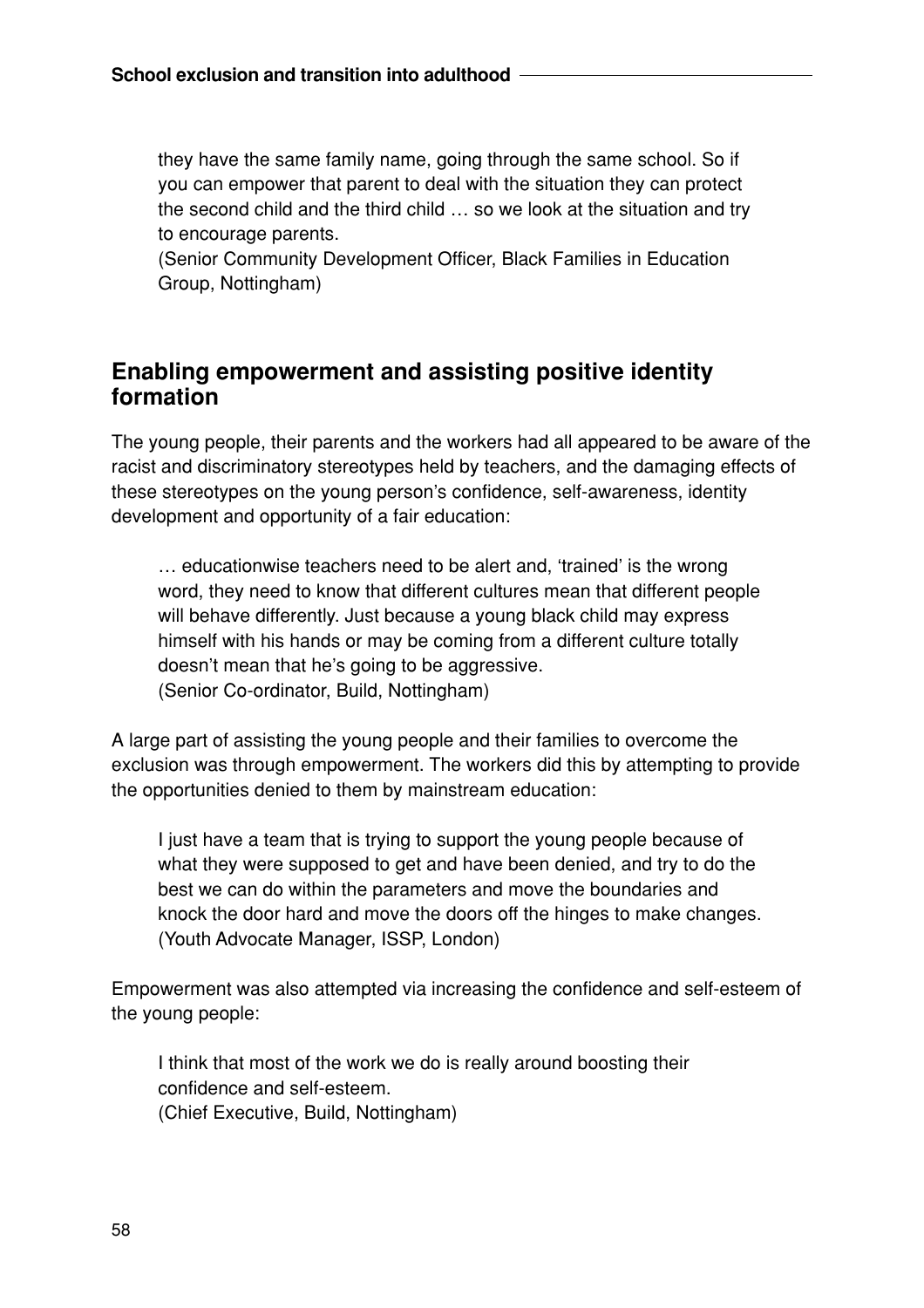Coping strategies were also seen as an important part of empowerment:

We found it really frustrating because a lot of what we found in the work we did in terms of exclusions was that black boys were experiencing a lot of racism in school and, as we all know, racism does exist in schools. And I think one particular part of our role was to help them channel issues of aggression, frustration into something positive. So, for example, we would ask them to make notes and when things happened we'd get them to write it down … control the pressure at times if you like. (Senior Youth Worker, Team Libra, Nottingham)

Empowering the young people and their families in this way was seen as having positive effects on their self-esteem and identity development. For example, the Senior Co-ordinator at Build, Nottingham had said about Calvin:

Now, I mean Calvin *[has]* been through a lot, with the deaths of some young people that he knew and in his family. In Nottingham, major deaths like *[name of friend]* was a good friend of Calvin  $\ldots$  Then the death of *[his*] brother/as well. He's been through a lot ... but I've seen him grow from a boy to a man to be honest in those two years, physically and mentally, he's become much taller and mentally he can communicate better with people.

(Senior Co-ordinator, Build, Nottingham)

## **Reintegration into education and enhancing employability**

All the workers had recognised the problem of reintegration difficulties for black excludees, especially for those who also have offended:

The difference is that when people see your black skin to begin with you are already being marked down, if you like. What then happens is that, unfortunately, I'll go back to the thing with the identity cards, we already have systems in this country that penalise black people. We know that, there's no two ways about it. The problem we've got is that if a black person has a criminal record as well that further disadvantages them. (Team Manager, Team Libra, Nottingham)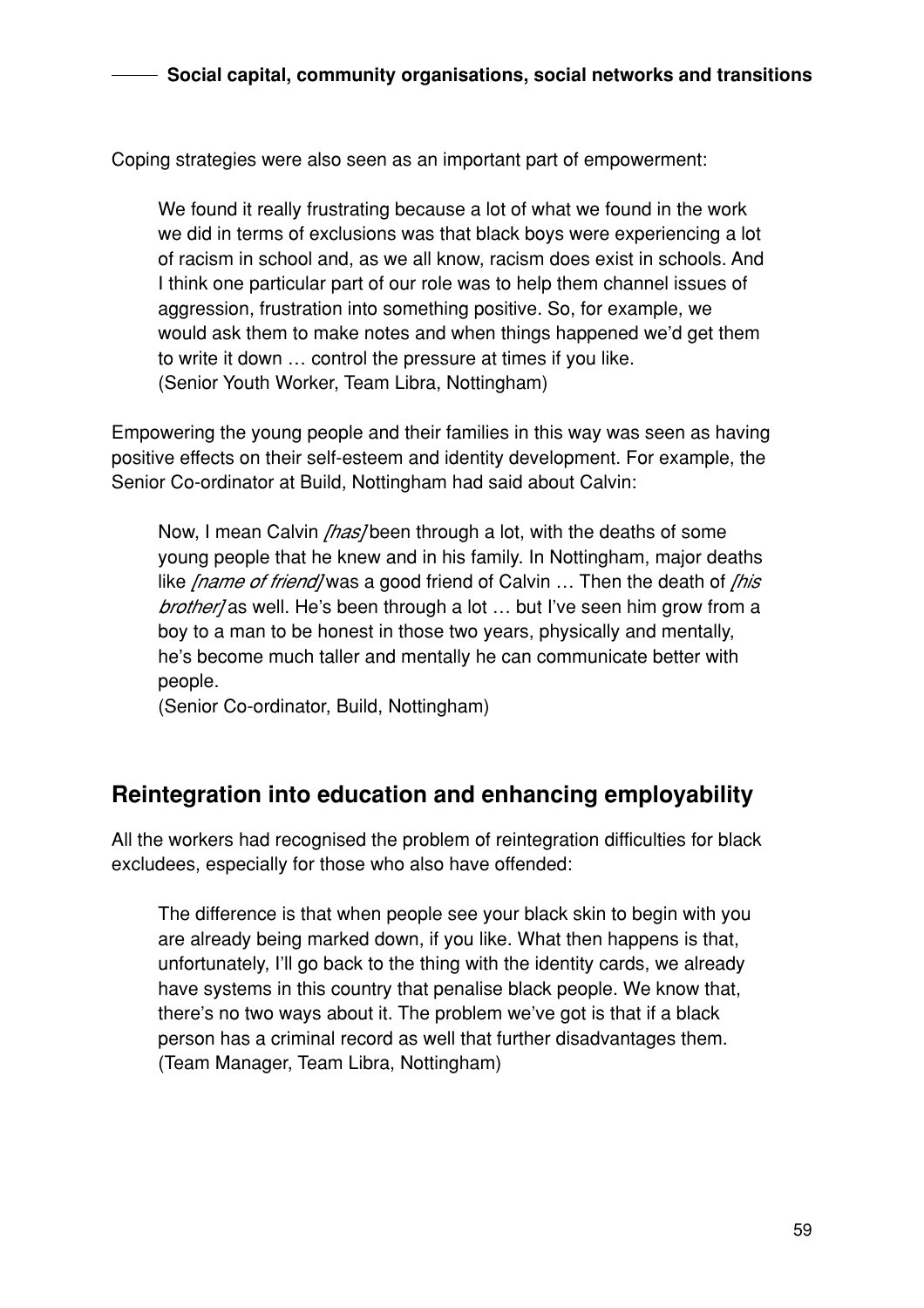As such, they had all sought to reintegrate the young person into mainstream education and enhance their employability status. They had done so not only by providing information, advice and support for the young people, but also by actually training them and equipping them with employable skills:

… the support that we have, good contact with different bodies to support those young people beyond being excluded from the school process, but being able to skill and train them, so that they can become employable. (Youth Advocate Manager, ISSP, London)

Many of the organisations had also provided the young people with contacts. For example, PATRA organised conferences in which the young people could learn about the education and employment options available to them.

# **Summary**

There is a long tradition of community-led initiatives in supporting the transitional experience of young black people. Interviews with representatives of such initiatives, including one statutory organisation, revealed that they were seen as significant and fundamental in helping the excludees overcome the exclusion and make successful transitions into adulthood. This was achieved in a variety of ways, which included recognising immediate and longer-term effects of school exclusion, sharing understandings of the exclusion experience, providing alternative learning sites and assisting in improving family relationships, positive identity formation and reintegration into mainstream education. Essentially, these initiatives can be seen as responding in unique ways to a system that labels black people as underachievers and as having anti-education attitudes. They can also be seen as providing an important service, which they are not resourced to do, but feel they have to fulfil in order to respond to an unmet need.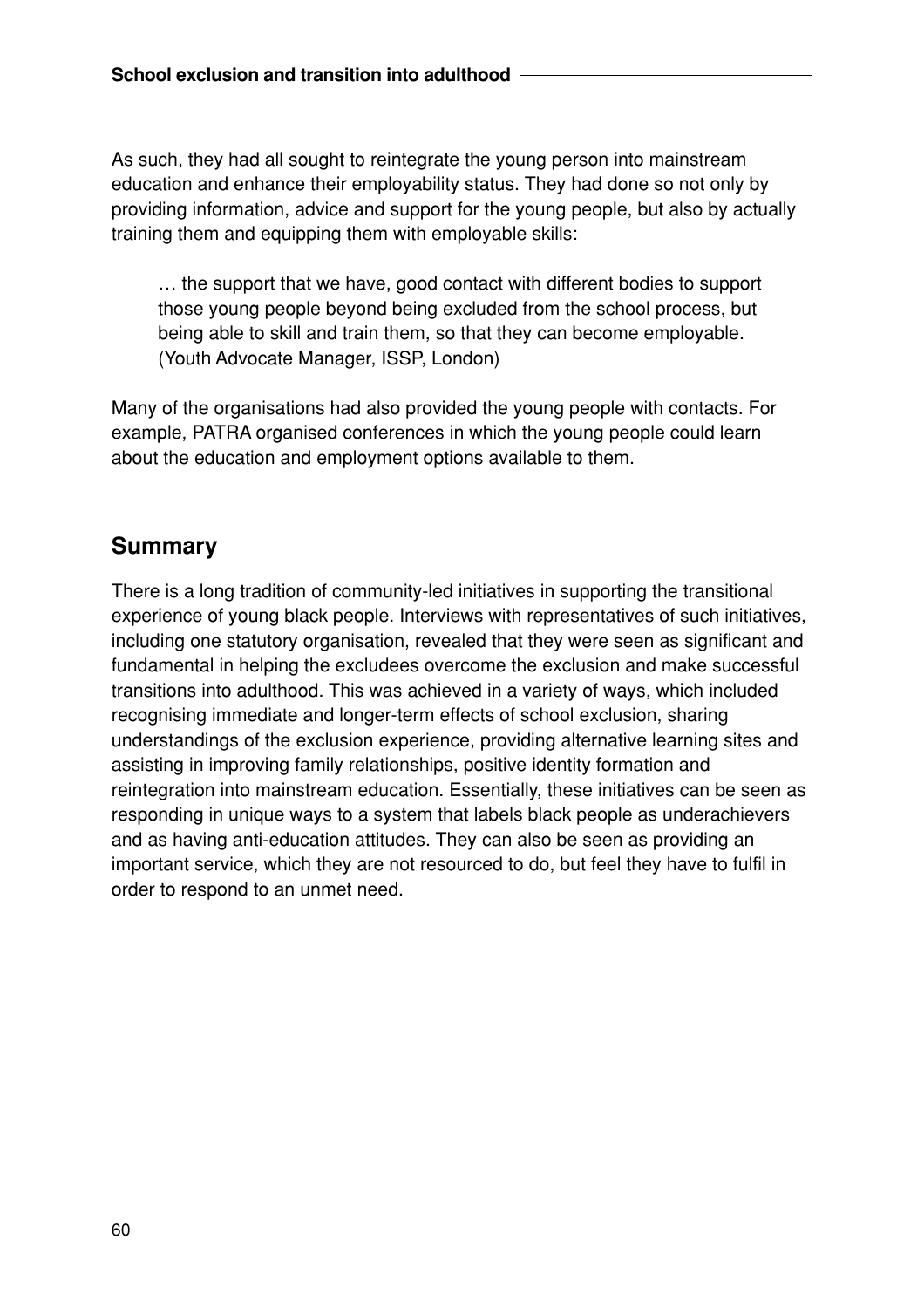# **5 Key issues and policy recommendations**

# **Introduction**

It is now widely recognised that the transition towards independent adulthood is more uncertain than it was. While many young people manage to successfully navigate this increasingly uncertain and complicated course, some experience significant difficulty along the way. The primary aim in undertaking the research was to examine the impact of school exclusion on transitions to adulthood. Government policies (e.g. SEU, 1999) have recognised that exclusion from school exacerbates and intensifies social exclusion. The focus of this study on the experiences of excluded young people is therefore highly relevant. Adapting Kelly and Kenway's (2001) assessment of the division between dynamic networks of youth transitions that connect family, schooling and employment, the study focused on the strategies these young people had adopted. An additional aim of the study was to provide much needed research evidence on which to base interventions to break the link between school exclusion and social exclusion for African-Caribbean communities. For this reason, after reflecting on the methods the study employed, it is worth reiterating the main findings that emerged and outlining their implications for policy formulation. The findings are summarised in relation to, first, exclusion, reintegration and transition and, second, support, networks and resourcing. In a broader sense, however, the messages emanating from the research are of importance for all areas of work with young people at risk of social exclusion and provide insights into how social inclusion and exclusion are reproduced.

## **Reflection on the methods employed in the study**

This was a large study in terms of its depth. Thirty-three young people contributed and material was collected through over 100 interviews. The young people varied in their social situations and came from two areas that were characterised by different service provision. Information was collected from a variety of agencies: most were voluntary or charitable, some were solely for the black community but none was specifically set up to deal with school exclusion. The sample was limited in that all the young people who took part were contacted through agencies providing them with support. There are many young people with no such support and the prospects for them are unlikely to be as positive as those for the young people we interviewed.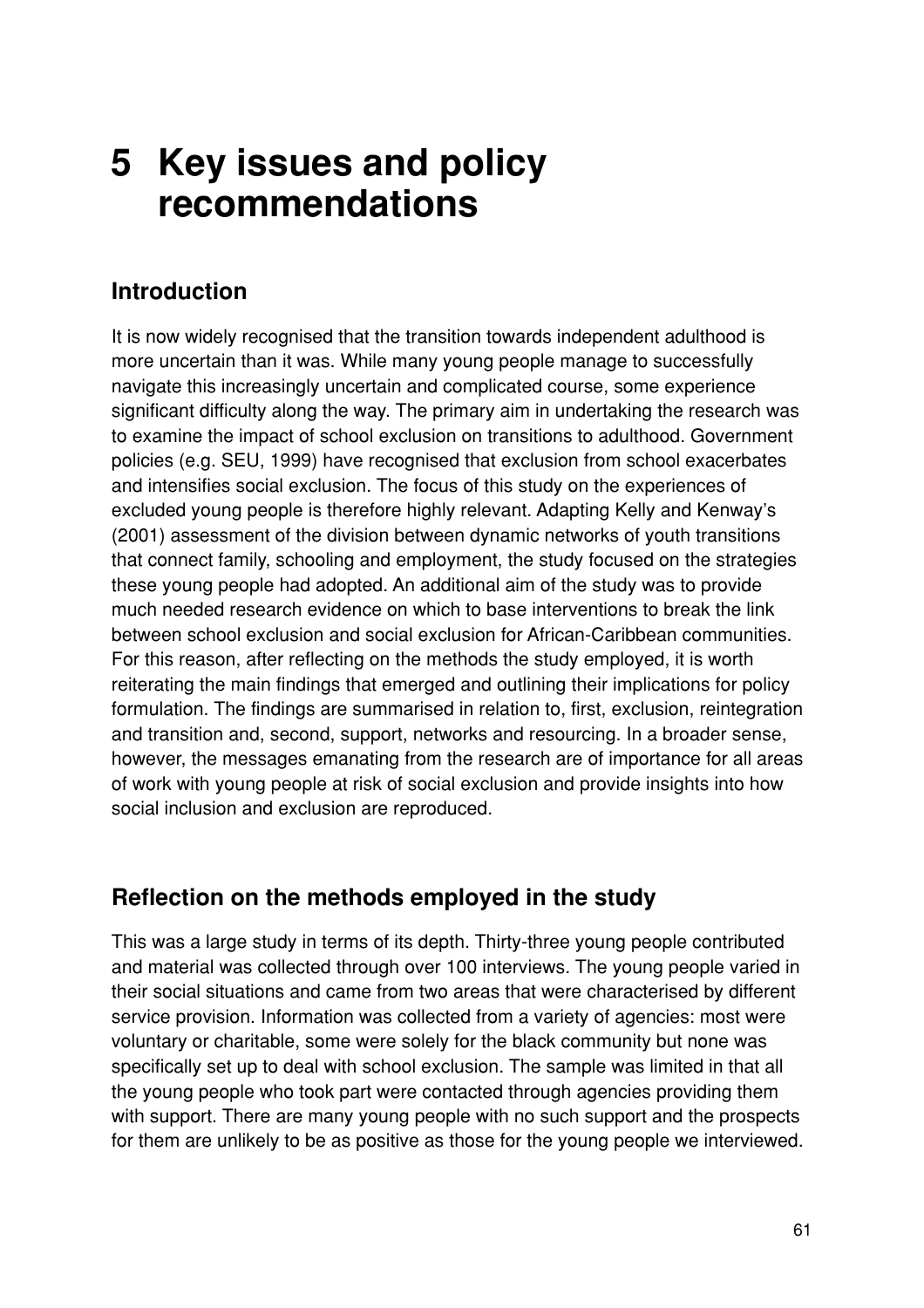Given that our focus was on the strategies that enable young people to make successful transitions following school exclusion, this bias was inevitable. However, although this bias leads us to give prominence to the role of the agencies, interviewees did reveal other, more individual, methods of coping with transition.

An additional strength of the study was the collection of material from different sources using the young person as the starting point and asking them to nominate other people we should interview. During pilot work, we were prepared for greater involvement of peers. However, although some young people were accompanied by friends during interviews, these friends rarely contributed to the material collected.

Similarly, during pilot work, we had introduced the procedure of giving the young people cameras with which to take pictures that could be used as a starting point for the second interview. This option was taken up by only a small proportion of the participants, with one bringing along an album containing pictures she had collected prior to the study. For most participants, no such prompt was required to facilitate the interviews and it must be concluded that a certain degree of flexibility in approach is needed in these types of studies to facilitate the participation of a range of people, especially those who are normally difficult to reach.

## **Exclusion, reintegration and transitions**

The study found that, for this group of young people, there are many parts of their life on which school exclusion has an impact. These include their family, being left in 'educational limbo', involvement in crime and their transition to adulthood.

## **Impact on the young person and the family**

The study found that school exclusion had a profound effect on both the young person and their family. The young people's reports of their experiences varied. However, a recurring theme throughout their narratives in this study is the sense of injustice they felt about the way they were excluded. This sense of injustice was reported as stemming from three sources. First, it followed from not having been allowed to put their case. It also arose from a feeling that they were labelled and stereotyped to the extent that teachers were effecting outcomes that they themselves had anticipated as inevitable. Lastly, it followed from the experience of seeing their white peers who were involved in the same or similar incidents being allowed to stay in school or return after a fixed term of exclusion while they were kept out of school or permanently excluded. The young people felt that exclusion greatly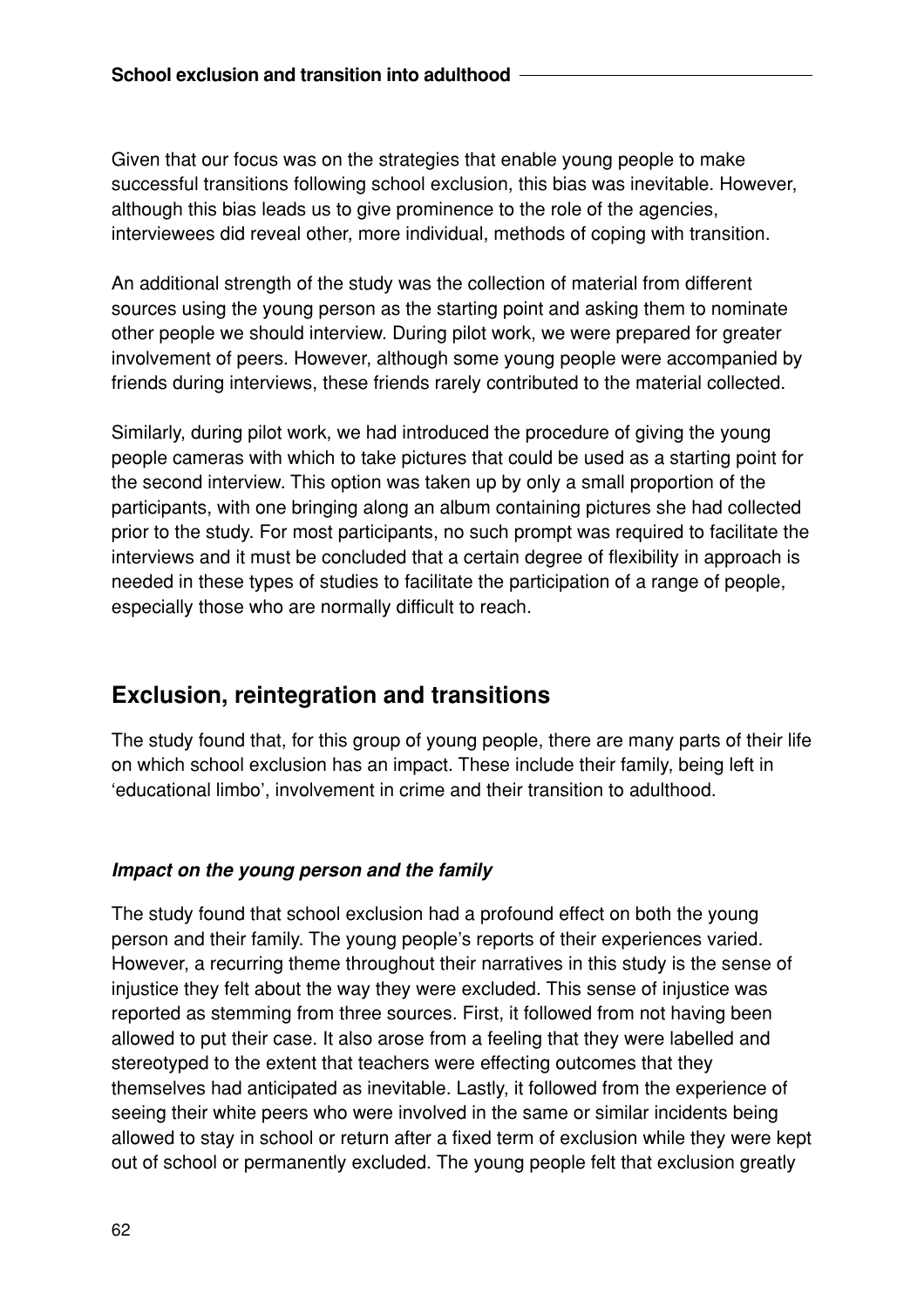affected their performance and achievements. They believed that the stigmatising representations associated with exclusions had a very destructive effect on their schooling and beyond, and that the experience had damaged their esteem, sense of identity and future opportunities. However, for the majority of young people, these expressed disadvantages were short-lived and the support of family, friends and community agencies allowed them to reject the stigmatising representations of themselves and develop more affirming ones.

Fortunately, most of the young people were back in mainstream education, in employment or about to return at the time we contacted them and were optimistic about their lives and future, despite having experienced a difficult and disrupted education.

Parents and carers also felt that the exclusion was unjust, often echoing what their child felt. Parents and carers often disputed the reasons given by schools either because they felt that the situation had been overstated or they did not agree that the circumstances were as described. They reported the devastating effects on the well-being of the family and the confusion and the anger engendered by the whole situation. They felt stigmatised by their child's involvement in the school exclusion process. The critical issue here is how parents and families then dealt with that reality. Most felt obligated to support their child and give self-confidence, motivation and resilience to overcome the exclusion. Further, parents of many of the young people in the study were also products of the same schooling system. As some of them observed, they had to learn hard lessons at the interface with schools in the same way that their children are now doing. Their experience did not automatically lead them to make assumptions about the school environment as safe, valuing of all, respecting of all, supportive and in *loco parentis* (in *loco parentis* is interpreted mainly as schools being responsible for children's safety and discharging a duty of care towards them once parents have handed them over to their charge).

### **Being left in 'educational limbo'**

For most young people excluded from school, the immediate support must focus on minimising the disruption in their education and social relationship (e.g. see German, 2001). Only 15 per cent of permanently excluded young people ever reintegrate into mainstream school (DfEE, 2000a). In the study, it was found that there was considerable variability in an immediate educational alternative being provided. For example, some young people were sent to a Pupil Referral Unit, but most were left without any immediate educational provision. Two consequences of this situation were that young people missed taking GCSE exams and that delays made it difficult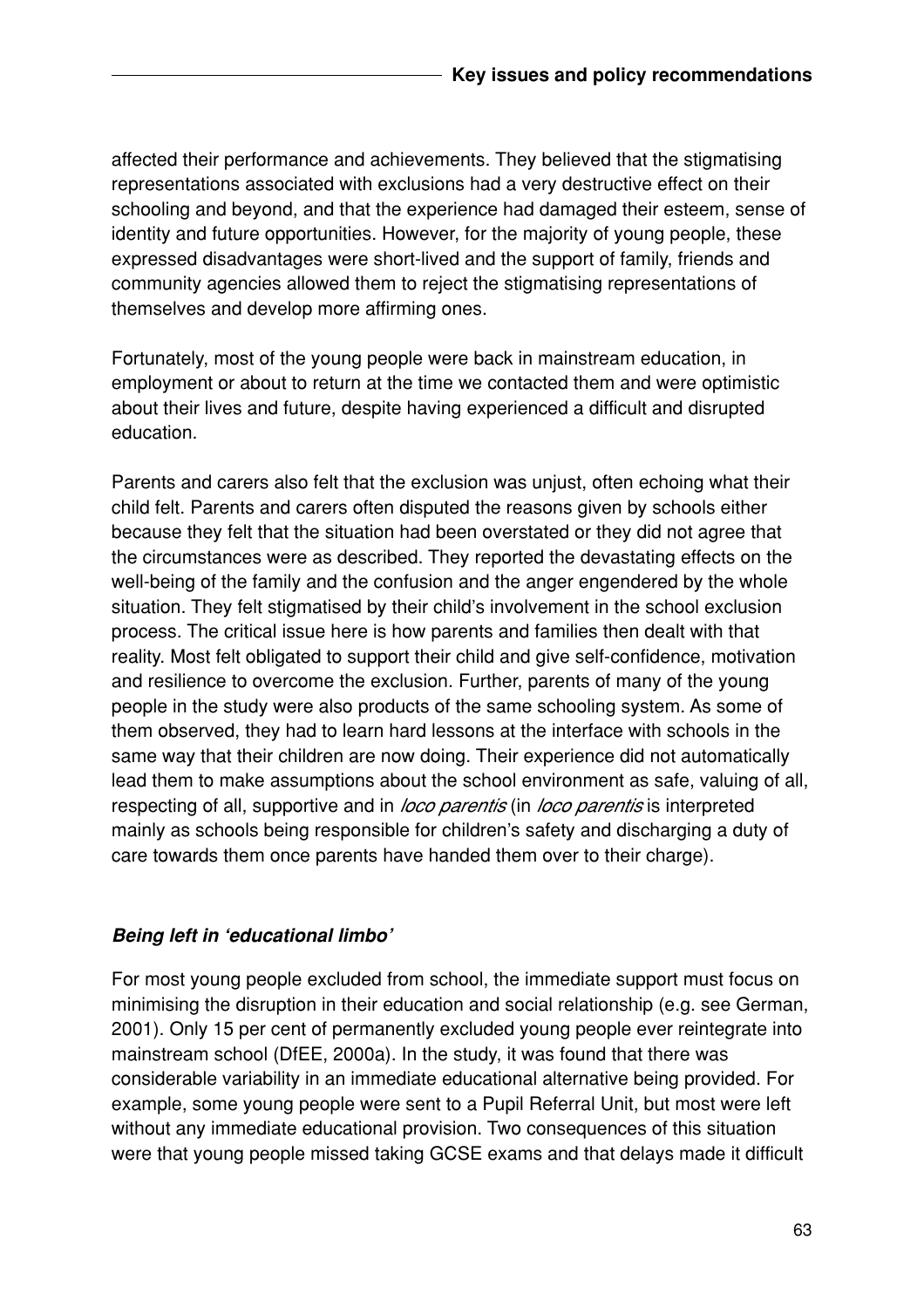for them to reintegrate into another school. In these instances, it was found that the support and resources received from family and community agencies were vital in reengaging the young people in education. The challenge facing the Government is to ensure that there is continuity of access to education and opportunities to make up for lost schooling in the provision made for young black people excluded from school, particularly given their over-representation in the exclusion figures.

### **Involvement in crime**

The recent Youth Survey conducted by the Youth Justice Board (2003) indicates that attachment to school protects young people from involvement in criminal activity. This is especially the case for boys from 12 to 16 years old. Success in school is an even stronger protective aspect. Some young people in the study reported their involvement in offending activities that coincided with being excluded from school. However, these young people also reported that they stopped offending when they became engaged in education or employment.

### **Transition to adulthood**

As reported above, many young people obtained employment, some returned to education and a few engaged in neither of these. These findings highlighted the significance of the cultural and economic capital of family of origin in reproducing or overcoming disadvantage, or in facilitating the inclusion and advancement of young people excluded from school. Some parents and carers reported that having sufficient financial or other resources enabled them to provide additional help in the form of educational resources at home or direct support in the school and facilitated support from appropriate community organisations.

Within the context of transitions, this study raises wider issues concerning the extent to which young people's transitions reflect continuing outcomes of structural inequality rather than personal agency or choice. For the young people in this study, adolescence was the time when they were at greater risk of experiencing exclusion from school. This coincides with the time when they are making choices about the curriculum that have to be followed until they are at least 16 and, for most, 18 years old. Difficulties experienced at school at the beginning of this period can then set the young person on a path that they may find impossible to change. This could be avoided by creating a different type of institution that caters for the needs of young people at that time when they are maturing into adults.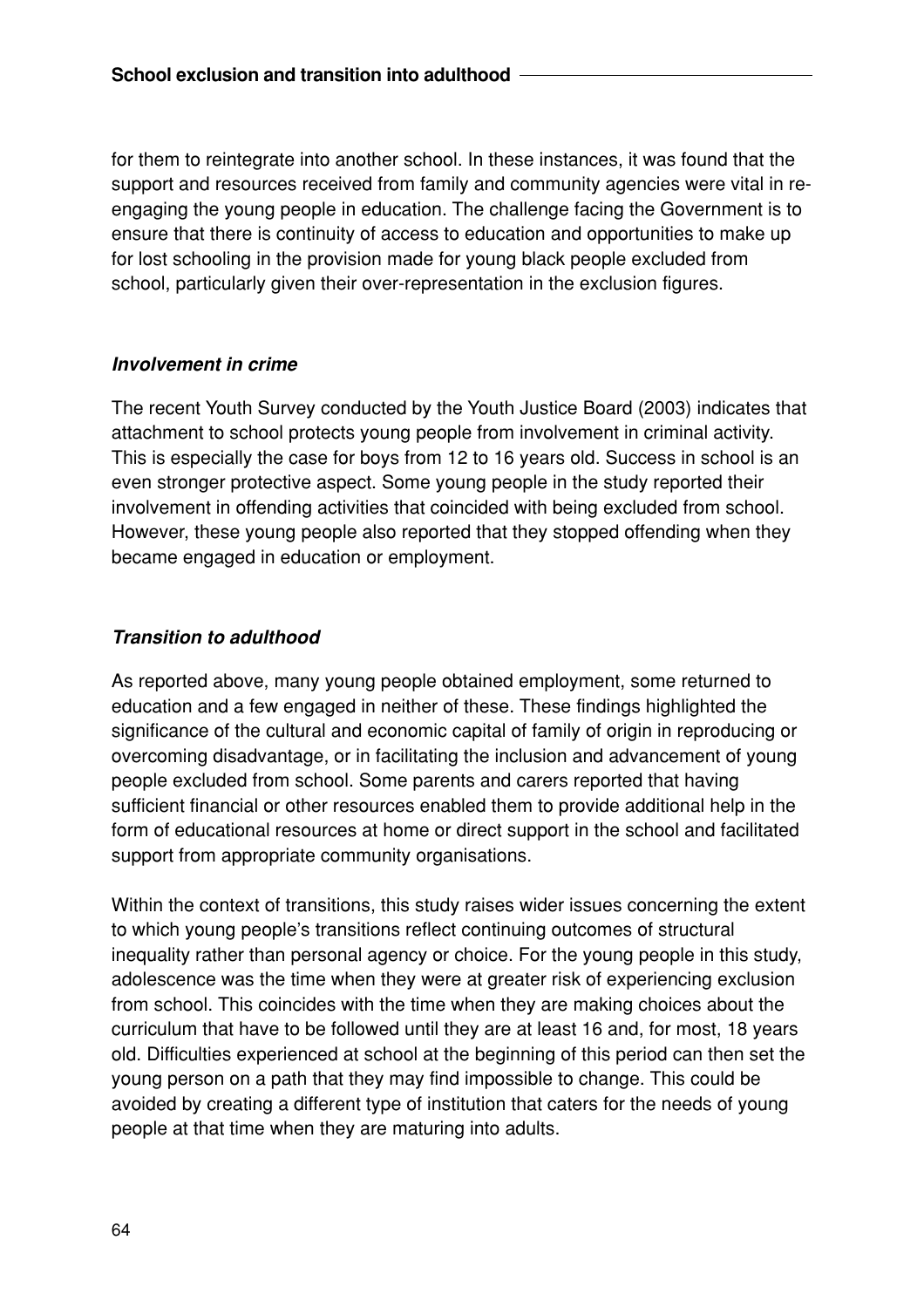## **Support, networks and resourcing**

As highlighted in the case studies and in previous chapters, informal community networks, community-based initiatives, parents' associations and family played a crucial role in helping the young people overcome school exclusion. The testimonies of the young people in our sample suggest that an overriding concern for them in their schooling experience was to be listened to and to have their point of view heard, if not respected. Significantly, the experience of the young people in school and the quality of the relationship with teachers that in many instances triggered their exclusion were in sharp contrast to their experience outside school. Outside school, they engaged with the resources that constituted their social and cultural capital in their efforts to overcome school exclusions and make the transition to adulthood. These were sympathetic teachers, significant others, alternative sites of education and schooling, and family and friends.

It has long been the experience of voluntary education projects in the African-Caribbean community that children who come to them, having been excluded by mainstream schools and thought to be unteachable or uncontrollable, form constructive relationships with adults, develop a positive attitude to learning and become much more confident communicators. These changes lead to favourable educational outcomes, an accelerated rate of self-development and high levels of attainment. A key function of those projects, as we see from this study, has been to help young people prepare for readmission to school, after exclusion, by developing strategies for surviving schooling.

Many of the organisations and agencies involved in providing service to the young people did not have a remit to do so. However, these agencies were found to operate a 'holding function'. They also acted as a surrogate for the lack of statutory sector provision, filled the vacuum created by the shortcomings of statutory service provision and acted as a further safeguard for young people at risk of social exclusion. The voluntary sector's involvement in transition and education work highlights a need for statutory organisations and funders, such as regeneration and the Learning Skills Council, to provide support for capacity building to voluntary sector organisations working with young black people.

In recent years, there have been government-inspired programmes such as Connexions, the New Deal for Young People, Positive Futures and proposals from the Learning and Skills Council for extending learning grants for those over 19. It is argued that these programmes have failed to identify and address specific needs of young black people and in particular those excluded from school (DfES, 2003b). Over the years, it has been recognised that the local authority Youth Service has a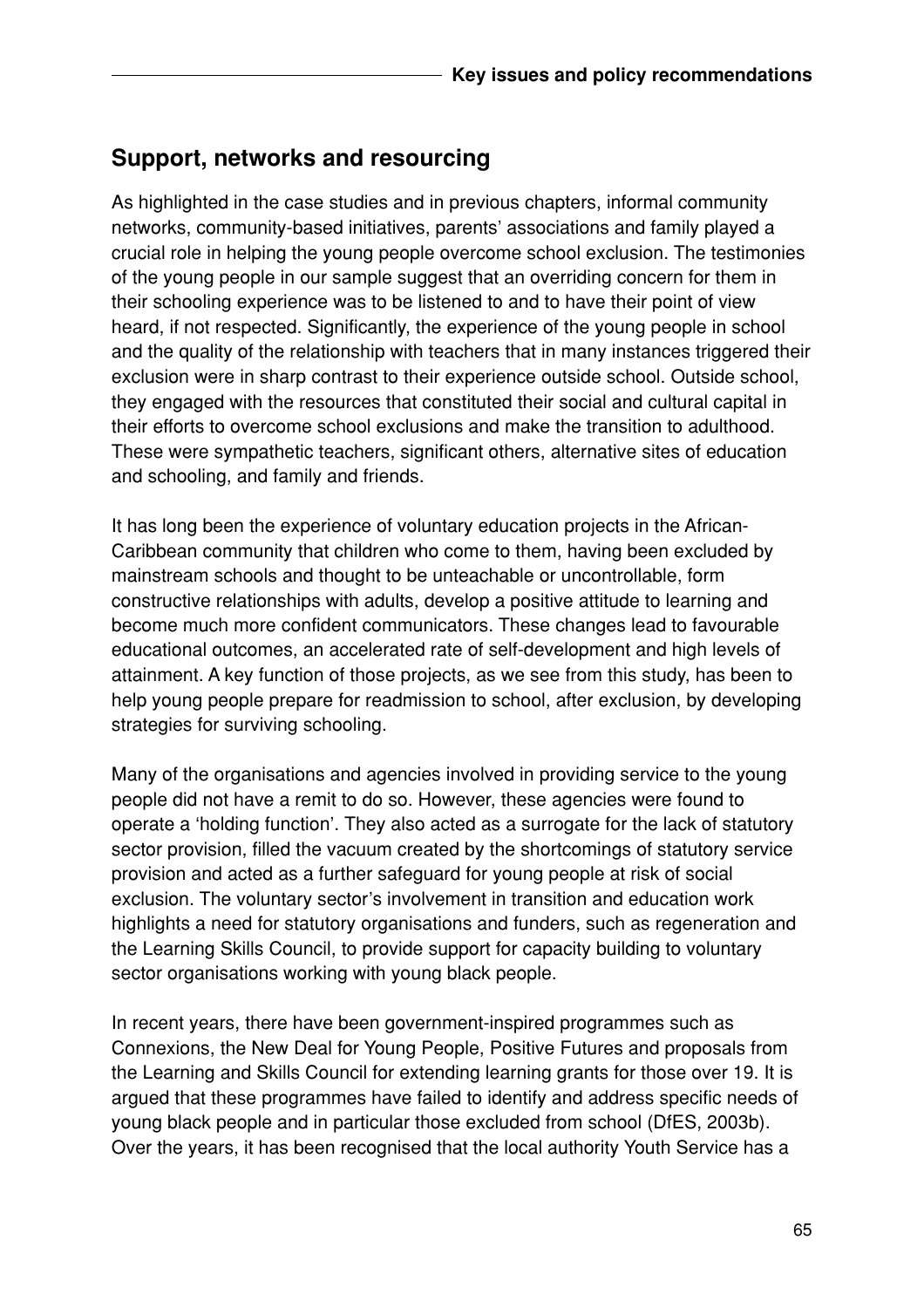crucial role to play in supporting young people (John, 1970). Several sources assert the need for the strengthening of the role of the Youth Service in working with youth people (e.g. DfES, 2003e). Yet, it is also argued that the consequence of government-inspired programmes such as Connexions is a reduction of the traditional youth service provision and its role in supporting young people (London Development Agency, 2004).

## **Policy recommendations**

Based on the findings of this study, this final chapter provides a number of policy recommendations to the Department for Education and Skills (DfES), the Commission for Racial Equality (CRE), local education authorities (LEAs)/local authorities, further education colleges and institutions of higher education, schools and the black communities/black voluntary sector, which it is hoped will provide an impetus for change and improvement in line with national priorities and developments in a number of areas related to exclusionary processes and transitions.

## **Department for Education and Skills (DfES)**

- 1 Although there have been nationally systemised school exclusion procedures in place for 18 years, the school exclusion rate for young people of African-Caribbean background remains disproportionably high. The DfES needs to work towards a policy of total non-exclusion.
- 2 Guidance and training modules should be produced on the use of Circular 10/99 in averting school exclusions. Proper implementation of its recommendations would enable all pupils to remain in mainstream schooling and ensure the reintegration of pupils if exclusion somehow proved necessary.
- 3 Funding must be made available for the training of everybody involved in the exclusion process to ensure greater awareness of the way race mediates the relationship between teacher and pupil.
- 4 School admissions, especially in relation to pupils experiencing problems, need to be transparent and accountable. Placement panels should have the power to direct schools to accept pupils, ensuring that their transitional needs are fully met. It is essential to provide empowering, congenial conditions for learning and allround confident human development.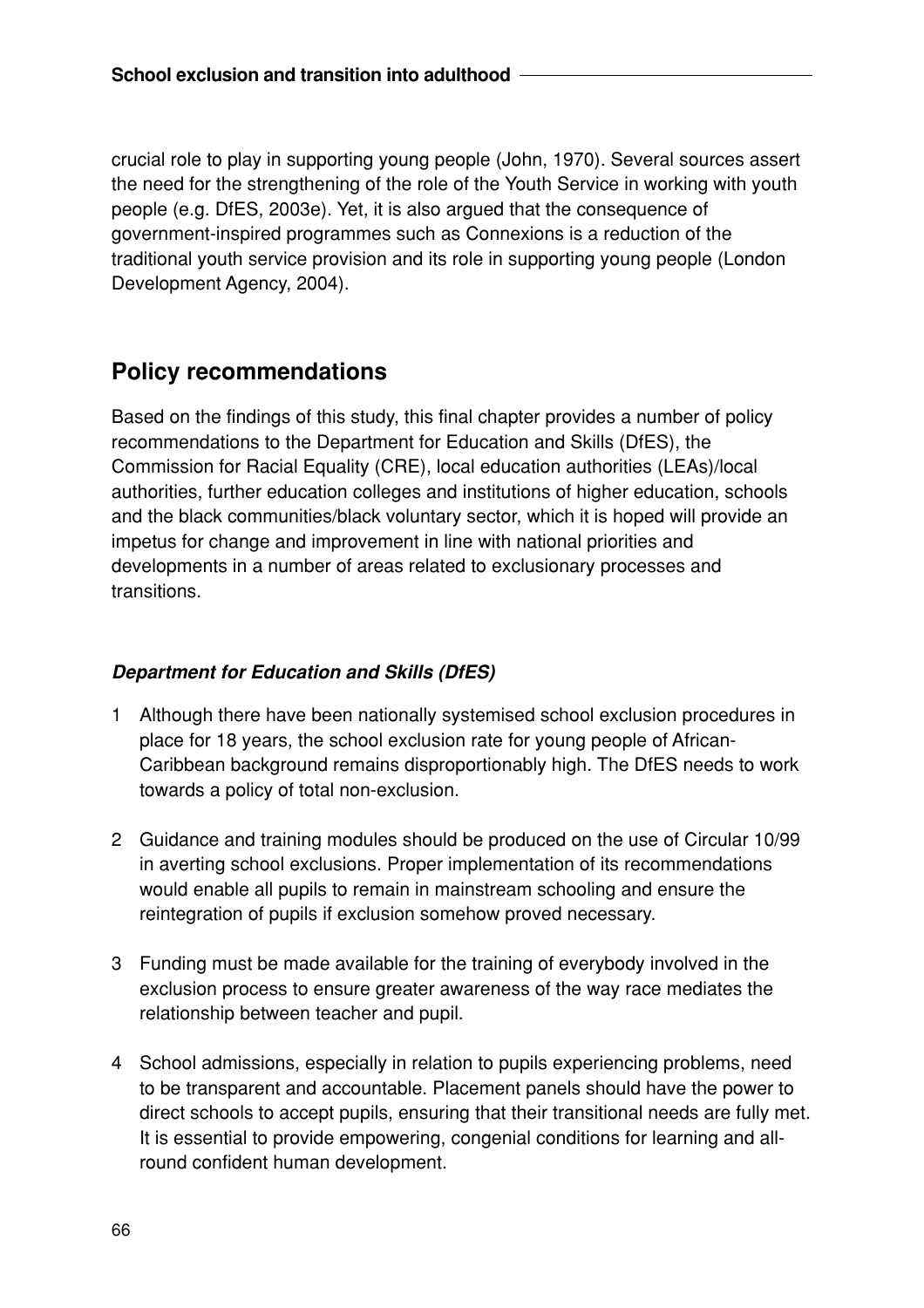## **Commission for Racial Equality (CRE)**

1 The CRE should give greater priority to assisting individual complainants from the black communities and to initiating formal investigations into high-excluding schools and authorities with demonstrable patterns of racial discrimination.

### **Local education authorities (LEAs)/local authorities**

- 1 LEAs and local authorities should work with schools to ensure that robust strategies are put in place to reduce school exclusion and to comply with the Race Relations (Amendment) Act 2000 to tackle discrimination and disadvantage in this area.
- 2 They should effectively monitor arrangements for the excluded pupil to receive schoolwork pending the resolution of an appeal in cases of permanent exclusion, and ensure that the arrangements recognise the pupil's immediate and ongoing educational entitlement.
- 3 Many pupils complain about their mistreatment in schools either by teachers or peers. Parents are also concerned about what appear to them to be unfair practices. There should be a nationally agreed local complaints system, in which parents should have access to independent advocates, to resolve such problems.
- 4 There needs to be ongoing integrated support for excluded pupils to ensure successful reintegration, and careers advice and guidance either at the excluding school or elsewhere in the mainstream.
- 5 The Youth Service must be included in re-engaging young people encountering significant problems in education, as a response to preventing or mitigating social exclusion.
- 6 Local authorities should facilitate partnership working with the black voluntary sector for identifying and understanding the needs of African-Caribbean young people and to benefit from their ability to engage successfully with young people from these communities. It is important that this partnership is given due recognition and funded accordingly.
- 7 Nobody should be allowed to adjudicate a fixed-term or permanent exclusion without full, regular and up-to-date training in all the relevant legislation, including Circular 10/99, human rights and race relations. Similarly governing body and independent appeal clerks should have up-to-date legal experience.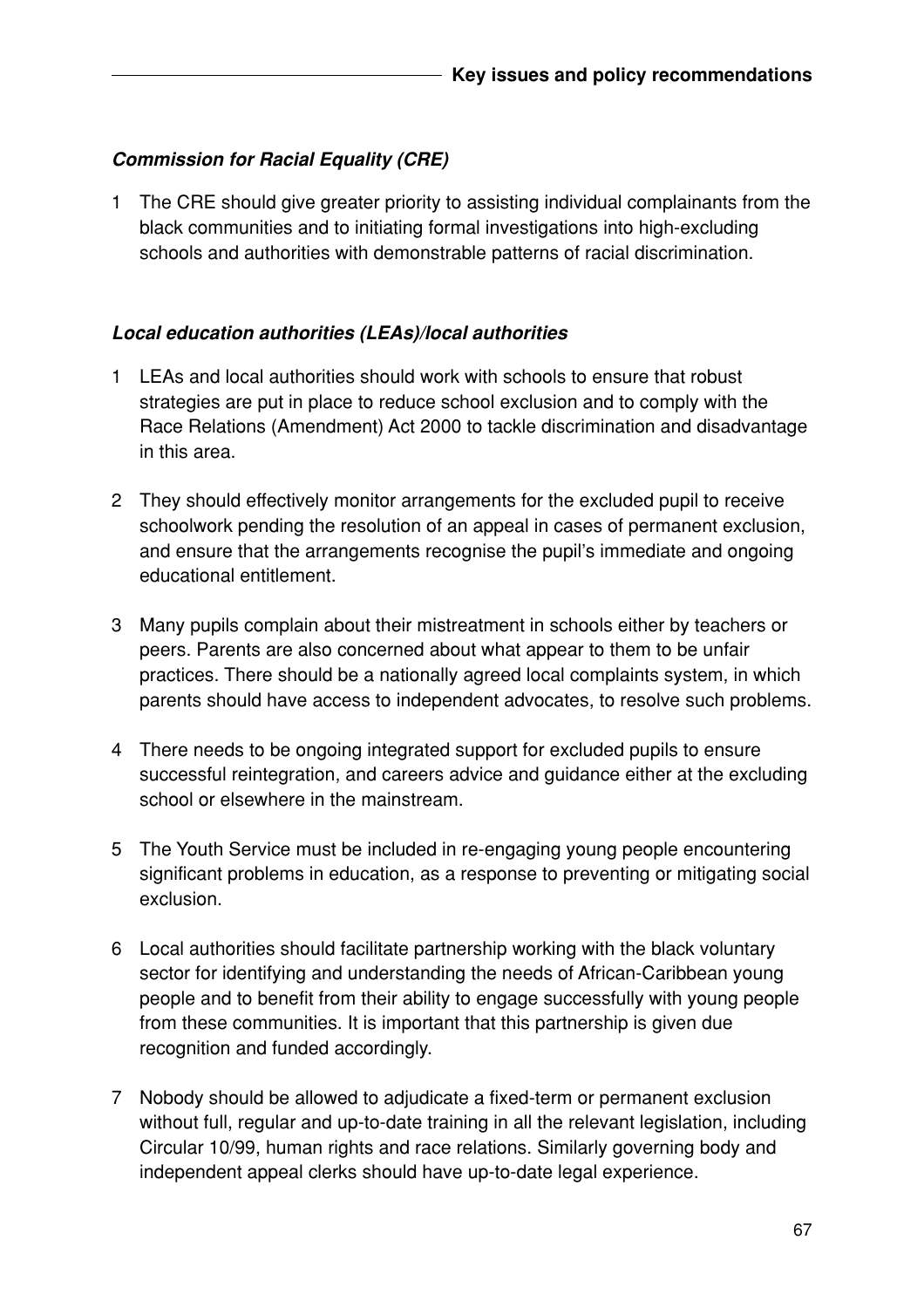- 8 Adjudicating bodies should contain at least one person from the same ethnic group and of the same sex as the excluded pupil, and on occasion should contain a majority or be wholly black and female.
- 9 Resources should be allocated to provide parents and pupils with independent advocate services.
- 10 In accordance with the Green Paper Every Child Matters (Her Majesty's Government, 2003), the Children's Bill now before Parliament attempts to secure better outcomes for excluded young people prone to social exclusion, risk and vulnerability. This could be achieved through support for partnership working between different agencies and through a dynamic programme to develop schools as accessible, open, inclusive, integrated, welcoming and accountable learning communities, capable of meeting the challenges of diversity, sudden population movements and changes, and catering for individual and community needs under one roof. They should have governing bodies, staffing, pupil enrolment, parents and community participation, curricula and teaching resources reflecting modern British society in an increasingly interdependent world. Training needs to be provided for all parties accordingly and progress needs to be monitored regularly.

## **Schools**

- 1 Schools should have robust strategies in place, informed by the parameters of the Race Relations (Amendment) Act 2000, to address school exclusion. This is particularly important where school exclusion may serve to discriminate and disadvantage black pupils (see recommendation 1 under heading 'Commission for Racial Equality' and recommendation 1 under 'Local education authorities (LEAs)/local authorities' above).
- 2 There should be clearly written policies and procedures as to what types and incidence of behaviour would usually lead to permanent exclusion. These should be made known to all pupils, parents and carers (see recommendation 2 under heading 'Department for Education and Skills' above).
- 3 Genuine partnership must be facilitated with parents and the wider black community to ensure ongoing constructive dialogue between home and school, enable the early resolution of difficulties and avoid the need for the school to resort to a permanent exclusion.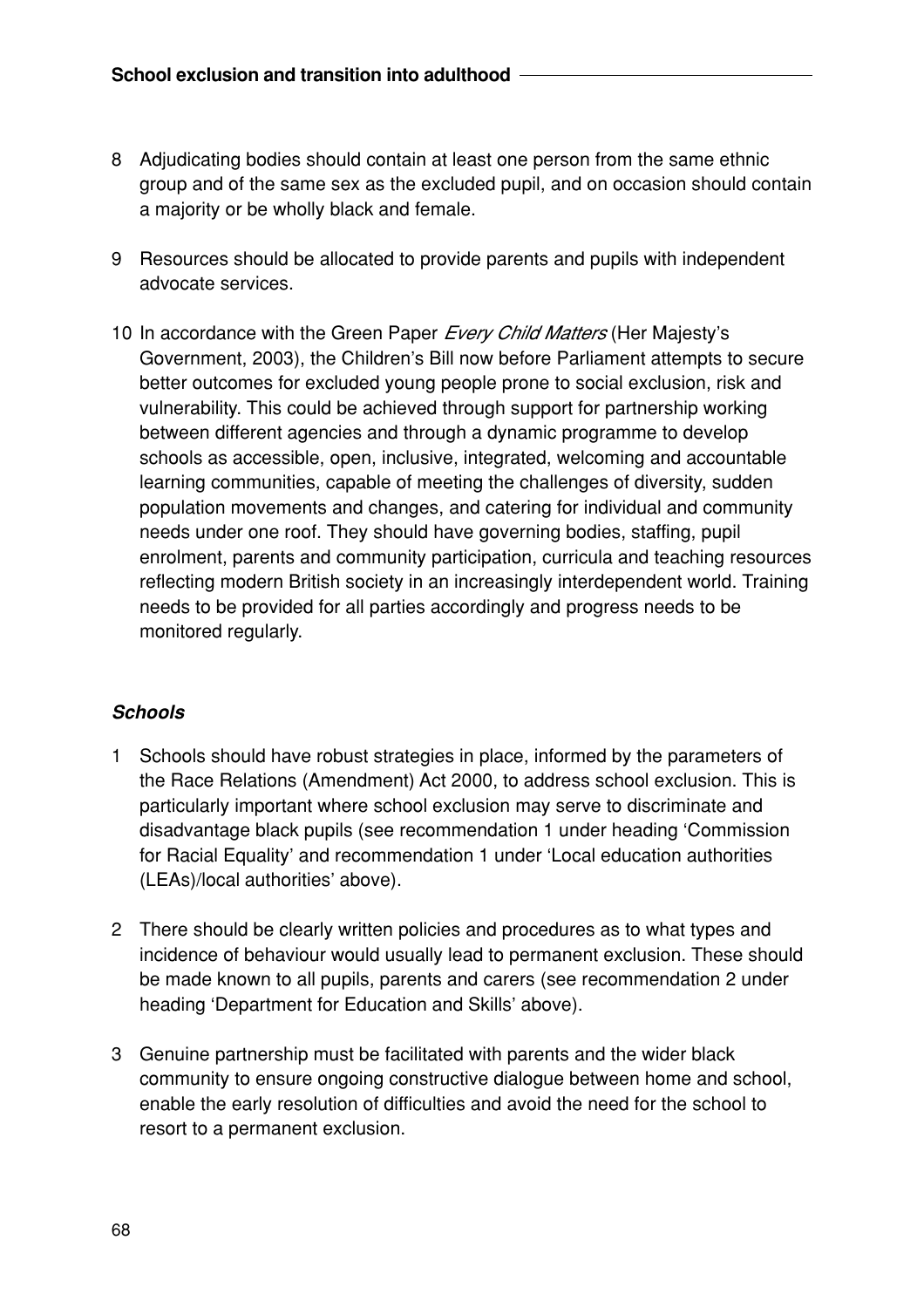### **Further education colleges and institutions of higher education**

1 Further education colleges and universities need to reflect on their admission policies and procedures, and their equal opportunities policy and support structures available for black African-Caribbean applicants, given the possible experiences they may have had at school.

### **Black communities/black voluntary sector**

- 1 Black communities need to support, safeguard and expand the community-based organisations that are available to parents and young people as a means of supporting parents to ensure the delivery of children's right to education. Further, the services should also constitute the means of empowering families in guiding and supporting their children in the future.
- 2 They should help to build independent organisations of parents and young people, which could act in their own interests and in support of the interests of teachers and schools in seeking to change the structure and processes of schooling and the world of education that so evidently produce such casualties within specific black and ethnic groups.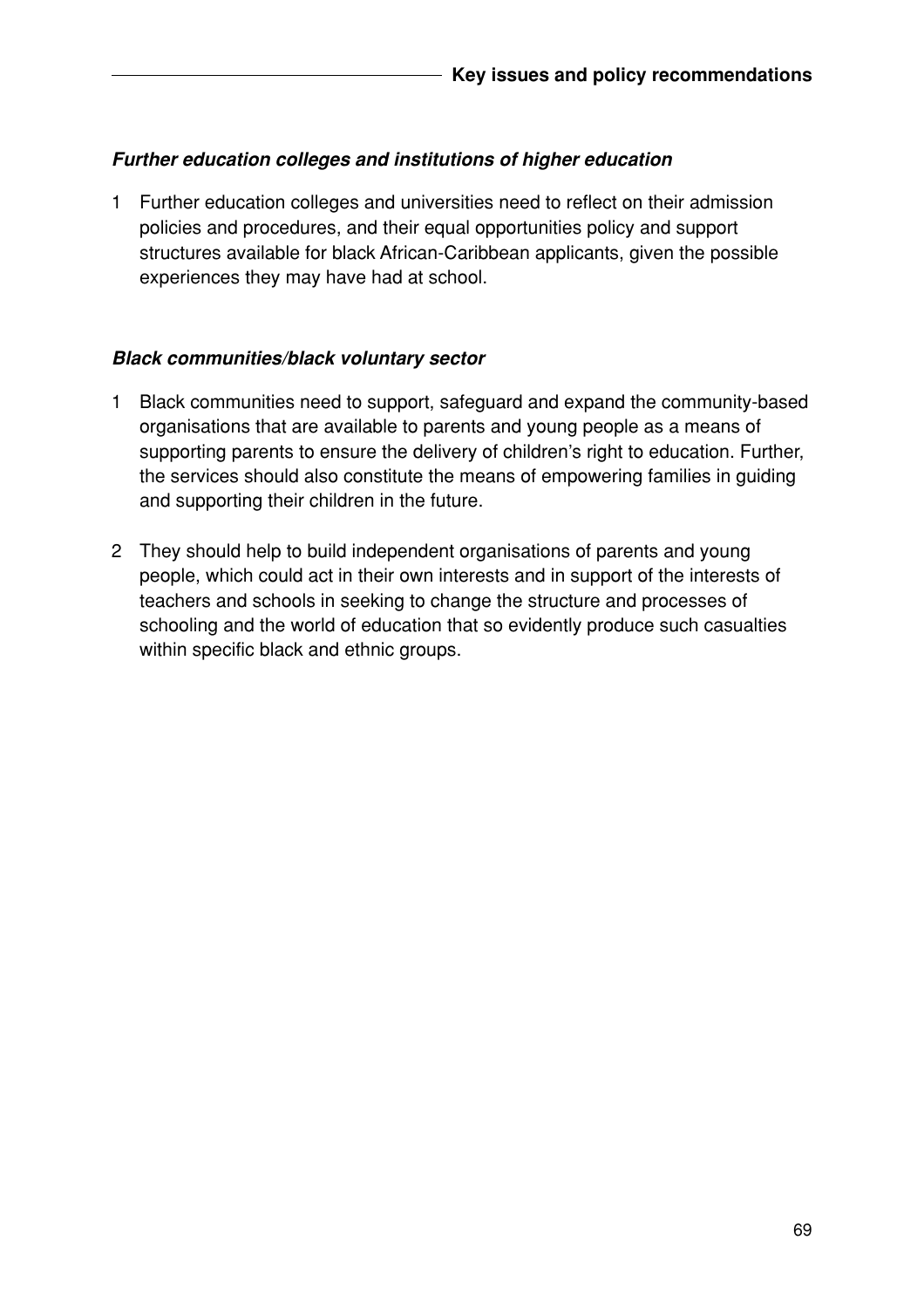# **Notes**

# **Chapter 1**

- 1 In recent years, there have been an increasing number of studies examining the education of young African-Caribbean people and the role of school exclusion (e.g Wright *et al.*, 2000; Majors, 2001).
- 2 For example, in relation to crime, about a half of all school-age offenders have been excluded from school. In London, 40 per cent of robberies, 25 per cent of burglaries and 20 per cent of criminal damage are committed by 10–16 year olds (Greater London Authority, 2002). However, other studies (e.g. Home Office, 2000) noted that it is not possible to draw clear-cut causal links between school exclusion and offending. Where offending followed exclusion, there was often a significant time lag. However, the results suggest that maturation and the development of criminal careers were influential in the relationship between exclusion and offending. Excludees whose offending began before exclusion tended to be older at the point of permanent exclusion and the excludees whose offending began after exclusion tended to be younger.
- 3 http://www.DfES.gov.uk/thelearninggateway.
- 4 'Black' as used in this report refers to those of African and African-Caribbean heritage. The Department for Education and Skills (DfES) term 'black Caribbean' is equivalent to the term 'African Caribbean'.
- 5 It is not clear from these figures whether they include individuals who have been excluded more than once. However, it is recognised that Nottingham excludes at a rate of 22 per 10,000 compared with a national average of 12 and 10 per 10,000 in the County of Nottinghamshire. Its primary rate is over three times the national average and its secondary rate much higher at 43 per 10,000 compared with 27 nationally.

## **Chapter 4**

1 This is to be expected given the way the sample was selected (see Chapter 5).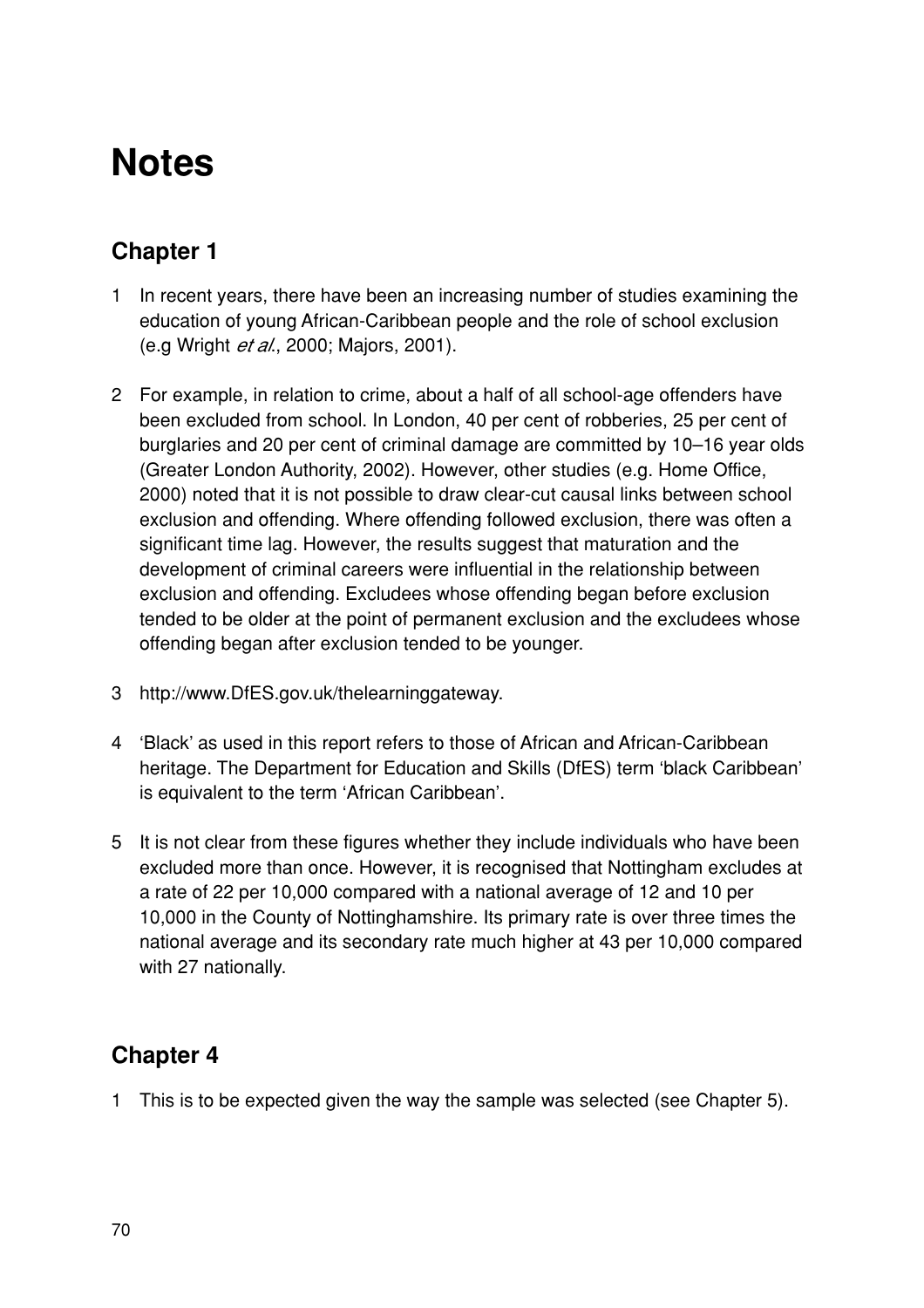# **Bibliography**

Ahier, J. and Moore, R. (1999) 'Post-16 education, semi-dependent youth and privatisation of interage transfers: re-theorising youth transition', *British Journal of* Sociology of Education, Vol. 20, No. 4, pp. 514-30

Allen, D. (2002) ' Research involving vulnerable young people: a discussion of ethical and methodological concerns', Drugs: Education, Prevention and Policy, Vol. 9, No. 3, pp. 275–83

Alleyne, B. (2002) *Radicals against Race*. Oxford: Berg

Appiah, L. (2001) Mentoring: School–Business Links. London: The Runnymede Trust

Blair, M. (2001) Why Pick on Me? Stoke-on-Trent: Trentham Books

Brah, A. (1992) 'Diversity, difference and differentiation', in J. Donald and A. Rattansi (eds) Race, Culture and Difference. London: Sage

Bourdieu, P. (1986) 'The forms of capital', in J.G. Richardson (ed.) *Handbook of* Theory and Research for the Sociology of Education. New York: Greenwood Press

Bynner, J. (2001) 'British youth transitions in comparative perspective', *Journal of* Youth Studies, Vol. 4. No. 1, pp. 5–23

Clark, A. and Moss, P. (2001) Listening to Young Children: The Mosaic Approach. London: National Children's Bureau

Cohen, R. and Hughes, M. with Ashworth, L. and Blair, M. (1994) School's out: The Family Perspective on School Exclusion. Essex: Family Service Unit

Craig, G. (2002) *Reaching Disaffected Youth*, Lincoln: Lincolnshire TEC

CRE (Commission for Racial Equality) (1997) Exclusion from School and Racial Equality. London: CRE

DfEE (Department for Education and Employment) (1999a) Social Inclusion: Pupil Support. Circular 10/99. London: DfEE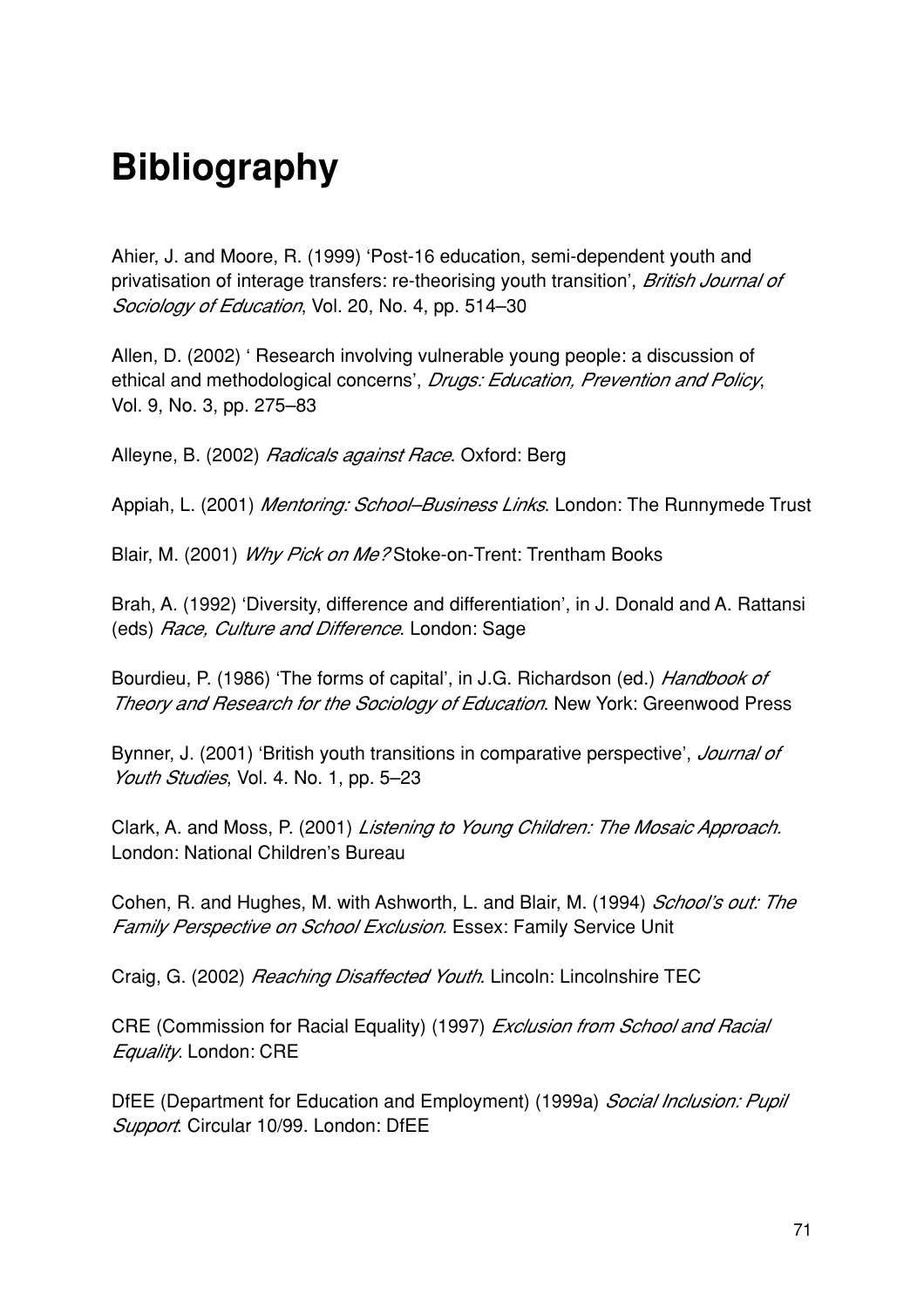DfEE (Department for Education and Employment) (1999b) Social Inclusion: The LEA Role in Pupil Support. Circular 11/99. London: DfEE

DfEE (Department for Education and Employment) (2000a) Statistics of Education, Permanent Exclusions from Maintained Schools in England (10/00). London: DfEE

DfEE (Department for Education and Employment) (2000b) Connexions: Connexions Service Prospectus and Specification. London: DfEE

DfEE (Department for Education and Employment) (2000c) Connexions: The Best Start in Life for Every Young Person. London: DfEE

DfES (Department for Education and Skills) (2003a) Statistics of Education, Permanent Exclusions from Schools and Exclusion Appeals, England 2001/2002 (Provisional). London: DfES

DfES (Department for Education and Skills) (2003b) Minority Ethnic Attainment and Participation in Education and Training: The Evidence. Research topic paper RTP01-03. London: DfES

DfES (Department for Education and Skills) (2003c) Aiming High: Raising the Achievement of Minority Ethnic Pupils (0183/2003). London: DfES

DfES (Department for Education and Skills) (2003d) Minority Ethnic Students in **Higher Education: Interim Report. London: DfES** 

DfES (Department for Education and Skills) (2003e) Transforming Youth Work Resourcing Excellent Youth Services. London: DfES

DfES (Department for Education and Skills) (2004) *Permanent Exclusions from* Schools and Exclusion Appeals, England 2002/2003 (Provisional). London: DfES

Dove, N. (1993) 'The emergence of black supplementary schools: resistance to racism in the United Kingdom', Urban Education, Vol. 27, No. 2, pp. 43–57

Dove, N. (1998) Afrikan Mothers: Bearers of Culture, Makers of Social Change. New York: Albany

German, G. (2001) 'Inclusivity, integration and integrity', in ROTA CEN (eds) Inclusivity, Integration and Integrity. London: ROTA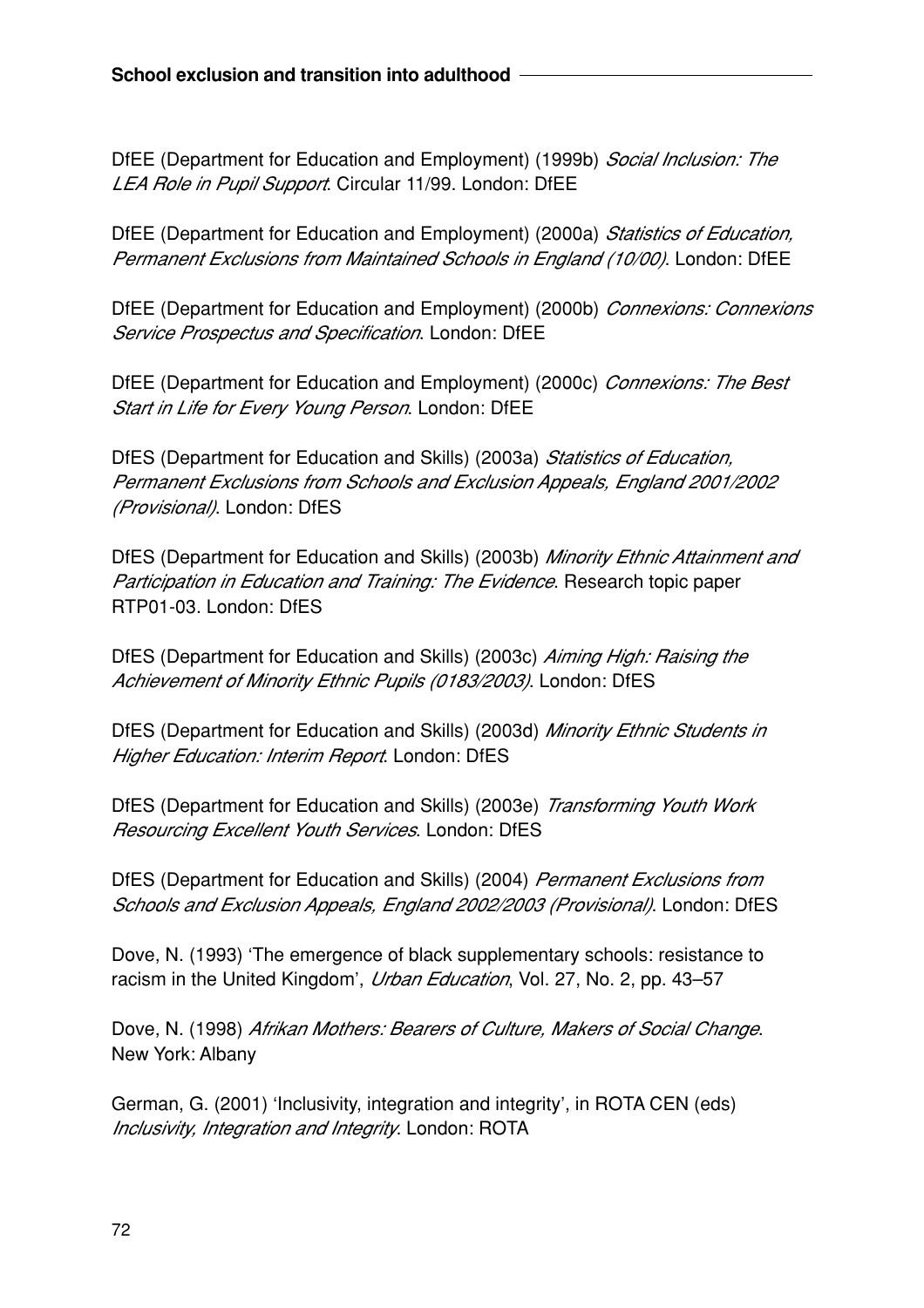Gillborn, D. and Gipps, C. (1996) Recent Research on the Achievement of Ethnic Minority Pupils. London: HMSO

Gillborn, D. and Mirza, H. (2000) *Mapping Class, Gender and Race*, London: Ofsted

Graham, J. and Bowling, B. (1995) *Young People and Crime*. Home Office Research Study No. 145. London: HMSO

Greater London Authority (2002) London Divided – Income Inequality and Poverty in the Capital. London: Greater London Authority

Green, E., Mitchell, W. and Burton, R. (2001) 'Contextualising risk and danger: an analysis of young people's perception of risk', *Journal of Youth Studies*, Vol. 3, No. 2, pp. 10–35

Harris, N. and Eden, K. with A. Blair (2000) Challenges to School Exclusion: Exclusion; Appeals; the Law. London: Routledge

Hayden, C. (1996) 'Excluded from primary school', Representing Children, Vol. 9, No. 4, pp. 199–209

Hayden, C. (1997) Children Excluded from Primary School: Debates, Evidence, Responses. Buckingham: Open University Press

Hayden, C. and Dunne, S. (2001) Outside Looking In: Children and Families' Experience of Social Exclusion. London: The Children's Society

Her Majesty's Government (2003) Every Child Matters. Green Paper. London: The Stationery Office

Home Office (2000) The Independent Effects of Permanent Exclusion from School on the Offending Careers of Young People. London: Home Office

Home Office (2002) Black and Minority Ethnic Voluntary and Community Organisations: A Code of Good Practice – Compact on Relations between Government and the Voluntary and Community Sector in England. London: Home Office, Active Community Unit

Howes, E. (2003) 2001 Census Key Statistics: Ethnicity, Religion and Country of Birth. DMAG Briefing 2003/9. London: Greater London Authority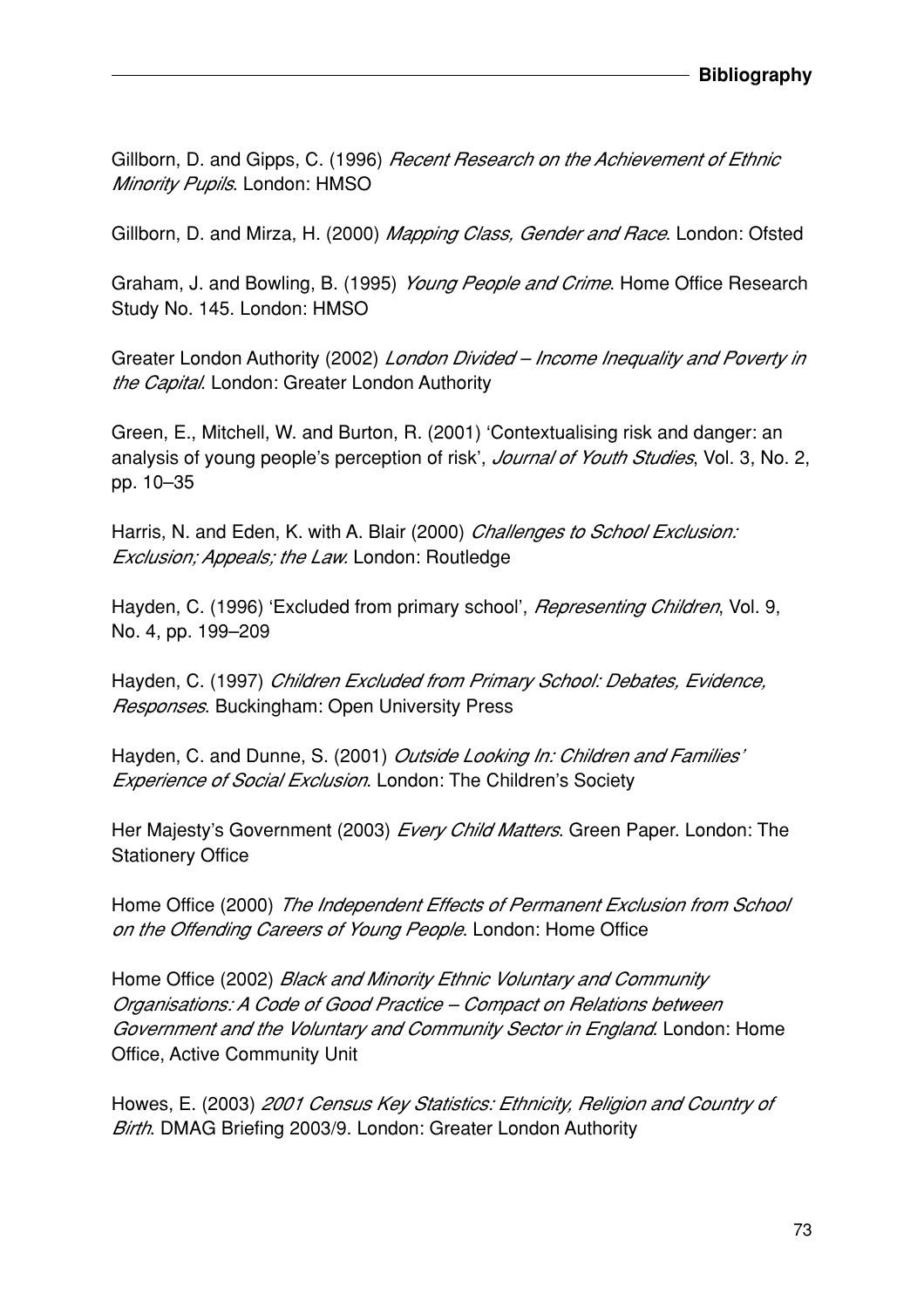Hughes, M., Wikely, F. and Nash, T. (1994) Parents and their Children's Schools. London: Blackwell.

John, G. (1970) *Race in the Inner-city: A Report for Handsworth*. London: Runnymede Trust

Jones, G. (2002) The Youth Divide: Diverging Paths to Adulthood. York: Joseph Rowntree Foundation.

Jones, L. (1984) 'White–black achievement differences', American Sociological Review, Vol. 39, No. 11, pp. 1207–13

Kelly, P. and Kenway, J. (2001) 'Managing youth transitions in the network society', British Journal of Sociology of Education, Vol. 22, No. 1, pp. 19-33

London Development Agency (2004) The Educational Experiences and Achievements of Black Boys in London Schools 2000–2003. A Report by the **Education Commission.** London: London Development Agency

Macrae, S., Maguire, M. and Melbourne, L. (2003) 'Social exclusion: exclusion from school', *International Journal of Inclusive Education*, Vol. 7, No. 2, pp. 89–101

Majors, R. (ed.) (2001) Educating our Black Children: New Directions and Radical Approaches. London: Routledge Falmer Press

Marshall, F., Ardon, R. and Truin, P. (2003) Hard to Reach Groups: Young People: A Case Study of Radford & Hyson Green NDC. Nottingham: New Deal For Communities National Evaluation

Milne, A., Myers, D., Rosenthal, A. and Ginsburg, A. (1986) 'Single parents, working mothers, and the educational achievement of school children', Sociology of Education, Vol. 59, No. 3, pp. 125–39

Mirza, H.S. (1992) *Young, Female and Black*. London: Routledge

Mirza, H.S and Reay, D. (2000) 'Spaces and places of black educational desire: rethinking black supplementary schools as a new social movement', Sociology, Vol. 34, No. 3, pp. 521–44

Nottingham City Council Education Department (2002) Exclusion from Secondary Schools (2001/2). Nottingham: Nottingham City Council Education Department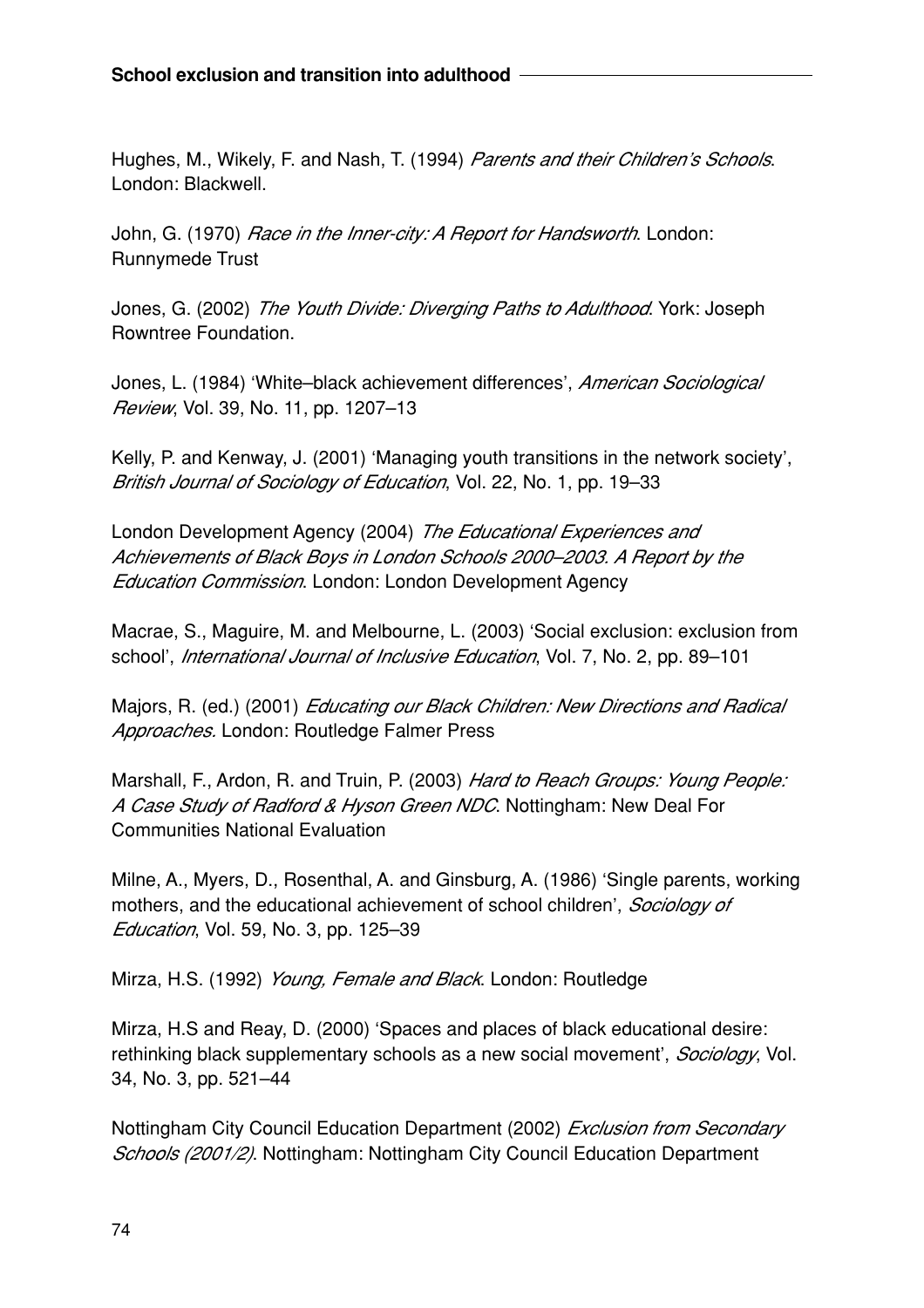Ofsted (1996) Exclusion from Secondary Schools, 1995–96: A Report from HMCI. London: The Stationery Office

Ofsted (2001) *Improving Attendance and Behaviour in Secondary Schools*. London: **Ofsted** 

Orr, A.J. (2003) 'Black–white differences in achievement: the importance of wealth', Sociology of Education, Vol. 76, No. 4, pp. 281-304

Osler, A. (1997) Exclusion from School and Racial Equality. London: CRE

Osler, A. and Hill, J. (1999) 'Exclusion from school and racial equality: an examination of government proposals in light of recent research evidence', Cambridge Journal of Education, Vol. 29, No. 1

Osler, A., Street, C., Lall, M. and Vincent, C. (2002) Girls and School Exclusion. York: Joseph Rowntree Foundation

Parsons, C. (1999) *Education, Exclusion and Citizenship*, London: Routledge

Parsons, C. and Castle, F. (1999) 'The economics of exclusion', in C. Parsons (ed.) Education, Exclusion and Citizenship. London: Routledge

Parsons, C., Benns, L., Hailes, J. and Howlett, K. (1994) Excluding Primary School Children. London: Family Policy Studies Centre/Joseph Rowntree Foundation

Parsons, C., Castle, F., Hawlett, K. and Worrall, J. (1996) *Exclusion from School:* The Public Cost. London: Commission for Racial Equality

Pomeroy, E. (2000) *Experiencing Exclusion*. Stoke on Trent: Trentham Books

Putnam, R.D. (1995) 'Bowling alone: America's declining social capital', Journal of Democracy, Vol. 6, No. 1, pp. 65-78

Reay, D. (2000) 'A useful extension of Bourdieu's conceptual framework? Emotional capital as a way of understanding mothers' involvement in their children's education?', Sociological Review, Vol. 30, No. 5, pp. 545-58

Reay, D. and Mirza, H. (1997) 'Uncovering the genealogies of the margins: black supplementary schools', British Journal of Sociology of Education, Vol. 18, No. 4, pp. 477–99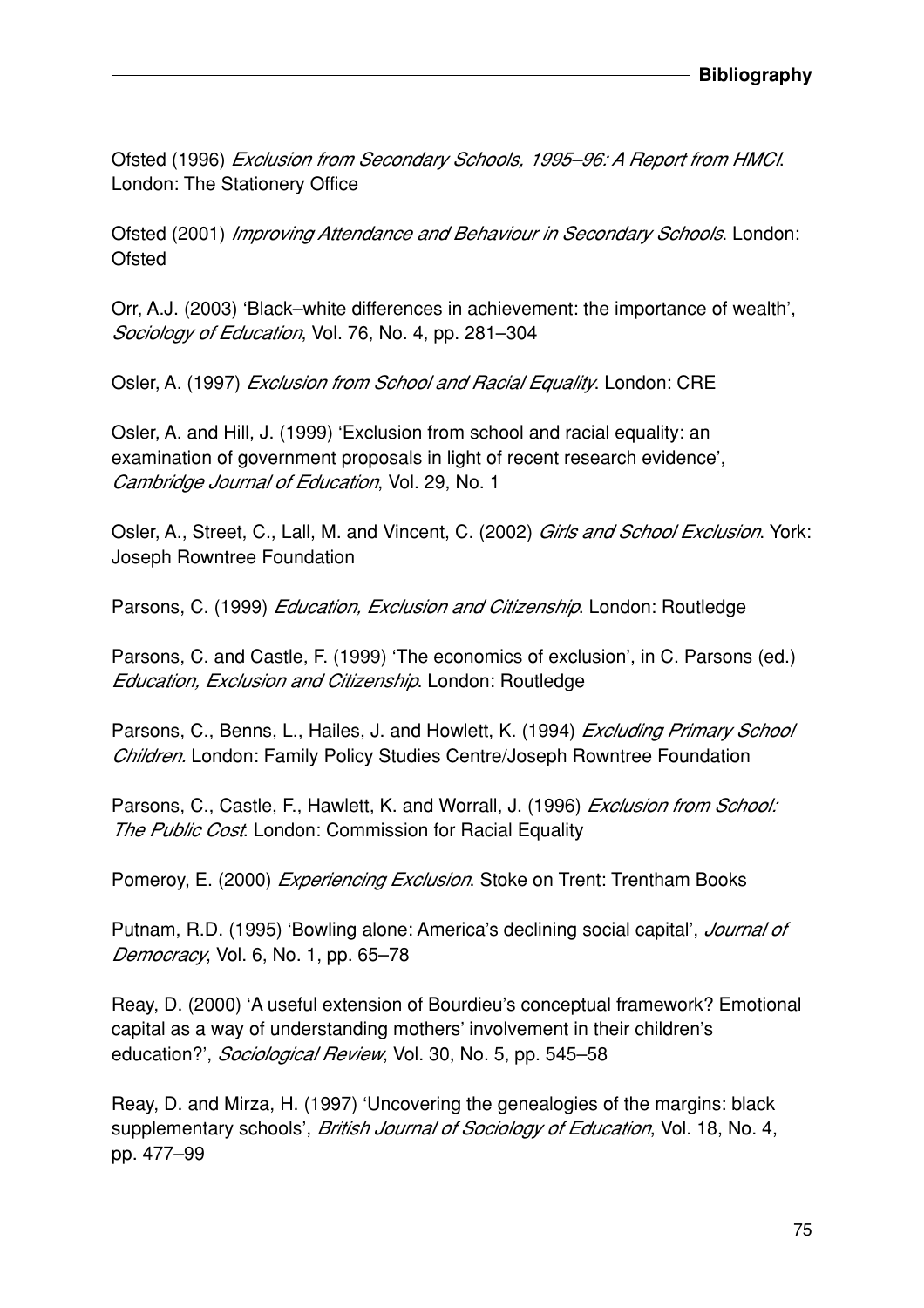Reynolds, T. (2001) 'Black mothering, paid work and identity', *Ethnic and Racial* Studies, Vol. 24, No. 6, pp. 1046–64

Rhamie, J. and Hallam, S. (2002) 'An investigation into African-Caribbean academic success in the UK', Race Ethnicity and Education, Vol. 5, No. 2, pp. 130-45

Rudd, P. and Evans, K. (1998) 'Structure and agency in youth transitions: students' experience of vocational education', Journal of Youth Studies, Vol. 1, No. 1, pp. 39–63

Scott-Jones, D. and Turner, S. (1990) 'The impact of adolescent childrearing on educational attainment and income of black females', Youth and Society, Vol. 22, No. 1, pp. 2–28

SEU (Social Exclusion Unit) (1999) Truancy and School Exclusion. London: The Stationery Office

Sewell, T. (1997) Black Masculinities and Schooling: How Black Boys Survive Modern Schooling. Stoke on Trent: Trentham Books Ltd

Sewell, T. (2004) 'Taking a stand', BBC Radio 4, 27 January

Smith, A. and Osbourn, M. (2003) 'Interpretative phenomenological analysis', in J.A. Smith (ed.) Qualitative Psychology: A Practical Guide to Research Methods. London: Sage

Thomson, R., Bell, R., Holland, J., Henderson, S., McGrellis, S. and Sharpe, S. (2002) 'Critical moments: choice, chance and opportunity in young people's narratives of transition, *Sociology*, Vol. 36, No. 2, pp. 335–53

Thomson, R., Henderson, S. and Holland, J. (2003) 'Making the most of what you've got? Resources, values and inequalities in young women's transitions to adulthood', Educational Review, Vol. 55, No. 1, pp. 33–46

Weekes, D. and Wright, C. (1998) Improving Practice: A Whole School Approach To Raising the Achievement of African Caribbean Youth. London: The Runnymede Trust

Wright, C., Weekes, D. and McGlaughlin, A. (2000) 'Race', Class and Gender in **Exclusion from School. London: Falmer Press**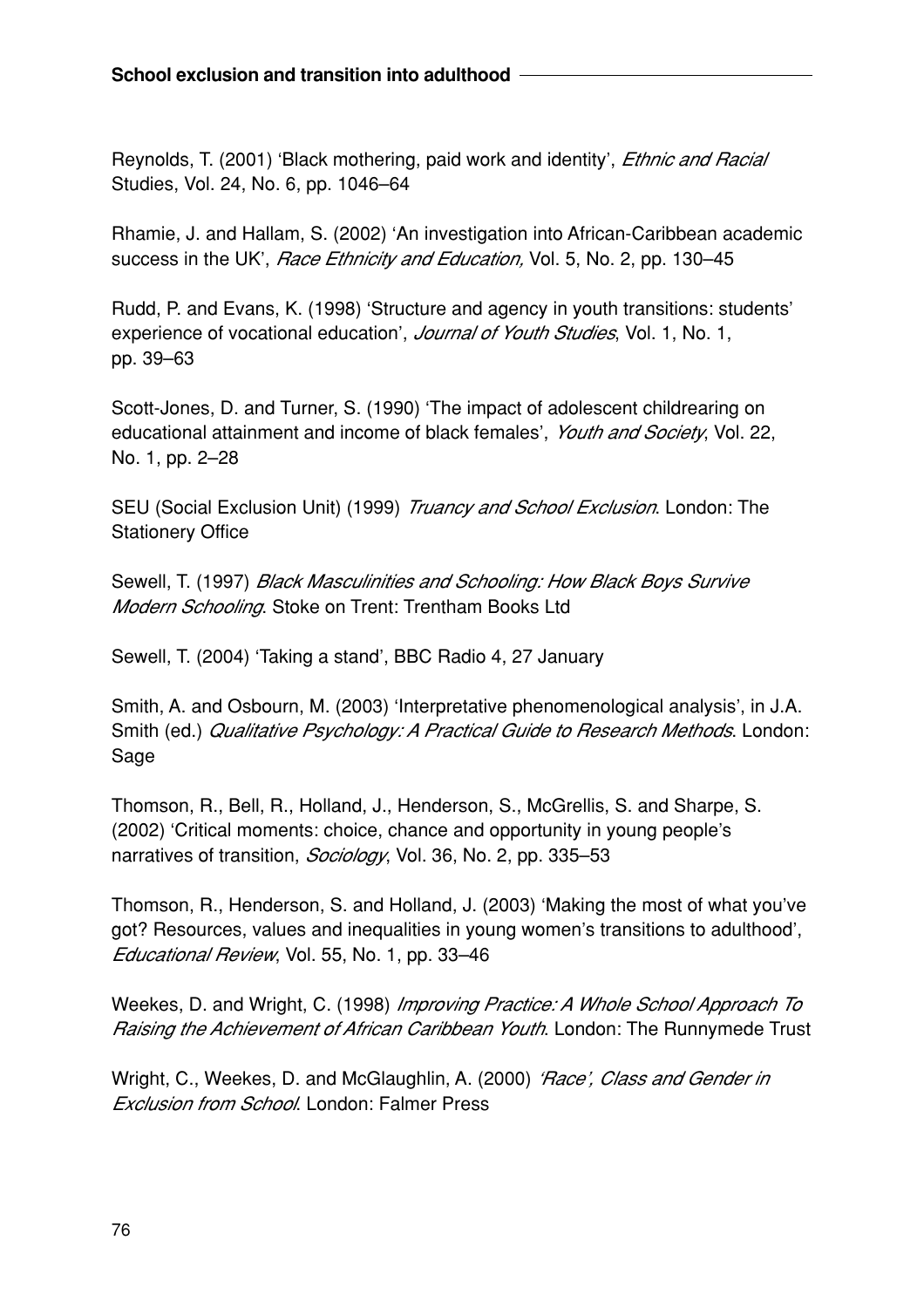Wright, C., Weekes, D., McGlaughlin, A. and Webb, D. (1998) 'Masculinised discourses within education and the construction of black male identities amongst African-Caribbean youth', British Journal of Sociology of Education, Vol. 19, No. 1, pp. 75–87

Youth Justice Board (2003) Youth Survey - Research Study Conducted for the Youth Justice Board by Mori, January-March 2003. London: Youth Justice Board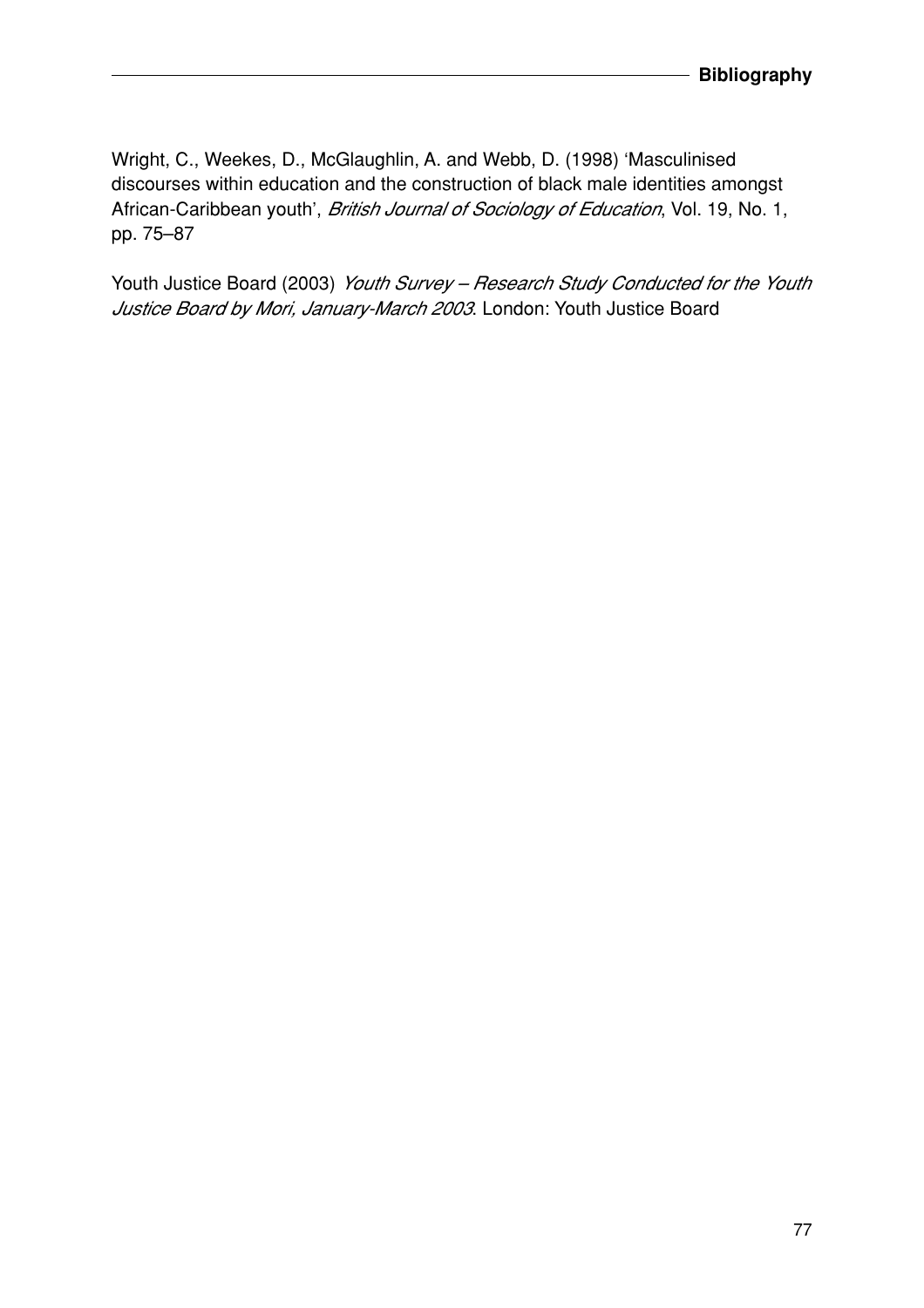# **Appendix 1: Details of the young people interviewed for the study**

| Table AT.T. Ethnic background                                   |                     |  |
|-----------------------------------------------------------------|---------------------|--|
| <b>Ethnic background</b>                                        | No. of young people |  |
| Both parents black African-Caribbean                            | 25                  |  |
| One parent black African-Caribbean and one white-British parent |                     |  |
| Total                                                           | 33                  |  |

### Table A1.1 Ethnic background

#### **Table A1.2 Number of previous exclusions experienced by the young people**

| <b>No. of exclusions</b> | No. of young people |  |
|--------------------------|---------------------|--|
|                          | 2                   |  |
| $\overline{2}$           | ヮ                   |  |
| 3                        | 15                  |  |
| $\overline{4}$           |                     |  |
| $5+$                     |                     |  |
| Unknown                  | 6                   |  |
| Total                    | 33                  |  |

| Table A1.3 Age at final exclusion |  |
|-----------------------------------|--|
|                                   |  |

| Age at final exclusion | No. of young people |  |
|------------------------|---------------------|--|
| London                 |                     |  |
| 13                     | 0                   |  |
| 14                     | 5                   |  |
| 15                     | 14                  |  |
| 16                     |                     |  |
| 17                     | 0                   |  |
| Nottingham             |                     |  |
| 13                     | 5                   |  |
| 14                     | 5                   |  |
| 15                     | 3                   |  |
| 16                     | 0                   |  |
| 17                     | 0                   |  |

#### **Table A1.4 Living arrangements**

| <b>Living arrangements</b> | No. of young people |  |
|----------------------------|---------------------|--|
| Both parents               | 9                   |  |
| Single parent              | 15                  |  |
| Other relatives            |                     |  |
| Care/hostel                |                     |  |
| Total                      | 33                  |  |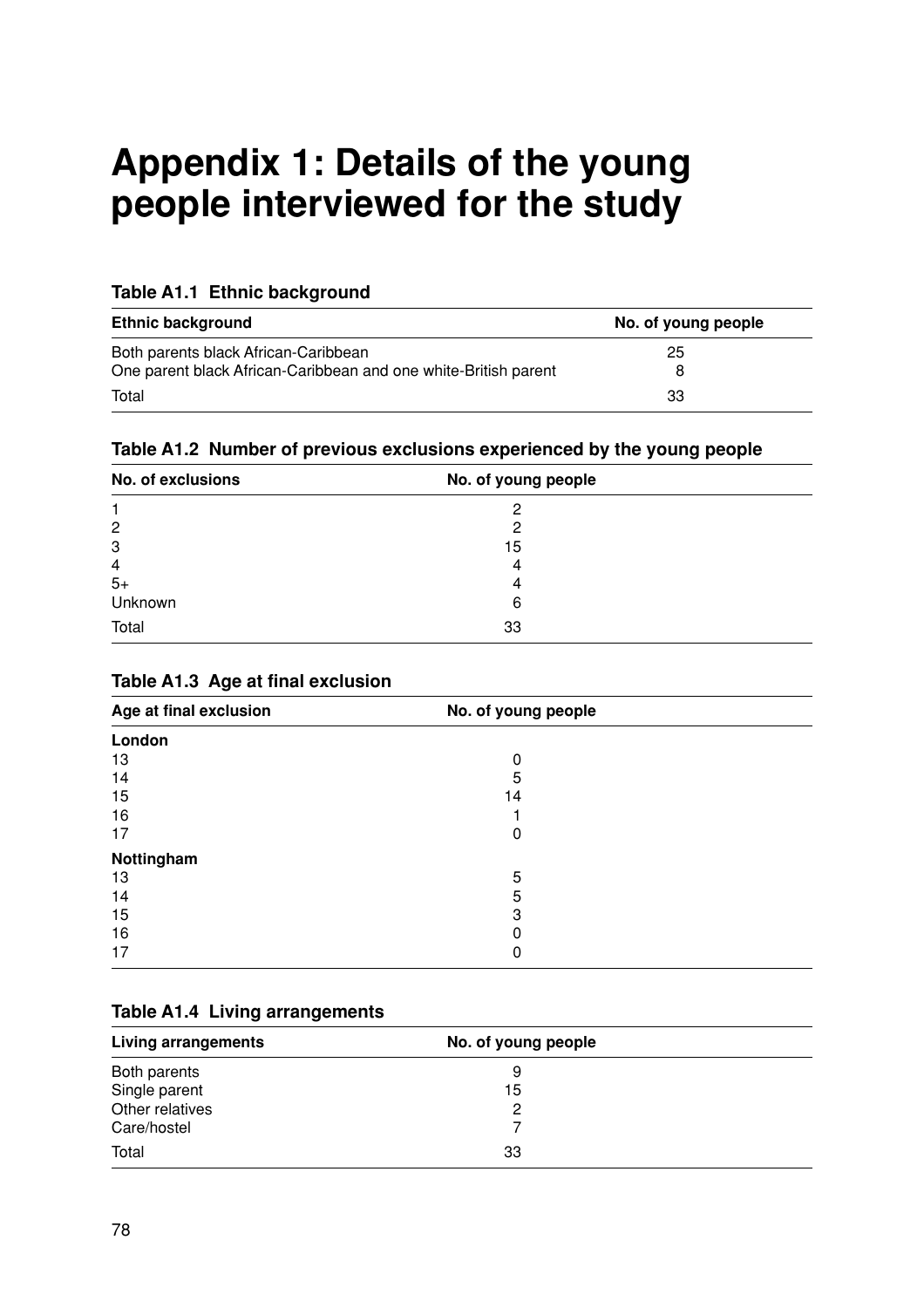| Type of school excluded from                | No. of young people |  |
|---------------------------------------------|---------------------|--|
| City technical college                      |                     |  |
| Single-sex school                           |                     |  |
| Roman Catholic/Catholic school              | 6                   |  |
| Private fee-paying school                   |                     |  |
| Community secondary school/secondary school | 24                  |  |
| Total                                       | 33                  |  |

## **Table A1.5 Types of schools excluded from**

## **Figure A1.1 Age of young people by gender**

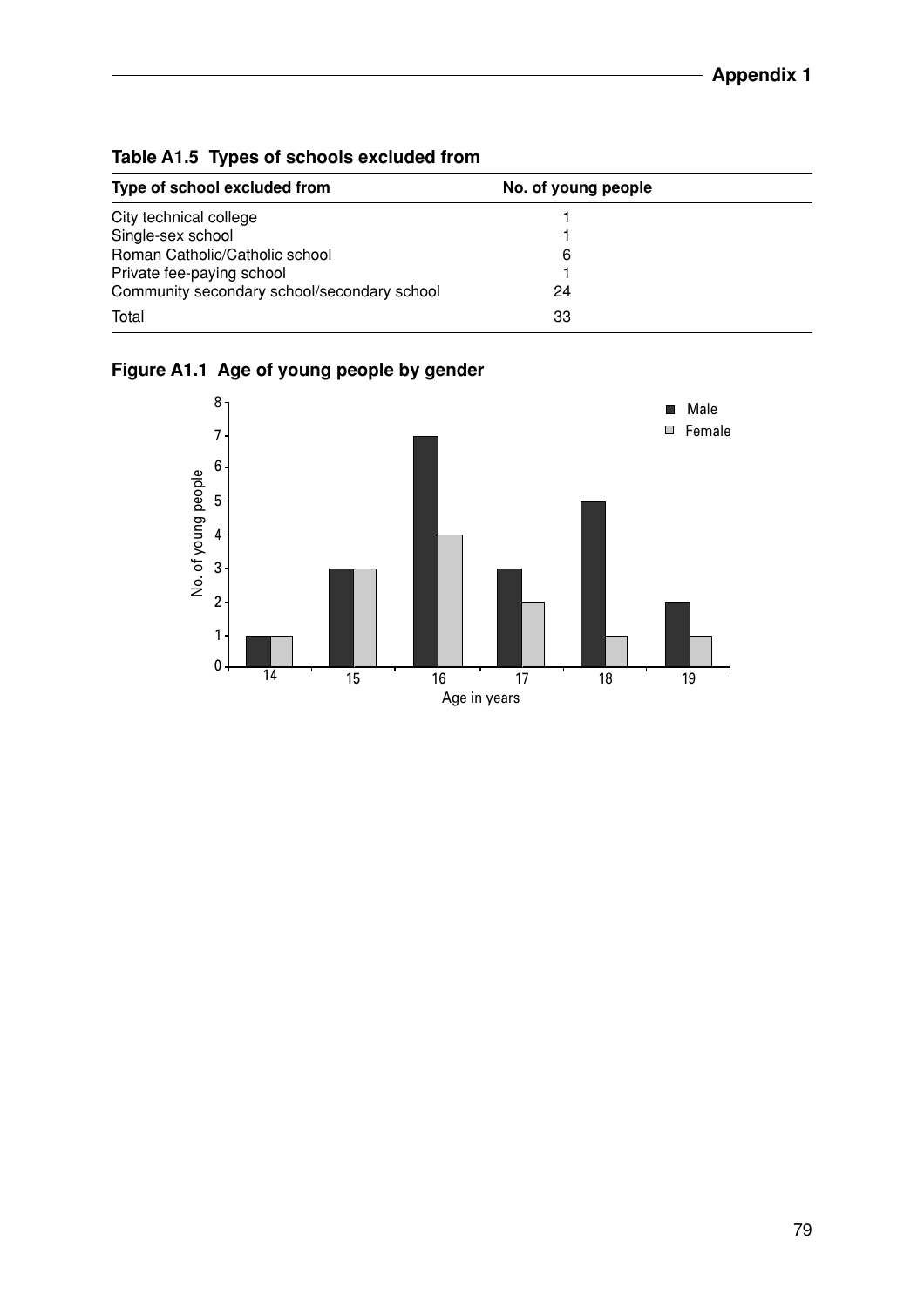# **Appendix 2: Details of the interviews completed for the study**

# **Nottingham interview set**

The Nottingham interview set included:

- $\blacksquare$  introductory (first) interviews with 13 young people
- six young people participated in the friendship group interviews based on photo stories
- 11 family members or carers (i.e. an identified social worker) were interviewed
- $\blacksquare$  ten individuals (representing 16 voluntary organisations) from voluntary sector projects were interviewed and eight individuals from the statutory sector (including the Social Services, Youth Offending Team and from the Education Action Zone)
- $\blacksquare$  final interviews with ten young people.

## **London interview set**

The London interview set included:

- $\blacksquare$  introductory (first) interviews with 20 young people; because of a delay in the recruitment to the project, the introductory and final interviews were combined for ten young people
- three young people participated in the friendship group interviews based on photo stories
- eight family members were interviewed
- $\blacksquare$  interviews with three key individuals from the voluntary/community sector projects (i.e. CEN, ISSP and one Saturday school) and one key individual from the statutory sector (Connexions)
- $\blacksquare$  final interviews with four young people.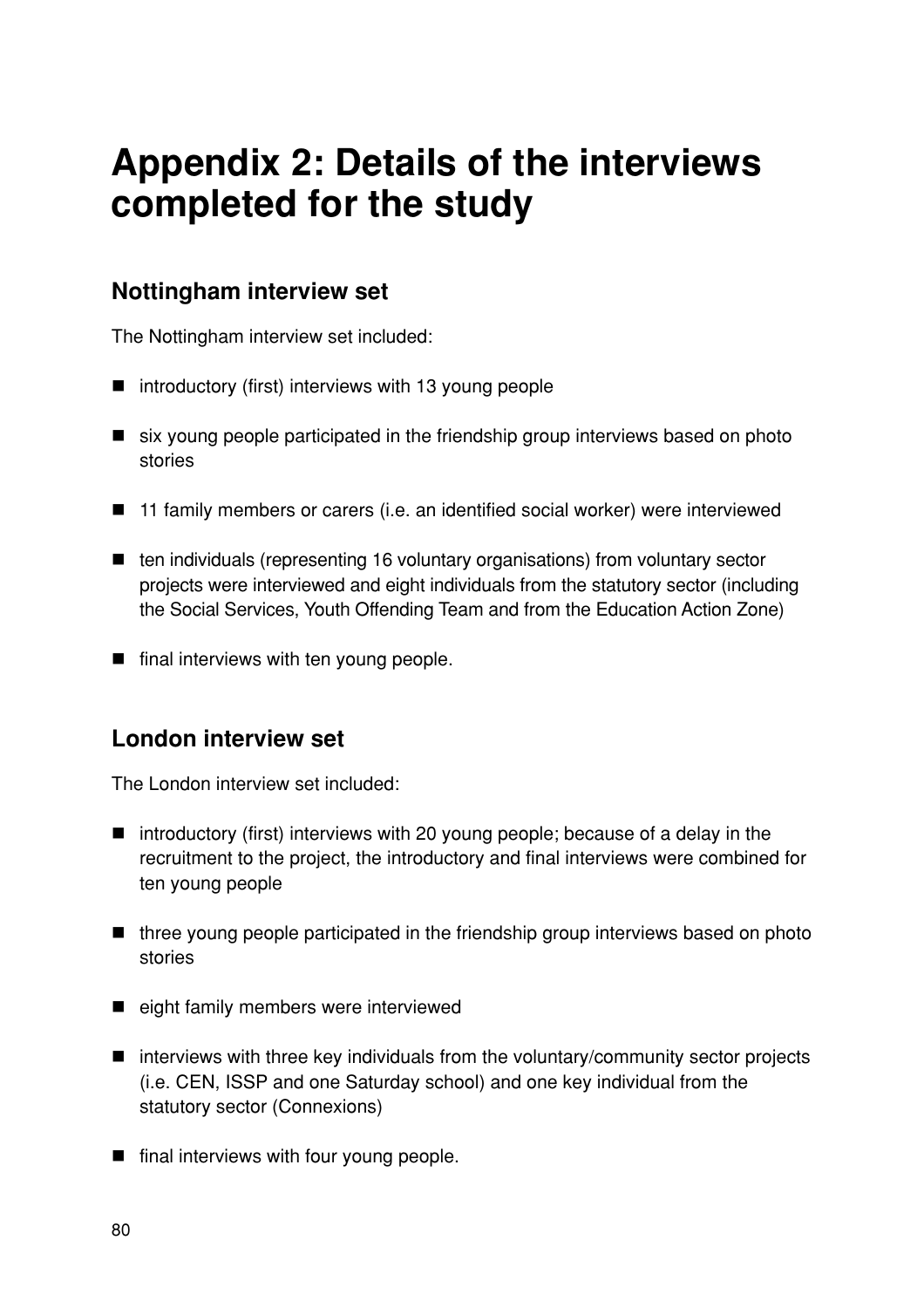# **Appendix 3: The young people's destinations**

| No. of young people |  |
|---------------------|--|
| 9                   |  |
|                     |  |
|                     |  |
| 12                  |  |
| 2                   |  |
| 3                   |  |
| 33                  |  |
|                     |  |

### **Table A3.1 Destination immediately following exclusion**

### **Table A3.2 Destination at time of interview**

| Destination at time of interview | No. of young people |  |
|----------------------------------|---------------------|--|
| Further education                | 22                  |  |
| Sixth form                       |                     |  |
| Employment                       | 4                   |  |
| Unemployed                       | 3                   |  |
| Other                            | 3                   |  |
| Unknown                          | 0                   |  |
| Total                            | 33                  |  |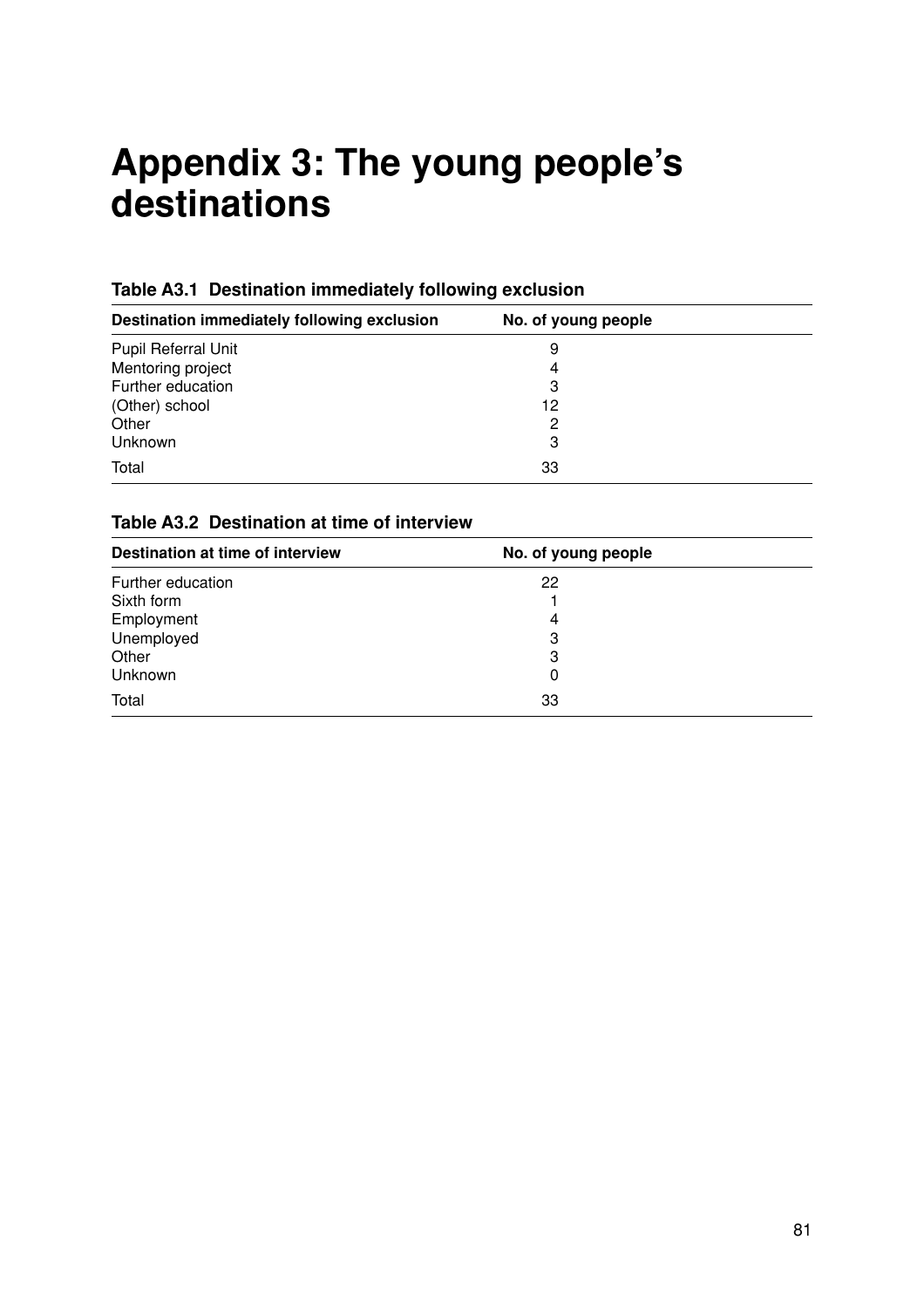# **Appendix 4: Qualifications obtained at time of interview**

| <b>Qualifications obtained</b>                     | No. of young people |  |
|----------------------------------------------------|---------------------|--|
| <b>GCSEs</b>                                       | 11                  |  |
| General National Vocational Qualifications (GNVQs) | 4                   |  |
| None                                               | 16                  |  |
| <b>Unknown</b>                                     |                     |  |
| Total                                              | 33                  |  |

#### **Table A4.1 Qualifications obtained at time of interview**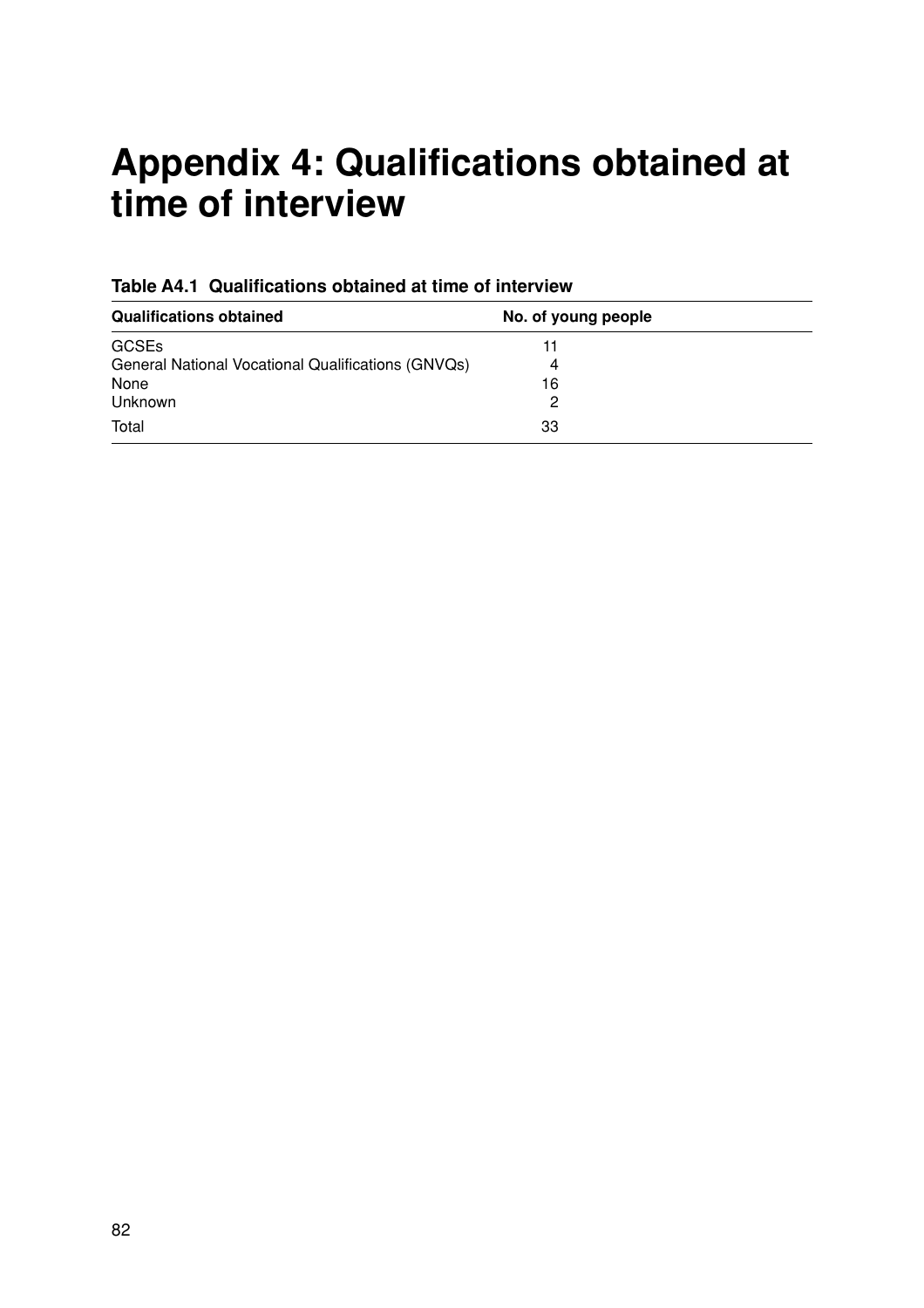# **Appendix 5: Family members interviewed**

| Young person | Location   | Relationship to young person |
|--------------|------------|------------------------------|
| Ray          | Nottingham | Grandfather                  |
| Richard      | Nottingham | Mother and father            |
| Rose         | Nottingham | Mother                       |
| Earl         | Nottingham | Mother                       |
| Anthony      | Nottingham | Mother                       |
| David        | Nottingham | Mother                       |
| Keenan       | Nottingham | Mother                       |
| Ria          | Nottingham | <b>Sister</b>                |
| Roger        | London     | Mother                       |
| Lee          | London     | Mother                       |
| Lucinda      | London     | Mother                       |
| Yolan        | London     | Mother                       |
| Kareen       | London     | Mother                       |
| Gavin        | London     | Mother                       |
| Tamara       | London     | Mother                       |
| Sirita       | London     | Mother                       |

**Table A5.1 Family members interviewed**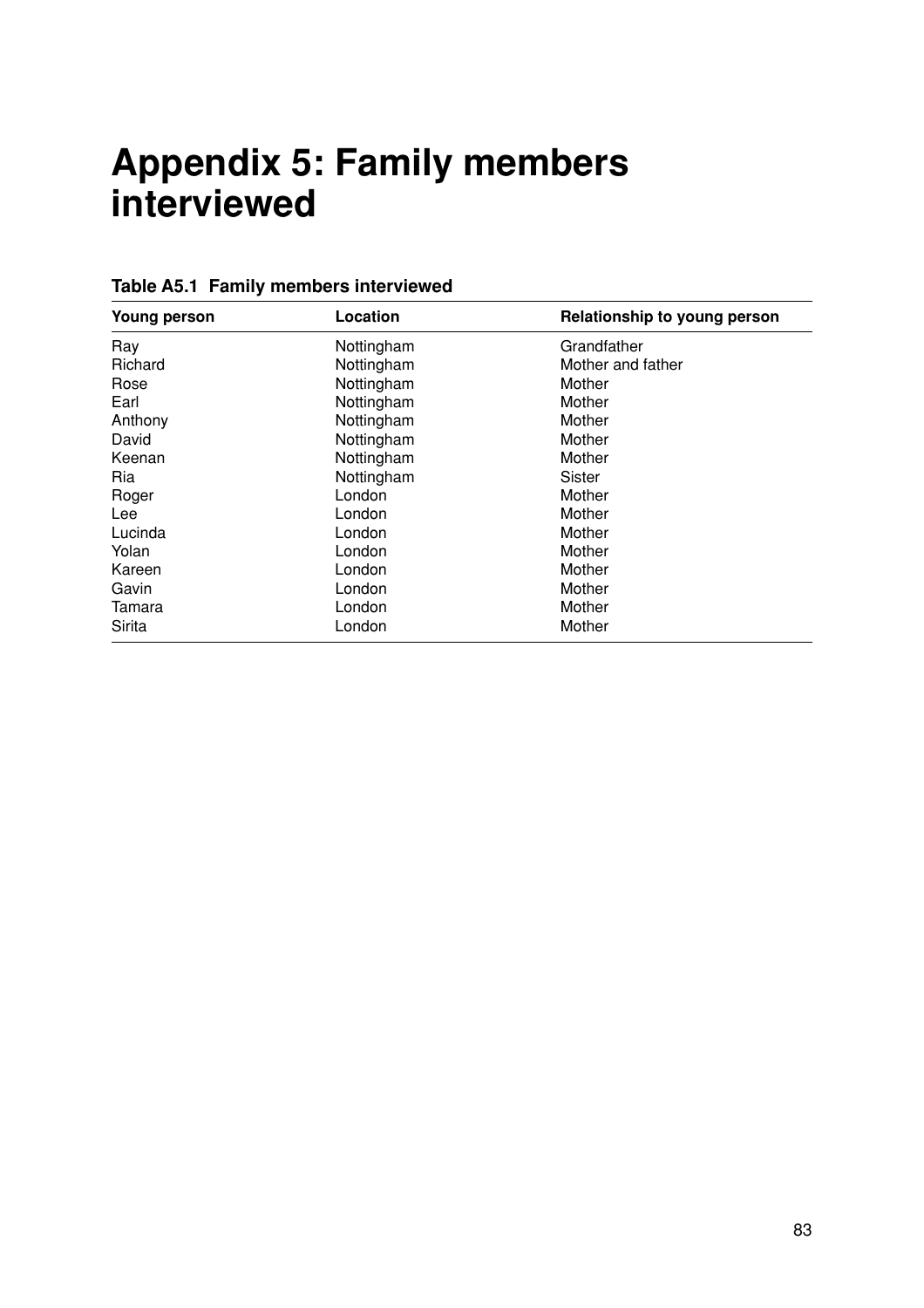# **Appendix 6: National and local policy, programmes and support networks for young people**

### **AACPAG (The African and African-Caribbean People's Advisory Group)**

Head Office 0208 667 9222 ACNA Centre 31 Hungerhill Road St Anns Nottingham

### **The Advisory Centre for Education**

1B Aberdeen Studios 22 Highbury Grove London N5 2DQ 0207 354 8318

#### **African Caribbean Development Agency**

New Brook House 385 Alfreton Road Nottingham NG7 5LR 0115 875 8846

### **African Caribbean Families and Friends (ACFF)**

28 Beaconsfield Street, Hyson Green Nottingham NG7 6FD

#### **African Caribbean Family Support Project**

The Croft Albert Road Alexandra Park Nottingham NG3 4JD 0115 962 0772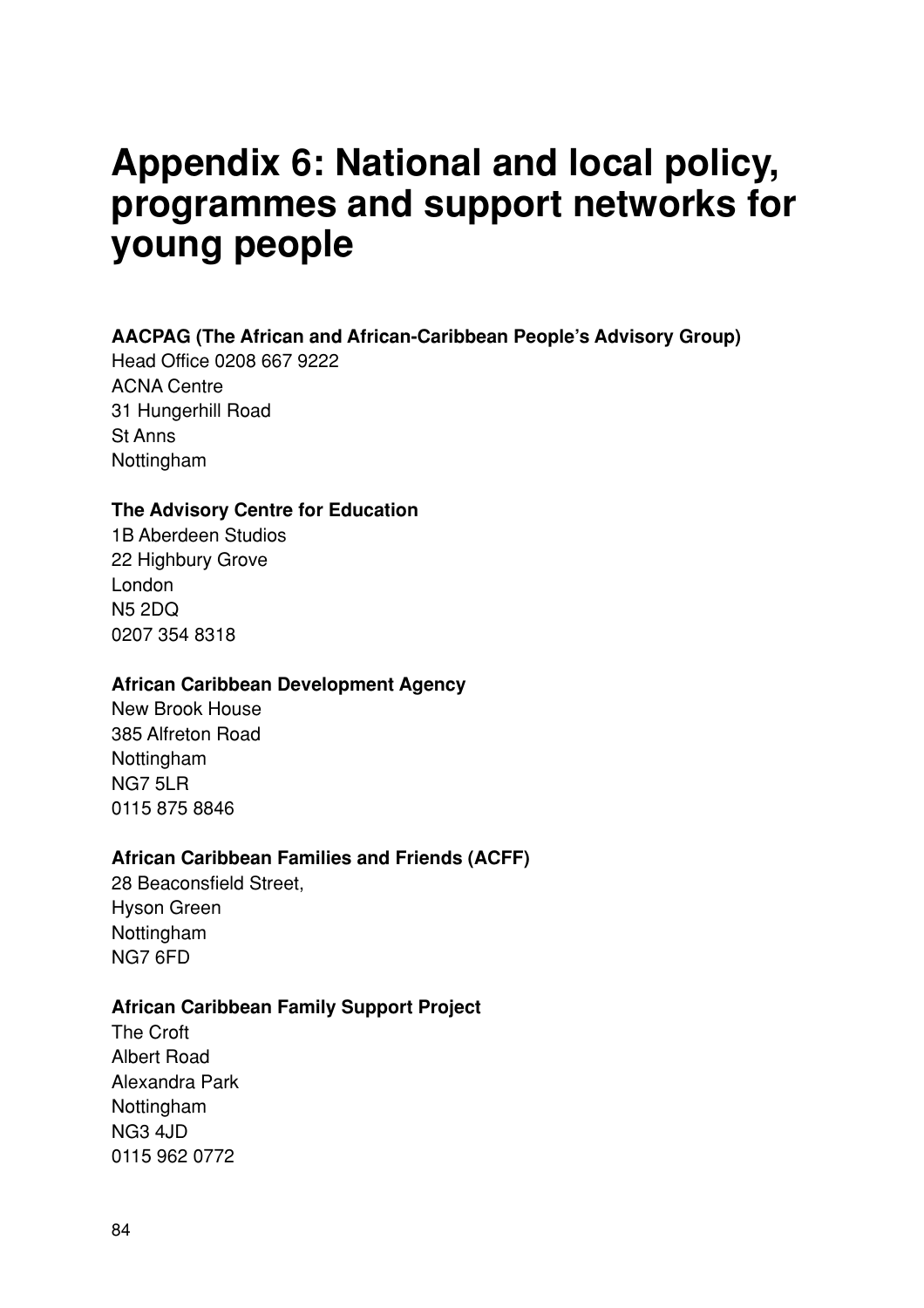### **Black Families in Education**

Hyson Green Community Centre 37a Gregory Boulevard Hyson Green Nottingham NG7 6BE 0115 841 3896

#### **BUILD Nottingham Mentor Programme**

164 Alfreton Road Nottingham NG7 3NS www.build2000.force9.co.uk

### **CEN (Communities Empowerment Network)**

107 Trinity Road London SW17 7SQ 0208 767 5591 / 5670 www.compowernet.org

### **Calabash Supplementary School**

The Pilgrim Church Queens Walk/Houseman Gardens The Meadows Nottingham NG2 2DF 0115 96 5633

### **Connexions Service**

www.connexions.gov.uk

#### **ERONDU**

Radford Unity Complex Radford Nottingham 0115 9781673 Hyson Green Girls' Club 37a Gregory Boulevard Nottingham NG7 6BE